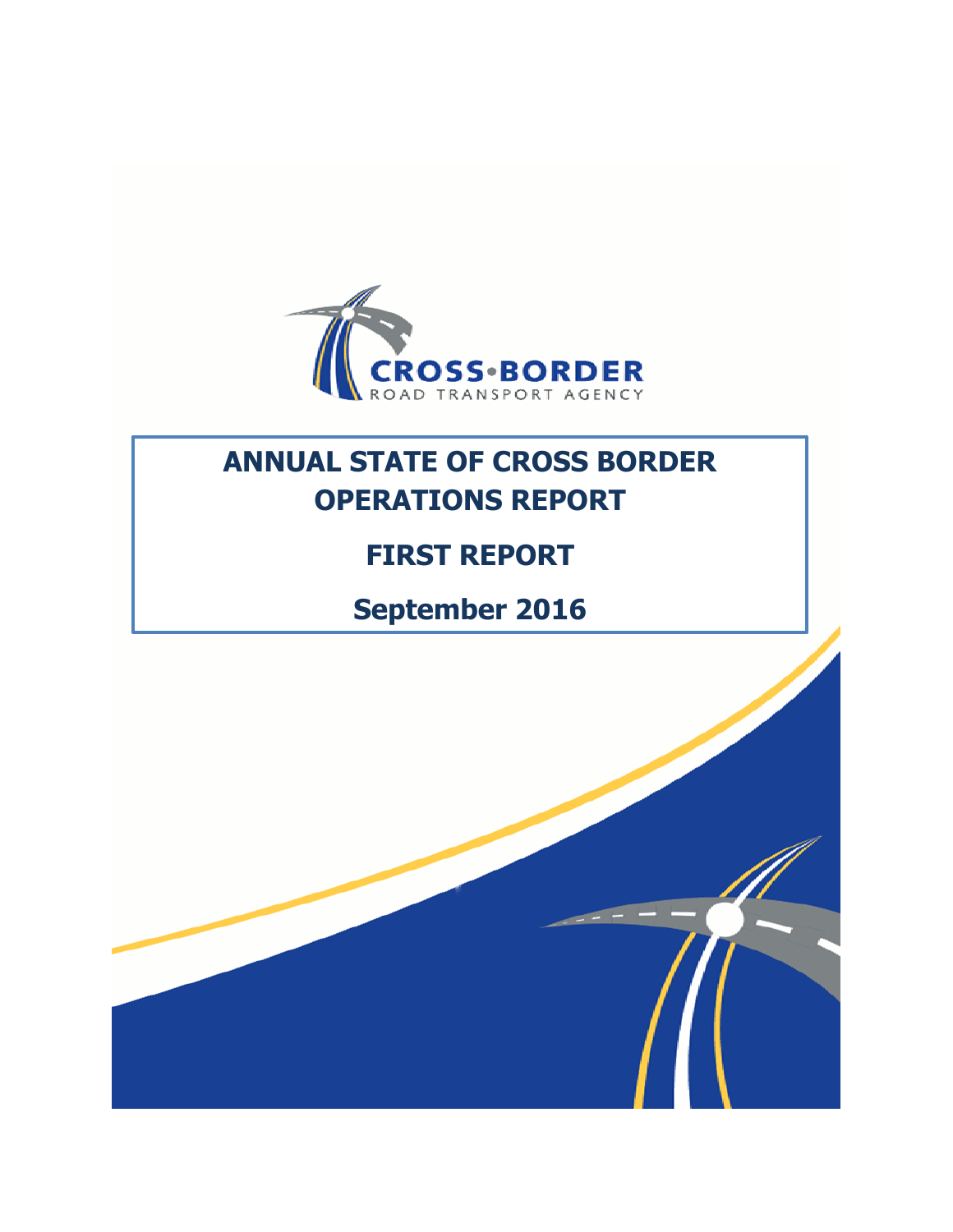## **TABLE OF CONTENTS**

## **Contents**

#### **1. OVERVIEW OF THE REPORT**

| 1.1   |                                                                            |
|-------|----------------------------------------------------------------------------|
| 1.2   |                                                                            |
| 1.3   |                                                                            |
| 2.    | <b>CURRENT STATE OF THE CROSS-BORDER ROAD TRANSPORT INDUSTRY</b>           |
| 2.1   |                                                                            |
| 2.2   |                                                                            |
| 2.2.1 |                                                                            |
| 2.3   |                                                                            |
| 2.3.1 |                                                                            |
| 2.3.2 |                                                                            |
| 2.4   | Major issues facing the Cross-Border Road Transport Industry11             |
| 2.4.1 |                                                                            |
| 2.4.2 |                                                                            |
| 2.4.3 |                                                                            |
| 2.4.4 | Bilateral Cross-Border Road Transport Agreements with SADC Member States17 |
| 2.4.5 | Lack of Detailed Route Descriptions on Cross-Border Passenger Permits 18   |
| 2.4.6 |                                                                            |
| 2.4.7 | South Africa-Lesotho Cross-Border Passenger Road Transport Conflicts 19    |
| 2.4.8 |                                                                            |
| 2.4.9 |                                                                            |
| 2.5   |                                                                            |
| 2.5.1 |                                                                            |
| 2.5.2 |                                                                            |
| 2.6   |                                                                            |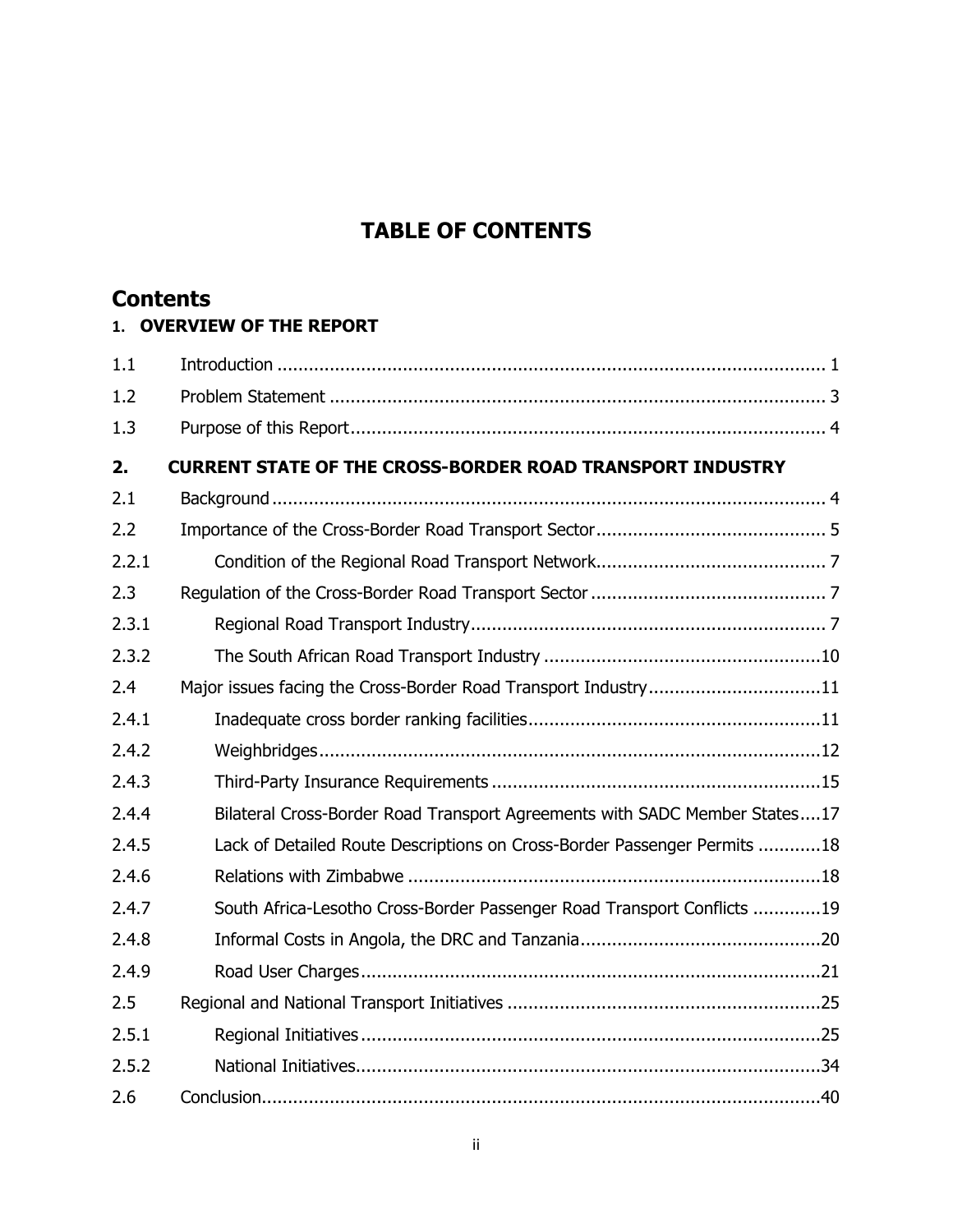## **3. REGIONAL INTEGRATION**

| 3.1               |                                                                                  |
|-------------------|----------------------------------------------------------------------------------|
| 3.2               |                                                                                  |
| 3.2.1             |                                                                                  |
| 3.3               |                                                                                  |
| 3.3.1             |                                                                                  |
| 3.3.2             |                                                                                  |
| 3.3.3             | Moving Forward - Establishing Road Transport Integration in the SADC 46          |
| 3.4               | Impact of Road Transport Barriers on the Cross-Border Road Transport Industry 47 |
| 4.                | <b>REPORT FINDINGS AND RECOMMENDATIONS</b>                                       |
| 4.1               |                                                                                  |
| 4.1.1             |                                                                                  |
| 4.1.2             |                                                                                  |
| 4.1.3             |                                                                                  |
| 4.1.4             |                                                                                  |
| 4.1.5             | Lack of Detailed Route Descriptions on Cross-Border Permits 52                   |
| 4.1.6             |                                                                                  |
| 4.1.7             |                                                                                  |
| 4.1.8             |                                                                                  |
| 4.1.9             |                                                                                  |
| 4.2               | Findings and Recommendations to Regional Integration Challenges 55               |
| 4.2.1             |                                                                                  |
| 4.2.2             |                                                                                  |
| <b>REFERENCES</b> |                                                                                  |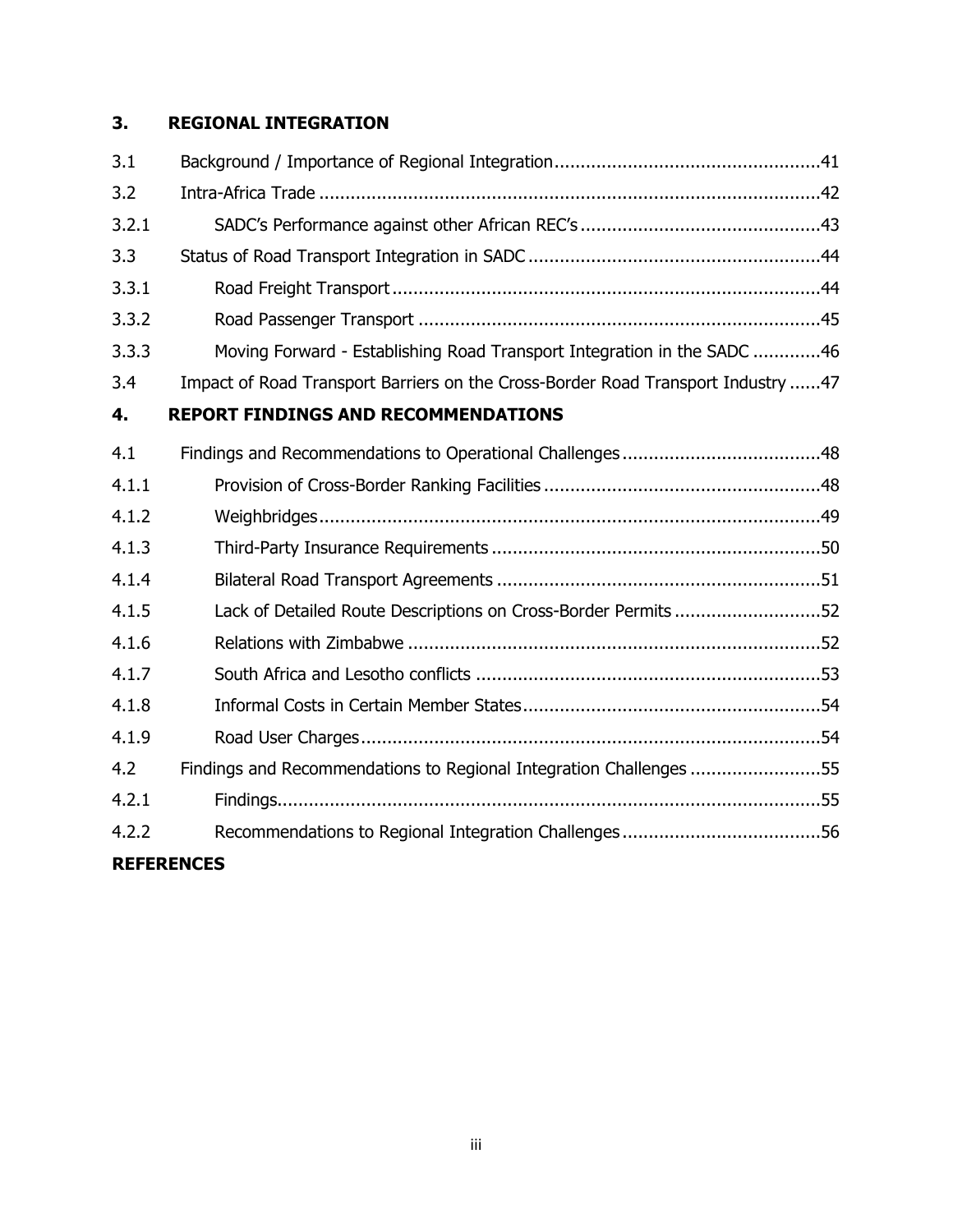# **ABBREVIATIONS**

| <b>Abbreviation</b> | <b>Meaning</b>                                                      |  |  |
|---------------------|---------------------------------------------------------------------|--|--|
| <b>BCOCC</b>        | Border Control Operational Coordinating Committee                   |  |  |
| <b>BMA</b>          | <b>Border Management Agency</b>                                     |  |  |
| <b>C-BRTA</b>       | Cross-Border Road Transport Agency                                  |  |  |
| <b>COMESA</b>       | Common Market for Eastern and Southern Africa                       |  |  |
| <b>CONDEP</b>       | <b>Container Depot</b>                                              |  |  |
| <b>CSF</b>          | <b>Critical Success Factor</b>                                      |  |  |
| <b>CU</b>           | <b>Customs Union</b>                                                |  |  |
| <b>DCT</b>          | Durban Container Terminal                                           |  |  |
| <b>DFID</b>         | Department of International Development                             |  |  |
| <b>DHA</b>          | Department of Home Affairs                                          |  |  |
| <b>DOT</b>          | Department of Transport                                             |  |  |
| <b>DPW</b>          | Department of Public Works                                          |  |  |
| <b>DRC</b>          | Democratic Republic of the Congo                                    |  |  |
| <b>DTI</b>          | Department of Trade and Industry                                    |  |  |
| <b>EAC</b>          | <b>East African Community</b>                                       |  |  |
| <b>ECCAS</b>        | Economic Community of Central African States                        |  |  |
| <b>ECOWAS</b>       | Economic Community of West African States                           |  |  |
| <b>EU</b>           | European Union                                                      |  |  |
| <b>FESARTA</b>      | Federation of East and Southern African Road Transport Associations |  |  |
| FY                  | <b>Financial Year</b>                                               |  |  |
| <b>GDP</b>          | <b>Gross Domestic Product</b>                                       |  |  |
| <b>GIS</b>          | Geographical Information System                                     |  |  |
| <b>GVM</b>          | <b>Gross Vehicle Mass</b>                                           |  |  |
| ICT                 | Information and Communications Technology                           |  |  |
| JC                  | <b>Joint Committee</b>                                              |  |  |
| <b>MCLI</b>         | Maputo Corridor Logistics Initiative                                |  |  |
| <b>MDC</b>          | Maputo Development Corridor                                         |  |  |
| <b>MEC</b>          | Member of the Executive Council                                     |  |  |
| MoU                 | Memorandum of Understanding                                         |  |  |
| <b>MS</b>           | <b>Member State</b>                                                 |  |  |
| <b>NDP</b>          | National Development Plan                                           |  |  |
| <b>NFLS</b>         | National Freight Logistics Strategy                                 |  |  |
| <b>NLTA</b>         | National Land Transport Act                                         |  |  |
| <b>NMTT</b>         | National Ministerial Task Team                                      |  |  |
| <b>NSC</b>          | North South Corridor                                                |  |  |
| <b>NTB</b>          | Non-tariff barrier                                                  |  |  |
| <b>NWR</b>          | NorthWest Rail Company Limited                                      |  |  |
| <b>OCAS</b>         | <b>Operator Compliance Accreditation Scheme</b>                     |  |  |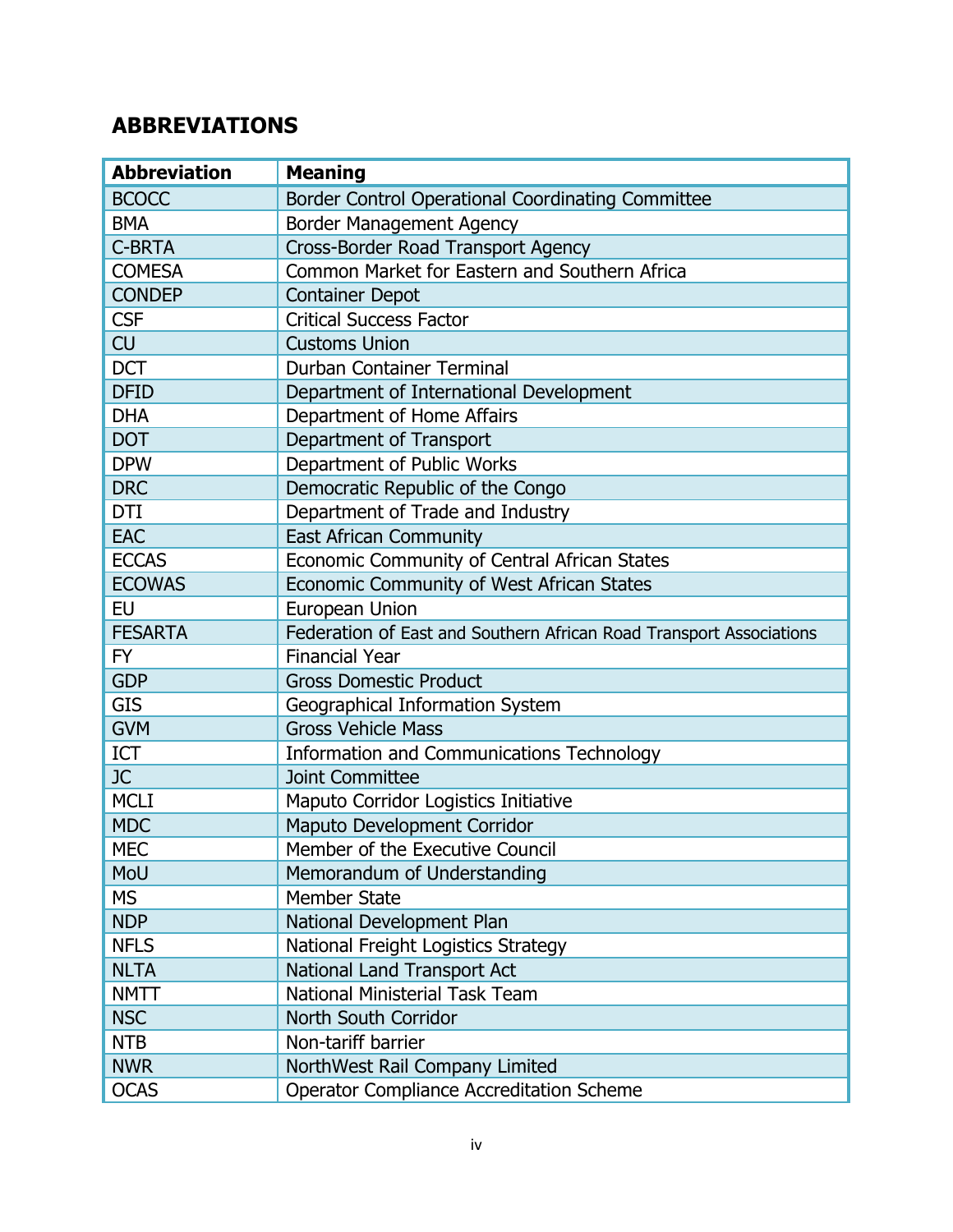| <b>OSBP</b>   | One Stop Border Post                                 |  |  |  |
|---------------|------------------------------------------------------|--|--|--|
| <b>POE</b>    | Port of Entry                                        |  |  |  |
| <b>PPDF</b>   | Project Preparation and Development Facility         |  |  |  |
| PPIU          | Project Preparation and Implementation Unit          |  |  |  |
| <b>PPP</b>    | <b>Public Private Partnership</b>                    |  |  |  |
| <b>PRASA</b>  | Passenger Rail Agency of South Africa                |  |  |  |
| <b>PRC</b>    | People Republic of China                             |  |  |  |
| <b>PRE</b>    | <b>Provincial Regulatory Entity</b>                  |  |  |  |
| <b>PTCM</b>   | Protocol on Transport Communications and Meteorology |  |  |  |
| <b>RAF</b>    | Road Accident Fund                                   |  |  |  |
| <b>REC</b>    | <b>Regional Economic Community</b>                   |  |  |  |
| <b>RFA</b>    | Road Freight Association                             |  |  |  |
| RI            | Regional Integration                                 |  |  |  |
| <b>RIDMP</b>  | Regional Infrastructure Development Master Plan      |  |  |  |
| <b>RTRN</b>   | Regional Trunk Road Network                          |  |  |  |
| <b>RUC</b>    | Road User Charge                                     |  |  |  |
| <b>SACU</b>   | Southern African Customs Union                       |  |  |  |
| <b>SAD</b>    | Single Administrative Document                       |  |  |  |
| <b>SADC</b>   | Southern African Development Community               |  |  |  |
| <b>SANRAL</b> | South African National Roads Agency                  |  |  |  |
| <b>SARS</b>   | South African Revenue Service                        |  |  |  |
| <b>SDI</b>    | Spatial Development Initiative                       |  |  |  |
| <b>STER</b>   | Single Transport Economic Regulator                  |  |  |  |
| <b>TMSA</b>   | <b>TradeMark Southern Africa</b>                     |  |  |  |
| <b>TNPA</b>   | <b>Transnet National Ports Authority</b>             |  |  |  |
| UK            | United Kingdom                                       |  |  |  |
| <b>USA</b>    | <b>United States of America</b>                      |  |  |  |
| <b>USD</b>    | <b>United States Dollar</b>                          |  |  |  |
| <b>WBCG</b>   | <b>Walvis Bay Corridor Group</b>                     |  |  |  |
| <b>WTO</b>    | <b>World Trade Organisation</b>                      |  |  |  |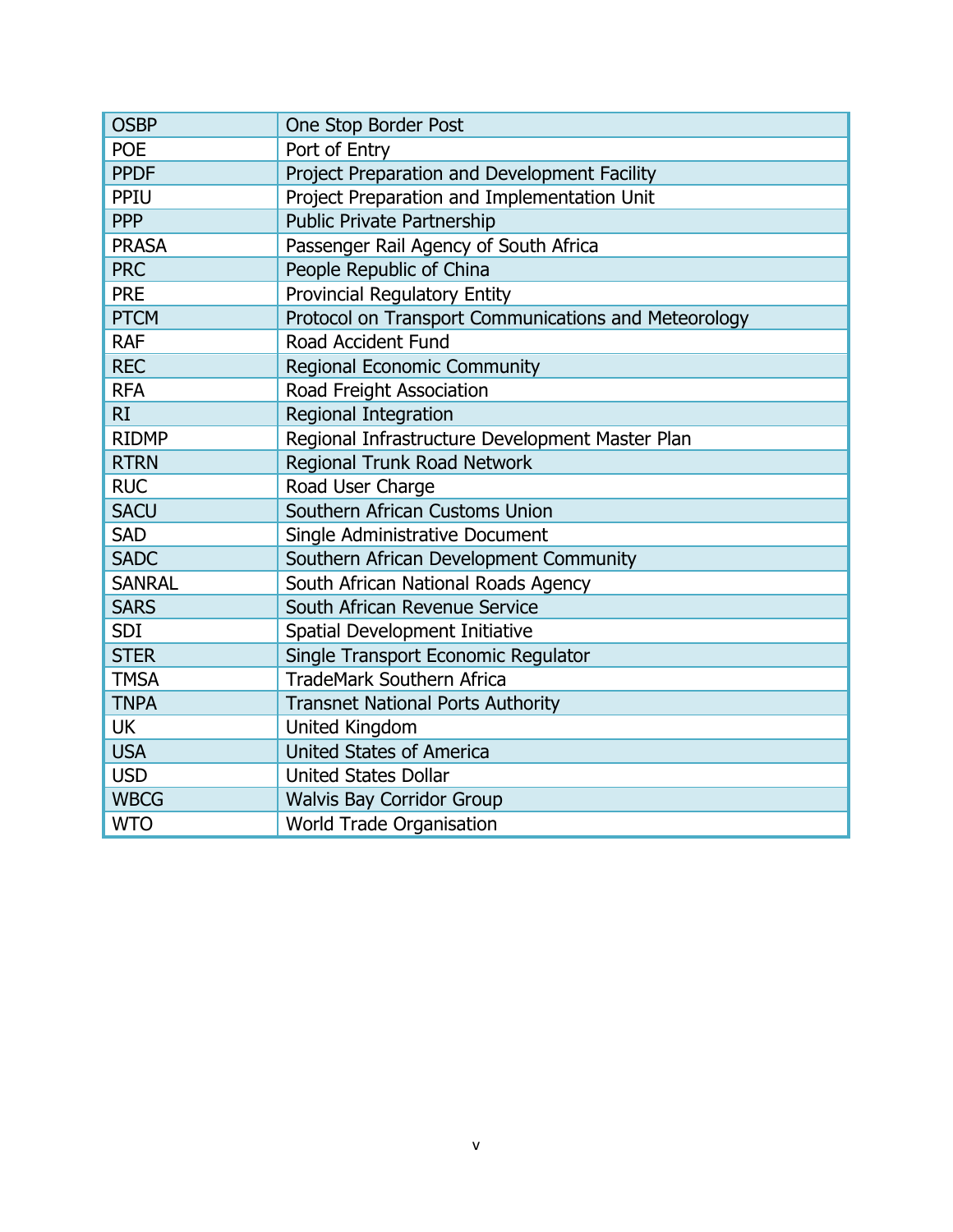## **LIST OF TABLES**

- Table 1.1: C-BRTA mandate
- Table 2.1: Regional trunk road network
- Table 2.2: Summary of weighbridge per province and current status
- Table 2.3: North South Corridor weighbridge positions
- Table 2.4: NSC Route 1 via Botswana
- Table 2.5: Total charges for NSC Route 1
- Table 2.6: Progress on OSBP's in the SADC
- Table 3.1: Intra-REC exports, 2000-2009
- Table 3.2: Intra-REC imports, 2000-2009
- Table 3.3 Status of road freight integration in the SADC
- Table 3.4: Status of rzoad passenger integration in the SADC

## **LIST OF FIGURES**

Figure 2.1: North South Corridor – Route 1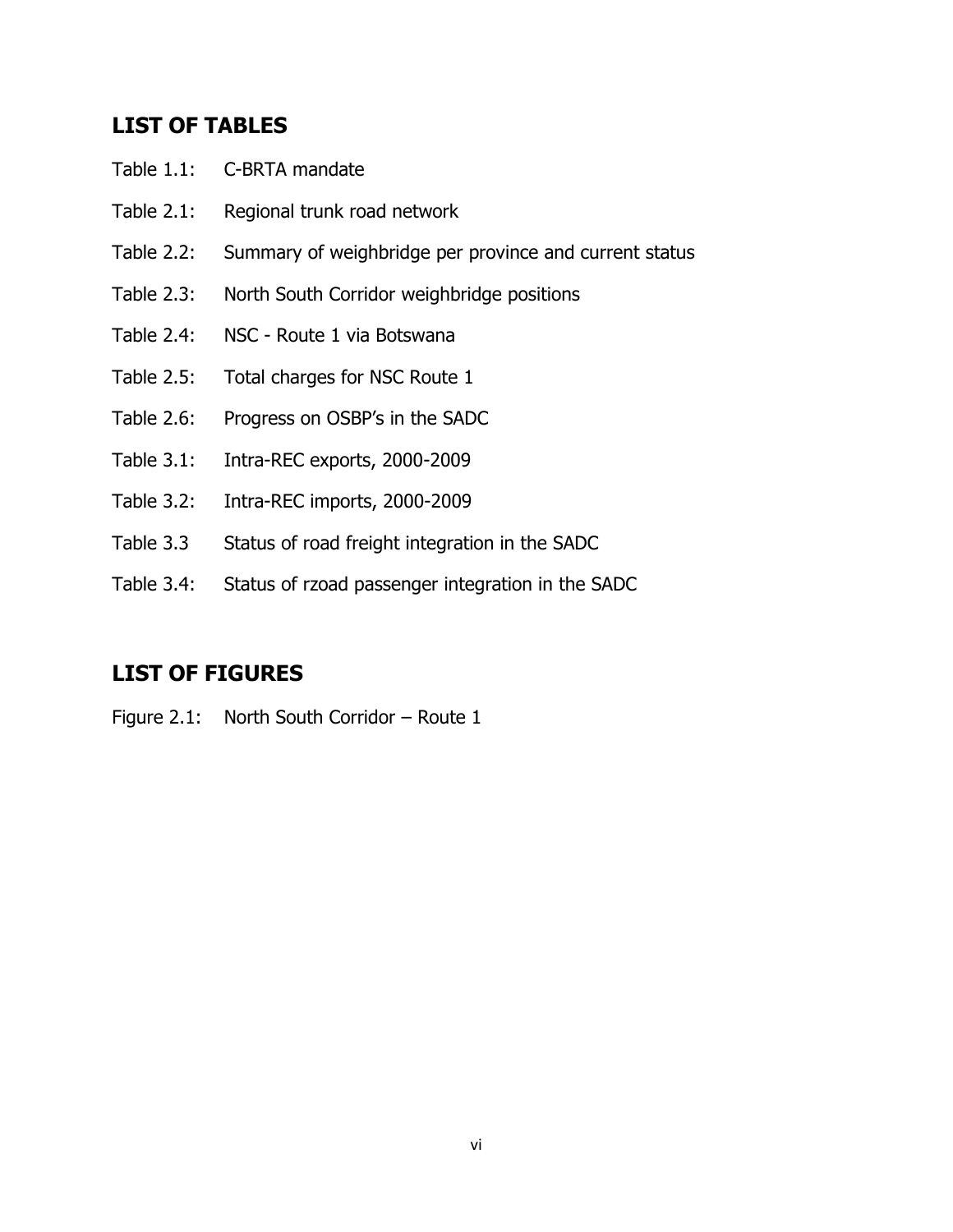## **EXECUTIVE SUMMARY**

The Cross-Border Operations Report serves to inform the Minister of Transport and other relevant public and private sector stakeholders of challenges and developments taking place within the cross-border road transport industry. This report also proposes a number of recommendations that intend to address cross-border road transport constraints.

The C-BRTA was established as a regulatory authority under the Cross-border Road Transport Act No 4 of 1998, as amended, to spearhead economic development within the Southern African Development Community (SADC) through facilitating the unimpeded flow of crossborder road transport movements. The Agency performs 4 functions towards the delivery of its mandate. These functions revolve around, advising all role-players of cross-border road transport developments, regulating market access through the issuing of cross-border road transport permits, establishing co-operative and consultative structures between public and private sector institutions, and undertaking road transport law enforcement.

Currently, the unimpeded flow of cross-border road transport movements is undermined by the existence of various hard and soft infrastructure impediments. Hard infrastructure constraints revolve around poorly maintained regional road networks, missing links along the Regional Trunk Road Network (RTRN) and inefficient land borders; whereas soft infrastructure impediments is caused by the inability of member states (MS's) to harmonise road transport rules and standards and liberalise market access for road freight transport.

As a result of the above-mentioned impediments, cross-border operators experience a number of delays when transporting traffic along regional road transport corridors. Delays result in higher trade and transport costs which erode the competitiveness of the cross-border road transport industry. Furthermore, it discourages MS's from trading with each other, with a resultant decrease in the demand for cross-border road transport services. Currently, SADC obtains the majority of her imports from and exports to overseas markets. Intra-regional imports and exports account for a mere 10 per cent of SADC's total imports and exports, whereas Africa's contribution to world trade is below 3 per cent. As a result of these impediments, Africa in general, and SADC in particular remains uncompetitive in terms of intraregional trade, as well as competing against other continents.

The efficiency of the cross-border road transport industry is further undermined by a number of operational constraints which impede the seamless flow of traffic within the SADC. These impediments, which all manifest in delays for cross-border operators, include, but are not limited to:

- $\triangleright$  Severe congestion at formal ranking facilities, caused by the absence decided crossborder ranking facilities. This results in congestion, illegal and unsafe practices and the frequent late departure of public cross-border passenger transport vehicles;
- $\triangleright$  The uneven spread of weighbridges along strategic road transport corridors, coupled with operational constraints at weighbridge stations (e.g. uncalibrated weighbridge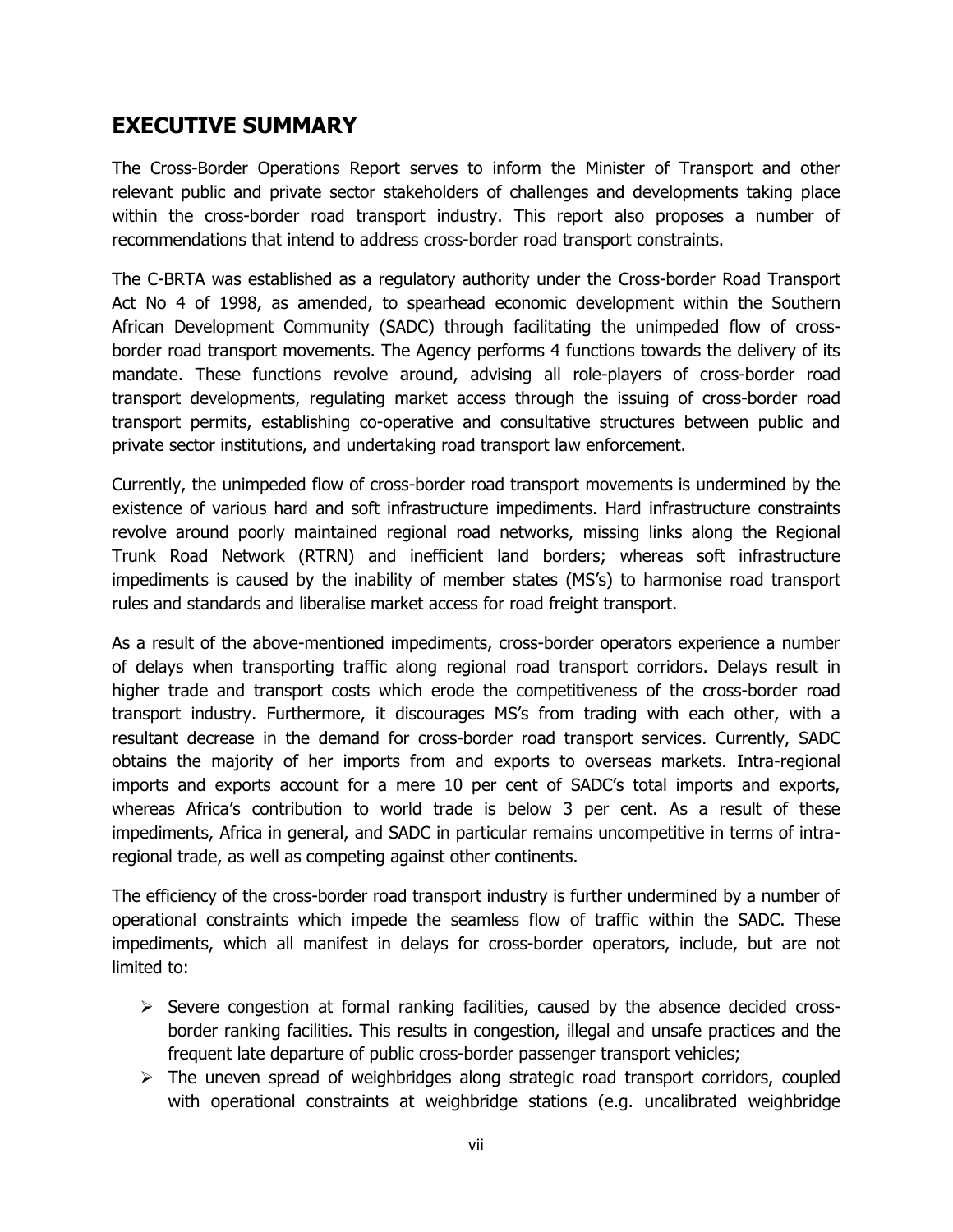scales result in different readings) cause delays and result in additional transport costs for cross-border road transport operators;

- $\triangleright$  Due to the inability of MS's to harmonise third-party motor liability insurance cover in the SADC, South African operators are compelled to take out additional insurance cover at various strategic border posts before they may proceed with their journey;
- $\triangleright$  The non-existence of bilateral road transport agreements between South Africa and selected MS's (e.g. DRC, Angola, Tanzania) result in operational complexities and cause delays in solving operational challenges faced by South African operators in countries where no bilateral agreements are in place;
- $\triangleright$  The issuing of cross-border road transport permits without detailed route descriptions creates an uneven playing field since operators in possession of these permits are not confined to specified ranking facilities. Instead, they can pick up and drop off passengers at various locations at departure and arrival cities;
- $\triangleright$  The issuing of permits without detailed route descriptions has given rise to the establishment of illegal ranking facilities;
- $\triangleright$  The unfair treatment of South African operators at the Zimbabwean side of the Beitbridge border post and along Zimbabwean routes discourage them from using Zimbabwe as a transit country. Instead, South African operators have to divert to other, less direct routes, with a resultant increase in transport costs;
- $\triangleright$  The South Africa-Lesotho taxi issue has been on-going for years and poses a threat to the sustainability of cross-border passenger transport operations between the Free State and Lesotho. This problem is of a political nature and needs to be contained to prevent it from sprawling to other provinces;
- $\triangleright$  The existence of bribery and corruption along various road transport corridors results in additional costs for cross-border operators and undermine the credibility of the crossborder road transport industry;
- $\triangleright$  Differences in road user charges (RUC) across the SADC put South African operators in a disadvantaged position since they are subjected to more RUC's than foreign operators.

Transport infrastructure can either stimulate, or impede regional integration (RI) efforts. At present, transport infrastructure and operations do not support SADC's quest for deeper economic integration. The existence of various infrastructure and operational constraints undermine the creation of efficient, cost-effective and integrated transport networks that support the free flow of production factors within the SADC.

For transport to play its rightful role and to impact effectively on the integration of the SADC, multi-modal transport systems should be developed. The SADC regional infrastructure development master plan (RIDMP) represents a step towards the creation of integrated regional transport infrastructure and operations insofar it identifies various transport projects within each transport sub-sector, aimed at integrating transport infrastructure; inter alia through the construction of missing links, as well as through the establishment of multi-modal interchange facilities along strategic transport development corridors.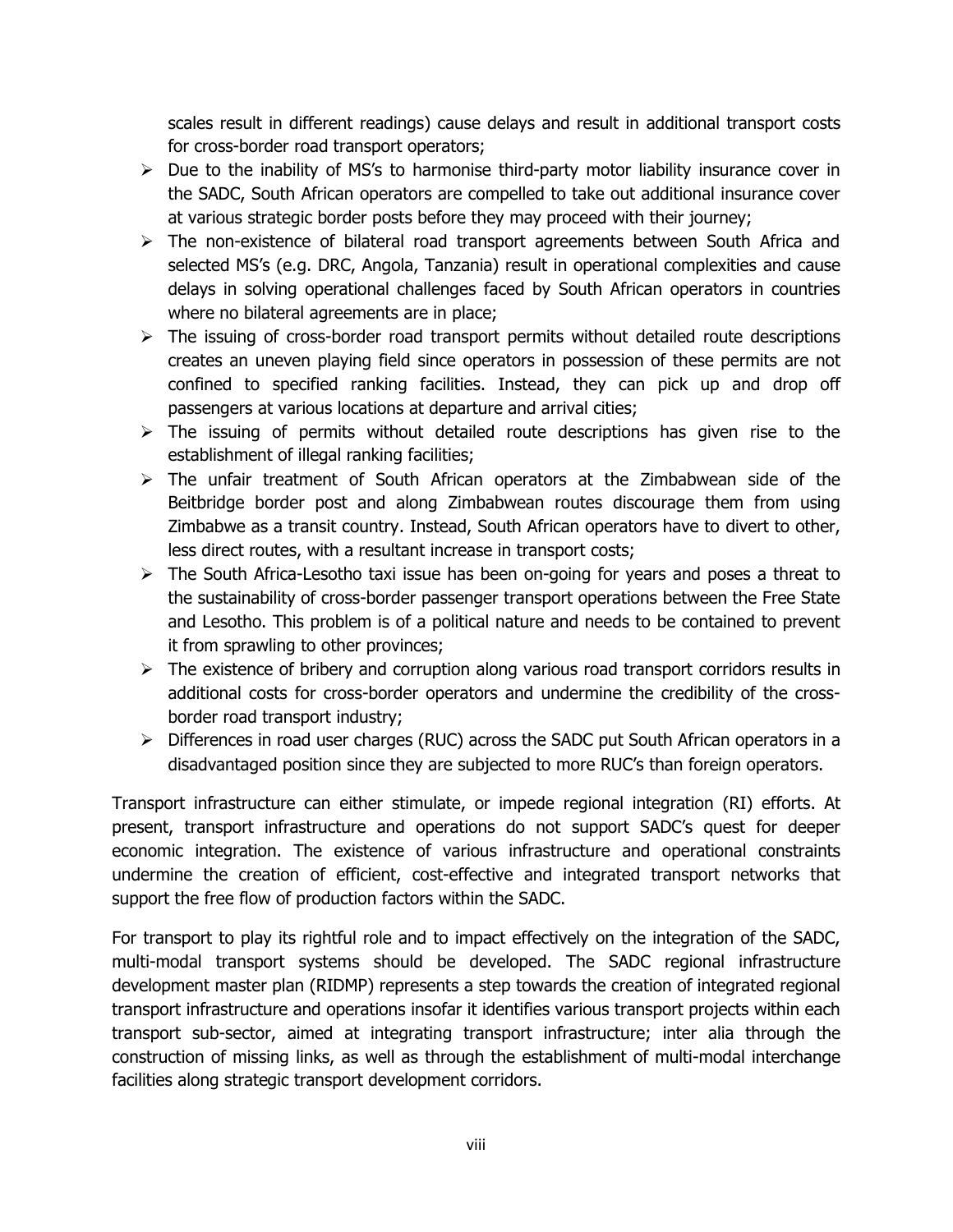Since the adoption of the RIDMP by MS's in 2012, showcasing of prioritised infrastructure projects have been enthusiastically pursued at various regional and international platforms. These efforts have paid off, with substantial financial resources committed towards the implementation of various transport projects. Currently, a number of road transport, border post, rail transport and maritime projects are unfolding throughout the SADC with assistance from the project preparation and development facility (PPDF) that assist MS's in packaging projects for investor funding.

Further to the above, a number of initiatives are currently unfolding in South Africa. The review of the White Paper on National Transport Policy and National Freight Logistics Strategy (NFLS) aim to align these documents to the changing needs of the country, thereby ensuring that legal instruments enhance the attainment of key domestic policy objectives and those articulated in regional legal instruments. Furthermore, the movement towards establishing a single Border Management Agency (BMA) will result in improved border post efficiency, inter alia, through streamlining border processes and reducing the duplication of functions at inland borders.

In line with the above "positive" developments, the following recommendations are proposed to overcome, or at least reduce some of the operational constraints faced by cross-border road transport operators:

| <b>Operational Constraint</b>                   | <b>Report Recommendation(s)</b>                                                                                                                                                                                                                                                                                                                                                                                                                                                                                                                                                                                                                                                        |
|-------------------------------------------------|----------------------------------------------------------------------------------------------------------------------------------------------------------------------------------------------------------------------------------------------------------------------------------------------------------------------------------------------------------------------------------------------------------------------------------------------------------------------------------------------------------------------------------------------------------------------------------------------------------------------------------------------------------------------------------------|
| Provision of cross-border ranking<br>facilities | $\triangleright$ A holistic approach should be adopted that brings<br>together all role-players to ensure that decisions<br>surrounding the location of cross-border ranking<br>facilities are informed by developments in the<br>external environment;<br>The management of cross-border ranking facilities<br>should become the joint responsibility of the C-BRTA<br>and local authorities.                                                                                                                                                                                                                                                                                         |
| Weighbridges                                    | $\triangleright$ Law enforcement inspections at weighbridge stations<br>in South Africa should be centralised to allow for<br>joint law enforcement inspections by all relevant<br>stakeholders;<br>South Africa should participate in the development of<br>➤<br>a regional weighbridge location plan to reach mutual<br>the<br>agreement<br>location,<br>on<br>design<br>and<br>implementation of weighbridge stations in the SADC;<br>$\triangleright$ South Africa should promote the harmonisation of<br>road transport rules and standards (e.g. gross<br>vehicle mass limits) by all MS's to move towards the<br>mutual recognition of weighbridge certificates in the<br>SADC. |
| Third-party insurance requirements              | MS's should pursue a framework for the mutual<br>➤<br>recognition of existing insurance covers held by<br>cross-border road transport operators;                                                                                                                                                                                                                                                                                                                                                                                                                                                                                                                                       |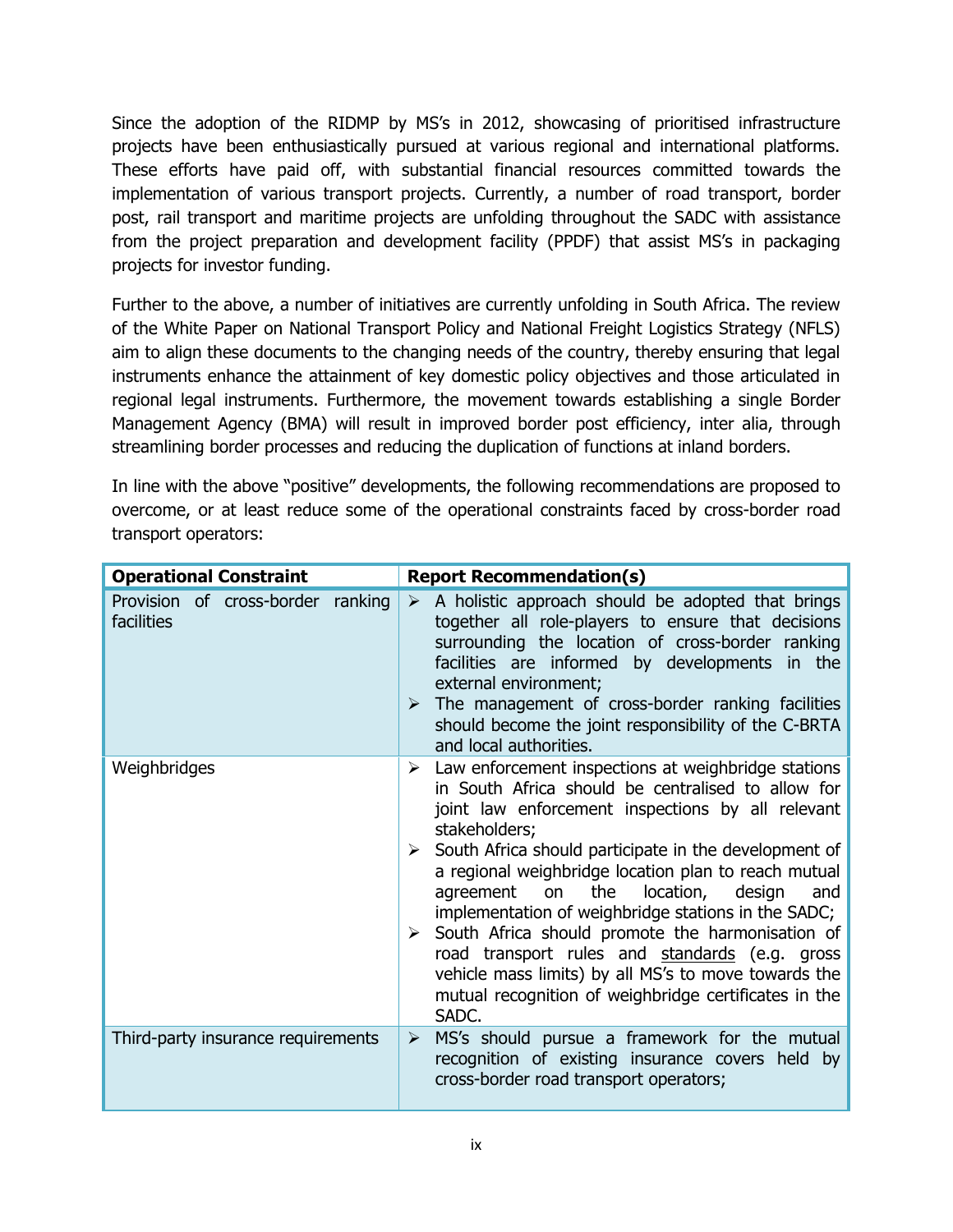| <b>Operational Constraint</b>                  | <b>Report Recommendation(s)</b>                                                                                                                                                                                                                                                                                                                                                                                                                                                                                                                  |
|------------------------------------------------|--------------------------------------------------------------------------------------------------------------------------------------------------------------------------------------------------------------------------------------------------------------------------------------------------------------------------------------------------------------------------------------------------------------------------------------------------------------------------------------------------------------------------------------------------|
|                                                | Member states should sign agreements<br>which<br>⋗<br>recognise the co-existence of different third party<br>insurance systems;<br>$\triangleright$ South Africa should consider charging third-party<br>insurance on foreign operators to level the playing<br>field.                                                                                                                                                                                                                                                                           |
| Bilateral road transport agreements            | South Africa should lead the way in negotiating<br>➤<br>bilateral road transport agreements with countries<br>with whom no agreements are in place;<br>Over the medium term, a review of bilateral road<br>➤<br>transport agreements should be conducted<br>to<br>incorporate regulatory reform requirements<br>and<br>programmes (e.g. accreditation<br>schemes)<br>into<br>bilateral road transport agreements.                                                                                                                                |
| Route descriptions on cross-border<br>vehicles | All MS's should issue permits with detailed route<br>➤<br>descriptions, that specify which ranking facilities<br>should be used by cross-border operators;<br>MS's should comply with the referral process, as<br>➤<br>indicated in bilateral road transport agreements. This<br>implies that route descriptions are subjected to<br>approval by regulatory authorities in the respective<br>MS's.                                                                                                                                               |
| Relations with Zimbabwe                        | Process flows at the Beitbridge border post should be<br>➤<br>reviewed to improve the seamless flow of traffic<br>through this land border;<br>Joint Committee meetings between South Africa and<br>➤<br>Zimbabwe should centre around reaching agreement<br>on the acceptance of South African vehicle standards<br>by Zimbabwean law enforcement officials;<br>The C-BRTA should promote the integration of<br>➤<br>systems at the Beitbridge border post as a means to<br>alleviate soft infrastructure constraints at this inland<br>border. |
| South Africa and Lesotho conflicts             | The National Ministerial Task Team should advance<br>$\blacktriangleright$<br>talks with all relevant role-players to review proposed<br>solutions and to agree on a lasting resolution that<br>will enable legitimate cross-border operators to<br>conduct normal passenger transport operations<br>between South Africa and Lesotho.                                                                                                                                                                                                           |
| Informal costs in certain member<br>states     | MS's should demonstrate the political will to find<br>➤<br>solutions to the various impediments faced by road<br>transport operators along regional road transport<br>corridors;<br>Cross-border road transport operators should be<br>➤<br>encouraged to report incidents of crime<br>and<br>corruption to the secure toll-free hotline;                                                                                                                                                                                                        |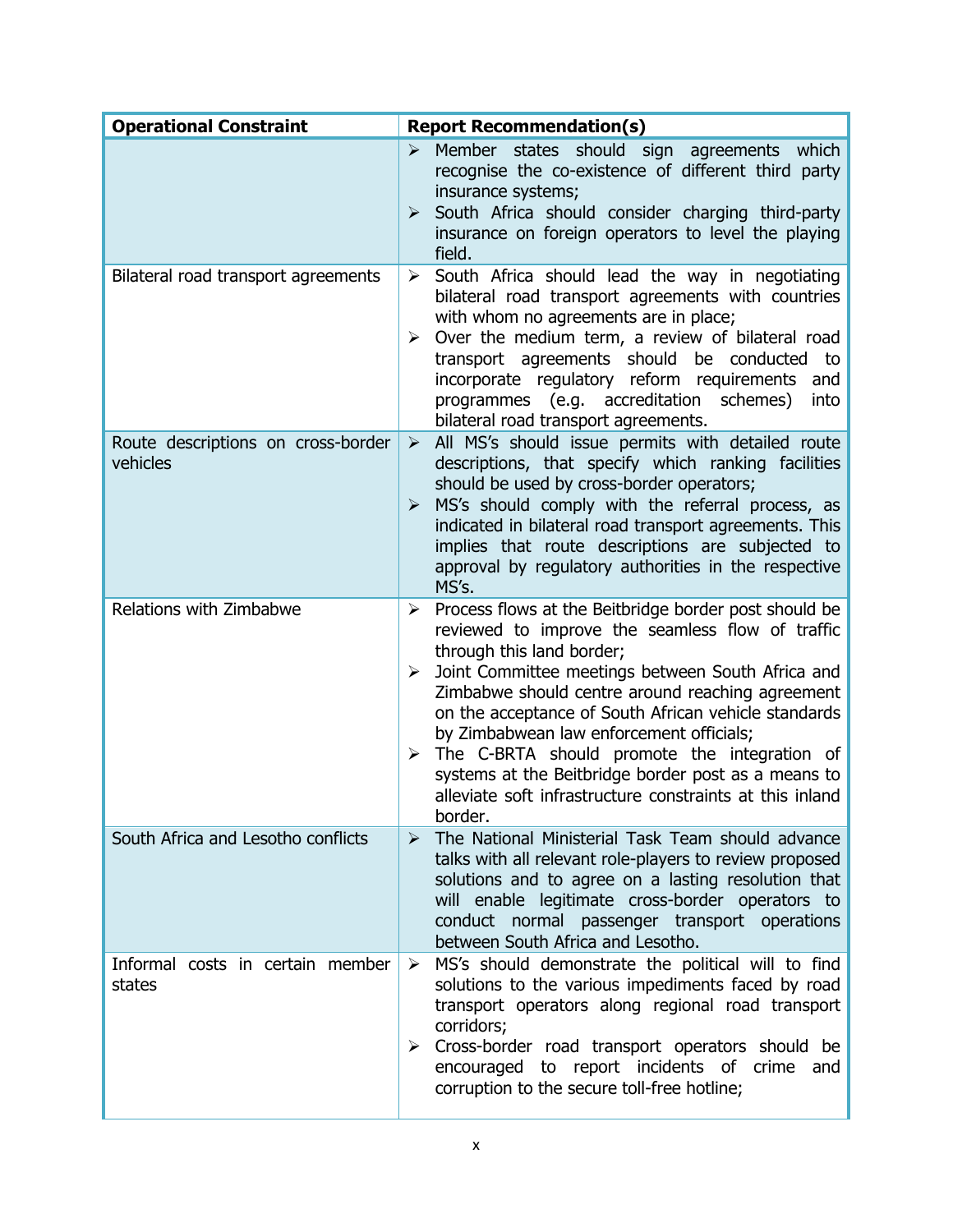| <b>Operational Constraint</b> | <b>Report Recommendation(s)</b>                                                                                                                                                                                                                                                                                                                                                                                                                                                                                                                            |  |  |  |
|-------------------------------|------------------------------------------------------------------------------------------------------------------------------------------------------------------------------------------------------------------------------------------------------------------------------------------------------------------------------------------------------------------------------------------------------------------------------------------------------------------------------------------------------------------------------------------------------------|--|--|--|
|                               | $\triangleright$ Corridor management committees should take a firm<br>stance against crime by reporting incidents of crime<br>and corruption to corridor members.                                                                                                                                                                                                                                                                                                                                                                                          |  |  |  |
| Road user charges             | $\triangleright$ MS's should demonstrate the political will to find<br>solutions to the various impediments faced by<br>operators along regional road transport corridors;<br>$\triangleright$ South Africa should promote the implementation of a<br>harmonised road user charging system for the SADC;<br>South Africa should enforce the collection of<br>additional road user charges (e.g. entry fees payable<br>by foreign registered vehicles, weight-distance type<br>charges) upon foreign vehicles to eliminate<br>inequalities imposed by MS's. |  |  |  |

Further to the above recommendations, MS's should create partnerships with the private sector to secure additional funds for the execution of priority transport projects, set out in the RIDMP. Additional funds should also be secured for the PPDF to enable this unit to accelerate the timeous implementation of prioritised regional transport projects. These interventions will have a positive bearing on the RI agenda insofar it represents a step towards the creation of integrated regional transport infrastructure and operations.

Given the size of the South African economy relative to MS's and acknowledging South Africa's advanced manufacturing and service industries and technical know-how, South Africa can play a leading role in driving the RI agenda forward. However, the successful implementation of strategic transport projects will ultimately depend on the stability and strength of MS's political will. Without a consistent belief that the establishment of integrated road transport infrastructure and operations is the preferred way forward, it is doubtful whether MS's will render their support towards the timeous implementation of transport projects and the advancement of the RI drive.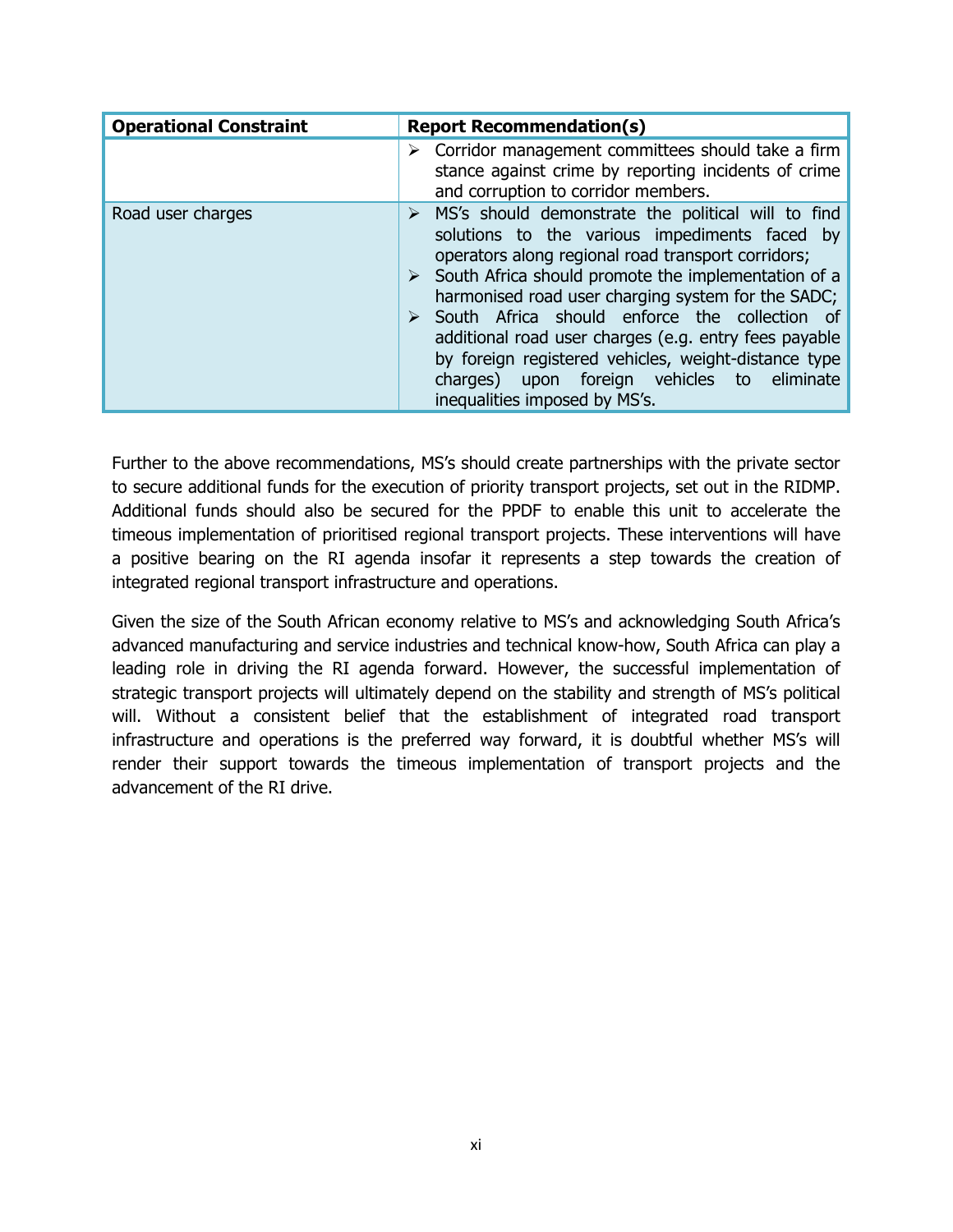# **1. OVERVIEW OF THE REPORT**

## <span id="page-11-0"></span>**1.1 Introduction**

The Cross-Border Operations Report serves to inform the Cross-Border Road Transport Agency (C-BRTA's) political principal (Minister of Transport), the Department of Transport (DOT) and other key national (public and private) stakeholders of challenges and developments that impact on the cross-border road transport industry. This report also provides a package of solutions that can be implemented to overcome cross-border constraints. It is anticipated that by providing this information key stakeholders will be able to consider some of the solutions that can be deployed towards enhancing efficiency and productivity of the cross-border road transport industry, thus enabling the industry to play a strategic role in economic growth and development.

To start off, the C-BRTA was established as a regulatory authority under the Cross-Border Road Transport Act No 4 of 1998, as amended, to:

- $\triangleright$  Improve the unimpeded flow of commercial freight and passenger road transport flows within the SADC;
- > Introduce regulated competition in respect of cross-border road passenger transport;
- $\triangleright$  Reduce operational constraints for the cross-border road transport industry as a whole;
- $\triangleright$  Liberalise market access progressively in respect of the cross-border road freight transport;
- $\triangleright$  Strengthen the capacity of the public sector in support of its strategic planning and enabling functions;
- $\triangleright$  Empower the cross-border road transport industry to maximise business opportunities and to incrementally regulate themselves to improve safety, security, reliability, quality and efficiency of services.

Towards the delivery of its mandate, the Agency performs four core functions. Table 1.1 below illustrates these functions in more detail:

## **Table 1.1: C-BRTA Mandate**

| Advise | The Minister of Transport, as the need arises or upon request of the<br>Minister, on cross-border road transport policy matters, including strategies<br>to counteract restrictive measures implemented by other countries, the<br>phasing in of measures to liberalise market access, strategies to reduce<br>operational constraints and training needs within the cross road border road<br>transport industry. |
|--------|--------------------------------------------------------------------------------------------------------------------------------------------------------------------------------------------------------------------------------------------------------------------------------------------------------------------------------------------------------------------------------------------------------------------|
|        | The Agency is also required to advise and provide information to the<br>Minister and the DOT on the negotiation and renegotiation of cross-border<br>road transport agreements.                                                                                                                                                                                                                                    |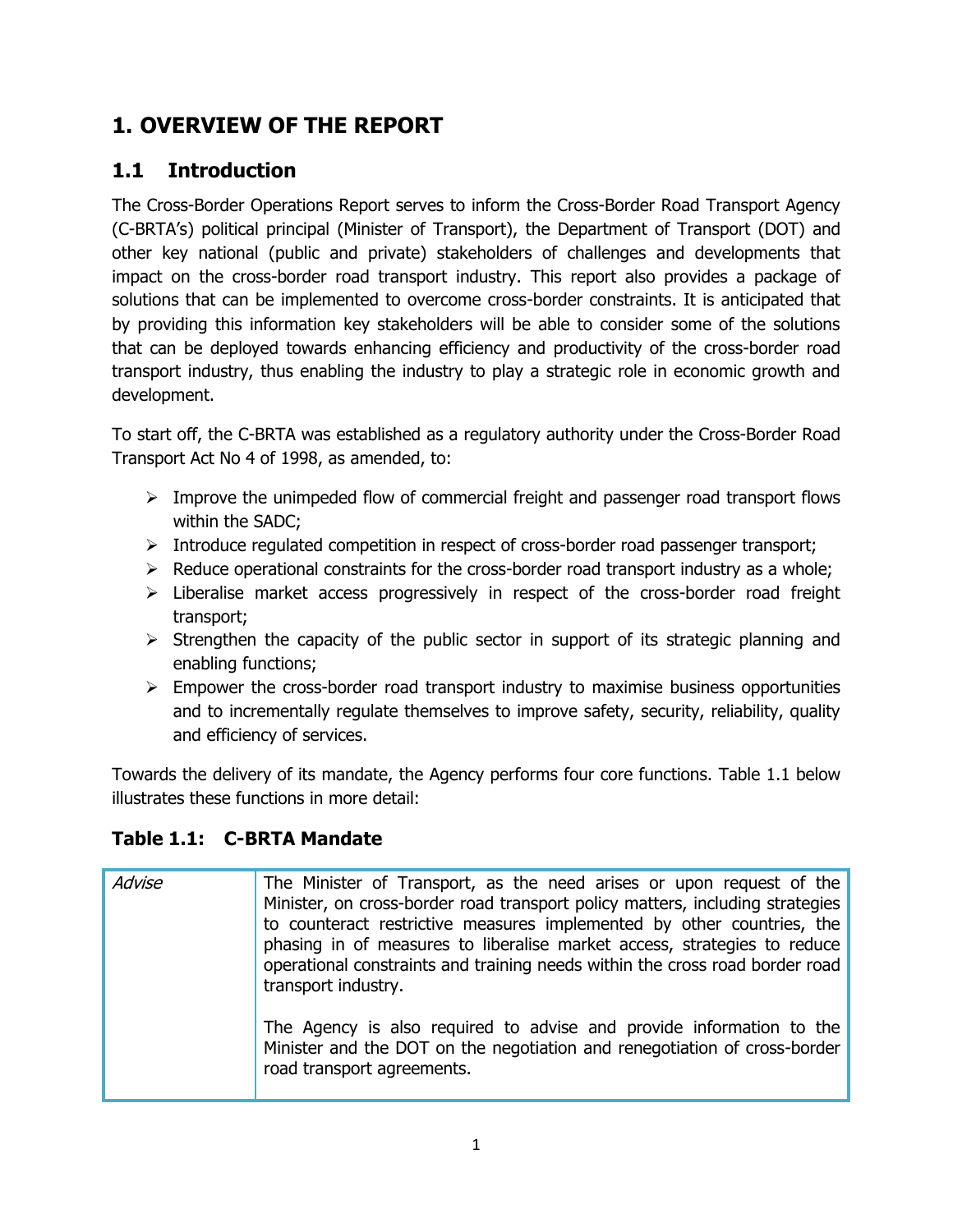| Regulate   | Providing access to the cross-border road freight and road passenger<br>markets through the issuing of permits                                                                                                                                                                                                                                                                                                                                                                                        |
|------------|-------------------------------------------------------------------------------------------------------------------------------------------------------------------------------------------------------------------------------------------------------------------------------------------------------------------------------------------------------------------------------------------------------------------------------------------------------------------------------------------------------|
| Facilitate | The establishment of co-operative and consultative relationships and<br>structures between public and private institutions with an interest in cross-<br>border road transport:<br>Collection, processing and dissemination of relevant information,<br>i)<br>and;<br>ii)<br>Provision of training, capacity building and the promotion of<br>entrepreneurship generally and, in particular, in respect of small,<br>medium and micro-enterprises with an interest in cross-border road<br>transport. |
| Undertake  | Transport law enforcement                                                                                                                                                                                                                                                                                                                                                                                                                                                                             |

#### Source: Government Gazette. 1998.

Apart from enhancing the resolution of challenges facing the cross-border road transport industry, this report is also a direct response to some of the Agency's mandate obligations, based on its legislated mandate. It is therefore envisaged that, by providing the information in this report to stakeholders, the Agency will be executing its mandate on the one hand, while also improving the interests of industry stakeholders.

Further to the Cross-Border Road Transport Act 1998, the functions of the C-BRTA are also derived from other **national legislation** (e.g. National Land Transport Act No 5 of 2009, National Road Traffic Act No 93 of 1996, the Tourism Act No 3 of 2014), **regional instruments** (e.g. SADC Protocol on Transport, Communications and Meteorology, Southern African Customs Union Memorandum of Understanding) and bilateral road transport agreements concluded between South Africa and selected SADC MS's. The objectives of these instruments are articulated later in this report.

It is important to know that cross-border road transport plays an important role in facilitating trade flows between MS's within the SADC. Six countries in the region are landlocked, which means that they rely on coastal countries to access global markets. From this perspective, it becomes imperative that the SADC establishes and maintains an efficient cross-border transport system to reach domestic and global markets.

Additionally, the cross-border road transport industry is dynamic in nature and therefore subjected to constant changes. Due to changes in the macro and market environments, road transport operator's needs and challenges evolve at a rapid pace, even faster than the pace at which solutions are found and implemented.

Reality on the ground indicates that regulatory authorities in MS's are unable to respond to operator challenges in an urgent and timeous fashion, owing to a number of reasons that include, regulations which have remained stagnant over the years and a lack of political will by relevant public stakeholders to effectively respond to market needs.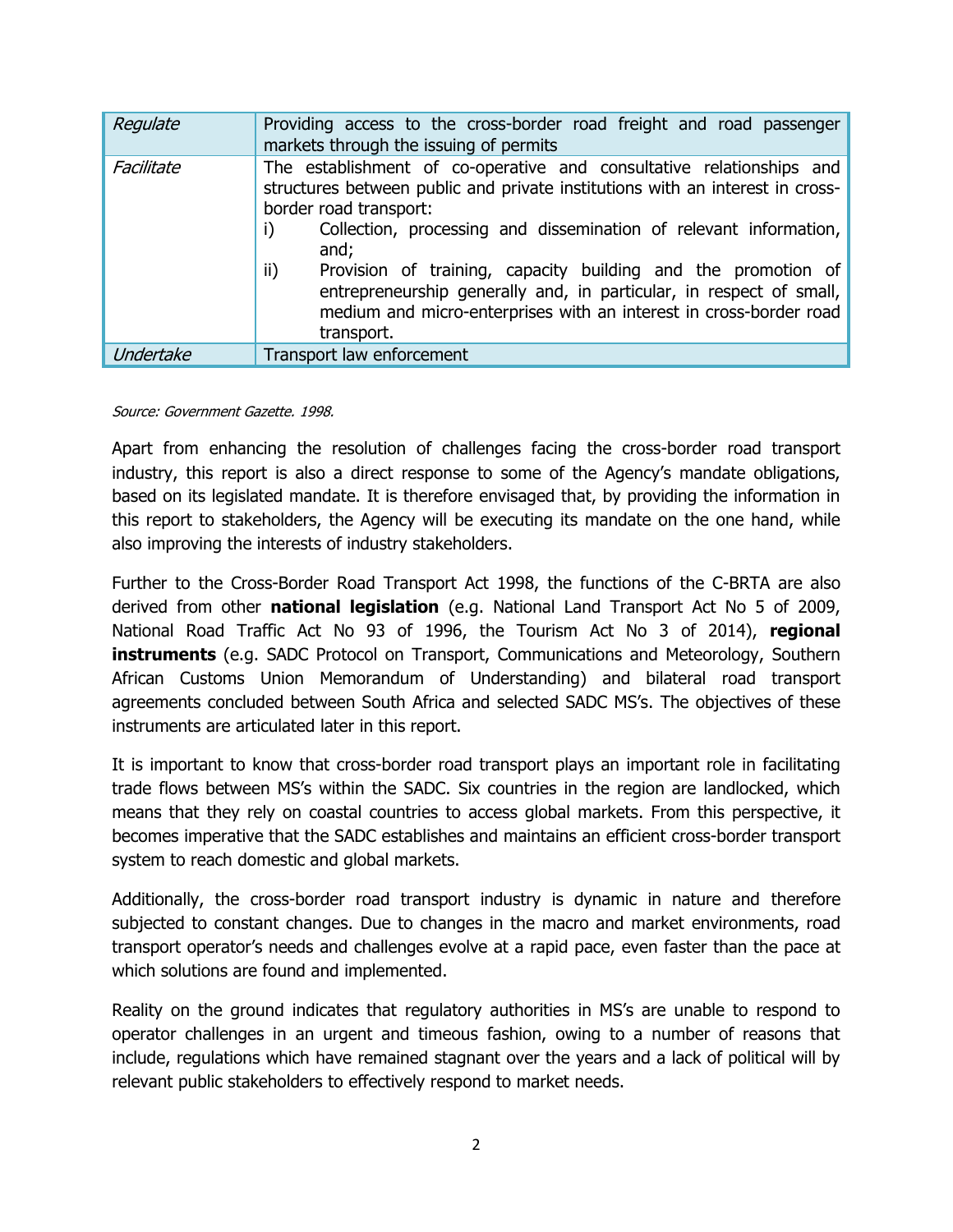In order to effect change, regulatory authorities should assume a paradigm shift in the way they operate to deliver on their mandates effectively if they are to effectively resolve crossborder road transport challenges. Thus, it is envisaged that this report will provide a platform for engagement on cross-border challenges, with a view to finding lasting solutions and also to present solutions that can be considered towards enhancing the performance of the crossborder road transport industry as a whole.

## <span id="page-13-0"></span>**1.2 Problem Statement**

The development of this report was informed by the need to find solutions to number of constraints (also referred to as impediments or challenges) faced by operators in the domestic and regional environments that undermine the efficiency of the cross-border road transport industry. These challenges include, but are not limited to the following:

- **Inadequate road infrastructure** Due to insufficient investment in road infrastructure over the years, road conditions within the SADC have deteriorated. Currently missing links along regional road transport corridors and inefficient land borders act as blockages to the seamless flow of traffic across national borders;
- **Impotent soft infrastructure**  Due to stagnation in the regulatory and legislative environments in South Africa and most other MS's, the regulatory and legislative frameworks are no longer able to effectively respond to changing needs and expectations on the role of transport towards enhancing trade, economic growth and RI;
- **Road blocks** In this regard commercial vehicles are stopped at various inter and intra country road blocks even where there is no proof that traffic being transported is of a suspicious nature. This is exacerbated by the mushrooming of illegal road blocks in some MS's;
- $\triangleright$  **Inspection procedures** In this respect, delays in the inspection of commercial vehicles, coupled with cumbersome and costly quality inspection procedures result in impediments and increased costs for commercial road transport operators;
- **Transiting procedures**  The non-harmonised transport rules and standards (e.g. road user charges, cross-border charges and motor insurance schemes) inhibit the seamless movement of traffic along regional road transport corridors;
- **Customs documentation and administrative procedures**  The non-standardised systems for imports declaration and payment of applicable duty rates, non-acceptance of certificates and trade documentation, incorrect tariff classifications, limited and uncoordinated customs working hours, non-acceptance of certificates of origin, application of discriminatory taxes and other charges on imports originating from MS's and cumbersome procedures for verifying containerised imports increases the turnaround time and costs for cross-border operators. (TradeMark Southern Africa. 2011: 5).

It is important to note that the cross-border road transport environment is characterised by the above hard and soft infrastructure impediments which negatively impacts on the performance of the cross-border road transport industry. The cost of transport, in particular road transport, is directly related to the time taken for a journey. Longer journeys lead to higher production costs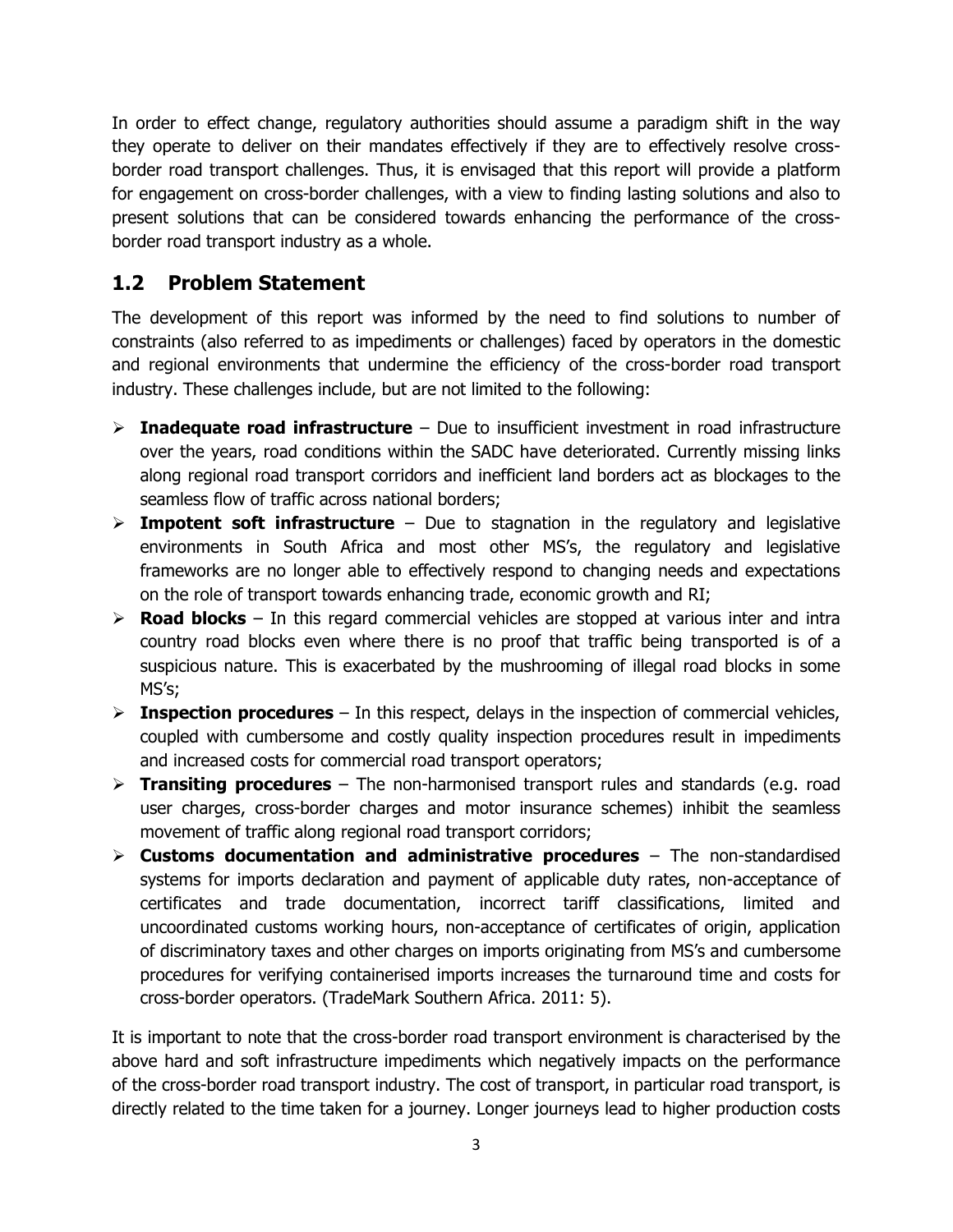and poor productivity at transport operator, industry, country and regional levels. Needless to say, it also leads to poor regional competitiveness.

The severity of this matter necessitates regular interaction between public and private sector role-players and intervention at operational and strategic (highest political) levels to identify and implement solutions that will reduce the said challenges and improve the uninterrupted flow of traffic along regional road transport corridors.

## <span id="page-14-0"></span>**1.3 Purpose of this Report**

The purpose of this report is to:

- $\triangleright$  Identify and provide the Minister of Transport and other key national stakeholders with a comprehensive list of road transport challenges (hard and soft) experienced in the crossborder road transport industry, including regional road transport corridors (roads and border posts) that impact negatively on the cross-border road transport industry and which influence the competitiveness of the SADC;
- $\triangleright$  Inform the Minister of Transport of initiatives/developments that will influence the crossborder road transport industry;
- $\triangleright$  Propose recommendations (interventions) which aim to address hard and soft infrastructure challenges in the industry and along regional road transport corridors to enable decision-making bodies to implement solutions that will improve the seamless flow of cross-border road transport movements within the SADC.

## **2. CURRENT STATE OF THE CROSS-BORDER ROAD TRANSPORT INDUSTRY**

This chapter articulates the current state of the cross border road transport industry. Specific attention is paid to constraints that impede the optimal performance of this industry. This will lay the foundation for the identification of interventions (recommendations) to address corridor constraints, which will be outlined in chapter 4. The chapter also concluded with a high-level overview of initiatives currently underway in the SADC to improve the seamless flow of traffic along regional road transport corridors between origin and destination points.

## <span id="page-14-1"></span>**2.1 Background**

It is important to begin by indicating that cross-border transport and economic development have a two-way relationship. On one hand changes in the supply of transport may affect the level of economic activity and development, while on the other hand the level of economic activity and development affects the demand for cross-border transport.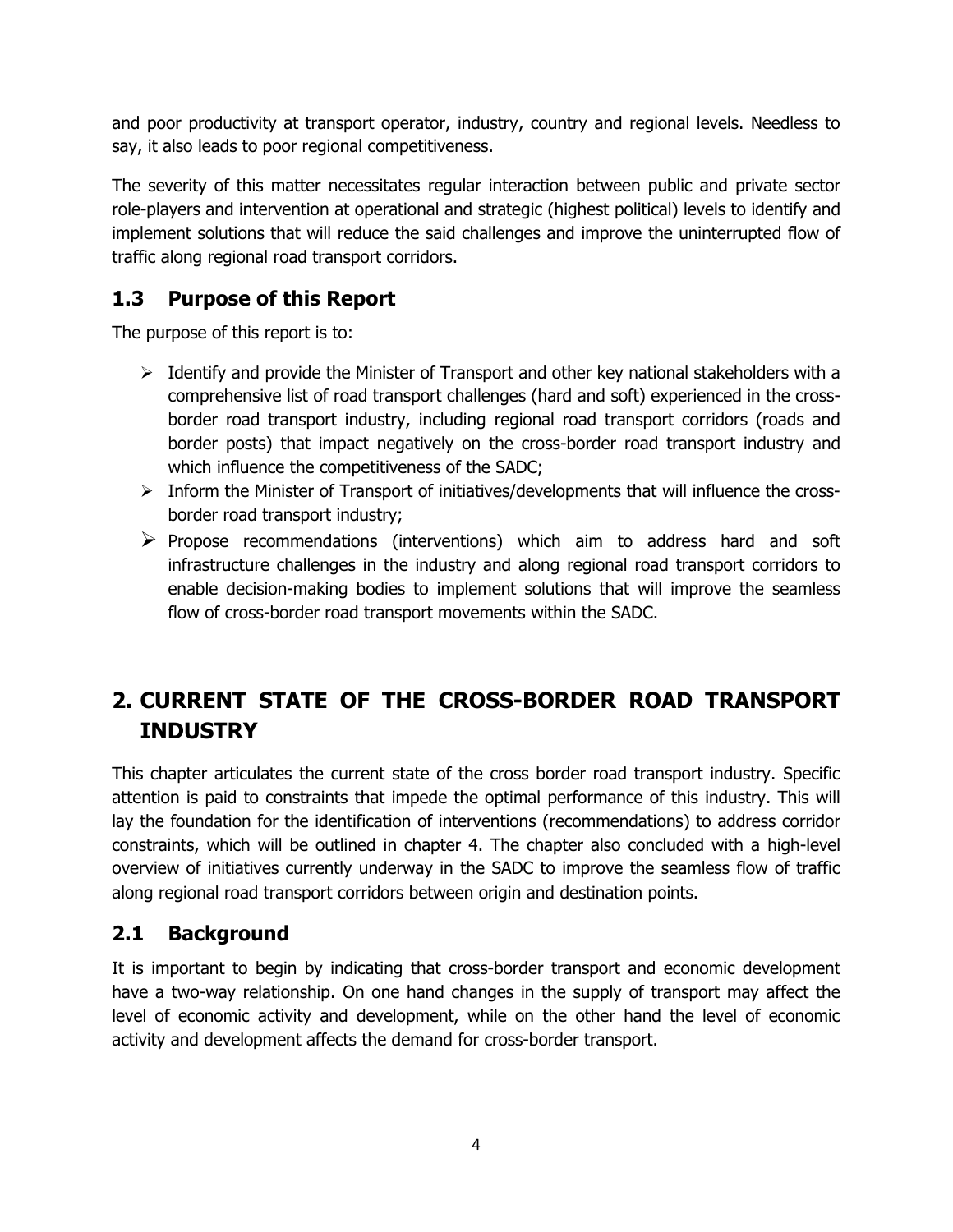Cross-border road transport plays a fundamental role towards economic development in South Africa, as well as in the SADC. The economic importance of transport can be assessed from a macro-economic (importance to the whole economy) and micro-economic (importance to specific parts of the economy including transport operators) perspective. Concisely, crossborder road transport enables local industries to access the region market for both resources and the selling of goods manufactured in a MS country. As such, it contributes to inducement of economic development to adjacent communities through economic trickle down effects into the hinterland along regional corridors, provides millions of jobs directly and indirectly, facilitates regional trade and RI and enhances the strategic position of South Africa on the African continent.

South Africa is the second biggest economy on the African continent and the biggest in the SADC. The fact that South Africa has the most advanced economy in Africa means that it is highly likely that the South African economy are linked to many economic nodes on the continent. To this end, cross-border road transport ensures that there is a sustainable and effective economic value chain interaction along the trade chain in the region. The fact that most landlocked countries (e.g. Botswana, Zimbabwe and Zambia) rely on South Africa's transport system for exports and imports to international markets, increases the demand for cross-border road transport.

## <span id="page-15-0"></span>**2.2 Importance of the Cross-Border Road Transport Sector**

Roads affect all aspects of development in the SADC. Businesses depends on efficient roads to transport goods between origin and destination points, industries rely on roads for delivery of materials and people require roads to travel between different destinations to satisfy their needs.

Over the years, road transport has become the dominant land transport mode for the movement of freight and passengers within the SADC, having an average share of 80% of regional traffic. This is mainly due to the availability of an extensive road network and the inherent flexibility and convenience of road transport compared to the other transport modes. Currently, the SADC regional road network is regarded as one of the region's largest public sector assets.

The RTRN totals approximately 62 000 km of strategic, intra-regional routes that link capital cities, key economic nodes, major regional ports like Maputo, Durban and Walvis Bay, and other areas of economic importance. Less than 3 per cent of the RTRN is made up of multi lanes of which the majority are in South Africa (SADC Regional Infrastructure Development Master Plan 2010:80). The significance of this point is that the road network system in South Africa is more developed than in the rest of the SADC.

Details on the RTRN are displayed in table 2.1 below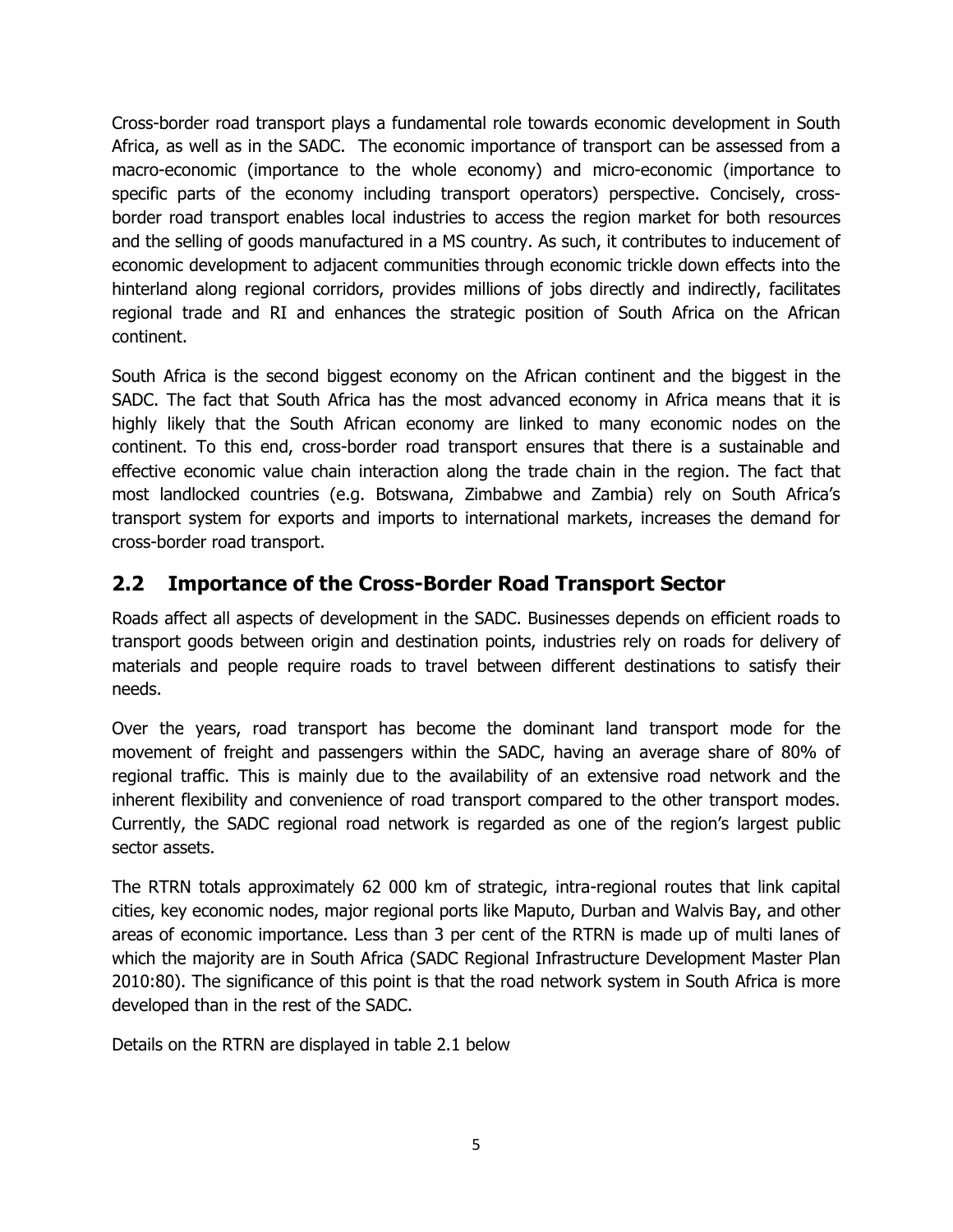| <b>Country</b>      | <b>Reference</b><br>Roads (km) | <b>Intermediate</b><br>Roads (km) | <b>Branch links &amp;</b><br><b>Connecting</b><br>Roads(km) | <b>Total</b> | <b>Kilometres</b><br><b>Percentage</b> |
|---------------------|--------------------------------|-----------------------------------|-------------------------------------------------------------|--------------|----------------------------------------|
| Angola              | 4 600                          | 300                               | 3600                                                        | 8 500        | 14%                                    |
| <b>Botswana</b>     | 1700                           | 1 200                             | 100                                                         | 3 000        | 5%                                     |
| <b>DRC</b>          | 3 9 0 0                        | 300                               | 8 9 0 0                                                     | 13 200       | 21%                                    |
| Lesotho             | 200                            |                                   | 900                                                         | 1 100        | 2%                                     |
| <b>Madagascar</b>   | 1 300                          |                                   | ۰.                                                          | ۰            | ٠                                      |
| <b>Malawi</b>       | 4 0 0 0                        | 400                               | 200                                                         | 1 900        | 3%                                     |
| <b>Mauritius</b>    |                                |                                   |                                                             |              |                                        |
| <b>Mozambique</b>   | ٠                              | 1 400                             | 300                                                         | 5700         | 9%                                     |
| <b>Namibia</b>      | 2700                           | 1 200                             | 800                                                         | 4 700        | 8%                                     |
| <b>Seychelles</b>   |                                |                                   |                                                             |              |                                        |
| <b>South Africa</b> | 4 200                          | 2 100                             | 2 4 0 0                                                     | 8700         | 14%                                    |
| <b>Swaziland</b>    | 200                            |                                   | 200                                                         | 400          | 1%                                     |
| Tanzania            | 3 3 0 0                        | 1 900                             | 1 900                                                       | 7 100        | 11%                                    |
| Zambia              | 1400                           | 1700                              | 1400                                                        | 4 500        | 7%                                     |
| <b>Zimbabwe</b>     | 1 600                          | 1 0 0 0                           | 1 100                                                       | 3700         | 6%                                     |
| <b>TOTAL</b>        | 29 300                         | 11 600                            | 21 700                                                      | 62 600       | 100%                                   |

#### **Table 2.1: Regional Trunk Road Network**

#### Source: SADC Regional Infrastructure Development Master Plan, as amended. August 2012.

From the statistics displayed in table 2.1, it is evident that the Democratic Republic of the Congo (DRC) comprises the greatest part of the RTRN, followed by South Africa and Angola respectively. Together these 3 countries comprise almost 50% of the RTRN. South Africa possesses the most advanced network in terms of length (kilometre).

Despite the existence of an extensive road network in SADC, the African continent's economic performance in the global arena remains unsatisfactory. Currently, Africa accounts for around 3 per cent of world trade. The level of intra-African trade is also low and measured at approximately 10%, compared to about 40% in North America and about 60% in Western Europe. (Pearson, M. 2011:1). This tendency reveals that the majority of African exports are destined for overseas markets.

A number of reasons are cited for the low level of intra-Africa trade. Of specific importance are deteriorating road conditions along certain sections of the RTRN due to inadequate maintenance over the years and missing links along the RTRN owing to under-investment, which results in huge time delays and high transport costs for cross-border road transport operators. More information on the current state of the regional road transport sector is given in sub-section 2.2.1.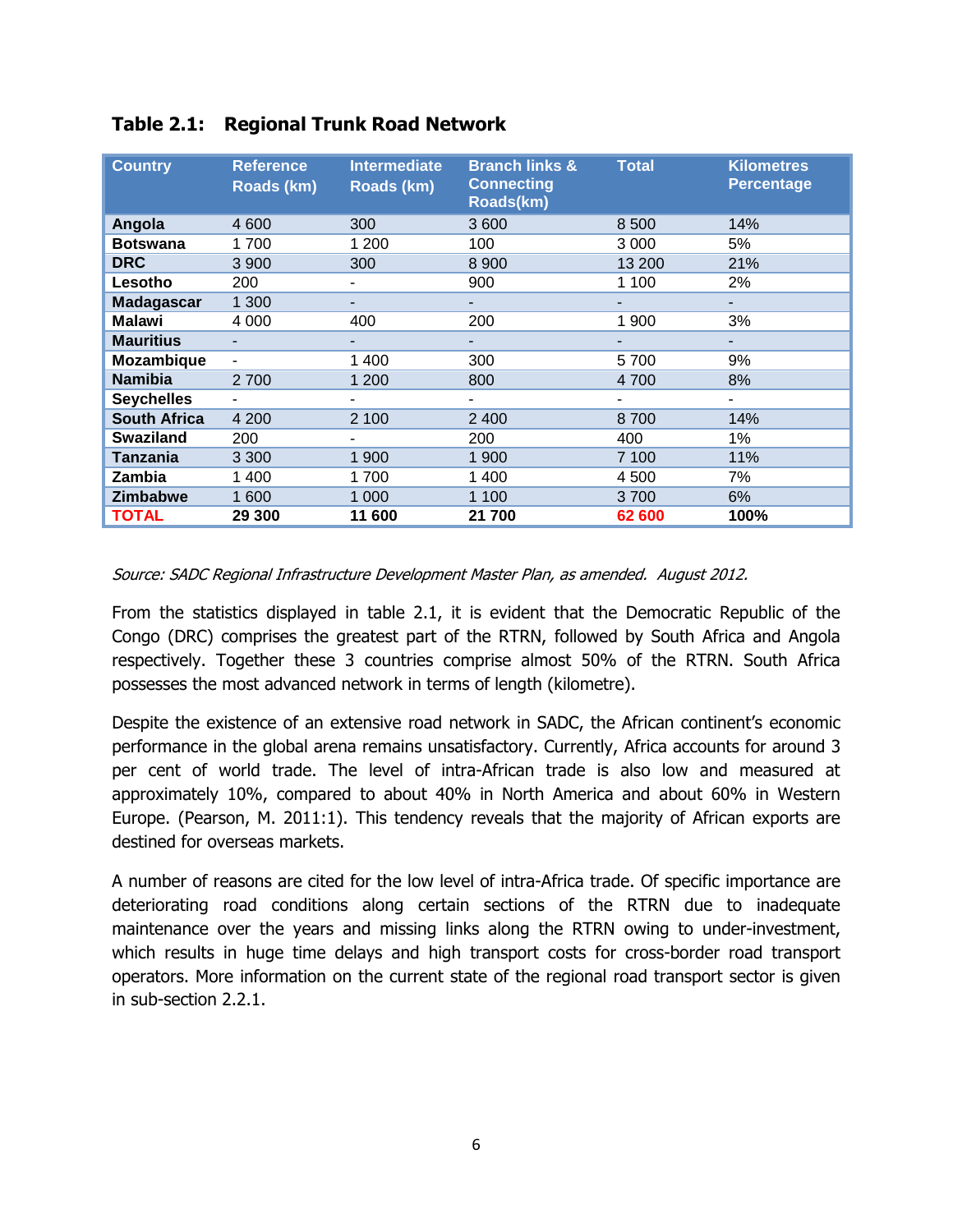#### <span id="page-17-0"></span>**2.2.1 Condition of the Regional Road Transport Network**

While the SADC has an extensive road network, there is a variation between MS's in the general condition of their respective road networks. Road infrastructure in the eastern and southern parts of the region is fairly dense and in reasonably good condition, albeit with an on-going need for periodic maintenance, rehabilitation and upgrading. In the western part of the region, the prolonged civil wars in Mozambique, Angola and the DRC resulted in significant damage to road networks, as well as underinvestment in these countries.

As a result, certain key locations still have missing road links, disabling efficient road transport along strategic road transport corridors. These missing links are mostly found in Angola and the DRC. Both countries have large extractive industries that rely heavily on roads to facilitate trade through transport. At present the optimal performance of these industries are undermined by inefficiencies that exist in the road sector these two countries.

Furthermore, the high cost of road maintenance remains an issue for the region as a whole. While MS's recognise the importance of an efficient, integrated regional road network, funding is often diverted to other economic sectors. In cases where sufficient funds have been allocated to road maintenance at MS level in the past, funds were not efficiently managed by governments in the respective MS's to maintain road networks in MS's. Since revenues and RUC's are not ring-fenced in MS's, it opens opportunities for diversion of funds should other demands arise. This often culminates in delayed infrastructure investment.

In order to address road infrastructure inefficiencies within the SADC, a concerted effort has recently been undertaken at regional level (involving MS's, private sector and donor agencies) to identify transport infrastructure projects that will enhance multimodal transport linkages and improve interconnectivity. This process has resulted in the released of a RIDMP, which is aligned to the Programme for Infrastructure Development in Africa. The RIDMP identifies a number of priority infrastructure projects in 6 sectors, including the transport sector.

The SADC corridor approach to regional development was adopted as point of departure in identifying strategic projects within the transport industry that will enable the creation of integrated road transport networks that support sustainable economic growth and development. In line with the corridor approach, most road infrastructure projects revolve around design, development, construction, maintenance and rehabilitation of regional infrastructure networks to improve intra-regional traffic flows.

## <span id="page-17-1"></span>**2.3 Regulation of the Cross-Border Road Transport Sector**

#### <span id="page-17-2"></span>**2.3.1 Regional Road Transport Industry**

The road transport sector accounts for the vast majority of surface transport activity in the SADC. Given the fact that transport has a global and regional character, this sector is regarded as a prerequisite for the promotion of economic growth and development, not only in South Africa, but also in the region.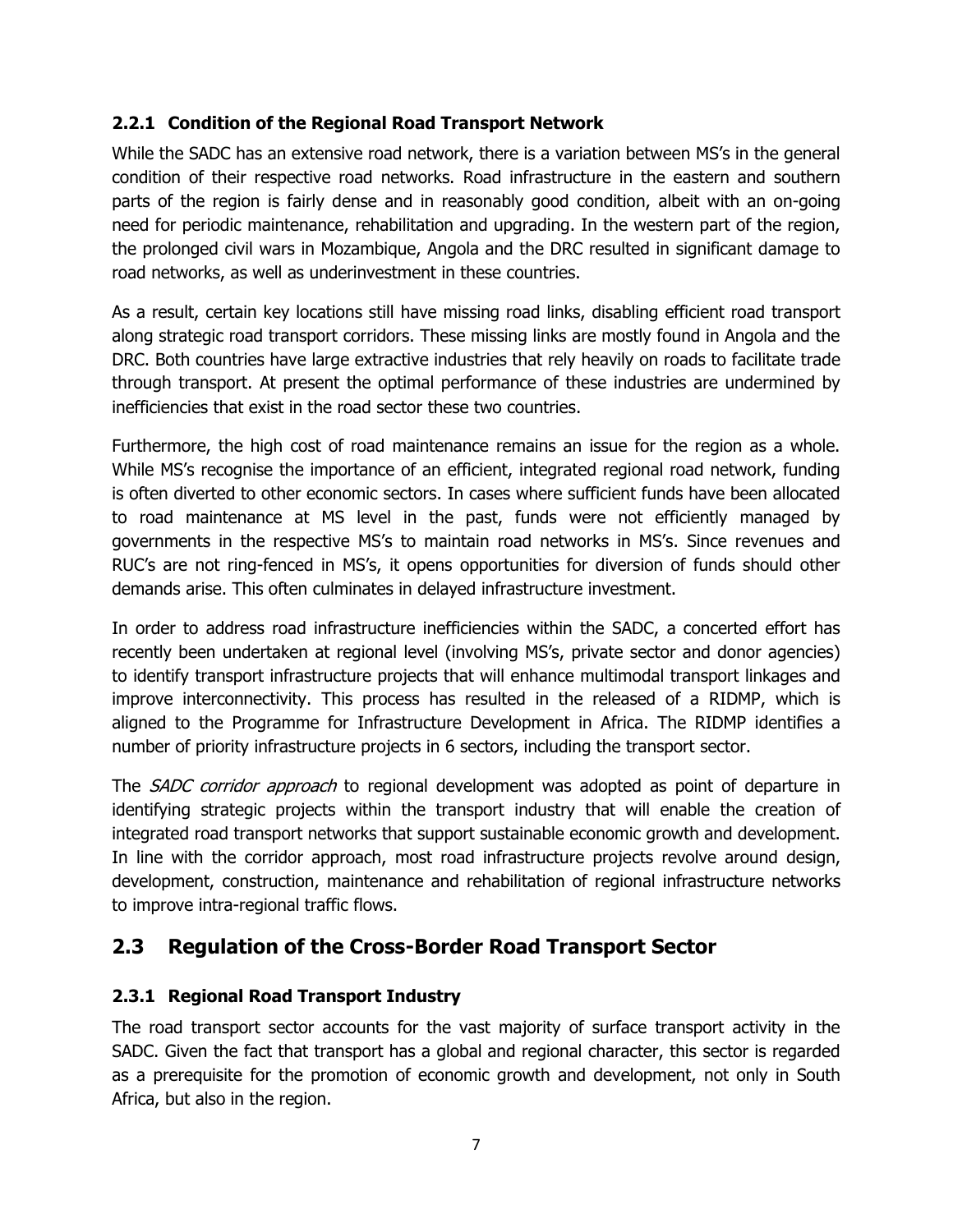However, the effectiveness of the role played by transport is to a large extent dictated by the soundness and extend of recognition of legal transport instruments (treaty's, protocols and agreements) which indicate how MS's should cooperate towards building an efficient, costeffective, productive, safe and integrated regional transport infrastructure.

Some regional transport instruments, notably the SADC PTCM, are not legally binding documents. It therefore does not tie or compel MS's to reform their policies/legislation to enable the region to function as an integrated whole. Progress is dependent upon the commitment and willingness of individual countries to conform their national legal instruments to regionally recommended guidelines. Unfortunately SADC MS's have a poor track record when it comes to the implementation of legal instruments. This is mainly the result of:

- $\triangleright$  MS's do not uniformly follow SADC PTCM guidelines which have been designed to bring harmony and integration to the region;
- $\triangleright$  Multiple membership of MS's to different RECs in the region result in misaligned priorities and procedures;
- $\triangleright$  Differences in MS capacity regarding resources, technology and development;
- $\triangleright$  Mis-prioritisation of reform efforts and resource allocations between MS;
- $\triangleright$  Political disharmony between MS;
- $\triangleright$  MS's regard sovereignty a higher priority than the facilitation of trade and cross-border movements;
- $\triangleright$  Lack of communication and distrust between MS's deter countries from working together.

The above-mentioned factors have resulted in a fragmented regional road transport industry. Each MS has its own regulatory mechanism that determines market access, operating requirements and rules and regulations that must be adhered to by transport operators. Due to different regulatory requirements in the SADC, operators must comply with different operating procedures as they traverse regional road transport corridors.

## **a) Multilateral Agreements**

#### **SADC Protocol on Transport, Communications and Meteorology**

The SADC Treaty provides that member states should conclude protocols as may be necessary in each area of cooperation in order to spell out the objectives, scope and institutional mechanisms required to enable cooperation and integration.

The SADC PTCM deals with transport systems / infrastructure, telecommunications and meteorology. South Africa, as a legitimate member and signatory of the PTCM, acknowledges that transport, communications and meteorology are a pre-requisite to sustainable economic growth and development. The general objective of the PTCM is to "establish transport, communications and meteorology systems which provide efficient, cost-effective and fully integrated infrastructure and operations, which meet the needs of customers and promote economic and social development while being environmentally and economically sustainable".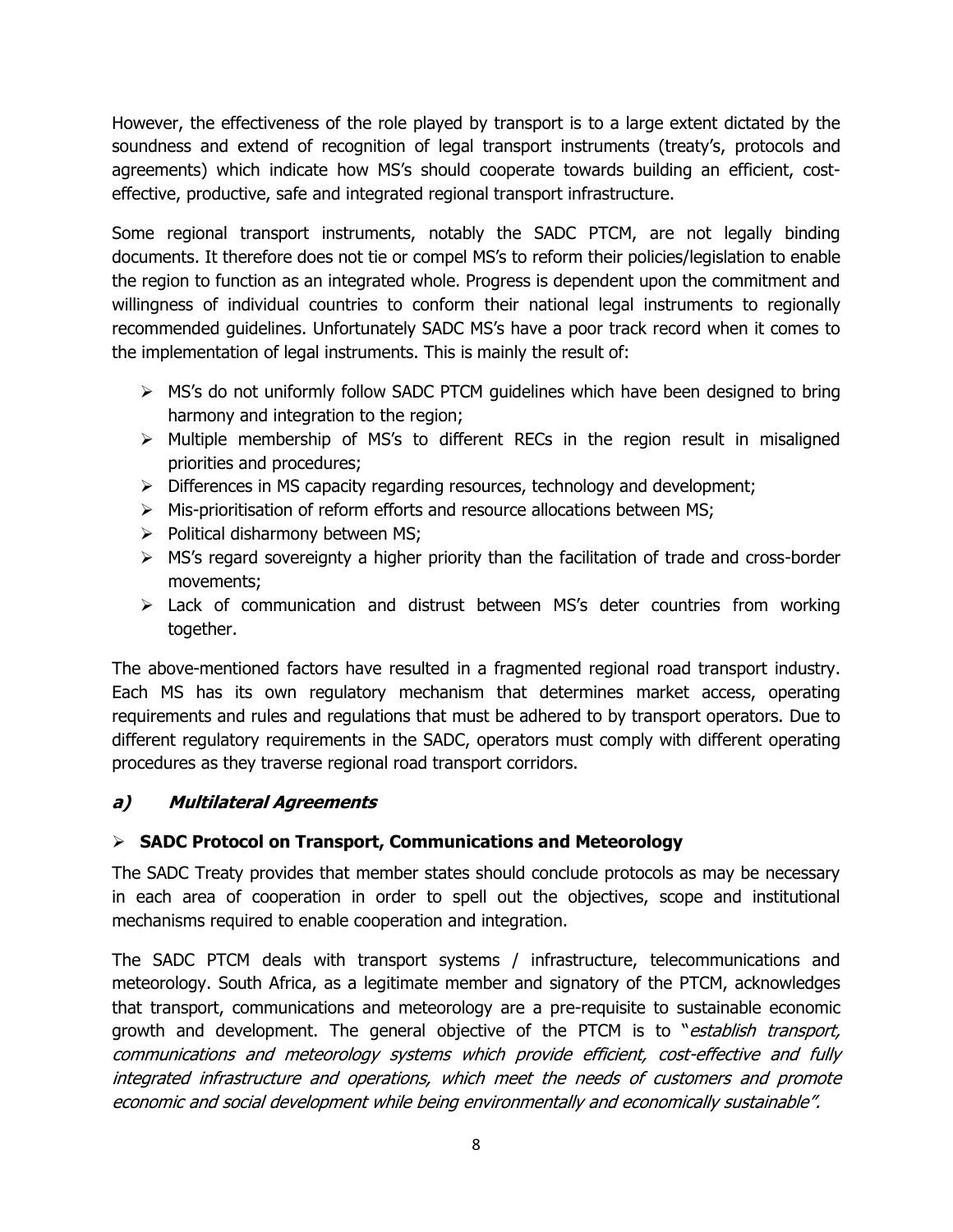In essence the objective of the PTCM is to make it as easy as possible for cross border road transport operators to move from one country to the next through reducing non-tariff barriers, improving harmonisation, providing adequate transport infrastructure and facilitating trade and transport movements along regional road transport corridors. The Protocol also provides for interventions and actions which responsible authorities in MS's should perform at operational level to improve cross border road transport movements.

The SADC PTCM stipulates that competent authorities in the respective MS's should take up the role of championing regional integration by facilitating the unimpeded flow of cross-border freight and passengers by road in order to promote economic and social development within the region. Chapter 3 provides more information in progress made towards integrating road transport infrastructure within the SADC.

#### **Southern African Customs Union Memorandum of Understanding on Road Transportation**

South Africa, Botswana, Namibia and the Kingdoms of Lesotho and Swaziland are all signatories to the Southern African Customs Union (SACU) Memorandum of Understanding (MoU) on Road Transportation, which seeks to support trade within the SACU through facilitating the seamless flow of traffic between MS's.

As far as the issuing of cross-border road transport permits are concerned, the SACU MoU authorises MS's to issue cross-border permits on a reciprocal basis, according to the 50:50 principle. In practice, this principle is not adhered to. This is mainly due to the level of economic development within Swaziland and Lesotho. Due to low economic growth rates in these countries, the demand for cross border travel is lower. Furthermore, domestic operators do not always have suitable vehicles to transport export commodities. As a result, permission is granted to South African operators to transport goods, originating in Lesotho and Swaziland, to export harbours, mainly to the port of Durban.

#### **Trans-Kalahari Corridor MoU on Road Transportation**

South Africa, Botswana and Namibia are signatories to the Trans-Kalahari Corridor MoU on road transportation, which seeks to improve regional trade and economic development through the provision of efficient transportation infrastructure and services. Although this MoU was signed by all MS's it has not yet been ratified and is therefore not used to guide permit issuing decisions. However, MS's agreed to ensure the attainment of its broad objective on enabling trade and economic development through the provision of efficient cross-border transport infrastructure.

## **b) Bilateral Road Transport Agreements**

Cross-border road transport is also regulated through bilateral road transport agreements concluded between South Africa and selected SADC MS's, under the auspices of the DOT. These agreements provides for formal acknowledgement of the need to facilitate cross border road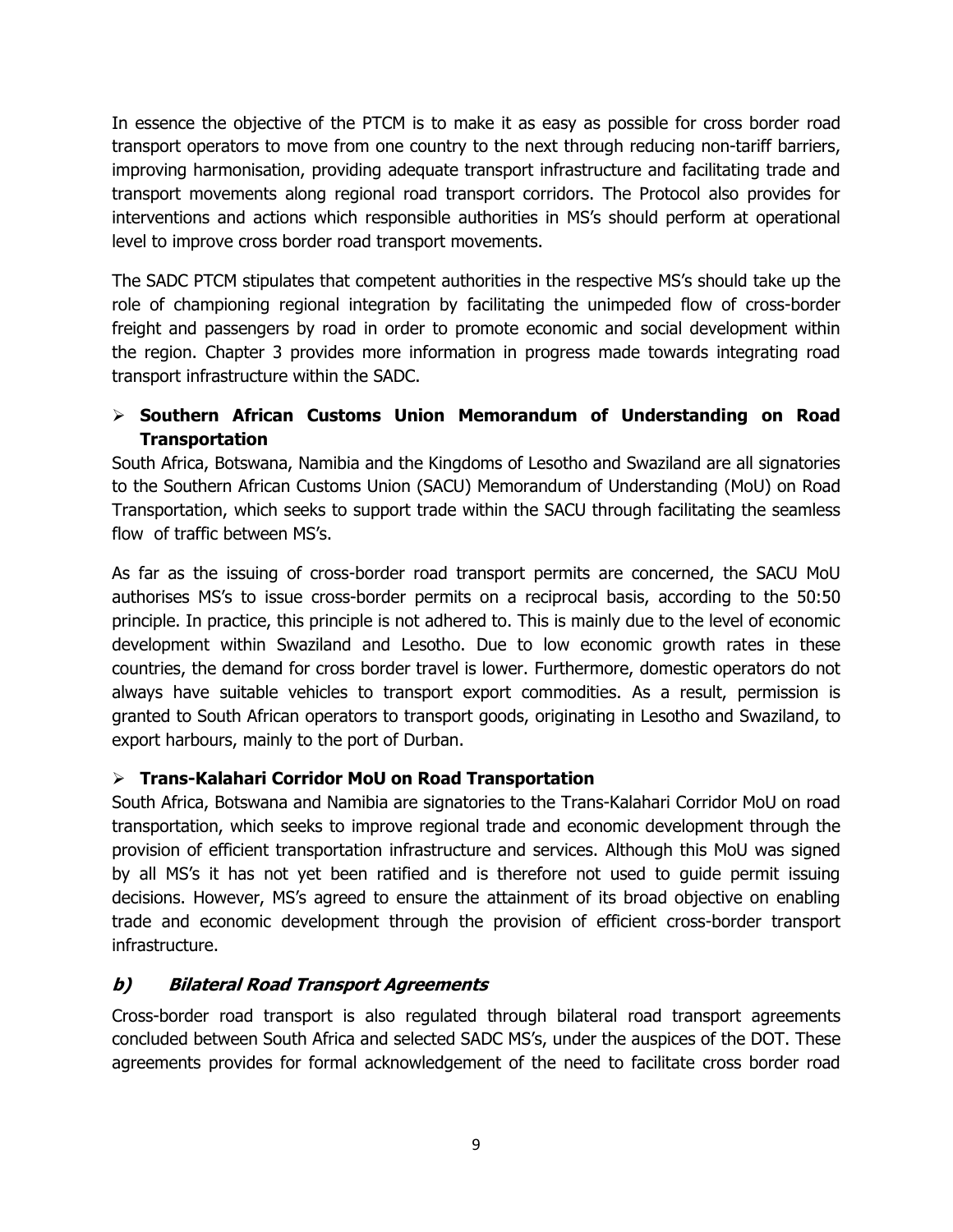transport movements. Furthermore bilateral agreements lay down the conditions for equal treatment of transport operators and reciprocity between the 2 MS's.

An assessment of legal instruments reveal that such instruments are not always aligned to each other. The SACU MoU on Road Transportation for example, prohibits cabotage and Third Country Rule under Article IV (3) and (4) respectively. This contradicts SADC efforts to promote liberalisation of road freight transport, as stipulated in article 5.3 of the SADC PTCM that states ―member states shall progressively introduce measures to liberalise their market access policies in respect of the cross-border carriage of goods".

Reality on the ground indicates that most member states prohibit cabotage and the third country rule. South Africa, Lesotho and Namibia however, review applications for cabotage permits, depending on the merits or demerit of the case. The resistance of Ms's to adhere to regionally recommended rules and standards restrict the opening of SADC transport markets (market liberalisation), thereby restricting the seamless flow of traffic within the SADC. Section 2.4.4 presents more information on the current state of bilateral road transport agreements.

Given the fact that MS's do not always adhere to the provisions of multilateral and bilateral road transport agreements, the SADC road transport industry has become less attractive to private stakeholders and potential investors, which state of affairs impact negatively on industry stakeholders and role-player as well as on the socio-economic well-being of SADC MS's.

### <span id="page-20-0"></span>**2.3.2 The South African Road Transport Industry**

The South African road transport industry is made up of various public and private stakeholders and other industry role-players. The DOT, C-BRTA, Department of Trade and Industry (Dti) and the South African Revenue Services (SARS) are examples of public stakeholders, whereas, private stakeholders include private transport companies and freight forwarding companies. The Road Freight Association (RFA) is an example of an industry role-player.

The industry is highly regulated due to the fact that public role-players all have set regulatory requirements to industry members with the intention to ensure compliance with their respective mandates. In general compared to other SADC MS's, the road transport infrastructure (hard infrastructure) in South Africa is in a fairly good condition. However, soft infrastructure impediments such as regulatory restrictions seem to present a greater challenge to the local road transport industry.

Road transport developments in South Africa are not always aligned to SADC initiatives, or initiatives introduced by other MS's. This silo approach is a result of various factors such as:

- $\triangleright$  Political disharmony between local public stakeholders;
- $\triangleright$  Lack of communication, coordination and cooperation between public stakeholders and between public and private stakeholders (distrust);
- $\triangleright$  Lack of information sharing;
- $\triangleright$  Technical incapacity of the local industry;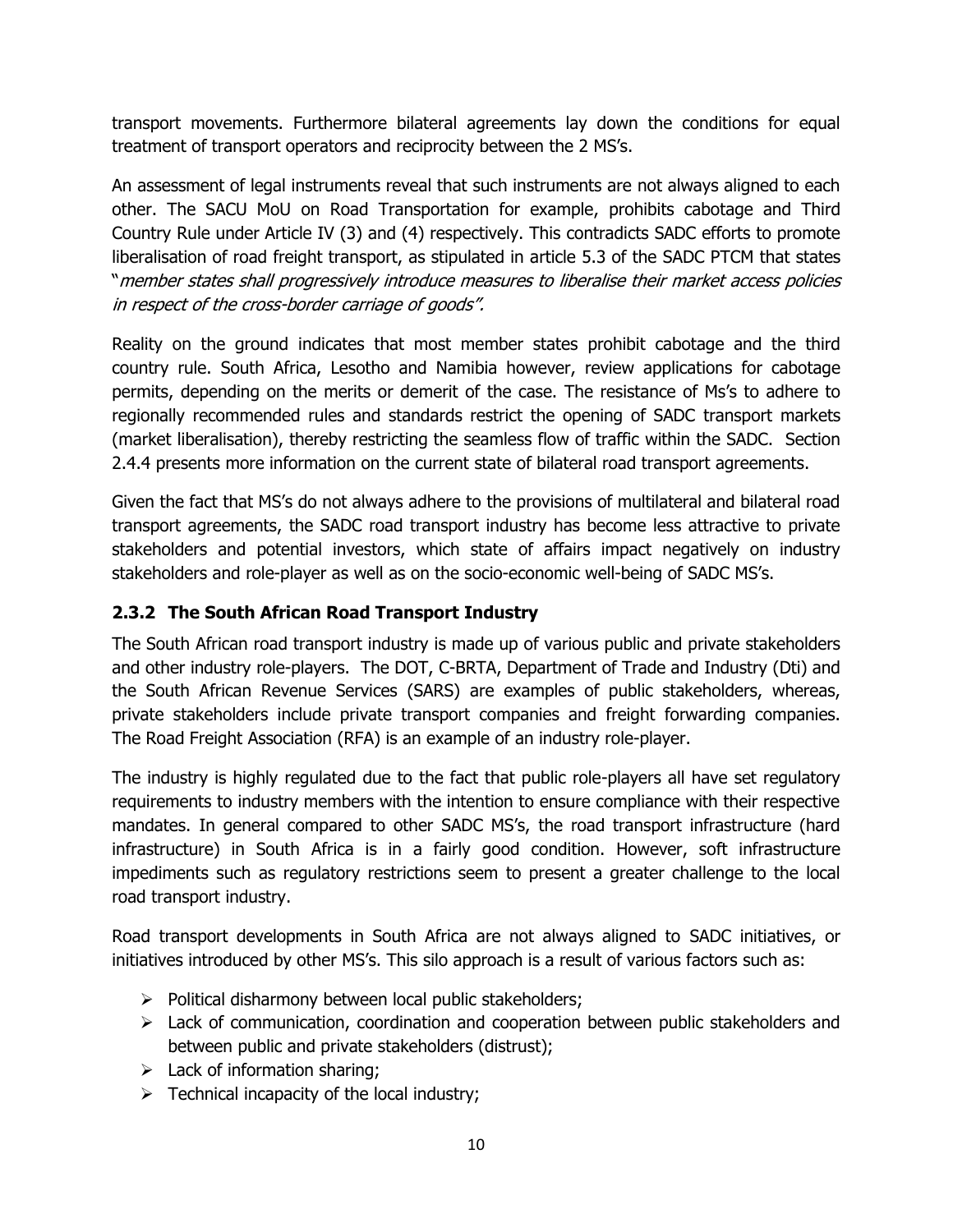$\triangleright$  Lack of resources.

Although road infrastructure programmes undertaken in South Africa intend to improve traffic flows along South African roads, such improvements will have a limited impact on traffic flows in the SADC if they are not aligned, coordinated and extended to the SADC.

## <span id="page-21-0"></span>**2.4 Major issues facing the Cross-Border Road Transport Industry**

Section 1.2 alluded to the existence of infrastructure impediments along regional road transport corridors that undermine the optimal performance of the cross-border road transport industry. These constraints manifest themselves in two dimensions, namely *hard* and *soft infrastructure* impediments. Hard infrastructure impediments revolve mainly around:

#### **Road Condition**

- $\circ$  Roads not properly maintained due to the high cost of infrastructure;
- o Poor condition of roads due to conflict and neglect.

#### **Road Continuity**

o Missing links along the RTRN.

#### **Bottlenecks**

- $\circ$  Traffic delays in MS's where bypasses have not been built;
- $\circ$  Capacity constraints on roads with significant grades where climbing lanes have not been provided;
- o Delays at border posts.

Soft infrastructure impediments on the other hand, revolve around the inability of MS's to:

- o Harmonise road transport rules, standards and policies;
- o Liberalise market access for road freight transport.

Further to the above hard and soft infrastructure constraints, the efficiency of cross-border operations is further undermined by a number of *operational constraints* that impede the seamless flow of goods and passengers within the SADC. More information on these constraints is presented in sub-sections  $2.4.1 - 2.4.9$ .

#### <span id="page-21-1"></span>**2.4.1 Inadequate cross border ranking facilities**

In South Africa, responsibility for the provision of ranking facilities vests with local government (municipalities). Limited funds allocated to public transport infrastructure provision, coupled with a surge in the demand for local and regional (cross-border) public passenger travel resulted in an increase in the demand for public ranking facilities.

Currently, the demand for ranking facilities exceeds the supply of such facilities, leading to congestion. Public transport ranking and holding facilities are used collectively by local and cross-border road transport operators and commuters. This practice creates congestion, which often results in insufficient space allocated to cross border commuters and the late departure of taxis and buses.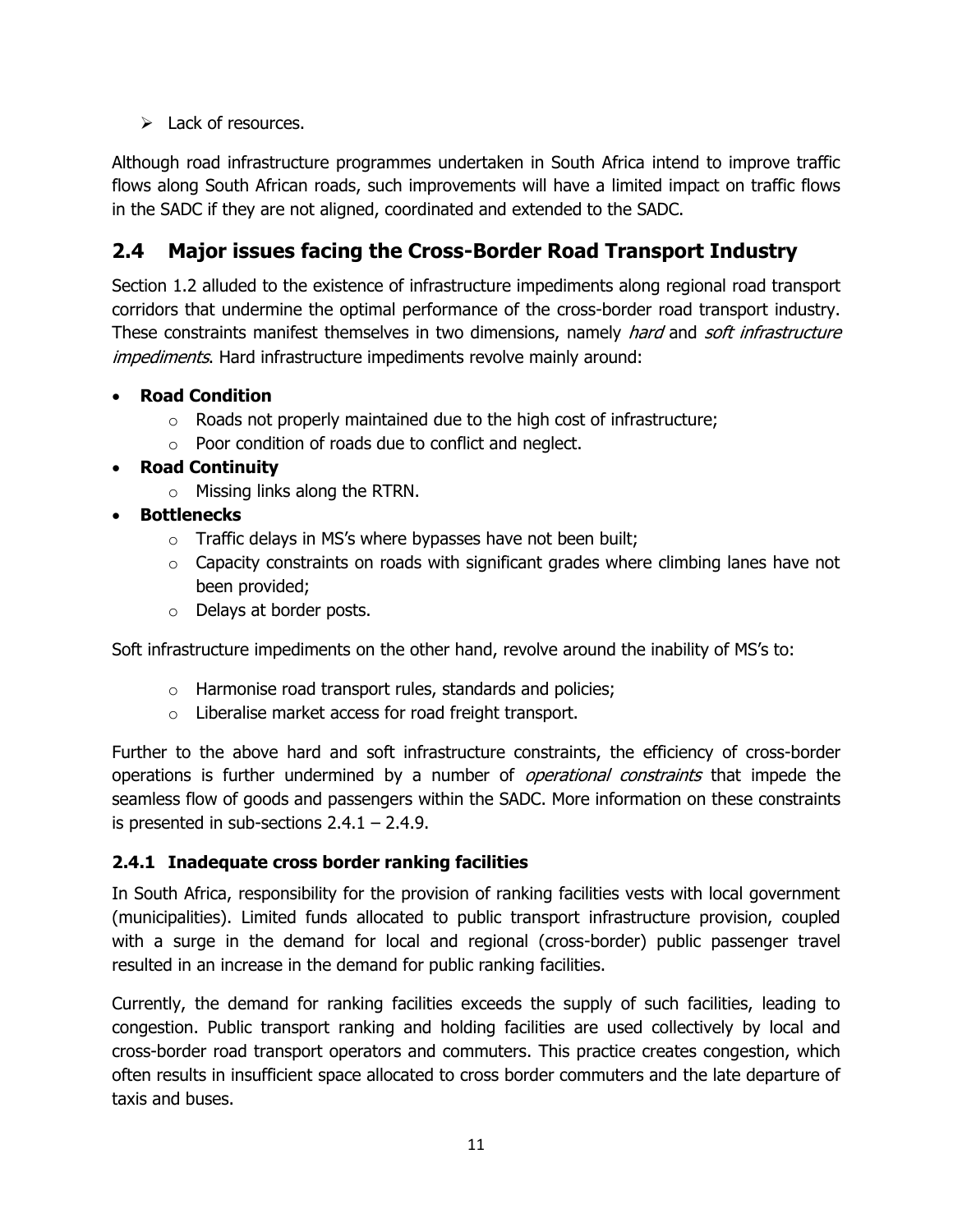In Johannesburg, two dedicated cross-border ranking facilities serve cross-border commuters exclusively. *Fleet Africa* is used exclusively by cross-border public bus services, whereas Powerhouse (located in close proximity to the Park City Hub) is an informal cross-border ranking facility, used by bus operators from Zimbabwe, Malawi and Zambia.

Park City is another ranking facility in Johannesburg used by cross-border taxi operators and long distance, and inter-provincial bus operators. The existence of criminal activities at Park City affects the safety of local and cross-border passengers. Operators who offer services from Park City claim that they were forced to locate to this ranking facility. Due to its poor location, Park City is currently not fully utilised.

Ranking facilities in Durban and Cape Town are operating well. Adequate provision is made at these facilities for cross-border buses and taxis. Although ranking facilities in both Durban and Cape Town are owned by the Passenger Rail Agency of South Africa (Prasa) and private interests, they are managed by local metros.

Further to the ranking facilities in Johannesburg, cross-border passenger operations are also offered from various bus/taxi departure points within the same municipal jurisdictions (e.g. Benoni, Boksburg and Kempton Park). In some cases, similar services are offered within a radius of as little as 20 kilometres from each other. Since public transport operators compete for passengers on the same route(s), this practice also causes conflict amongst existing operators.

The above constraints point to the absence of a coordinated approach to the regulation of cross-border public transport departure points, which has given rise to the establishment of informal ranking facilities in urban areas (e.g. Park City in Johannesburg), as well as at commercial border posts. Tempelhof is an example of a taxi rank, located next to the N1 highway just before the Beitbridge border post. The loading and off-loading of passengers in close proximity to this busy border, further obstruct the seamless flow of traffic between South Africa and Zimbabwe.

Further to the above, the existence of informal ranking facilities close to border posts also pose health hazards and safety risks, particularly to women, children, the old-aged and people with disabilities. It is therefore imperative that solutions be sought to remove informal ranking facilities further away from commercial border posts.

A task team has recently been set up to investigate the capacity of ranking facilities in Johannesburg, and to propose solutions. The C-BRTA participates in task team discussions. One proposal on the table is that Power House be legalised to enable buses, originating from various MS's to rank at this facility.

#### <span id="page-22-0"></span>**2.4.2 Weighbridges**

Overloading is a serious problem in the SADC. Estimates released by the Federation of East and Southern African Road Transport Associations (FESARTA) reveal that between 10-50% of the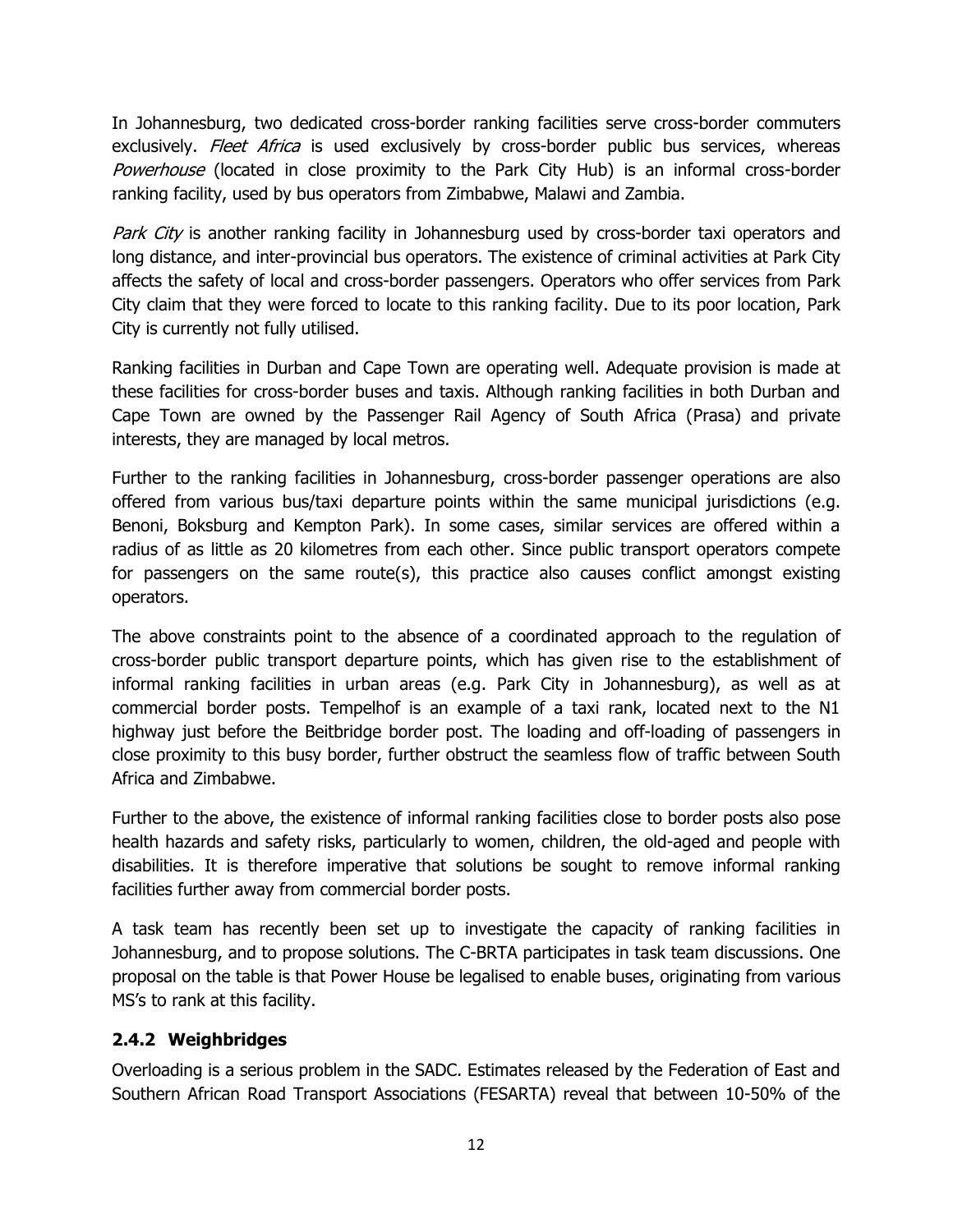vehicles operated in the region are overloaded. (Formulation of the SADC Regional Infrastructure Development Master Plan. 2010: 48).

South Africa possesses a total of 118 weighbridges, which are strategically spread across all nine provinces (see table 2.2. below). Currently approximately 66% of the country's weighbridges are non-operational and of those that are working only a handful operates 24 hours per day, 7 days per week. Weighbridges with a status of non-operational are weighbridges currently not being used but that can be made operational through regular maintenance or upgrading. Weighbridges with a status of in disuse are sites that have been abandoned.

| <b>PROVINCE</b>      |                    | <b>Current Status</b>  |           | <b>TOTAL</b> |
|----------------------|--------------------|------------------------|-----------|--------------|
|                      | <b>Operational</b> | <b>Non-Operational</b> | In disuse |              |
| <b>Eastern Cape</b>  | 3                  |                        |           | 3            |
| <b>Free State</b>    | C                  |                        |           | 3            |
| Gauteng              | 13                 | 6                      |           | 20           |
| <b>KwaZulu Natal</b> | 16                 |                        | 4         | 20           |
| Limpopo              | 7                  |                        | 5         | 12           |
| <b>Mpumalanga</b>    | 19                 |                        | 17        | 36           |
| <b>Northern Cape</b> | 3                  |                        |           | 3            |
| <b>North West</b>    | 6                  | 3                      | 3         | 12           |
| <b>Western Cape</b>  | 9                  |                        |           | 9            |
| <b>South Africa</b>  | 78                 | 10                     | 30        | 118          |

#### **Table 2.2: Summary of Weighbridge per Province and Current Status**

#### Source: Roux. 2010.

Although weighbridges are located along regional corridors within the SADC, the positioning of weighbridge stations is not evenly spread, as noted in the multiple scattering of weighbridges along various road transport corridors. A problem experienced with the frequent introduction of weighbridges along these corridors is that it causes delays for corridor users, with a resultant increase in transport costs. Table 2.3 outlines weighbridge positions along the North South Corridor (NSC).

#### **Table 2.3: North South Corridor Weighbridge Positions**

| Weighbridge                 | <b>Number of</b><br>Weighbridges | <b>Number of Police</b><br><b>Checkpoints</b> |
|-----------------------------|----------------------------------|-----------------------------------------------|
| <b>KwaZulu Natal</b>        |                                  |                                               |
| Westmead N3                 |                                  |                                               |
| 1Mkondeni N3                |                                  |                                               |
| Ladysmith N3                |                                  |                                               |
| Gauteng                     |                                  |                                               |
| Heidelberg<br>North Bound 1 |                                  |                                               |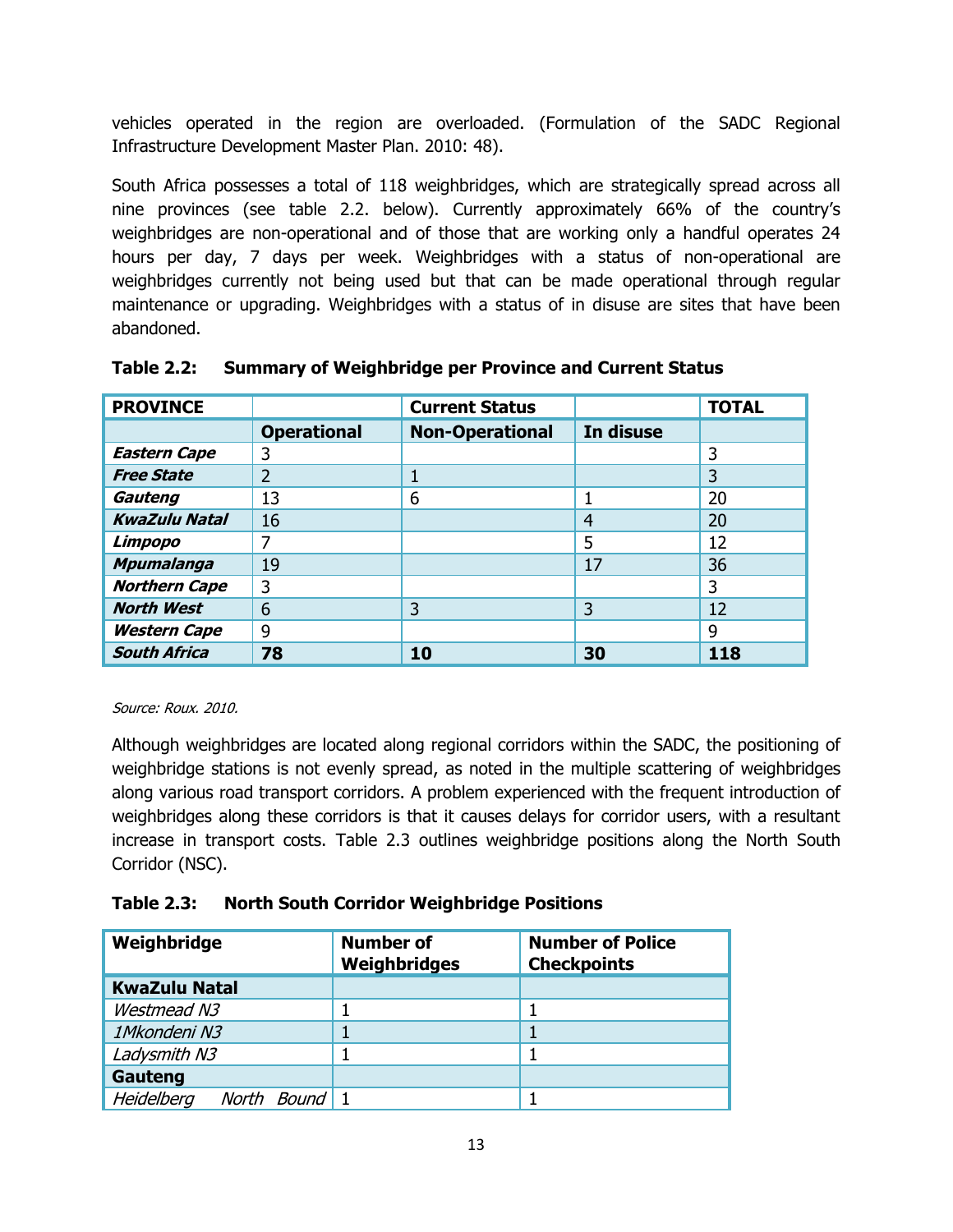| Weighbridge             | <b>Number of</b><br>Weighbridges | <b>Number of Police</b><br><b>Checkpoints</b> |
|-------------------------|----------------------------------|-----------------------------------------------|
| N <sub>3</sub>          |                                  |                                               |
| <b>Limpopo</b>          |                                  |                                               |
| Mantsole                | $\mathbf{1}$                     | $\mathbf{1}$                                  |
| North Bound N1          | 1                                |                                               |
| Polokwane N1            | 1                                | 1                                             |
| Musina N1               | $\mathbf{1}$                     | $\mathbf{1}$                                  |
| <b>Zimbabwe</b>         |                                  |                                               |
| <b>Beitbridge VID</b>   | $\overline{2}$                   | $\mathbf{1}$                                  |
| Birchenough Br          | $\overline{2}$                   | $\mathbf{1}$                                  |
| Masvingo VID            | $\mathbf{1}$                     | 1                                             |
| Eastlea VID             | 1                                | 1                                             |
| Chirundu VID            | $\mathbf{1}$                     | $\mathbf{1}$                                  |
| <b>Zambia</b>           |                                  |                                               |
| Kafue                   | $\mathbf{1}$                     | $\mathbf{1}$                                  |
| Kafulafula              | $\mathbf{1}$                     | $\mathbf{1}$                                  |
| Kapiri Mposhi           | $\mathbf{1}$                     | 1                                             |
| Ndola                   | $\mathbf{1}$                     | $\mathbf{1}$                                  |
| <b>DRC</b>              |                                  |                                               |
| Whisky Village          | $\mathbf{1}$                     | $\mathbf{1}$                                  |
| Kasanga (Entrance<br>to | $\mathbf{1}$                     | $\overline{1}$                                |
| Lubumbashi)             |                                  |                                               |
| Kasumbalesa             |                                  | $\mathbf{1}$                                  |
| Kisanga                 |                                  | $\overline{1}$                                |

Source: C-BRTA. 2014.

In terms of vehicle overload control, the majority of MS's adhere to a decision undertaken by the Ministers of Transport during a meeting, held in Swakopmund, Namibia in 2009. During this meeting a resolution was reached by consensus that the permissible maximum combination mass of heavy vehicles should be 56 tons, whereas a mass tolerance of 5 per cent on axle, axle unit, vehicle and vehicle combination mass should apply. South Africa does not adhere to the recommended 5% tolerance level since the impact of this intervention would cause too much damage to the country's road network. Subsequently, a 2 per cent tolerance level is enforced on South African roads. This practice clearly illustrates that the harmonisation of road transport rules and standards is yet to be accomplished within the SADC.

Another challenge experienced with weighbridges in the SADC is that there is no mutual recognition of weighbridge certificates amongst MS's. Furthermore, weighbridge operation procedures are not properly documented and the procedures that are employed differ from one country to the next. The absence of standardised, documented procedures for carrying out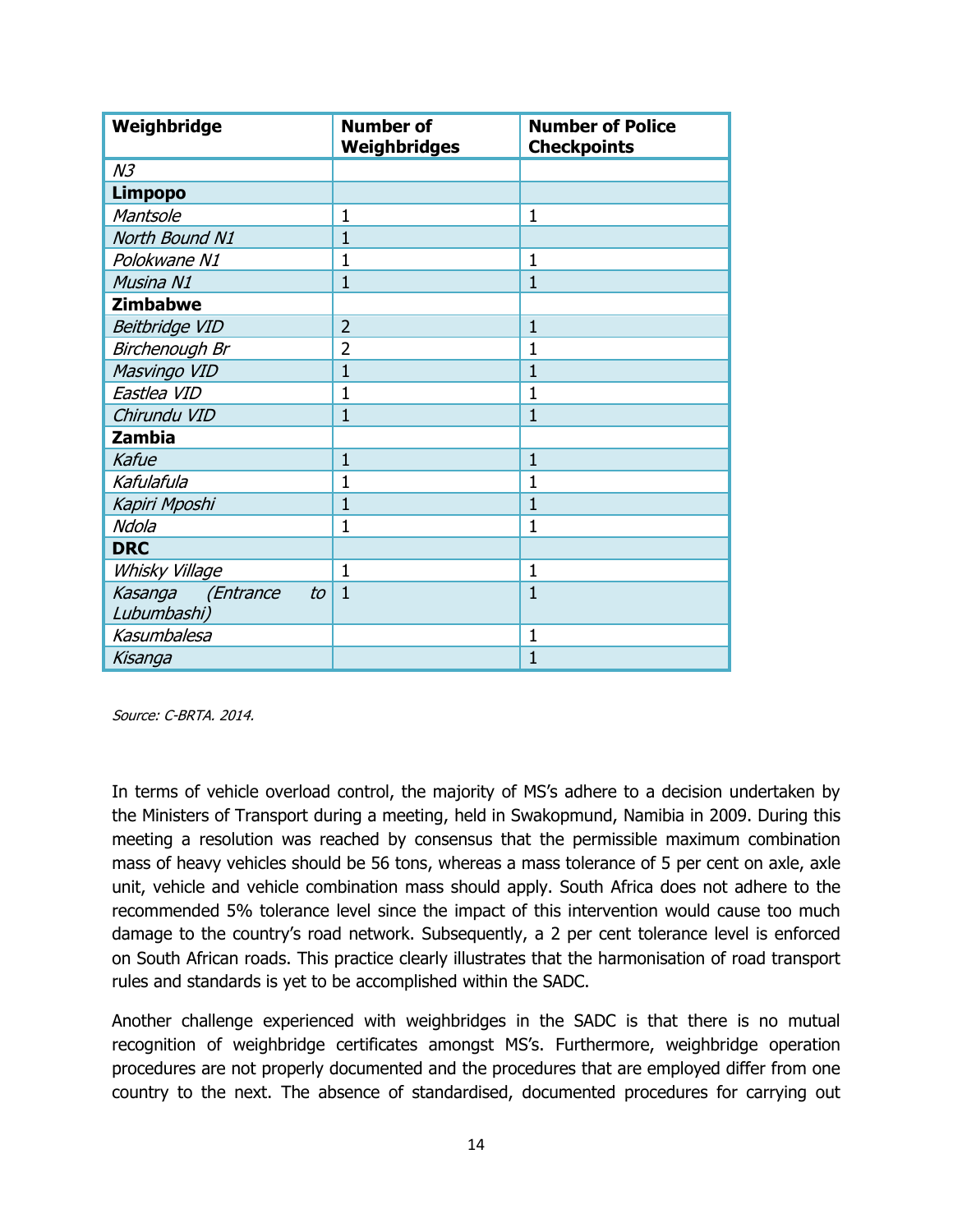weighbridge operations has led to inconsistency in overload control activities across the region. Furthermore the limited sharing of information amongst relevant stakeholders reduces the efficiency and effectiveness of overload control operations within the SADC.

Although weighbridges serve an important role in curbing overloading, they currently represent a non-tariff barrier (NTB) to cross border operators. This especially applies to weighbridges located outside South Africa. A number of weighbridges in the SADC are not calibrated. Divergent readings at different weighbridges cause huge confusion and attract additional costs for companies. Most weighbridge stations accept only cash for payment of overloaded vehicles, often leaving truckers in the difficult position of having to abandon their vehicles to seek a bank point several hundred kilometres away. This problem is aggravated by a lack of secure parking for trucks. Bribery and corruption at weighbridge stops further deters the introduction of fair competition within the road freight industry.

In line with its law enforcement function the C-BRTA is authorised to weigh cross-border vehicles to establish whether these vehicles are loaded within legal limits. C-BRTA inspectors used to perform weighbridge checks on cross-border vehicles travelling between Botswana and South Africa through the Grobler's Bridge border post. This practice has stopped after both mobile scanners, used to perform weighbridge checks were stolen, and not replaced.

#### <span id="page-25-0"></span>**2.4.3 Third-Party Insurance Requirements**

Cross-border road transport operators are required to obtain third-party motor liability insurance to cover the costs of accidents that may occur in foreign countries. In the SADC, the implementation of a harmonised motor vehicle insurance scheme is still outstanding. Currently, MS's apply the following types of motor vehicle liability insurance schemes:

- $\triangleright$  Cash payments at land borders, which are country based and follow the laws of the country of entry;
- $\triangleright$  A fuel levy, which entails indirect payments for third-party motor insurance assessed on purchases of fuel; and
- $\triangleright$  The Yellow Card System, which allows for the pre-purchase of motor insurance in local currency at the country or origin, with the insurance honored by all participating countries.

Cross-border road transport operators are sometimes subjected to double insurance in the SADC, depending on origin and destination. The Southern African Customs Union (SACU) MS's use the fuel levy system, while most Common Market for Eastern and Southern Africa (COMESA) MS's resort to the "Yellow Card" system, which is currently applied in Burundi, the DRC, Eritrea, Kenya, Malawi, Rwanda, Tanzania, Uganda, Zambia and Zimbabwe.

According to the SACU fuel levy system, foreign motorists are covered under the presumption that they have or will contribute to the levy through the purchase of fuel. An exception to this rule is found in Botswana. To be covered under the fuel levy in Botswana, all foreign operators have to purchase a token for five pula, which is valid for one year.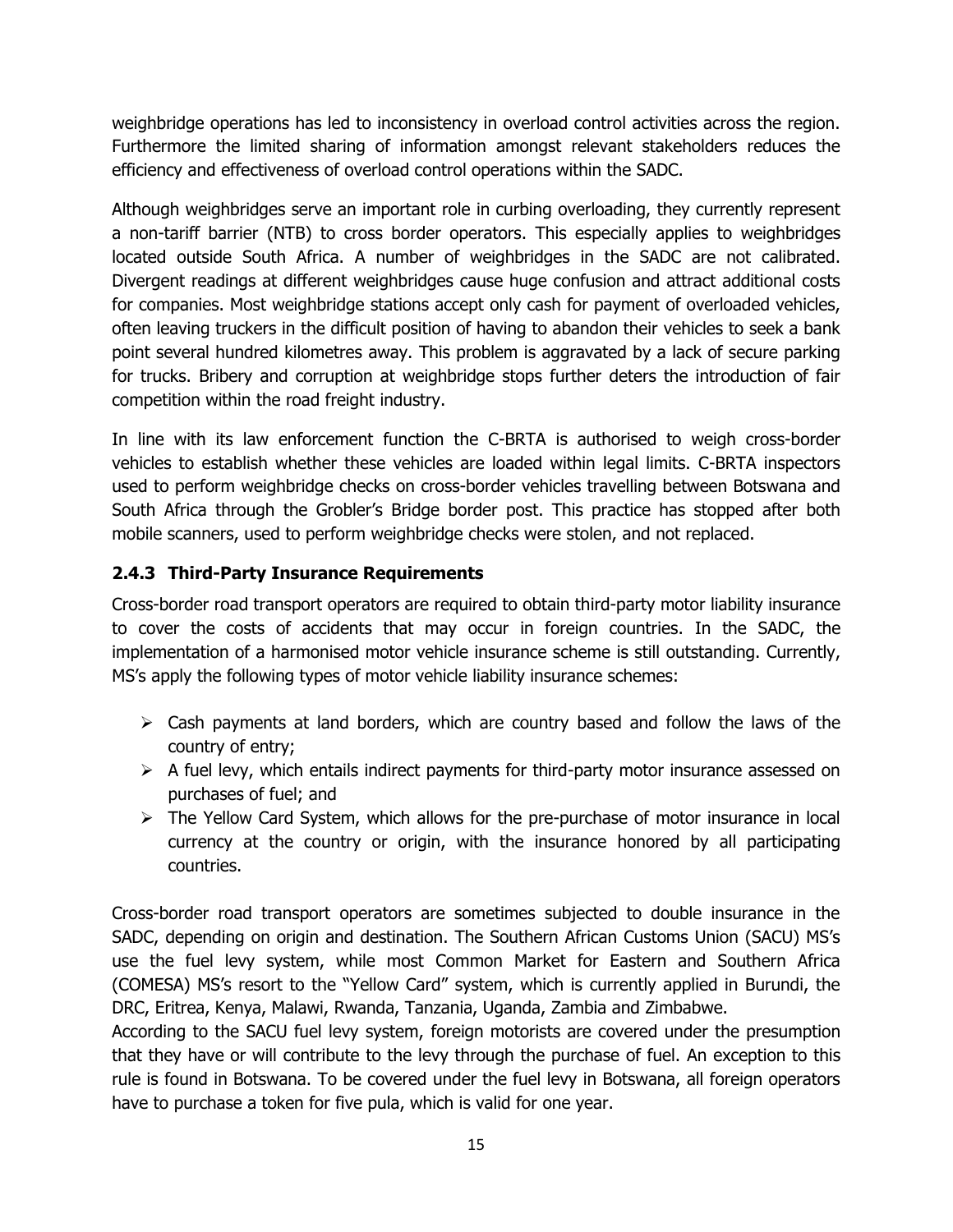In recent years, the SADC has advocated that all MS's adopt the COMESA yellow card system in order to move towards the implementation of a harmonised motor vehicle insurance scheme for the region. At a recent South African Ministerial Committee meeting, which included the participation of C-BRTA and cross border operators, a resolution was taken that South Africa will not support the adoption of the Yellow Card System. The Committee however, made a commitment to continue to urge MS's to recognise and accept South Africa's comprehensive motor vehicle insurance cover.

South Africa does not reject the Yellow Card Scheme but chooses not to participate in this scheme since it already resorts to the fuel levy system, which covers all road users (local and foreign vehicle drivers and passengers) against third-party liabilities and medical expenses should they suffer any injuries as a result of an accident occurred on South African roads. Insured people are compensated by the Road Accident Fund (RAF).

Another reason why South Africa does not participate in the Yellow Card scheme is that the administration of this system is cumbersome and managed from a centralised point. Furthermore, the maximum amount that can be claimed from the Yellow Card System is \$5000, whereas the maximum amount that can be claimed from the RAF is much higher.

Although the fuel levy system is applied in a non-discriminatory manner in South Africa, MS's do not always recognise the insurance hold by South African operators. As a result, operators from the SACU are required to buy third party insurance when they leave the SACU, on entering the yellow card countries. This is an unnecessary burden that operators are subjected to and need to be resolved as it unnecessarily delays and increase the cost of doing business on the African continent.

In the past Malawi, Mozambique, Zambia and Zimbabwe refused to acknowledge the comprehensive insurance cover that South African operators have with reputable insurance companies in South Africa. In order to address this constraint, the C-BRTA engages with MS's on a frequent basis to find a solution that will benefit South African cross border operators. The C-BRTA met with counterparts from Malawi, Mozambique and Zimbabwe during February and April 2015. During engagements with Malawi and Mozambique, both countries indicated their willingness to further talks to find a solution that will not discriminate against South African operators.

Legislation already exists in Mozambique which exempts foreign operators from taking out additional insurance cover at the Mozambique border post(s). Mozambique counterparts (Ministry of Transport and Financial Services Board) however request that South African operators produce the following documents at Mozambique land borders to obtain approval for the insurance held by South African transporters: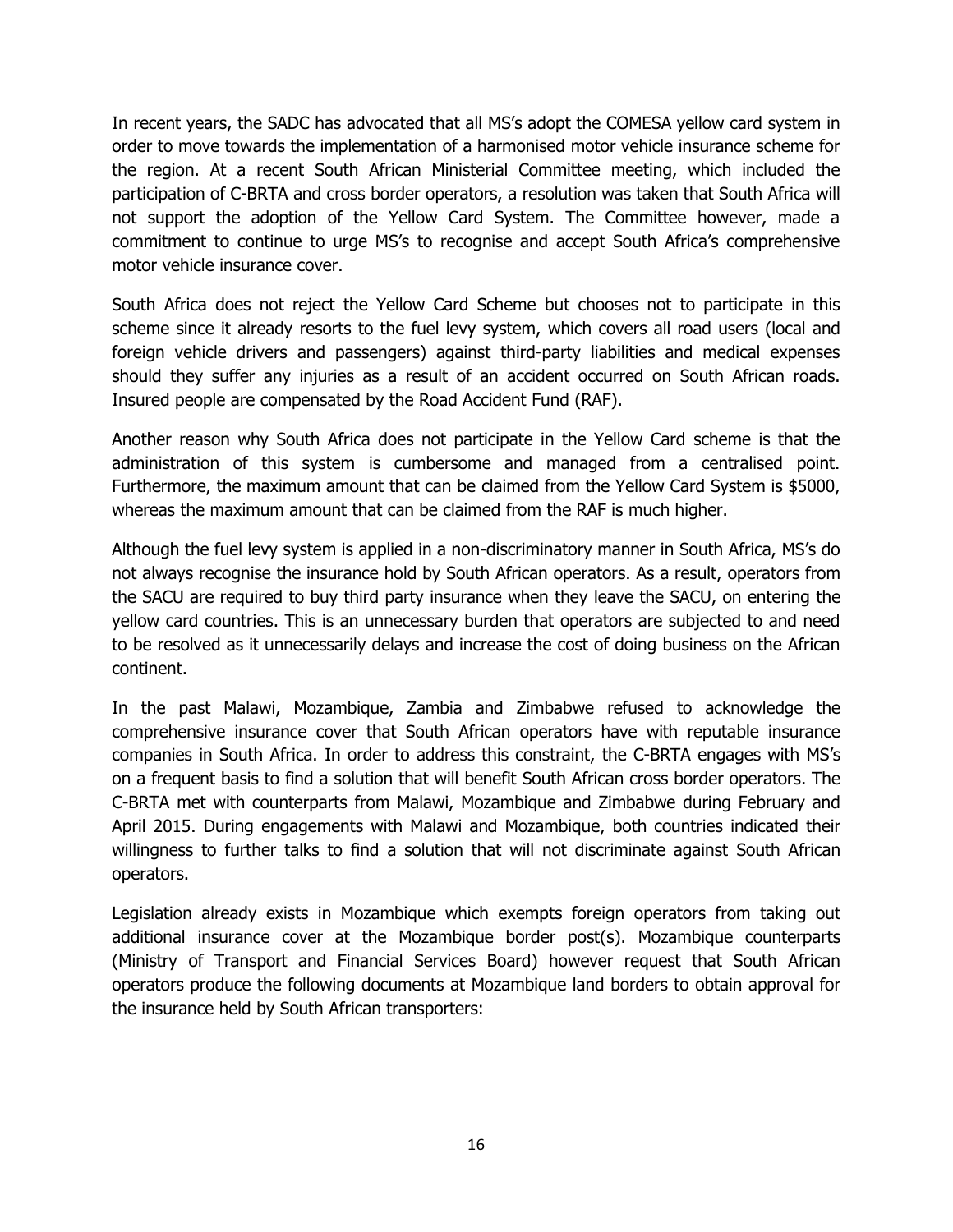- $\triangleright$  A letter from the operator's insurance company which state that the South African operator is covered against third party claims then travelling in Mozambique;
- $\triangleright$  A clearance letter from the Financial Services Board (FSB) in South Africa, which states that the insurance company is in good standing and registered with the FSB.

The C-BRTA has secured a follow-up meeting with Mozambique counterparts, which will most likely take place during late August, or early September 2015. It is expected that this meeting will result in the signing of a bilateral agreement that will exempt South African operators from taking out additional third party insurance cover when travelling in Mozambique.

#### <span id="page-27-0"></span>**2.4.4 Bilateral Cross-Border Road Transport Agreements with SADC Member States**

Bilateral road transport agreements between South Africa and selected member states, as well as the SACU Memorandum of Understanding (MoU) outline the conditions under which crossborder road transport operations should be performed between South Africa and MS's with which agreements are in force. To date, South Africa has entered into bilateral road transport agreements with Malawi, Mozambique, Zambia and Zimbabwe.

The C-BRTA, as a cross-border road transport regulator, fully supports the implementation of bilateral road transport agreements since they aim to improve the seamless flow of cross-border road transport movements between 2 MS's. The C-BRTA meets with SADC counterparts on a regular basis to discuss and address cross-border road transport operational matters. Despite constant engagements, the pace at which solutions are sought and implemented to address infrastructure inefficiencies is much slower.

Adherence to the provisions of signed agreements is also a cause for concern. Bilateral road transport agreements permits cabotage under certain conditions. This provision is not applied by all MS's. Although South Africa issued cabotage permits to foreign operators in the past, MS's have been reluctant to follow suit.

Despite the existence of a bilateral agreement between South Africa and Zimbabwe, South African operators experience various challenges when traversing on Zimbabwean roads. One challenge pertains to South African vehicle standards and driver requirements, which is not accepted by Zimbabwean law enforcement officials. Due to a lack of commonly recognised vehicle standards, driving license and vehicle registration certificates, South African operators are subjected to fines or non-compliance when travelling through Zimbabwe.

During previous engagements between the C-BRTA and Zimbabwean counterparts it became clear that the Ministry of Transport in Zimbabwe does not always communicate matters pertaining to foreign operators to their law enforcement operations on the ground, despite numerous requests from South Africa (C-BRTA) to do so.

Existing bilateral road transport agreements were concluded almost 2 decades ago (during 1996 and 1997). Given the significant amount of changes that occurred in the internal and external environment in recent years (particularly in regard to policy imperatives, emerging regional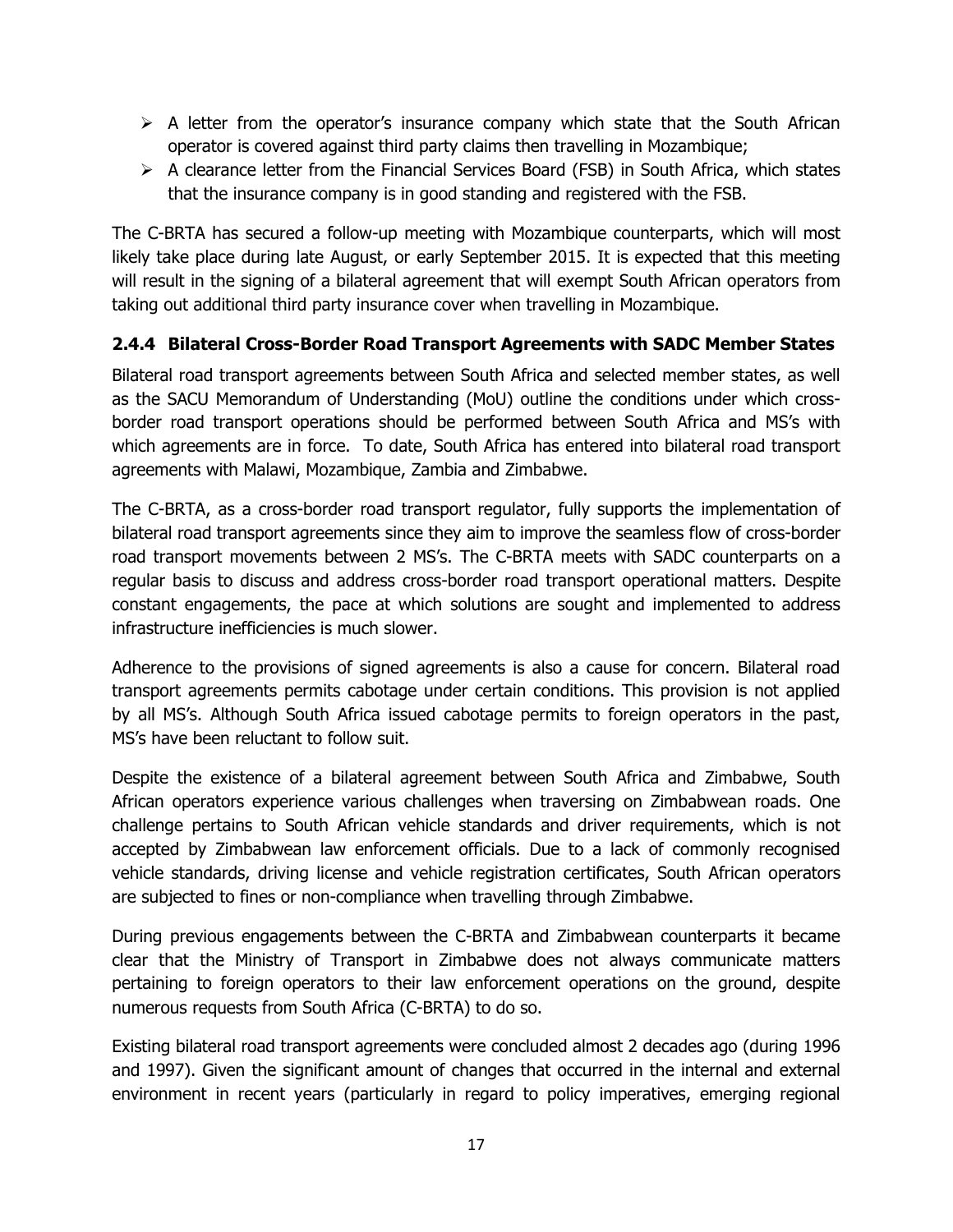transport agenda, new challenges faced by transport operators); the C-BRTA initiated a review of bilateral and multi-lateral agreements during 2014. During the review process, all relevant stakeholders were consulted through written letters and C-BRTA workshops. Since this process has not yielded any response from interested parties, no changes were made to existing agreements.

Problems encountered by South African operators in countries with whom no bilateral road transport agreements are in force (Angola, DRC and Tanzania) cannot be addressed in the same fashion as they would if legally binding agreements were in place.

#### <span id="page-28-0"></span>**2.4.5 Lack of Detailed Route Descriptions on Cross-Border Passenger Permits**

South Africa's neighbouring countries issue cross-border passenger transport permits without detailed route descriptions. This practice creates a challenge insofar foreign operators often rank and park at illegal locations in South Africa's urban areas. In doing so they create disorder and cause conflict with operators that are authorised to park at formal (legal) ranking facilities.

In 2013, Mozambique indicated that they are in the process of phasing out hand written permits. Electronic permits, with detailed route descriptions, were supposed to be introduced by mid-2013. This goal has not yet been achieved. Currently, electronic permits are issued by a number of MS's (e.g. Zimbabwe, Namibia and Swaziland). There permits however do not all display detailed route descriptions. In the absence of route descriptions, operators can capture a greater portion of the market by picking up and dropping off passengers at various locations at departure and destination points.

The taxi permit issued by Mozambique for example only states that taxi's depart from Maputo and arrive in Johannesburg. Given the vague route description, passengers are dropped off at various points in Johannesburg. This measure is discriminating against other cross-border operators (e.g. South African operators) who are obliged to use dedicated ranking facilities

#### <span id="page-28-1"></span>**2.4.6 Relations with Zimbabwe**

Zimbabwe is a land-locked country, strategically positioned along strategic regional corridors, notably the NSC. South African operators experience a number of challenges when traversing through Zimbabwe. These challenges, which result in delays and additional costs for South African operators include, but are not limited to:

- $\triangleright$  A lack of clarity on the border processes and fees collected at the Zimbabwean side of the Beitbridge border post;
- $\triangleright$  South African vehicles are often diverted to a Container Depot (CONDEP) for further inspections. CONDEP is privately owned and operators therefore have to incur additional costs for inspections. Apart from the financial burden associated with this practice, the slow pace in which inspections are conducted can result in time delays of up to 3 days;
- $\triangleright$  South African vehicle standards (e.g. driver's licence, vehicle registration certificates and reflecting tape on vehicles) are not accepted in Zimbabwe, resulting in various law enforcement checks and penalties imposed on South African operators when travelling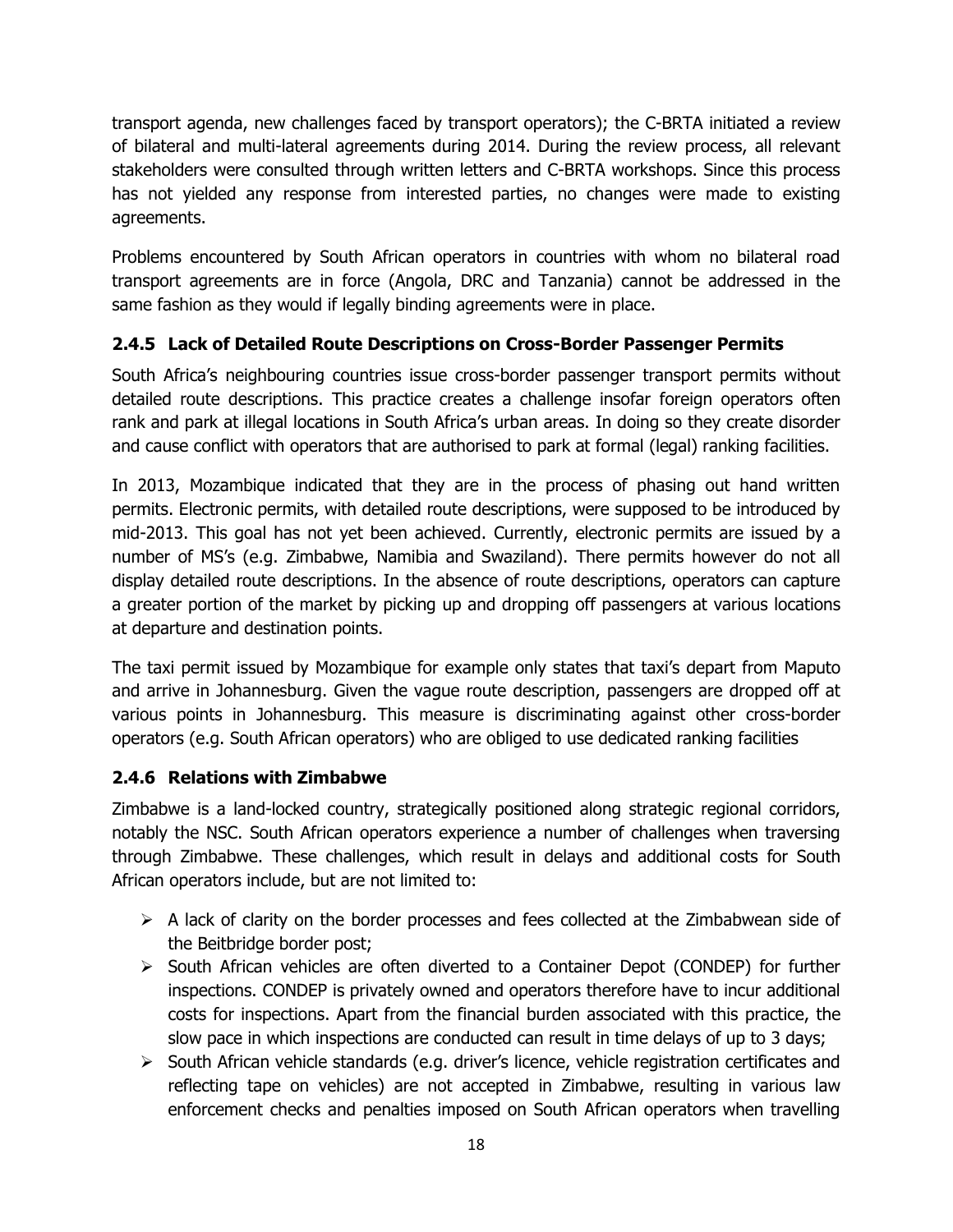through Zimbabwe. An example is the difference between the South African and Zimbabwean drivers licence, which often results in the issuing of fines for noncompliance by foreign operators by law enforcement officials of both MS's.

All of the above constraints impede the seamless flow of traffic through the Beitbridge border post, as well as within Zimbabwe in as much as they contribute to higher operational costs for transport operators. Operational constraints are discussed at Joint Committee (JC) between South Africa and Zimbabwe. Although agreement is often reached between relevant roleplayers on operational matters, the pace in which decisions are implemented is slow, implying that constraints that require immediate attention are not addressed in an urgent fashion, thus leading to prolonged and delayed resolution of constraints.

#### <span id="page-29-0"></span>**2.4.7 South Africa-Lesotho Cross-Border Passenger Road Transport Conflicts**

The South Africa/Lesotho taxi operation issue has remained a major challenge for the South African government for the almost two decades and has resulted in a number of casualties and deaths in the past.

This problem, which is of a political nature, revolves around the interpretation of various pieces of legislation. Taxi operators in the Free State are of the opinion that certain pieces of legislation, particularly the National Land Transport Act No 5 of 2009 (NLTA) and the Free State Public Transport Act, allow them to transport passengers across or close to the Lesotho borders without a cross-border road transport permit. Although taxi operators acknowledge the NLTA, they disregard certain provisions of this Act, notably Section 75 that deals with the interface between public transport and cross-border transport.

The Free State Department of Police, Roads and Transport does not recognise that cross-border road transport operations are the sole responsibility of the C-BRTA. Due to differences in the interpretation of legislation, the operating licence issued by the Free State Department of Police, Roads and Transport to local (Free State) taxi operators are used by taxi operators to transport passengers to the South African/Lesotho border posts. Section 75 of the National Land Transport Act No. 5 of 2009, clearly states that operators who drop off and collect passengers within a radius of 2 kilometres from a border post should be in a possession of a cross-border road transport permit, which Free State operators do not have.

The above practice aggravates cross-border road transport operators who feel that Free State operators interfere with their market share. At the same time, Free State operators feel marginalise and have voiced their dissatisfaction with long distance (cross-border) taxi operators transporting passengers through their area of business (Free State province).

The South Africa/Lesotho issue has received attention from various stakeholders in the past. During the early months of 2015, several high-level meetings, involving representatives from the C-BRTA, the DOT and Member of the Executive Council (MEC) for Police, Roads and Transport in the Free State, was conducted. Furthermore, a National Ministerial Task Team (NMTT) has been established by the Minister of Transport, comprising of representatives from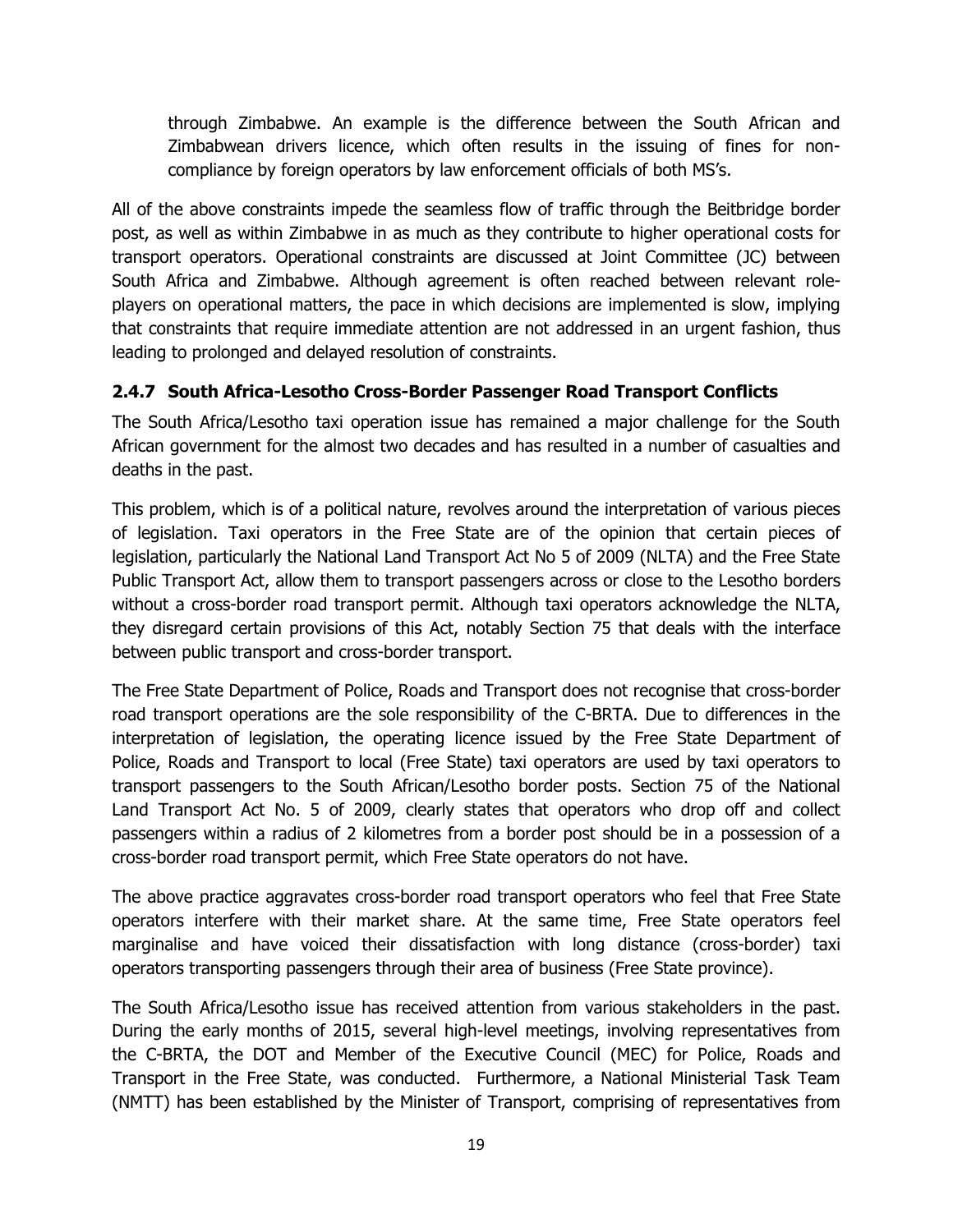the C-BRTA, DOT and the Free State Department of Police, Roads and Transport, to find a solution to the long-standing Free State/Lesotho taxi issue.

The above engagements resulted in the issuing of a directive by the Minister of Transport to the C-BRTA 8 July 2015 which instructs the C-BRTA to issue temporary cross border road transport permits to no more than 26 verified cross border vehicles. The C-BRTA has implemented the said directive.

Engagements will all relevant stakeholders will continue in a quest to find a sustainable solution that will restore normal passenger movements on Free State routes, which lead to Lesotho. Failure to do so will have a ripple effect to other provinces that have border towns where legitimate cross-border operators may be prevented from conducting their normal operations by local and provincial operators. This tendency is currently witnessed in Musina where the Provincial Regulatory Entity (PRE) issues operating licences to local taxi operators to enable the transportation of passengers to and from Tempelhof. Since this taxi facility is located within a 2 kilometre radius from the Beitbridge border post, many Musina operators fail to comply with section 75 of the National Land Transport Act, since they are not in possession of a Cross-Border Road Transport permit.

#### <span id="page-30-0"></span>**2.4.8 Informal Costs in Angola, the DRC and Tanzania**

Bribery and corruption poses a major cost to cross-border road transport operators. Long waiting times along regional road transport corridors, especially at border posts, create a perfect opportunity for officials to elicit bribes to speed up processes. This problem is particularly severe in Angola, the DRC and Tanzania.

In a survey on bribery as a barrier to trade in the East African Community (EAC), it was found that at most of the customs stations on the Kenya-Tanzania border, cross-border operators spent 68 hours on average to get customs clearance. Of the transporters surveyed, 82% from Tanzania admitted to paying bribes. The annual cost incurred on trade due to bribery in Tanzania makes up about 19% of the value of goods transported across Tanzanian borders. (Business Report. 2013).

Further to the problems experienced in Tanzania, cross-border operators also face excessive costs when conducting road transport operations in the DRC. Informal costs due to corruption are estimated around \$4000 per company per year. In addition RUC's of approximately \$2000 are imposed upon foreign road transport operators who enter the DRC via the Kasumbalesa border post. (Curtis, B. 2014:40). These costs increase the cost of doing business in Africa and should be minimised before the African continent will succeed in performing more effectively on global markets.

The problems associated with RUC in the SADC are discussed in greater detail here-under.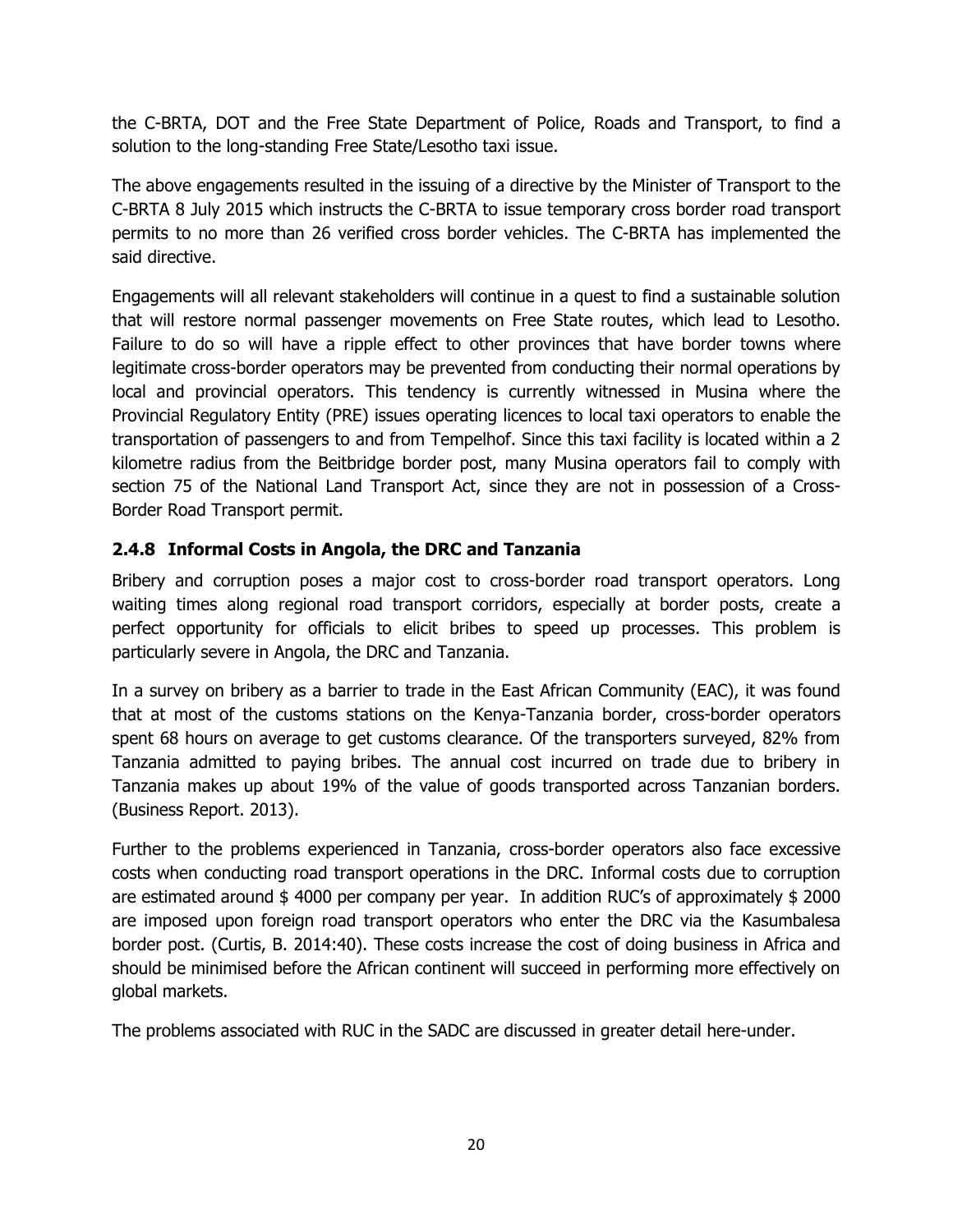#### <span id="page-31-0"></span>**2.4.9 Road User Charges**

The SADC PTCM distinguishes between 8 types of RUC's that MS's can impose upon local and foreign registered vehicles for the use of the road networks in the respective MS's. These charges are:

- $\triangleright$  Fuel levies (designated as road charges);
- **▶ Vehicle licence fees;**
- $\triangleright$  Road tolls;
- $\triangleright$  Abnormal and awkward load charges;
- $\triangleright$  Weight-distance type charges;
- $\triangleright$  Cross-border road user charges;
- $\triangleright$  Entry fees payable by foreign registered vehicles;
- $\triangleright$  Parking and traffic congestion costs.

Considerable effort has been made over the years to develop a harmonised RUC system for the SADC, with previous studies dating back to the early 1980s. Although a harmonised RUC system was developed and approved by MS's in principle in 2007, the recommended RUC have not yet been implemented as MS's are still in the process of reaching agreement on two major issues:

- $\triangleright$  Different unit costs of road infrastructure between MS's linked to traffic volumes; and
- $\triangleright$  Different road financing arrangements (e.g. toll roads) that exist within SADC.

In the absence of a uniform RUC system for the region, the onus vests on MS's to decide which charges will be imposed on national and foreign road transport operators. The impact of different RUC's is illustrated by referring to RUC's that apply along a section of the NSC. This corridor which stretches from Dar es Salaam in Tanzania to the port of Durban in South Africa has different route options. Route 1 runs from South Africa, through Botswana and Zambia to reach the DRC. Cross-border operators can enter Botswana via 2 border posts, Martins Drift and Tlokweng, as illustrated in Figure 2.1 below.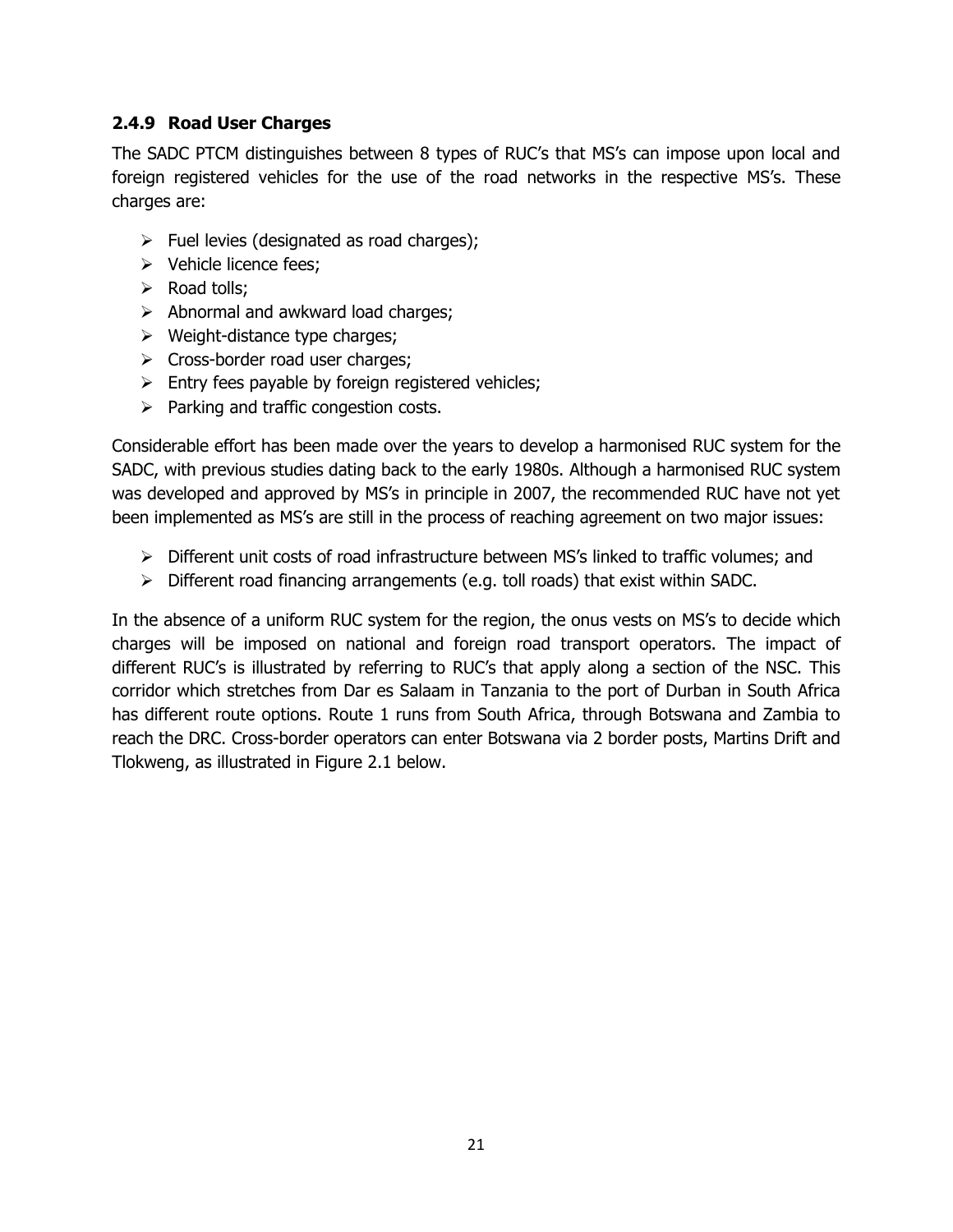



Table 2.4 identifies which type of RUC's are imposed on local and foreign operators in South Africa, Botswana, Zambia and the DRC. The areas highlighted in red indicate the RUC's that are not imposed upon domestic (local) operators.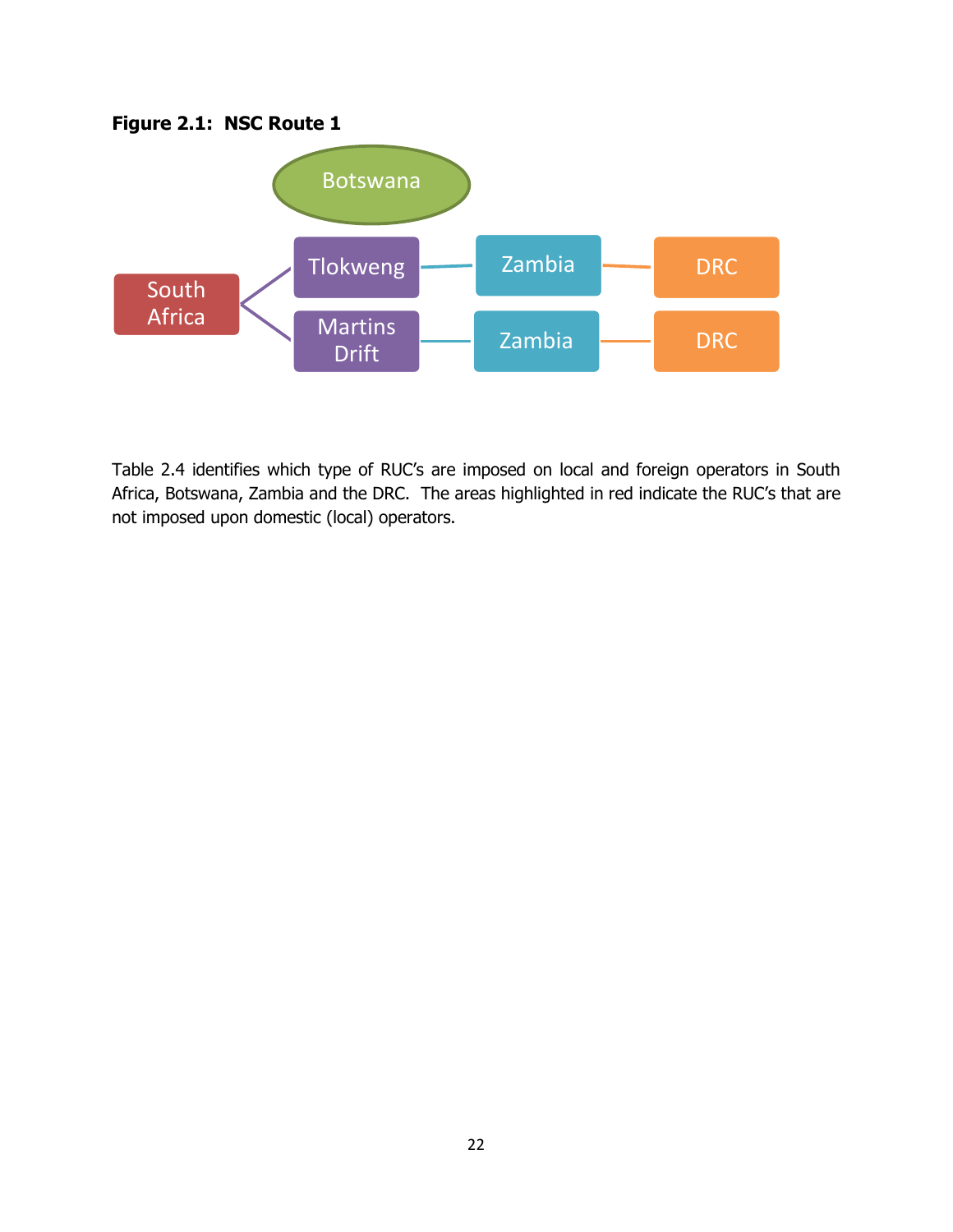## **Table 2.4: NSC - Route 1 via Botswana**

|            | <b>Via Tlokweng Border Post</b>                            |             | <b>Via Martins Drift Border Post</b>                                  |                      |
|------------|------------------------------------------------------------|-------------|-----------------------------------------------------------------------|----------------------|
|            |                                                            | <b>US\$</b> |                                                                       |                      |
|            | <b>Transport Permit</b>                                    |             | 258 Transport Permit                                                  | 258                  |
|            | Permit application fee                                     |             | 74 Permit application fee                                             | 74                   |
|            | Durban-Marianhill toll                                     |             | 6 Durban-Marianhill toll                                              | 6                    |
|            | South Africa   Marianhill-JHB toll                         |             | 125 Marianhill-JHB toll                                               | 125                  |
|            | JHB-Skilpadhek toll                                        |             | 49 JHB-Warmbaths toll                                                 | 8                    |
|            |                                                            |             | 512 Warmbaths-Nylstroom toll                                          | 8                    |
|            |                                                            |             |                                                                       | 479                  |
|            | Kopfonteinhek/Tlokweng Border post                         |             | <b>Groblersbrug/Martins Drift Border post</b>                         |                      |
|            | <b>TS-Transport permit SACU</b>                            |             | 98 TS-Transport permit SACU                                           | 98                   |
|            | Permit application fee                                     |             | 11 Permit application fee                                             | 11                   |
|            | Road safety tax T/Tractor exp 31 Dec                       |             | 2 Road safety tax T/Tractor exp 31 Dec                                |                      |
| Botswana   | Road safety tax Trailer exp 31 Dec                         |             | 2 Road safety tax Trailer exp 31 Dec                                  | $\frac{2}{2}$        |
|            | MVA(Accident fund) valid for 3 mnths                       |             | 6 MVA(Accident fund) valid for 3 mnths                                | 6                    |
|            |                                                            | 119         |                                                                       | 119                  |
|            |                                                            |             |                                                                       |                      |
|            | Kazungula border post                                      |             | Kazungula border post                                                 | 113                  |
|            | Ferry Kazangula (US\$70 x2)<br>Carriers licence p/a        |             | 140 Carriers licence p/a<br>113 Yellow card over 7mnths truck tractor | 67                   |
|            | Yellow card over 7mnths truck tractor                      |             |                                                                       | 20                   |
| Zambia     |                                                            |             | 67 Municipality fee (Council Levy)<br>20 Carbon tax US\$ 1 month      |                      |
|            | Municipality fee (Council Levy)<br>Carbon tax US\$ 1 month |             |                                                                       | 38<br>5 <sup>1</sup> |
|            |                                                            |             | 38 Parking fee - Kasumbalesa<br>5RUC                                  | 200                  |
|            | Parking fee - Kasumbalesa<br><b>RUC</b>                    |             |                                                                       |                      |
|            |                                                            | 583         | 200 Crossing fee- Kasumbalesa                                         | 250<br>693           |
|            |                                                            |             |                                                                       |                      |
|            | Kasumbalesa border post                                    |             | Kasumbalesa border post                                               |                      |
|            | Entry per person (2weeks)                                  |             | 55 Entry per person (2weeks)                                          | 55                   |
| <b>DRC</b> | Border crossing fee (Kasumbalesa)                          |             | 200 Border crossing fee (Kasumbalesa)                                 | 200                  |
|            | Parking fees (first 24 hrs free)                           |             | 10 Parking fees (first 24 hrs free)                                   | 10                   |
|            | Government tax                                             |             | 65 Government tax                                                     | 65                   |
|            | Carbon tax (each entry)                                    |             | 35 Carbon tax (each entry)                                            | 35                   |
|            | Visa veh. Card entry                                       |             | 15 Visa veh. Card entry                                               | 15                   |
|            | Insurance - trucks with 2 or more axles p/                 |             | 465 Insurance - trucks with 2 or more axle                            | 465                  |
|            | Disinfection (Ministry of Health)                          |             | 50 RUC                                                                | 79                   |
|            | <b>RUC</b>                                                 |             | 79 Tourism yellow fever vaccination                                   | 35                   |
|            | Tourism yellow fever vaccination                           |             | 35 Photocopies                                                        | 10                   |
|            | Photocopies                                                |             | 10 No yellow card                                                     | 8                    |
|            |                                                            |             | 1019 Fumigation each entry                                            | 50                   |
|            |                                                            |             | Kasumbalesa to Kolwezi (return)                                       | 900                  |
|            |                                                            |             | Breakbulk cargo                                                       | 20                   |
|            |                                                            |             |                                                                       | 1947                 |

Source: Table specifically compiled for study

In Botswana, national operators are exempted from all RUC's. Both Zambia and the DRC impose RUC's over and above those stipulated in the SADC PTCM. The following additional charges apply to foreign operators in Zambia: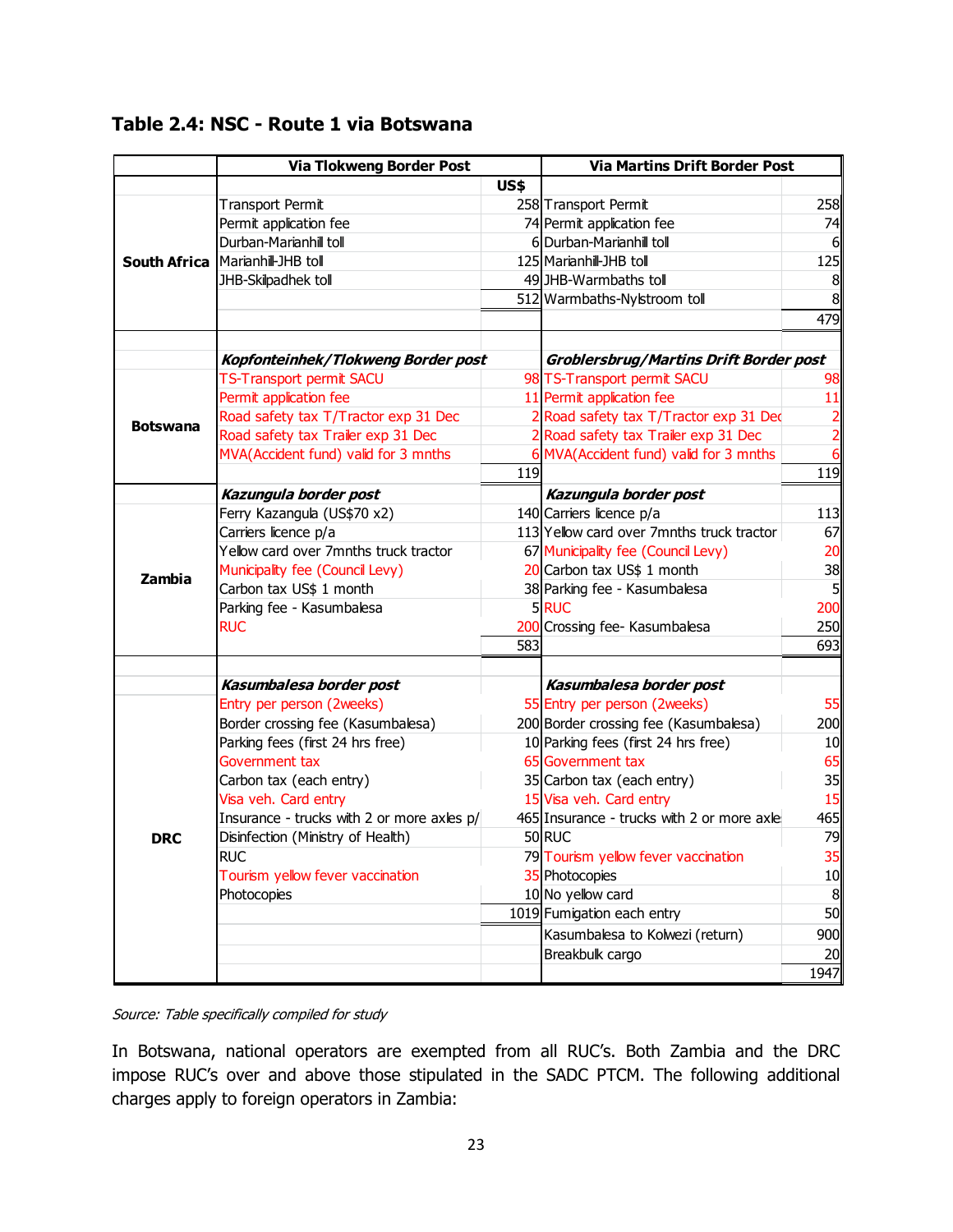- $\triangleright$  Municipality fee \$20;
- $\triangleright$  RUC (\$10 per 100 kilometres travelled) \$200.

In the DRC, the following additional charges are imposed upon foreign operators:

- $\triangleright$  Entry per person (valid for 2 weeks) \$55;
- $\triangleright$  Government tax \$65;
- $\triangleright$  Visa card entry -\$15;
- $\triangleright$  Tourism yellow fever vaccination \$35.

Table 2.4 further reveal the following inconsistencies in RUC's.

#### **Zambia**

If entry into Zambia is obtained via Tlokweng, a ferry Kazangula charge of \$140 is levied, where else access via Martins Drift border post has a crossing fee Kasumbalesa of \$250. Hence the ultimate charges are not the same as reflected in the total Zambia RUCs.

#### **DRC**

Entry into the DRC via Tlokweng has a disinfection charge imposed by the Ministry of Health of \$50, where else access via Martins Drift has the following additional charges:

- $\triangleright$  No yellow card \$8;
- $\triangleright$  Fumigation each entry \$50;
- $\triangleright$  Kasumbalesa to Kolwezi \$900;
- $\triangleright$  Breakbulk cargo \$20.

The above charges amounts to \$978, hence the huge discrepancies in the total amount of the RUC levied in the DRC. Further to the above, it is evident that excessive RUC's are imposed on foreign operators who enter the DRC. Entry through the Martins Drift border post cost foreign operators almost \$1000 more than if they used the Tlokweng border post.

The comparison of the two different routes through Botswana is stipulated in table 2.5. From the figures displayed in this table it is clear that South African operators are paying more RUC's than counterparts.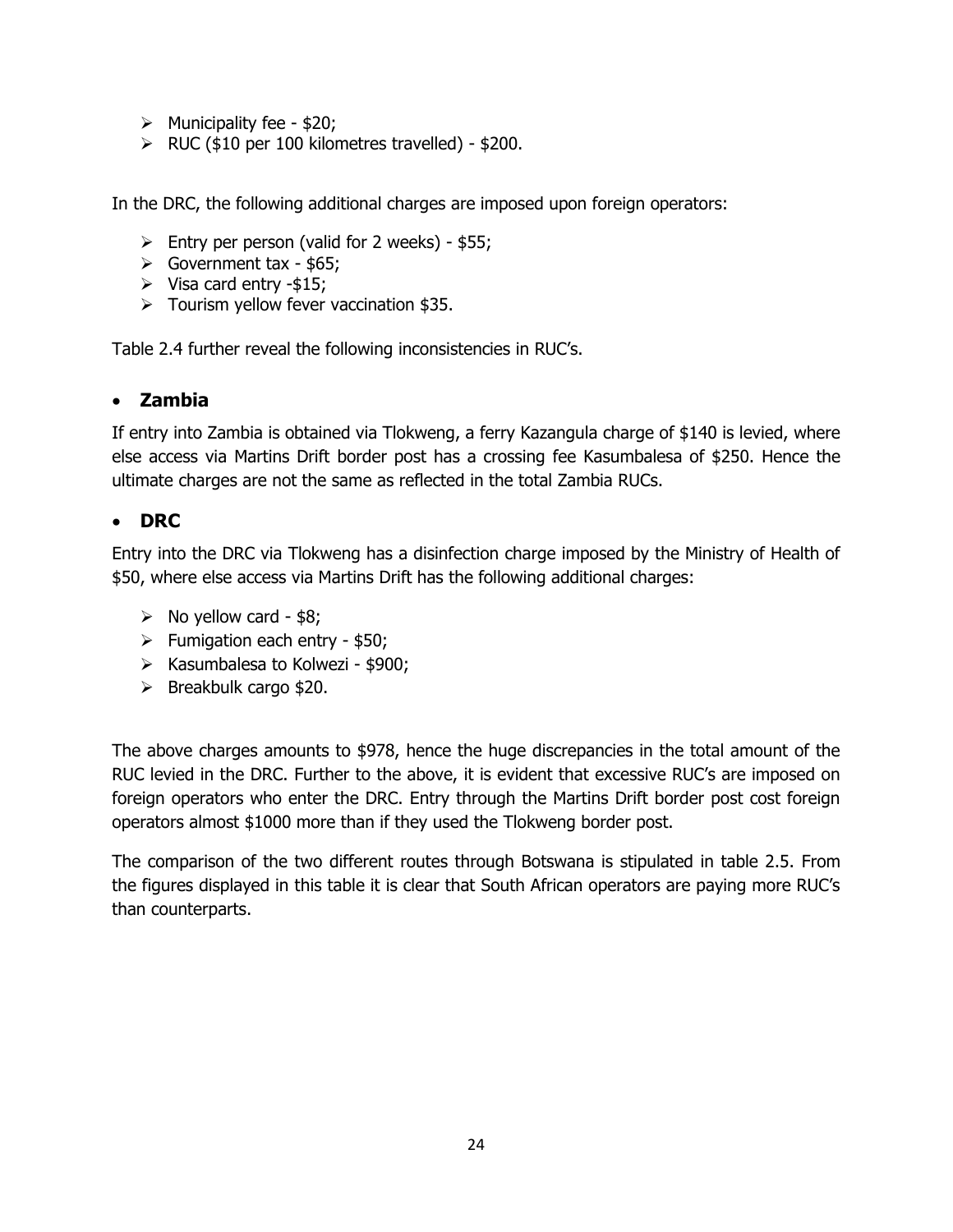| <b>Country</b>      | <b>Tlokweng Border</b><br>Post $(5)$ | <b>Martins Drift Border</b><br>Post (\$) |
|---------------------|--------------------------------------|------------------------------------------|
| <b>South Africa</b> | 2233                                 | 3238                                     |
| <b>Botswana</b>     | 2114                                 | 3119                                     |
| Zambia              | 2013                                 | 3018                                     |
| <b>DRC</b>          | 2063                                 | 3068                                     |

#### **Table 2.5: Total Charges for NSC Route 1**

#### Source: Table specifically compiled for study

Table 2.5 reveals that there is a lot of disparities and inconsistencies in RUC's levied upon operators when traversing through South Africa, Botswana, Zambia and the DRC. South African cross-border operators are put in a discriminatory position since the same RUC's that are imposed upon foreign operators in South Africa are also levied on local (South African) operators.

## <span id="page-35-0"></span>**2.5 Regional and National Transport Initiatives**

#### <span id="page-35-1"></span>**2.5.1 Regional Initiatives**

Currently, a number of transport initiatives are managed and supported by various role-players (e.g. SADC Secretariat, SACU MS governments and the private sector) in the SADC. Reform initiatives for the transport sector focus particularly on addressing hard and soft infrastructure transport constraints, to ease the manner in which MS's conduct business in the region.

Intra-regional transport is concentrated in corridors which generally follow well defined routes with road and rail infrastructure that is long established and in good condition. Since transport corridors are one of the main infrastructure focuses for the SADC, the transport corridor approach has guided the development of a SADC Infrastructure Development Master Plan (RIDMP) that identifies a number of infrastructure projects in six priority sectors. These sectors are: Energy, Transport, Tourism, Information and Communications Technology (ICT), Meteorology and Water.

Sub-section 2.5.1 outlines progress made towards implementing infrastructure projects in the transport sector.

#### **a) SADC Regional Infrastructure Development Master Plan**

The SADC RIDMP was adopted by the SADC heads of state and government in August 2012. This master plan is regarded as the infrastructure development blueprint of the region to "guide" to development of seamless, cost-effective trans boundary infrastructure" in each of the six priority sectors.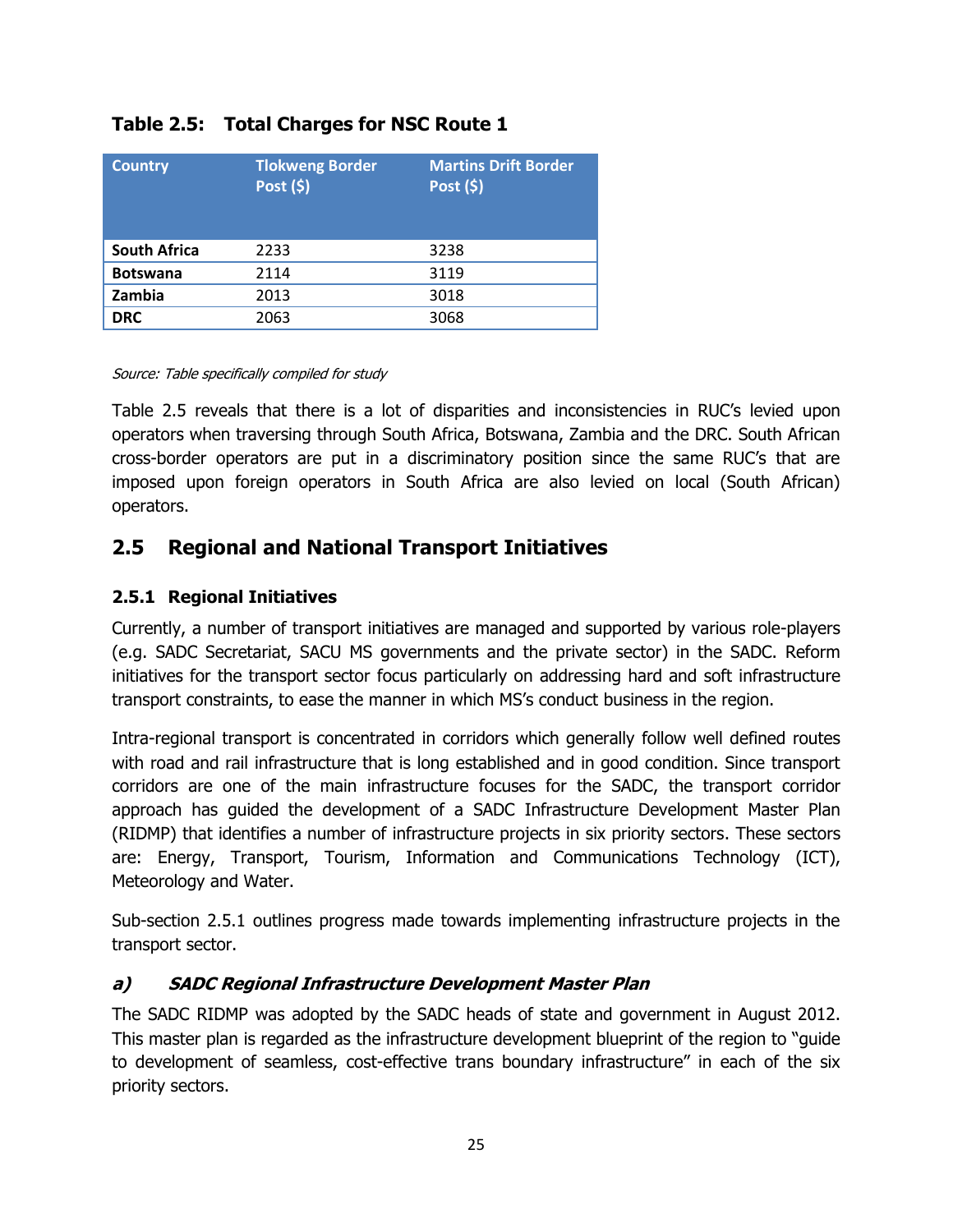According to anticipated project implementation dates, all 222 transport projects outlined in the RIDMP will be implemented in three five year intervals: 2012-17 representing the short term; 2017-22 representing the medium term; and 2022-27 representing the long term.

The majority of transport projects are road transport projects, of which 73 road transport projects are earmarked for implementation between 2012 and 2027. The majority of road transport projects are directed towards hard infrastructure improvements in the western and central parts of the SADC. For Angola alone, 18 projects are identified that focus on road rehabilitation/maintenance and bridge construction.

South Africa will only participate in the execution of one regional road transport project, which deals with the construction of a bridge between South Africa and Botswana. The limited number of hard infrastructure projects involving South Africa serves as proof that South Africa's road infrastructure is in a far better condition, compared to MS's.

## **Border Post Projects**

SADC border posts are characterised by various hard and soft infrastructure deficiencies which slow down traffic flows through land borders, with a resultant increase in trade and transport costs. Since SADC border posts obstruct, rather than stimulate traffic movements, the SADC has identified a number of border post projects along regional road transport corridors where trade flow interruptions and inefficiencies are most acutely experienced.

The SADC RIDMP identifies eighteen (18) border post projects, which all aim to transform prioritised border posts into One Stop Border Posts (OSBP). OSBP's entails joint controls and management of border crossing activities by agents of the adjoining countries, using shared facilities, systems and streamlined procedures.

Table 2.6 here-under outlines progress made to date on the establishment of OSBP's in the SADC.

| <b>Corridor</b> | <b>Border Crossing</b> | <b>Countries</b>          | <b>Status</b>                                                                                                                                                                                                                                                                                                |
|-----------------|------------------------|---------------------------|--------------------------------------------------------------------------------------------------------------------------------------------------------------------------------------------------------------------------------------------------------------------------------------------------------------|
| <b>NSC</b>      | Chirundu               | Zambia<br>Zimbabwe        | MOU signed in 2008;<br>⋗<br><b>OSBP</b><br>infrastructure,<br>processes<br>and<br>➤<br>staffing in place;<br>Physical facilities<br>re-designed<br>and<br>$\blacktriangleright$<br>constructed;<br>$\triangleright$ OSBP law in place in both countries;<br>Officially opened in December 2009 as a<br>OSBP. |
|                 | Kazungula              | Zambia<br><b>Botswana</b> | Construction started in 2014 and is<br>➤<br>projected to last 4 years;<br>Project includes design and construction<br>of fixed road and rail bridge to replace                                                                                                                                               |

## **Table 2.6: Progress on OSBP's in the SADC**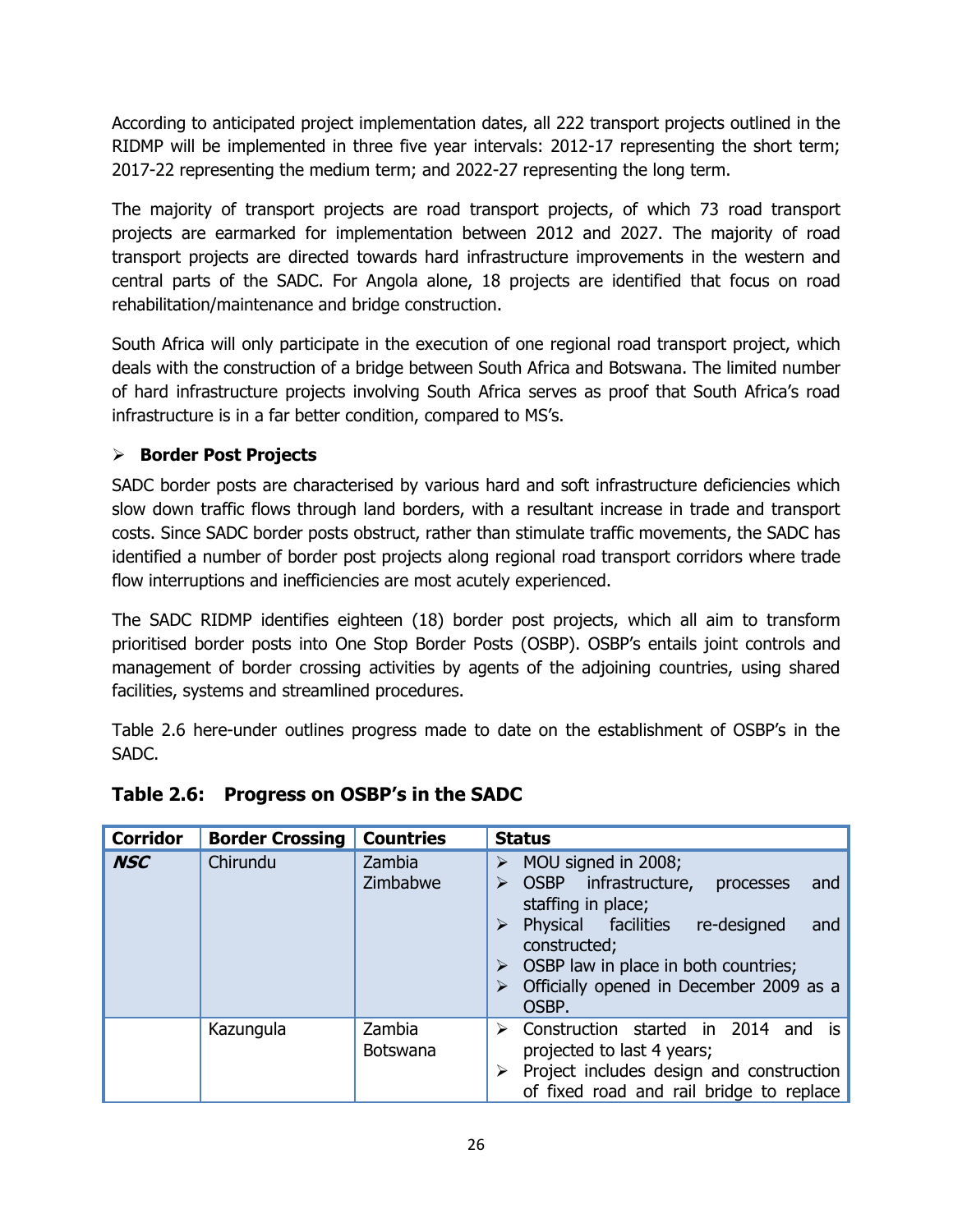| <b>Corridor</b>          | <b>Border Crossing   Countries</b>   |                            | <b>Status</b>                                                                                                                                                                                                                                                                                                                                                                                                                                      |
|--------------------------|--------------------------------------|----------------------------|----------------------------------------------------------------------------------------------------------------------------------------------------------------------------------------------------------------------------------------------------------------------------------------------------------------------------------------------------------------------------------------------------------------------------------------------------|
|                          |                                      |                            | the ferry and construction of OSBP<br>facilities on both sides;<br>A project office has been established by<br>≻<br>Botswana/Zambia and is operational in<br>Kasane, Botswana.                                                                                                                                                                                                                                                                     |
|                          | Beitbridge                           | Zimbabwe<br>South Afric    | Draft MOU developed;<br>$\blacktriangleright$<br>South<br>Africa<br>Zimbabwe<br>$\blacktriangleright$<br>joint<br>$\sqrt{2}$<br>institutional structures to manage the<br>Border Efficiency Management Project,<br>established at operational, technical,<br>senior officials and ministerial levels, but<br>limited progress made;<br>$\triangleright$ Action plan developed and adopted;<br>Action plan still awaits implementation.<br>➤        |
|                          | Kasumbelesa                          | <b>DRC</b><br>Zambia       | Several diagnostic studies conducted but<br>$\blacktriangleright$<br>never fully implemented;<br>No integrated OSBP in place;<br>➤<br>Zambia outsourcing of infrastructure<br>➤<br>provision and management reversed;<br>Joint programme under agreed MoU and<br>$\blacktriangleright$<br>institutions needs to be developed to<br>ensure a coordinated approach;<br>This critical border post serves as a major<br>➤<br>bottleneck in the region. |
|                          | Martin's Drift /<br>Grobler's Bridge | Botswana<br>South Africa   | No joint plan for establishment of OSBP.<br>$\blacktriangleright$                                                                                                                                                                                                                                                                                                                                                                                  |
| <b>Trans</b><br>Caprivi  | Katima Mililo /<br>Wenela            | Namibia<br>Zambia          | $\triangleright$ Feasibility study completed<br>2007<br>in.<br>funded by JICA;<br>Implementation<br>of OSBP<br>$\blacktriangleright$<br>conversion<br>measures slow;<br>No institutional arrangements in place;<br>≻<br>No funding support.<br>➤                                                                                                                                                                                                   |
| <b>Trans</b><br>Cunene   | Oshikango<br>Santa Clara             | Namibia<br>Angola          | $\triangleright$ Feasibility study completed in 2007,<br>funded by JICA;<br>Implementation pending funding<br>and<br>➤<br>establishment of institutional structure<br>and adoption of Action Plan.                                                                                                                                                                                                                                                 |
| <b>Trans</b><br>Kalahari | <b>Trans Kalahari</b><br>Mamuno      | Namibia<br><b>Botswana</b> | Feasibility study completed for Trans<br>➤<br>Kalahari Mamuno border crossing;<br>Institutional arrangements are set up;<br>≻<br>Implementation plan developed;<br>➤<br><b>OSBP</b><br>policy<br>and<br>legislation<br>under<br>⋗<br>development,<br>including<br>operating<br>manuals.                                                                                                                                                            |
| <b>Nacala</b>            | Mchinji / Mwami                      | Zambia                     | OSBP are included in the Nacala corridor<br>$\blacktriangleright$                                                                                                                                                                                                                                                                                                                                                                                  |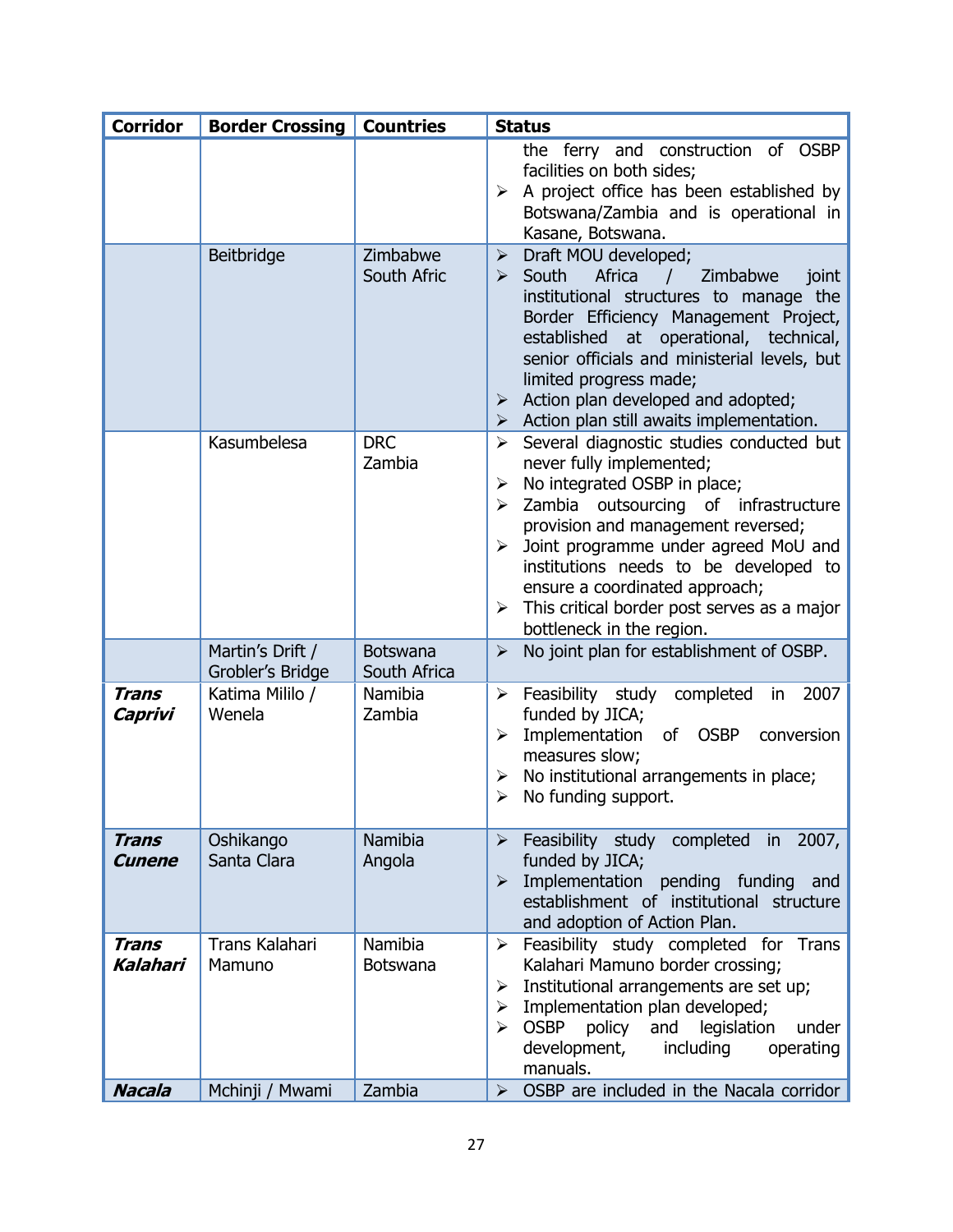| <b>Corridor</b>   | <b>Border Crossing</b>      | <b>Countries</b>                      | <b>Status</b>                                                                                                                                                                                                                                         |
|-------------------|-----------------------------|---------------------------------------|-------------------------------------------------------------------------------------------------------------------------------------------------------------------------------------------------------------------------------------------------------|
|                   | Mandimba/<br>Chiponde       | <b>Malawi</b><br>Mozambique<br>Malawi | road studies project;<br>Construction of OSBP is expected<br>➤<br>to<br>commence in 2015.                                                                                                                                                             |
| <b>Maputo</b>     | Ressano Garcia /<br>Lebombo | Mozambique<br>South Africa            | MoU signed in 2007;<br>➤<br>Draft legal documents ready and pending<br>➤<br>review and adoption.                                                                                                                                                      |
| Dar-es-<br>Salaam | Tunduma /<br>Nakonde        | Tanzania<br>Zambia                    | established<br>and<br>Tanzania<br>Zambia<br>➤<br>committees;<br>MoU signed, institutional framework and<br>$\blacktriangleright$<br>a joint work plan are in place;<br>Zambia is construction new facilities on<br>$\blacktriangleright$<br>its side. |
|                   | Songwe /<br>Kasumulo        | Tanzania<br>Malawi                    | Feasibility studies planned;<br>➤<br>Currently work is undertaken to establish<br>➤<br>between<br>the<br>ICT<br>connectivity<br>two<br>customs agencies.                                                                                              |

#### Source: SADC. 2015

From the information displayed in table 2.6 it is evident that OSBP projects are in various stages of development. Chirundu is already operating as a OSBP, whereas much progress has been made towards transforming the Lebombo/Ressano Garcia border crossing into a OSBP. To date, the governments from South Africa and Mozambique have signed the OSBP agreement, which stipulates that all cargo utilising the Lebombo/Ressano Garcia border post will be cleared at KM4 in future.

Since stakeholders from both countries will be operating from KM4, they are currently undergoing training to facilitate the speedy clearance of freight at this location. One up-coming training event is the presentation of the new road cargo manifest procedure by Mozambique customs, which intend to improve clearing times and reduce delays at KM4. This meeting is scheduled to take place under the auspices of the Maputo Corridor Logistics Initiative (MCLI) on 9 September 2015 in Nelspruit

The C-BRTA stays up to speed with border-related developments through participating in national and regional meetings/platforms (BCOCC discussions). Various stakeholders participate in BCOCC meetings which serve as platform for discussing border post constraints, proposing reforms and tracking progress on border post developments. The C-BRTA also participates in the Beitbridge Efficiency Management System Committee, which is a sub-committee of the BCOCC. This committee proposes that the integration of systems should precede the integration of infrastructure and services as a platform for the exchange of ideas amongst public sector stakeholders.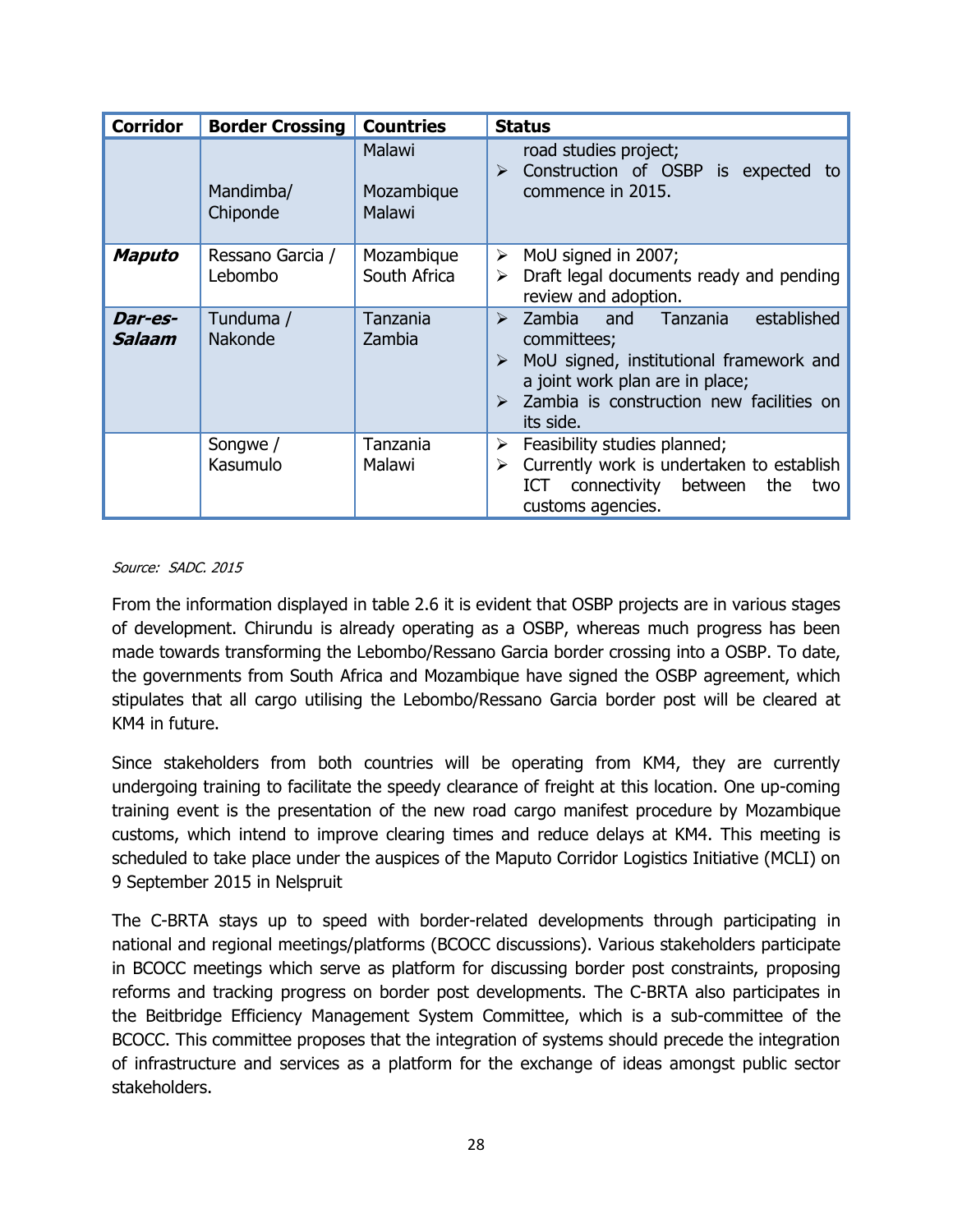The South African cabinet has recently approved the establishment of a Border Management Agency (BMA) to among other things; integrate the functions of all government departments and agencies that operate at border posts. The actual aim of this body is to consolidate the management of border security and control into a single agency that will have the overall mandate of overseeing the border environment.

The process is well underway, with a multi-party agreement currently being signed by the Director's General involved in the border environment. Also underway is the development of a Border Management Agency Bill, to be submitted to Parliament in September 2015. This development intends to reduce congestion at inland borders through streamlining processes and eliminating the duplication of processes at border posts.

## **Progress made towards implementing RIDMP Projects**

Since the adoption of the RIDMP, showcasing of infrastructure projects has been vigorously pursued in various regional and international platforms. Recent showcasing events include the Africa Infrastructure Investment Conference held in March 2015, and the Japan Infrastructure Investment Conference held in May 2015.

The concerted efforts to market investment opportunities presented by the RIDMP are beginning to pay off. The RIDMP has taken off ground after the 34th SADC Heads of State and Government Summit, held in August 2014 at the Victoria Falls in Zimbabwe. During this meeting, the SADC approved US\$997 million towards moving ahead with the implementation of various transport projects in the sub-sectors of road, rail, ports, inland waterways and air transport networks. The SADC Council of Ministers that preceded the Summit approved the list of potential regional infrastructure investment projects to be considered for funding under the 2015/16 action plan. (Tralac. 28 August 2014).

Although finances have already been committed towards a number of road and border post projects, additional funds are required to ensure that all transport projects are implemented within pre-set time frames. MS's do not possess the technical or financial means to implement projects at MS level. In order to assist member states in obtaining funds for project execution, SADC has launched the PPDF in November 2013 and has begun accepting projects for preparation. To date the PPDF has received funding from the EU and the SADC Secretariat is engaging other partners to attract more contributions so as to accelerate project preparation.

# **b) Adopting a Corridor Approach towards Regional Infrastructure Development: North South Corridor Approach**

As noted earlier, the SADC corridor approach has guided the development of the RIDMP. Before the release of this master plan, the Regional Economic Communities (RECs) that comprise the so-called "Tripartite" launched a pilot transport corridor programme, titled the "North-South Corridor Aid-for-Trade Programme".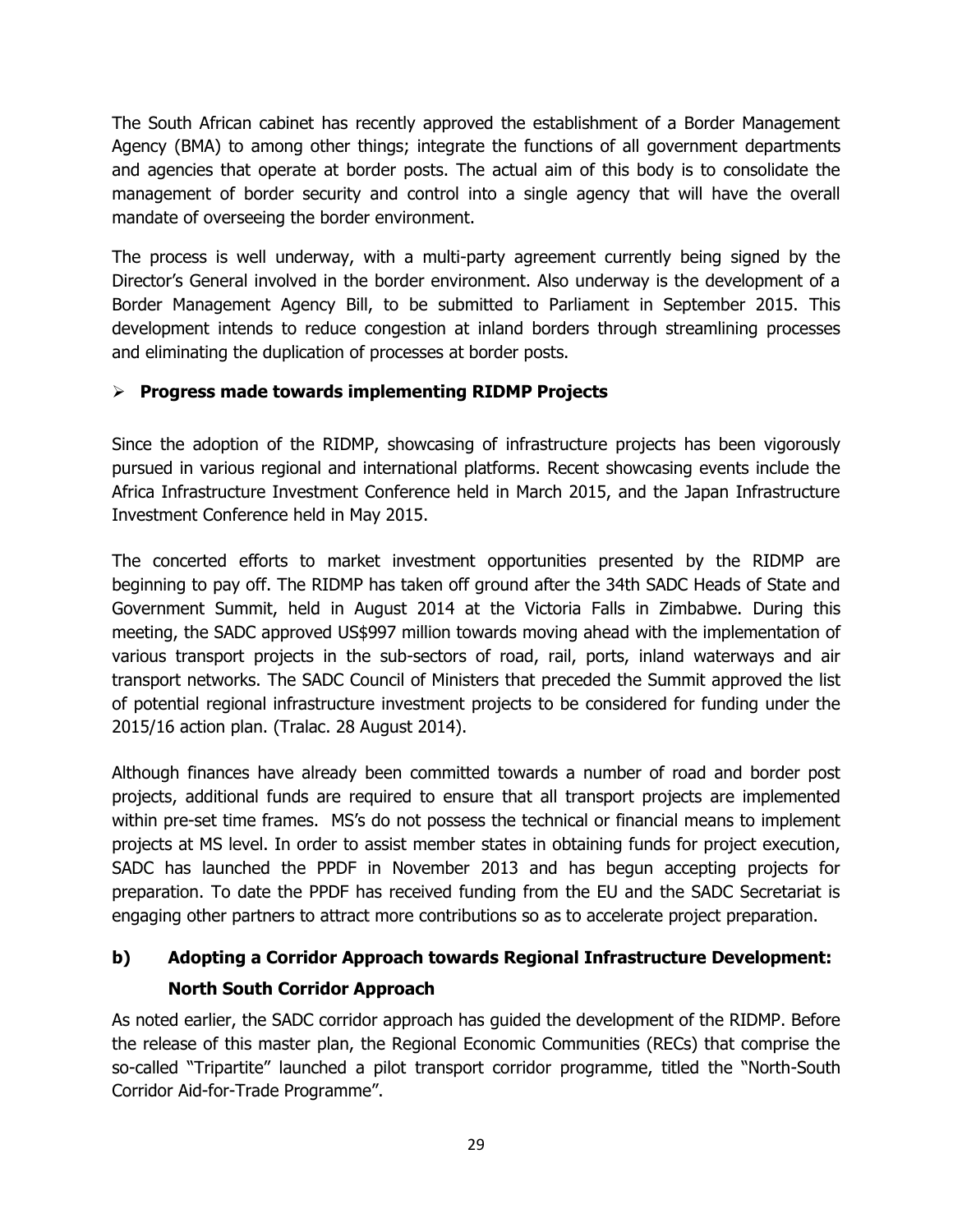The Tripartite includes the Common Market for Eastern and Southern Africa (COMESA), the East African Community (EAC) and the Southern African Community (SADC). Together these RECs are working towards deepening regional economic integration through a number of initiatives, including the "North South Corridor (NSC) Aid-for-Trade Programme", which aims to improve the reliability of transport corridors through addressing hard and soft infrastructure impediments, operational inefficiencies, and institutional and funding constraints.

The NSC Aid-for-Trade road network includes the NSC, Dar es Salaam Corridor and segments of the Trans-Kalahari and Nacala corridors. This road network, which runs through 8 countries, is 10, 647 kilometre long. (North South Corridor Project. Accessed electronically at [https://en.wikipedia.org/wiki/North%E2%80%93South\\_Corridor\\_Project\)](https://en.wikipedia.org/wiki/North%E2%80%93South_Corridor_Project).

The NSC Aid-for-Trade programme is unique insofar as it presents a *regional approach* to the development and rehabilitation of surface transport infrastructure along transport corridors. It therefore promotes a *holistic approach* to transport infrastructure planning and maintenance across national boundaries. Because regional transport corridors traverse through various MS's it becomes apparent that project success depends on the willingness of MS's to cooperate during all phases of the project to ensure trans-boundary projects are implemented within specified time frames.

South Africa has been charged with championing the NSC Aid-for-Trade programme, as part of the Presidential Infrastructure Championing Initiative. This programme connects South Africa with the landlocked countries of Botswana, DRC, Malawi, Zambia and Zimbabwe. While these countries are glaringly different, they share similar core issues around underdeveloped infrastructure. For landlocked countries in particular this initiative is essential to expanding their economic potential. For a country like South Africa on the other hand, this programme offers revenue generating potential, inter alia, through expansion of the port of Durban.

The COMESA-EAC-SADC Tripartite has established a *Project Preparation and Implementation* Unit (PPIU) to coordinate, manage and monitor tripartite infrastructure projects in the Southern and Eastern African region. The PPIU will prepare infrastructure projects to a bankable stage once these projects have been identified by the Tripartite. The total financing required to prepare all priority NSC projects currently in the PPIU pipeline amounts to approximately \$20.3 million. However, the total financing required to implement all projects along the North-South corridor amounts to approximately \$3.5 billion. (Transport World Africa. 2014:28-29).

The United Kingdom (UK) Department of International Development (DFID) has been supporting the Tripartite in its efforts to plan, implement and finance the NSC Aid-for-Tradeprogramme, mainly through one of its regional integration programmes – TMSA. DFID has terminated its financial contribution to TMSA in 2014, which resulted in the official closing of TMSA in March 2014.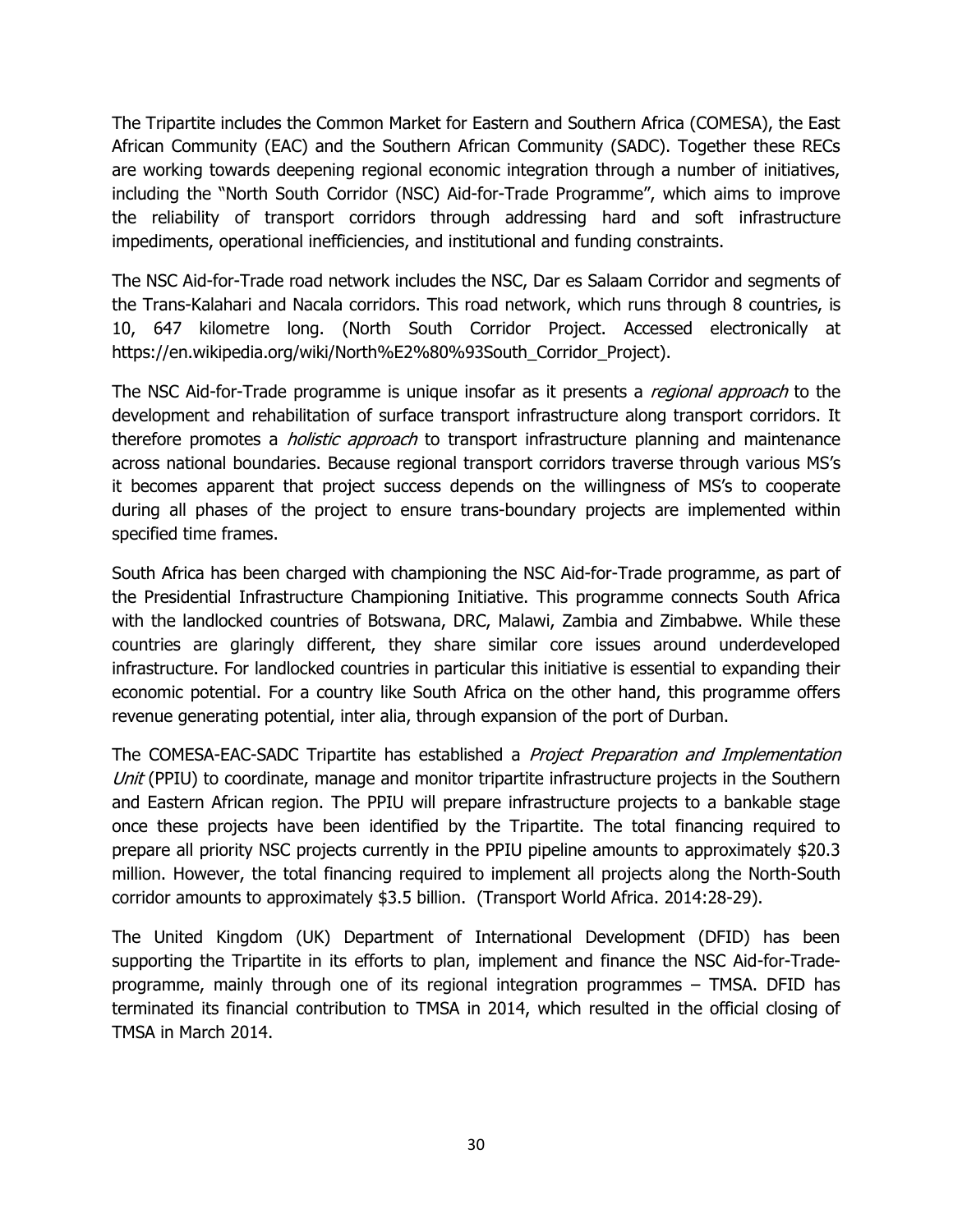In light of the above development, South Africa as the project champion of the NSC Aid-for-Trade programme should take the lead in establishing sound working relationships with relevant stakeholders - including RECs, MS governments, private sector and project donors - to ensure that momentum is not lost on the delivery of NSC Aid-for-Trade Programme.

## **c) Rail Initiatives in the Region**

SADC has an extensive railway network which complements the regional road network in moving freight commodities between different locations. Unfortunately the railway network faces a number of gaps that need to be addressed before the rail sector will be able to compete more effectively with road competition and African development requirements. Gaps include, but are not limited to:

- Poor rail reliability;
- Ineffective rail tracking systems;
- High accident and failure rates:
- Inadequate customer communications, due to poorly coordinated cross-border matters;
- Low rail volumes compared to road transport;
- High rail operating costs.

The above impediments can be attributed to insufficient funds allocated to maintaining rail track and rolling stock over the years which created a situation whereby the rail transport sector, in its present state and condition, is not operationally sustainable. Angola and the DRC have the worst rail network conditions.

Railway development along the Maputo Development Corridor (MDC) on the other hand has attracted significant investment over the years following the decision by the Ministers of Transport of Mozambique and South Africa in 1995 to re-establish the railway link between Gauteng in South Africa and the port of Maputo in Mozambique. Since then the MDC has developed into a major trade route and continues to grow at a rapid pace. This on-going development has made the corridor very attractive to stakeholders and investors. Maputo port and Matola are also served by cross-border rail services to and from Swaziland via the [Lomahasha/Namaacha border post, and Z](http://www.mcli.co.za/mcli-web/mdc/border.htm#swazi)imbabwe, by [Swazi Rail.](http://www.mcli.co.za/mcli-web/members/swazi-rail.htm)

In recent years the MDC has emerged as a highly successful Spatial Development Initiative (SDI). The existence of an efficient multi-modal transport system along this corridor enables the seamless movement of traffic (people and goods) between South Africa, Swaziland and Mozambique.

Following the success of the MDC, MS's has come to appreciate that the development of *cross*border rail corridors, which link SADC MS's, is the most effective way to take pressure off the road transport sector and to stimulate sustainable economic growth and development within the region. Government and institutional support for a grand regional railway sector revival has increased in recent years. Currently, a number of cross-border rail corridor projects are unfolding within SADC. Of particular importance area the following projects: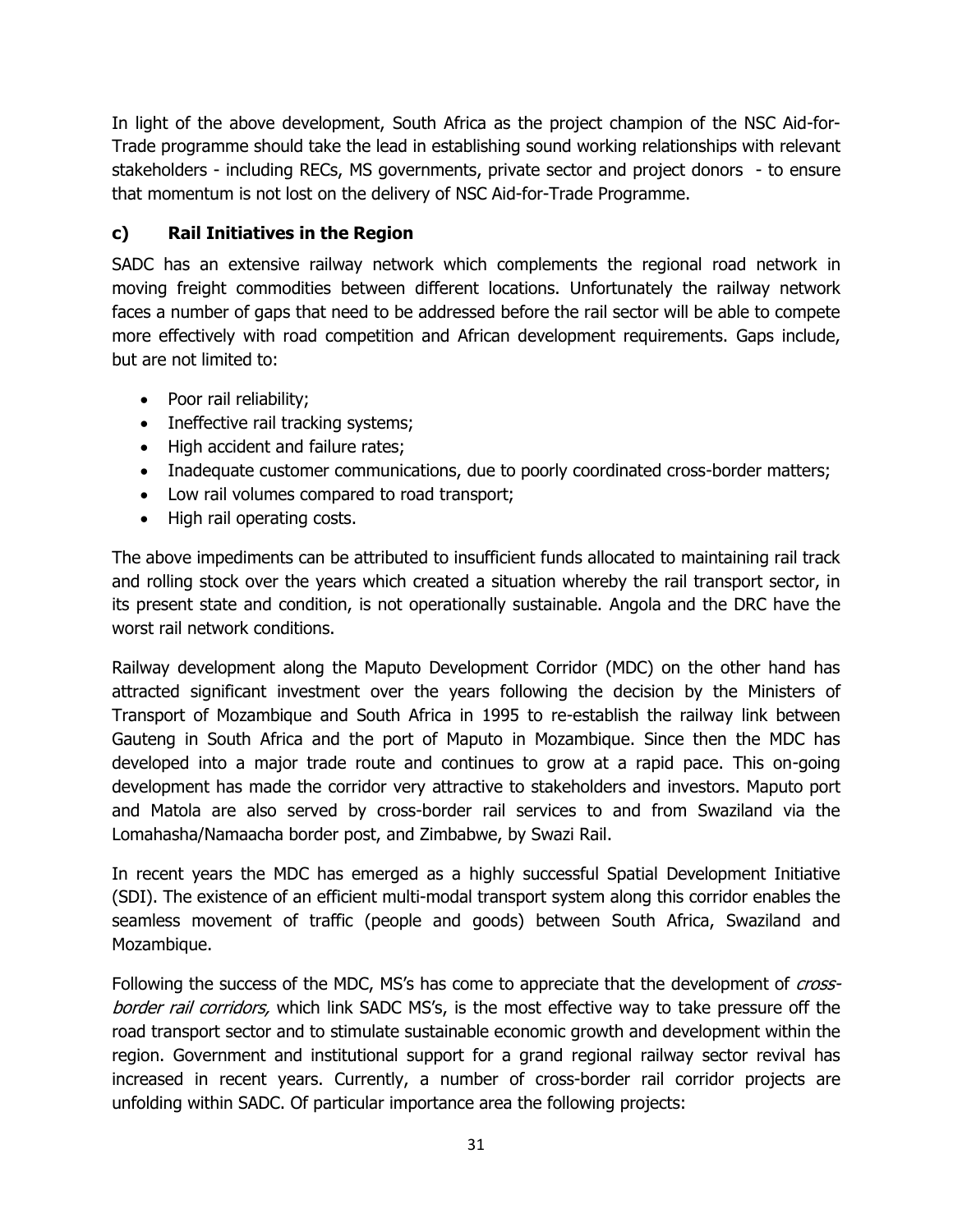### **North-South Corridor Railway Project**

The NSC railway project seeks to establish collaboration between rail authorities from five SADC countries (South Africa, Zambia, Zimbabwe, DRC and Swaziland) as a means to unlock the rail network for the SADC region. This project focuses on infrastructure upgrades within the mentioned countries to accommodate increasing volumes of mining commodities (originating from Zambia and the DRC) along the NSC to the port of Durban.

## **Trans Kalahari Railway Project**

In 2014, a bilateral agreement was signed between the governments of Botswana and Namibia to construct a 1 500 kilometre railway line that will be used for the transportation of coal from Botswana to the port of Walvis Bay in Namibia.

A feasibility study, completed in March 2015, concludes that the success of the Trans Kalahari railway project depends on the coal price which will ultimately determine the demand (and volumes) of coal transported along this railway line. Namibia's High Commissioner to Botswana, Mbapeua Muvangua, recently indicated that the Botswana government has given the go-ahead for the construction of the Trans-Kalahari railway line, which will be developed through a publicprivate partnership.

## **Chingola-Jimbe Railway Project**

The outcome of a feasibility study, concluded in 2014 has laid the foundation for the construction of the Chingola—Jimbe railway line. NorthWest Rail Company Limited (NWR) has been awarded the exclusive rights to build, operate and maintain a new railway from Chingola in the heart of the old Zambian Copperbelt to Jimbe, a town on the Angolan border. From this point the railway will connect with a branch line from Luacano on the recently re-opened Benguela Railway. Predictions indicate that the new railway line will significantly improve freight transport movements between Zambia and Angola, upon completion.

#### **d) Port Developments in the Region**

The ports of Southern Africa play an important role in the economies of MS's. At present a number of port initiatives/developments are taking place within the SADC region. The following initiatives are note-worthy:

#### **Development of the SADC Gateway Terminal**

The port of Walvis Bay in Namibia is a deep-water harbour offering larger ships access to docking facilities. This port is ideally positioned as the preferred route to emerging markets in Botswana, Zambia, Zimbabwe, Angola, Malawi and the DRC.

The SADC gateway terminal project seeks to extend the port of Walvis Bay to accommodate the building of a new container terminal between Walvis Bay and Swakopmund. Upon completion, the SADC Gateway Terminal will cover a total for 1,330 hectares of port land with 10 000 meters of quay walls and jetties providing at least 30 large berths. The new port will feature world class ship and rig repair yards, oil and gas supply base, an undercover dry bulk terminal,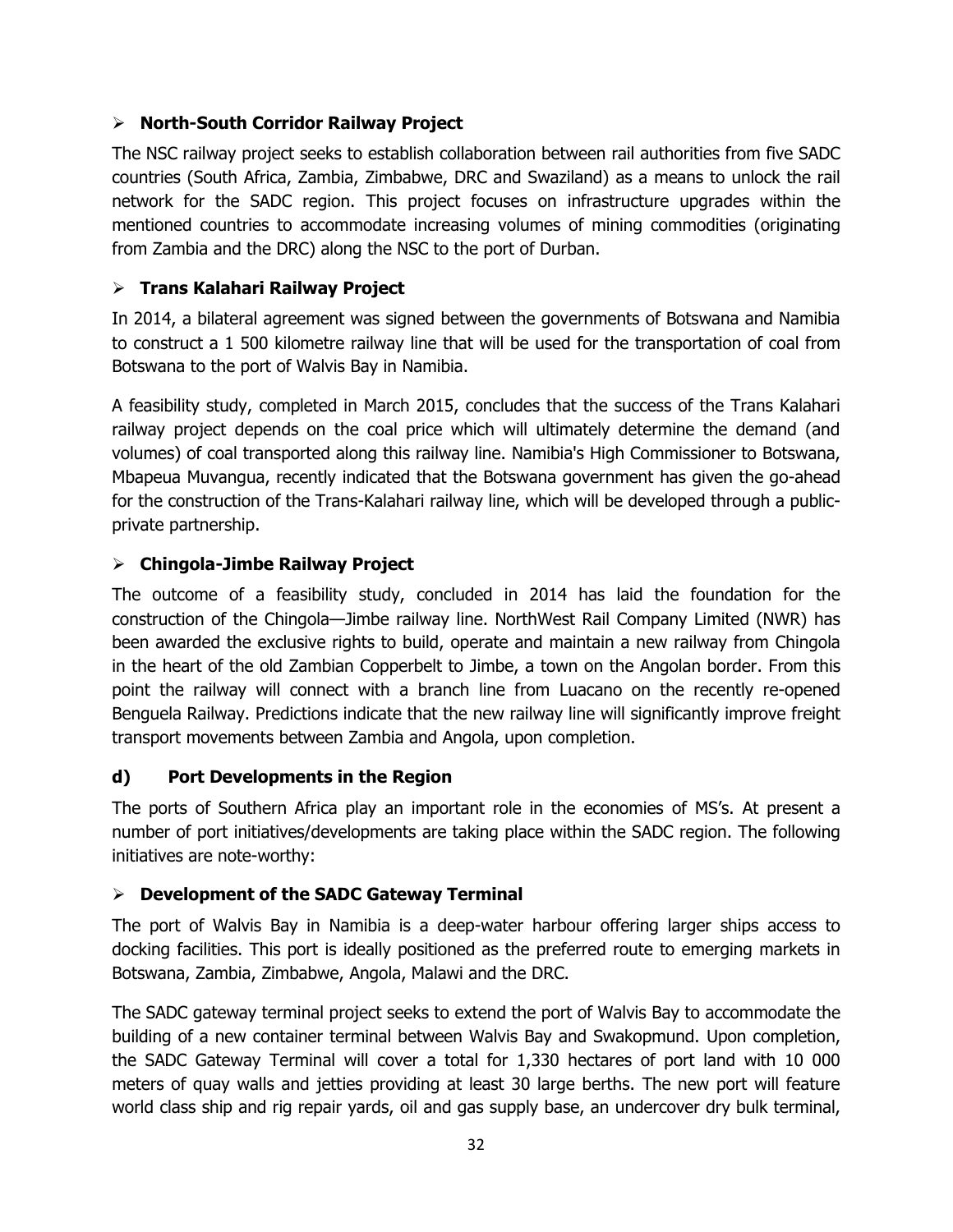a car import terminal and a passenger terminal. (Massive SADC Gateway port for Namibia. Assessed electronically at [http://mpoverello.com/2014/01/17/massive-sadc-gateway-port-for](http://mpoverello.com/2014/01/17/massive-sadc-gateway-port-for-namibia/)[namibia/\)](http://mpoverello.com/2014/01/17/massive-sadc-gateway-port-for-namibia/).

The SADC Gateway terminal project is still in the concept phase. Although this development was considered as a long-term plan for the port of Walvis Bay's expansion, plans have been brought forward mainly due to the construction of the Trans-Kalahari railway project that will export coal from Botswana to the port of Walvis Bay.

To date pre-feasibility studies have been concluded and geo-technical evaluations have commenced to determine the structure of the ground in the area to be dug out. Engagements with the Municipality of Walvis Bay have also commenced to acquire land for construction.

The infrastructural upgrades and expansion occurring at the port of Walvis Bay are being supplemented with the maintenance and development of four transport corridors that link the Namibian ports of Walvis Bay and Lüderitz to strategic points throughout Southern Africa by road and rail. These corridors, collectively referred to as the Walvis Bay Corridor Group (WBCG), have the potential to provide the shortest possible route for SADC to markets in Europe and the Americas.

#### **Infrastructure Improvements at the Port of Lobito**

The President of Angola, his Excellency Mr. Jose-Eduardo dos Santos has inaugurated a new mining and container terminal and a dry port at the port of Lobito in August 2014. This development represents an impulse for economic development of the central and southern regions of Angola; while also creating opportunities for landlocked MS's to access the port of Lobito through the Benguela railway line. In recent months infrastructure improvements at the Lobito port have enabled the shipment (exportation) of higher volumes of mineral commodities, which originate from the mines in Katanga and the DRC.

In addition to infrastructure improvements at the port, improvements to the national railway network of Angola are also foreseen in the near future. Once rail infrastructure improvements have been executed, the national railway line will unify three lines, linking the Luanda-Malanje, Lobito-Luau, and also create three essential lines, titled: the North/South and the coastline, North/South and the Centre, and North/South and the East. The prospect of extending the Angolan rail network to the regions neighbouring the DRC, Zambia and Namibia will establish linkages with established points of high population density.

#### **Infrastructure Improvements at the Port of Maputo**

Substantial investments at the port of Maputo over a number of years gave rise to port expansions (e.g. establishment of a vehicle terminal) and improvements (restoration of water depth at the quays). Furthermore, infrastructure improvements enabled Maputo port to accommodate much larger vessels, thereby becoming a major competitor to the port of Durban.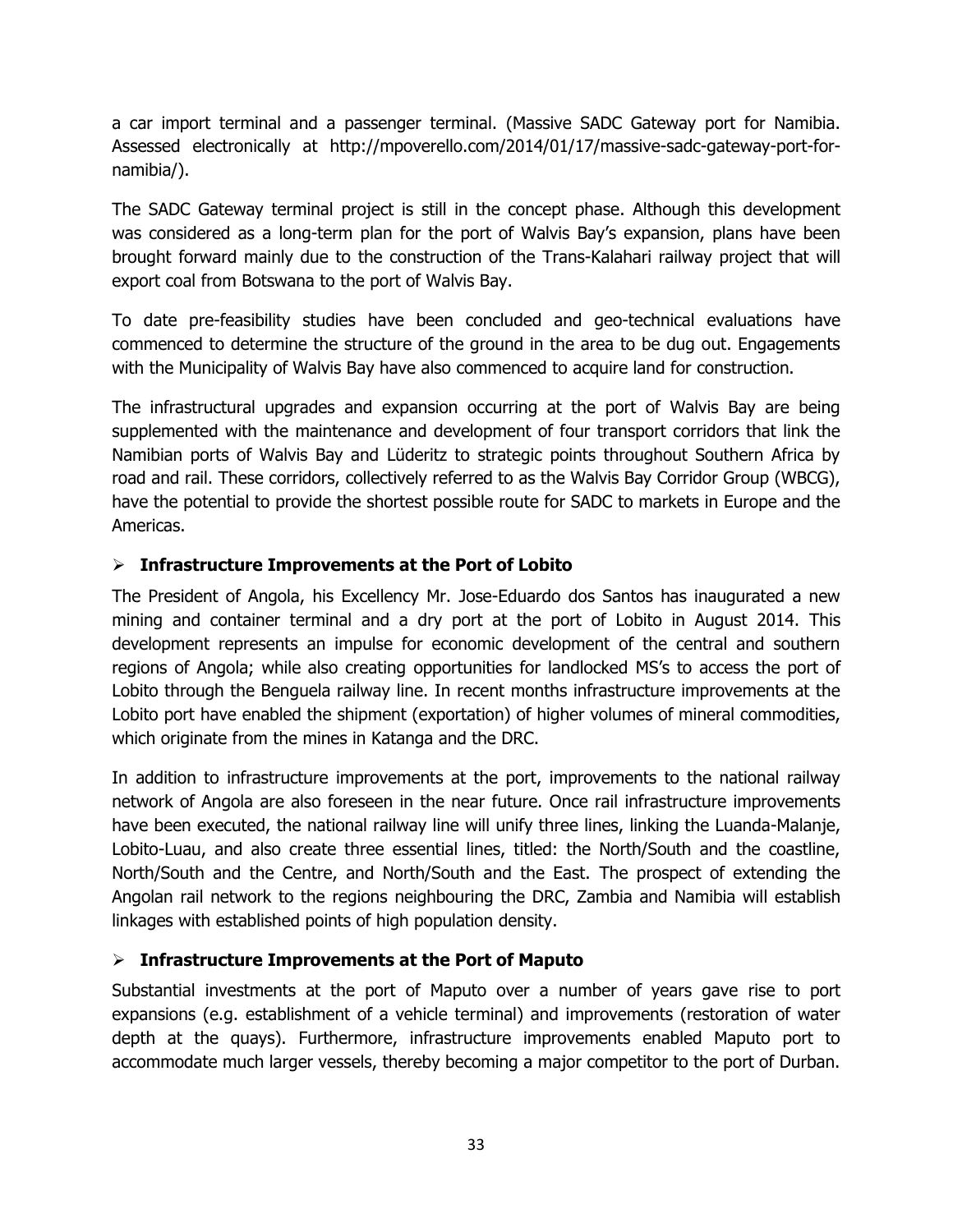During financial year (FY) 2014, approximately 17.3 million tons of cargo was handled at Maputo port. The installation of capacity to handle ferro-chrome is expected to boost cargo volumes even further in future. (Mozambique: Maputo Port hits new record. Accessed electronically at [http://allafrica.com/stories/201412120077.html\)](http://allafrica.com/stories/201412120077.html).

## **Infrastructure Improvements at the Port of Durban**

The port of Durban is South Africa's premier multi-cargo port and is counted among the busiest ports in Africa, handling over 80 million tons of cargo per annum. This port is acknowledged as the international commercial gateway to South Africa and is strategically positioned on the world's major shipping routes. Given the fact that approximately 60% of all imports and exports pass through the port of Durban, this port assumes a leading role in facilitating economic growth in South Africa.

In recent years, shipping companies have criticised severe congestion at Durban port as a major impediment which obstruct the movement of goods within the harbour and pushes up costs. Access to Durban's container terminal is particularly problematic and trucks often have to queue for hours before being able to access the container terminal.

In light of the above constraints, Transnet has made significant investments over the past number of years to address infrastructure and operational constraints at this port. During the early months of 2015, Transnet National Ports Authority (TNPA) has committed to spending R17-billion on infrastructure upgrades at the Port of Durban by 2023. Furthermore, Transnet Port Terminals will invest a further R7, 4 billion over the same period. (TNPA continues R17bn infrastructure spend at Durban port. Accessed electronically at http://www.engineeringnews.co.za/print-version/tnpa-continues-r17bn-infrastructure-spend-atdurban-port-2015-02-27).

A new project, titled "Durban port upgrade and expansion project" seeks to enlarge the port, inter alia, through developing a fifth berth at Bayhead; as well as to increase the handling capacity of the Durban Container Terminal (DCT), which is the biggest and busiest container terminal in the Southern hemisphere. The expectation is that infrastructure improvements at the port of Durban will enable the port to accept larger ships. Furthermore, it will eliminate bottlenecks that have constrained the efficient functioning of Durban port in the past.

## **2.5.2 National Initiatives**

## **a) The National Development Plan**

The National Development Plan (NDP), a key stone shaping South Africa's development trajectory towards 2030 identifies the need for the right economic infrastructure as a vital input to the attainment of the socio-economic development aspirations of the country. Transport is one of the economic infrastructures that serve as input to the delivery of the NDP.

The NDP asserts the role of transport as a facilitator for regional trade, economic development and RI. In this regard, there is rising acknowledgement of the role that cross-border road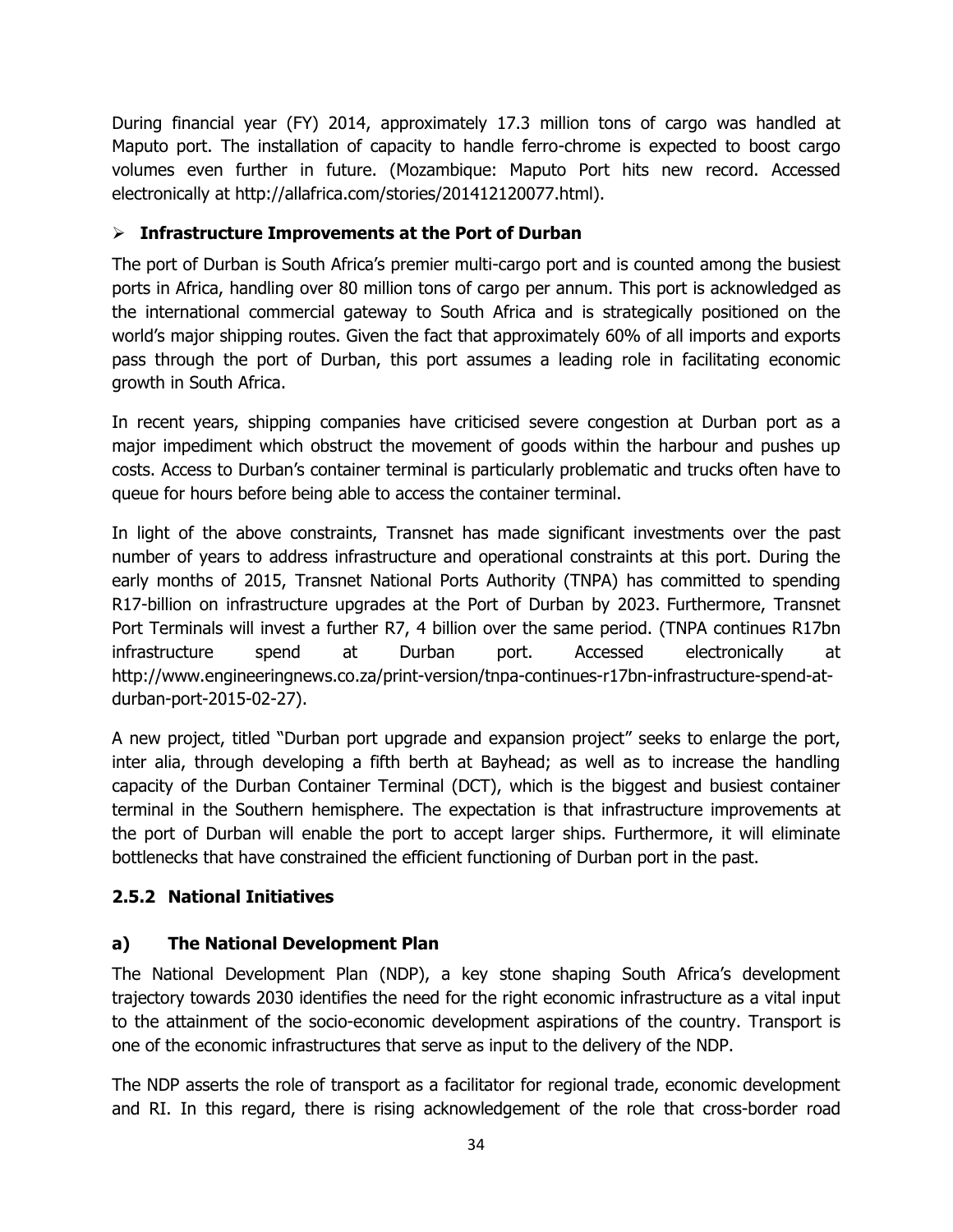transport plays towards the attainment of the said NDP objectives. As such, regulatory entities, particularly the C-BRTA, are required to improve the performance of the cross-border industry in order to enhance the attainment of the NDP objectives.

With an efficient cross-border industry, it is envisaged that South Africa will be able to tap into regional markets effectively, thereby realising sustainable economic growth and development and improved RI. Since the NDP attaches high priority to the role of the cross-border road transport industry, the C-BRTA must find lasting solutions to challenges in the industry and implement fit-for-purpose interventions (e.g. efficient regulatory programmes) to ensure that cross-border road transport services are provided in a cost-effective, safe, seamless and productive manner.

## **b) Review of the White Paper on National Transport Policy of 1996**

The White Paper on Transport Policy of 1996 is the bedrock upon which the transport sector is shaped in regard to regulatory and institutional frameworks. The White Paper is currently undergoing review with the aim to align this policy document to new developments that reflect the changing needs of the country.

The review process centres around creating an environment that would enable the transport sector to:

- Operate efficiently, cost-effectively, reliably, dependably, safely, accessibly and productivity at domestic level. To this end the review of the White Paper must set the scene for the resolution of challenges centred on the inefficiency of the road transport legislative and regulatory frameworks, funding models for entities such as the C-BRTA and the funding of major initiatives aimed at improving the performance of the South African transport sector and economy;
- To integrate the domestic (South African) transport system with the regional transport system to enhance the attainment of key domestic policy objectives and those articulated in regional legal instruments (e.g. SADC PTCM, SACU MoU and bilateral road transport agreements).

The review of the White Paper provides a perfect opportunity for South Africa to overcome the challenges facing the transport sector. The C-BRTA engages in the review process and will continue to do so to advance the views raised in the White Paper and to find solutions to the challenges that undermine the performance of the transport sector.

## **c) Review of the National Freight Logistics Strategy, 2005**

The National Freight Logistics Strategy (NFLS) of 2005 is undergoing review. It is of utmost importance that the review process addresses the weaknesses of the current strategy, notably inefficiencies in the regulatory and legislative frameworks to ensure the domestic freight and logistics system integrate seamlessly to the regional, continental and global systems. In this regard, it is imperative that the review process be underpinned by the need to: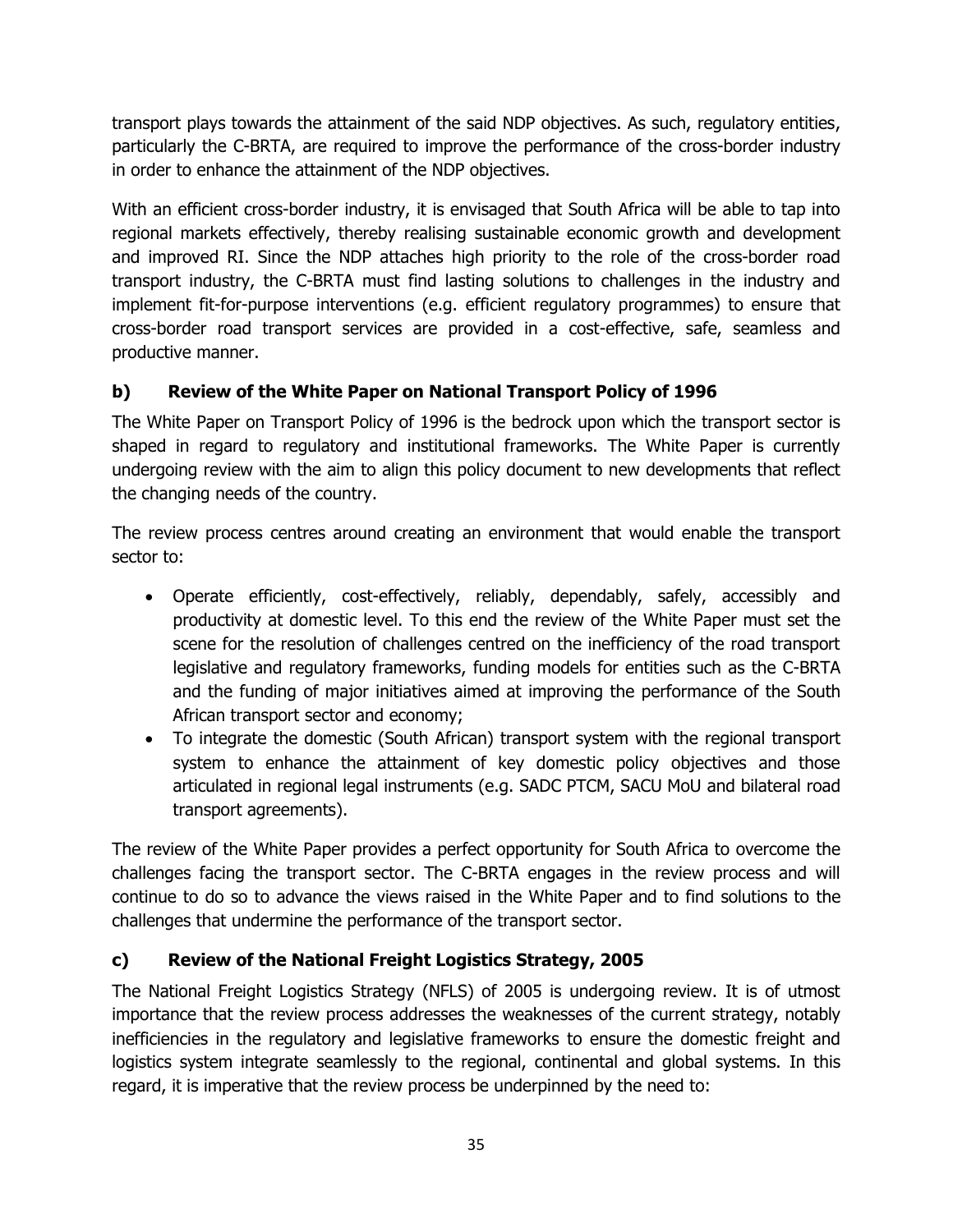- Enhance regulatory and legislative efficiency;
- Align the NFLS to new policy directives and objectives;
- Find sustainable funding models for institutions to enhance their operational capability;
- View the domestic freight and logistics industry as a component of the regional and international freight and logistics value chains;
- Address corridor challenges retarding productivity and efficiency and not just inefficiencies at border posts;
- Ensure commercial domestic road transport has mechanisms to monitor quality and regulatory compliance in the face of deregulation;
- Embrace Operator Compliance Accreditation Schemes (OCAS) in the freight industry in order to advance self-regulation;
- Enhance innovation in regard to vehicle performance dynamics, standards, size and capacity to enhance productivity;
- Set institutional structures in the road freight transport sector that will enhance industry efficiency, cost-effectiveness and productivity; and
- Take an overhaul approach in regard to the deployment of efficient corridor and border management systems.

The national freight and logistics industry is a component of regional, continental and global freight and logistics value chains, which enable end-users to access continental and global markets. For this reason, the NFLS review process is centred on a systems approach that acknowledges that the domestic freight and logistics value chain(s) is a component of a bigger system, to ensure that it:

- Enhances the integration of the domestic system to the regional freight and logistics systems;
- Act on the objectives of cross-border road transport bilateral and multi-lateral agreements;
- Responds to the vision and objectives of the NDP and White Paper on Transport Policy of 1996 that is currently under review;
- Reacts to the needs of the country at domestic level, while also fulfilling the regional targets of the country, particularly on the role of cross-border road transport in enhancing regional trade and economic development;
- Achieves high levels of productivity and minimise the cost of doing business through implementing fit-for-purpose regulatory systems that will address regulatory inefficiencies; and introducing efficient corridor management systems that will reduce delays along local and regional logistics value chains.

## **d) Development of a Roads Policy**

The DoT is in the process of developing a roads policy that will shape the development of the road transport sector of South Africa through addressing address hard and soft infrastructure impediments that undermine the optimal performance of the road sector. The C-BRTA is a member of the Steering Committee, which guides the development of the roads policy.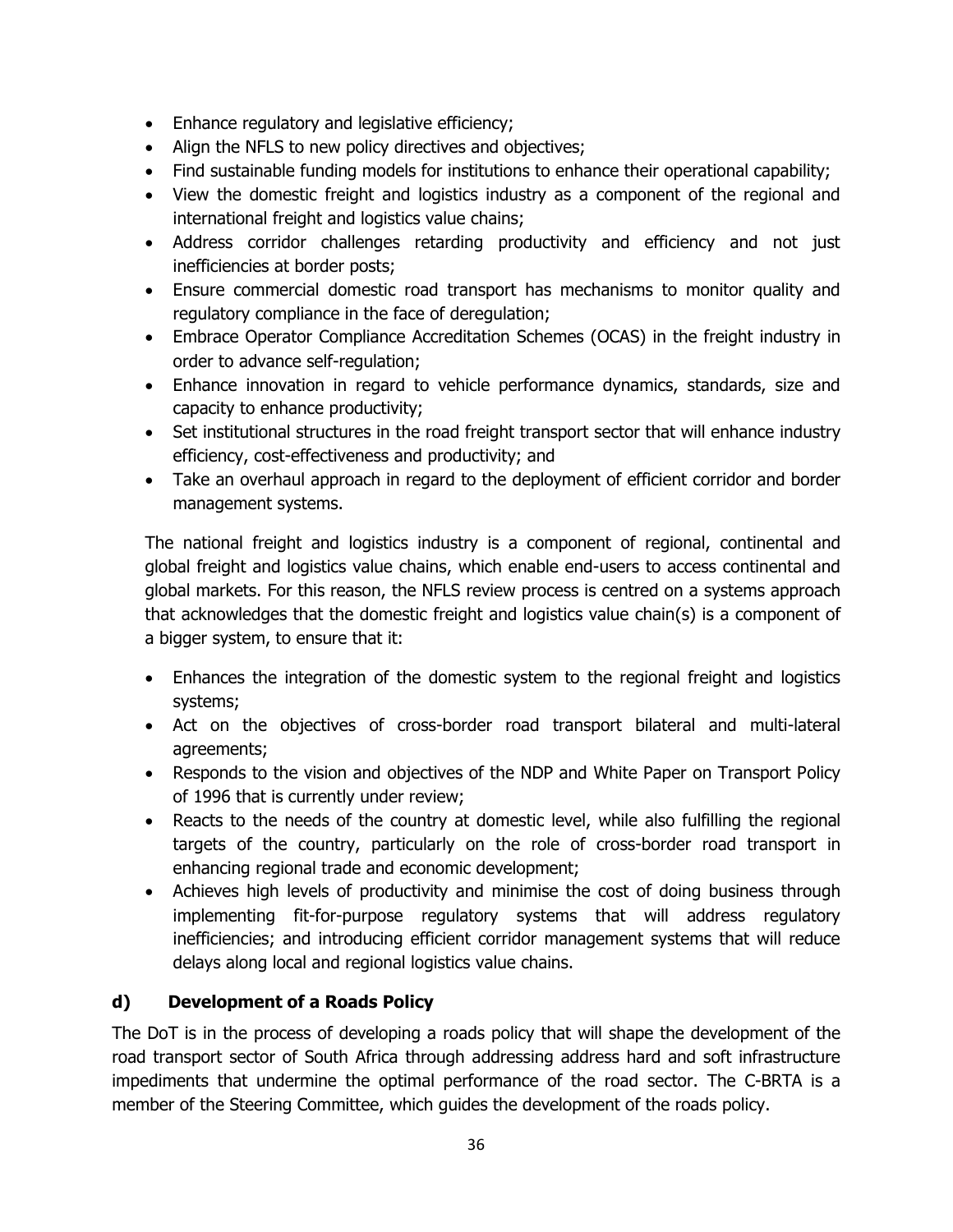It is important that the development of the roads policy be informed by the need to:

- Enhance the regulatory and legislative frameworks of the road transport sector;
- Create a conducive environment for regulatory authorities to discharge their respective roles;
- Capacitate regulatory authorities in regard to operational funding.

## **e) The National Transport Forum**

The C-BRTA is a member of the National Transport Forum. This body is composed of key regulatory role-players across all three spheres of government. Through engaging in this platform, the forum shall continue to contribute towards shaping the country's transport sector. During platform discussions, the C-BRTA emphasises the strategic role of the transport sector in achieving the objectives of the NDP from a domestic and regional perspective.

## **f) SARS Customs Modernisation Programme**

The South African Revenue Services (SARS) customs modernisation programme was officially launched in South Africa in 2009 to streamline customs clearance processes. This programme entails the electronic processing of customs declarations, coupled with automated risk assessments to differentiate between low-risk and high-risk trade. Essentially, these changes aim to facilitate trade by speeding up the movement of trucks through land borders, replacing stamps and paper with electronic processing and using resources more effectively by centralising declaration processing.

The implementation of the SARS Customs Modernisation Programme has brought about greater efficiency to customs clearing processes on the South African side of the border. This programme therefore supports improved cross-border road transport movements.

## **g) Border Management Agency**

In 2013, Cabinet designated the Department of Home Affairs (DHA) as the lead department in establishing an integrated Border Management Agency (BMA) for the country. The rationale for this body is to provide a sustainable solution to the structural and systemic challenges of border security, control and coordination, through offering a new model of integration of the current disparate functions, roles and responsibilities in the border environment.

An international study tour was undertaken to the People's Republic of China (PRC) and Russia in October 2014 with the primary focus of assessing international best practice approaches to effective and efficient integrated border management in these countries. The study tour was critical in guiding the most appropriate model for South Africa, based on lessons learnt from the named countries.

The PRC experiences similar challenges than South Africa in relation to border management. Currently the model used is that of cooperation and coordination. However the PRC is moving towards the establishment of a single border management agency concept through the execution of a phased approach methodology, as noted in a reduction in the number of border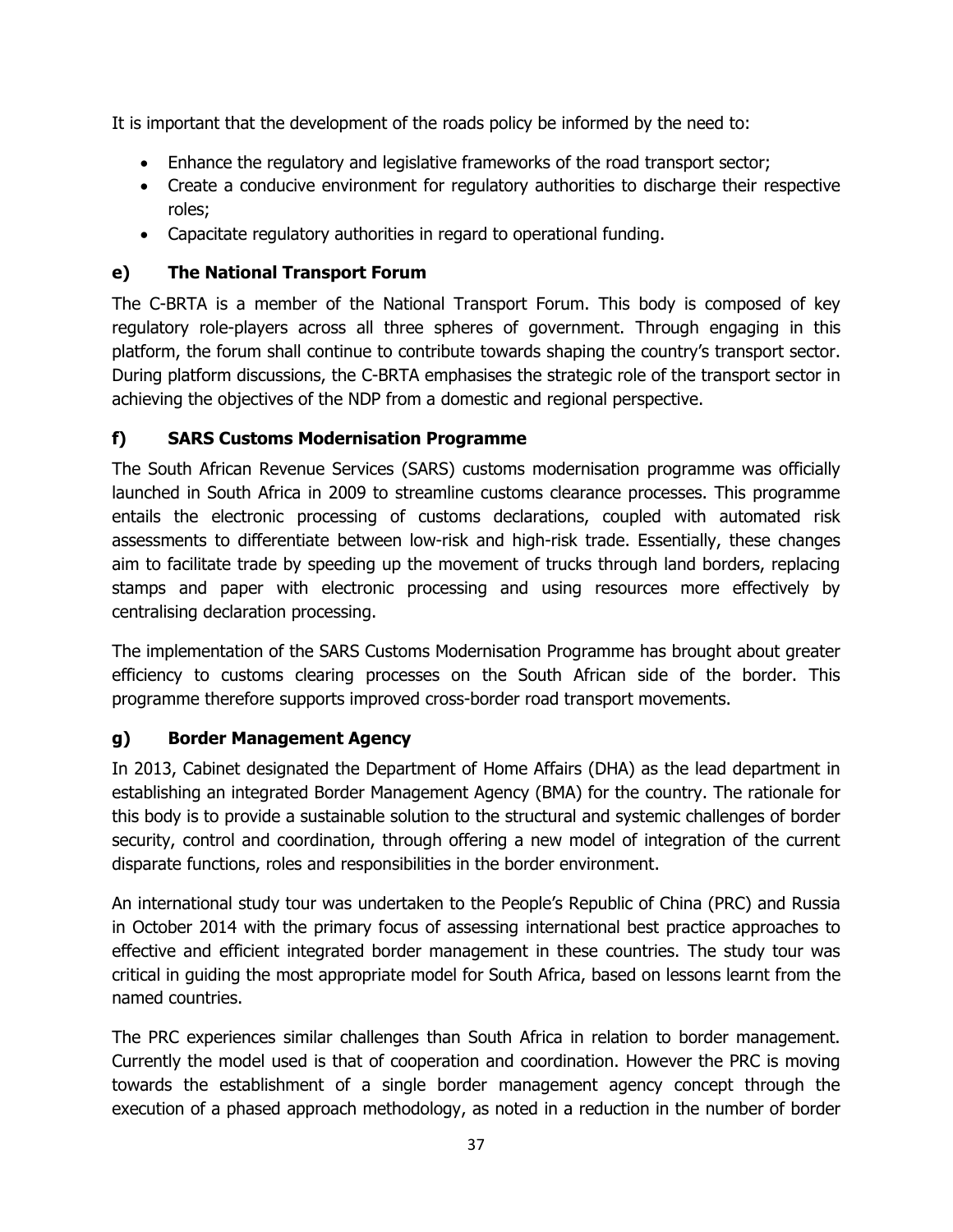management departments 14 in 1998 to 4 in 2015. Furthermore, the PRC has a dedicated Ministry that assumes responsibility for the establishment of port of entries (POE's), as well as demarcating and delineating borders. Given the similarities between the PRC and South Africa, South Africa should consider the need for a dedicated entity to continuously review and maintain the South African border line.

Russia maintains good bilateral and multilateral relations with its neighbours who assist Russia with border management. Currently, border management functions are executed by key agencies that collaborate with relevant departments on an ad-hoc basis. The streamlining of border management functions have resulted in improved service delivery and a reduction in duplications at border crossings. Cooperation between border stakeholders is noted in joint inspections at prioritised border crossing points.

South Africa can draw valuable lessons from the PRC and Russia. As far as the PRC is concerned, the creation of a single border management agency will go a far way towards streamlining process flows and eliminating the duplication of process at South African POE's. Upon establishment, this agency can also assume responsibility for continuously reviewing South Africa's borderline. Increased cooperation between border stakeholders (e.g. joint inspections at border posts) on the other hand, is a lesson learned from Russia that will go a far way towards improving border post efficiency, through deducing time spent at South African POE's.

## **h) Beitbridge Tolling**

The C-BRTA has been tasked to develop a business proposal for the collection of user access fees at the new Limpopo Bridge in Musina. Since the collection of user access fees does not form part of the Agency's mandate, the C-BRTA entered into discussions with SANRAL to enter into a cooperative agreement, which allows the C-BRTA to collect fees on SANRAL's behalf.

Through discussions with SANRAL, an agreement was reached that the SANRAL weighbridge (located approximately 2 kilometres from the Beitbridge border post) should be used as the collection point. Although discussions with SANRAL are on-going, the Beitbridge tolling initiative has stalled due to the challenges experienced with finalising and signing an agreement between South Africa and Zimbabwe. Currently Zimbabwean counterparts are delaying the finalisation of this agreement, thereby denying South Africa the right to earn revenue by levying user access fees on foreign vehicles entering South Africa.

## **i) C-BRTA and other Road Transport Regulatory Authorities Mandate Review**

The C-BRTA welcomes the decision taken by the DOT to review the mandate of road transport regulatory authorities. The C-BRTA anticipates that the mandate review will:

- Address legislative harmony, while also eliminating duplications and overlaps in the mandate of road transport regulatory entities;
- Address funding challenges faced by the C-BRTA;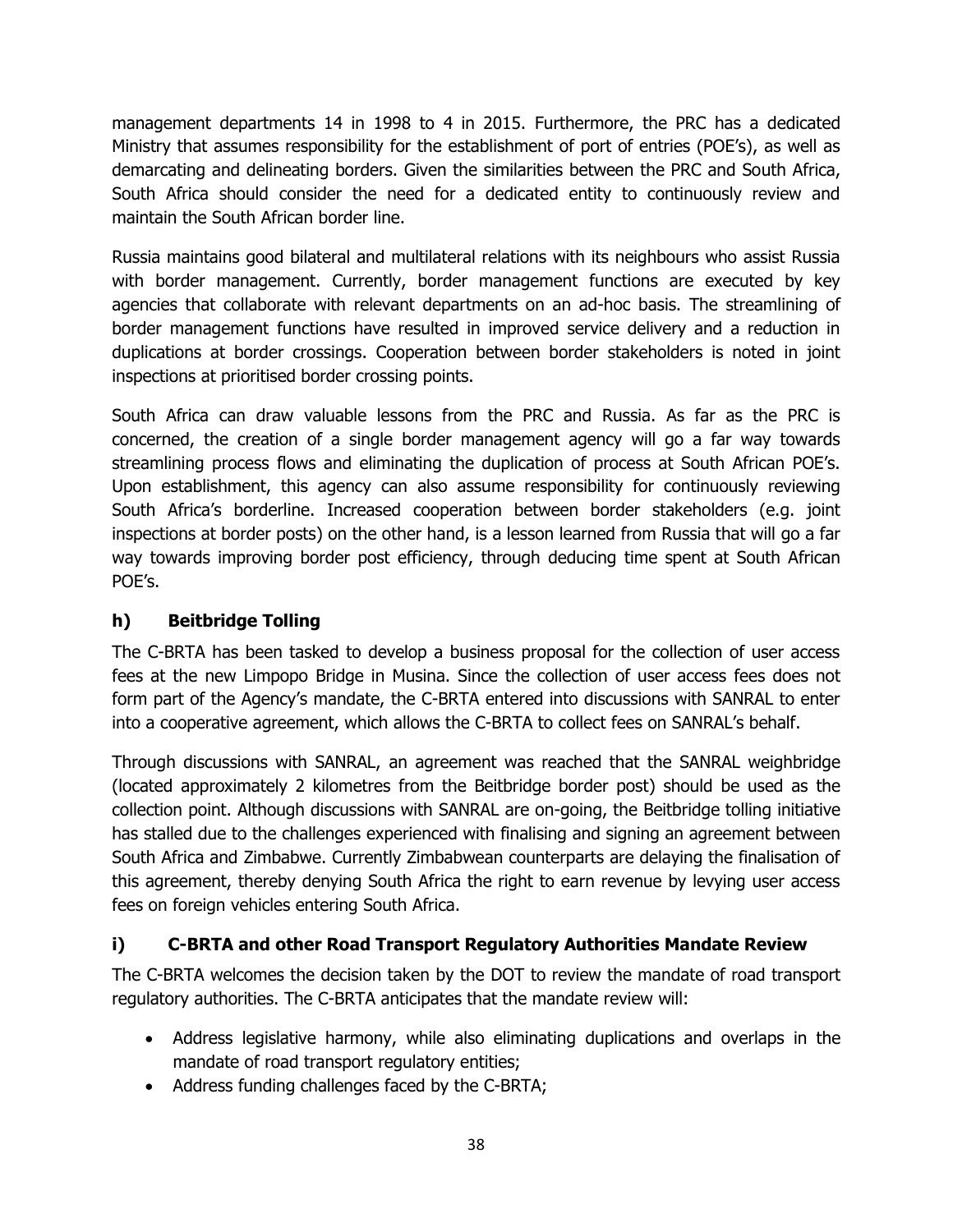- Build strong capability for the C-BRTA to enhance value add, efficiency, productivity, sustainability and cost effectiveness in the cross-border road transport industry;
- Capacitate the C-BRTA to deal with emerging issues in the COMESA, EAC, SADC tripartite region, as well as new challenges in the industry;
- Capacitate the C-BRTA to respond to imperatives articulated in the NDP as they pertain to the need for an efficient cross-border road transport system that is capable of supporting the growth of the South African economy through enhancing intra-Africa trade and regional integration;
- Capacitate the Agency to respond to the objectives of both domestic and regional transport policies, bilateral road transport agreements and MoU's, as well as international conventions ratified by the country; and
- Enable the Agency to deploy effective and fit-for-purpose regulatory programmes.

The C-BRTA anticipates that the mandate review will be executed with a full understanding of the regional and international commitments South Africa has in respect of cross-border transport. In order to play its rightful role in the cross-border industry, the C-BRTA needs to be capacitated to deal with operational matters in the regional road transport environment, given the fact that by its very nature, cross-border operations are extra-territorial and trans-boundary.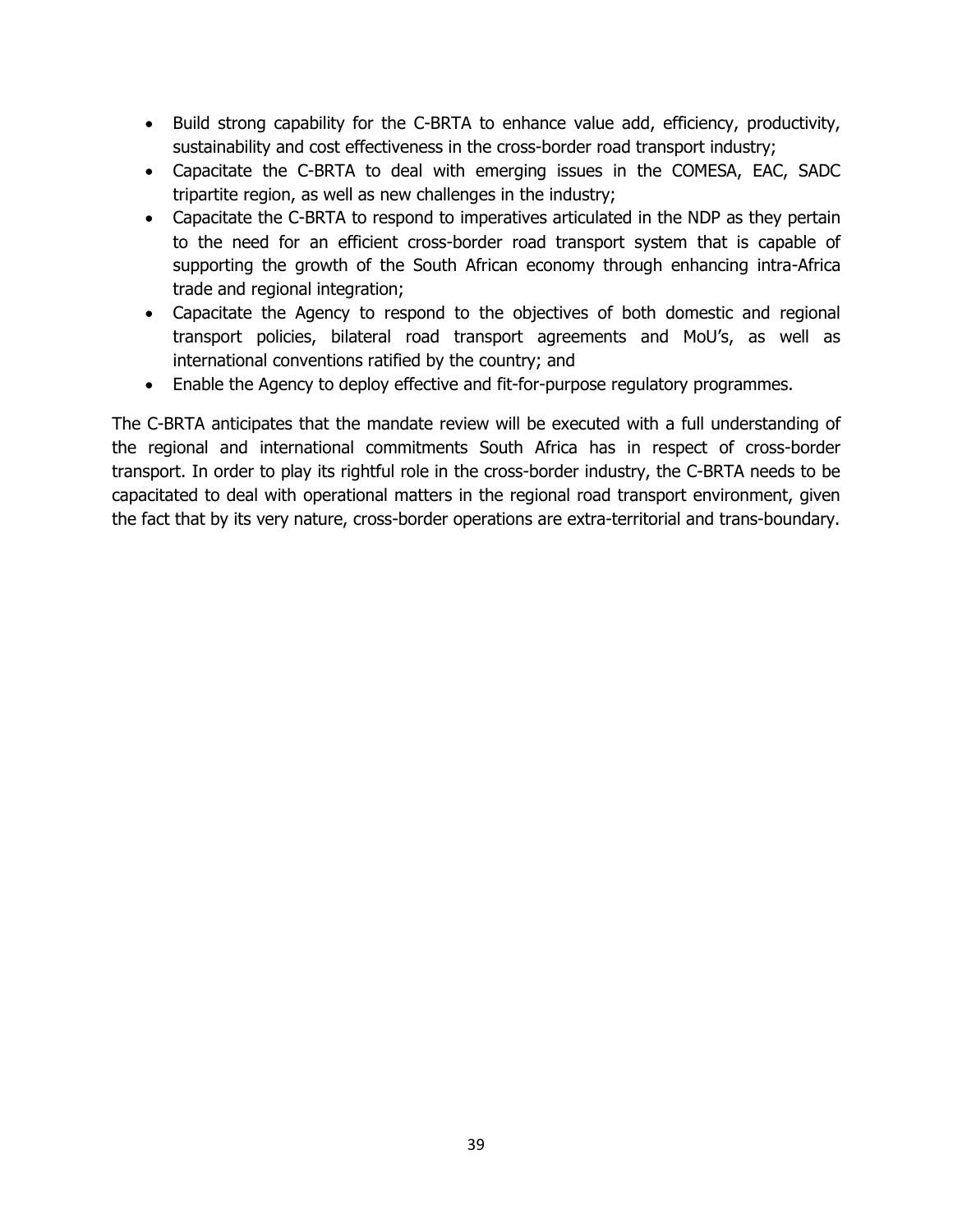## **j) Single Transport Economic Regulator**

The South African transport sector is characterised by a fragmented approach to economic regulation. Each transport regulator has its own regulatory mechanism, which determines market access, operating requirements and rules and regulations that must be adhered to by transport users.

In order to address the above-mentioned regulatory constraints, the DOT has recently announced its plans to establish a single transport economic regulator (STER) that will act as a juristic person to consolidate the economic regulation of transport services in South Africa. The central mandate of the STER will be to achieve economic efficiency within the transport sector through improving economic outcomes in terms of the quality, volume and output price of transport services. The narrow definition of economic regulation typically provides the regulator with some combination of the following powers:

- $\triangleright$  The ability to intervene in prices, which may take a number of forms, from single price monitoring to actual price setting;
- $\triangleright$  Quality monitoring, to prevent price regulated firms from increasing their margins by decreasing the quality of the product provided;
- $\triangleright$  Some control over the ability of firms to enter and exit the market, for example via licensing powers;
- $\triangleright$  The ability to intervene in investment planning, as many of the industries which require economic regulation are characterised by high fixed costs

Progress towards establishing a STER is noted in the establishment of a STER project steering committee and the circulation of the Economic Circulation of Transport Bill, 2014 for comment.

# **2.6 Conclusion**

Cross-border road transport plays an important role in facilitating the movement of traffic between MS's in the SADC region. Currently, trade flows among African countries is measured at a mere 10 per cent, which reveals that the majority of African exports are destined for overseas markets.

Currently, the existence of various hard and soft infrastructure impediments along regional road transport corridors inhibit the seamless movement of freight and passengers between MS's, and result in high operational costs for cross-border road transport operators. Transport challenges range from lack of intermodal integration, insufficient and poorly maintained infrastructure, which culminates in poor regional connectivity and excessive delays experienced at border posts due to soft infrastructure constraints.

In order to address inefficiencies within the transportation sector, a number of initiatives have been identified at local and regional level. In South Africa a review of the White Paper on National Transport Policy and NFLS are currently conducted to address weaknesses of both documents and to align them to developments in the local and regional transport environments.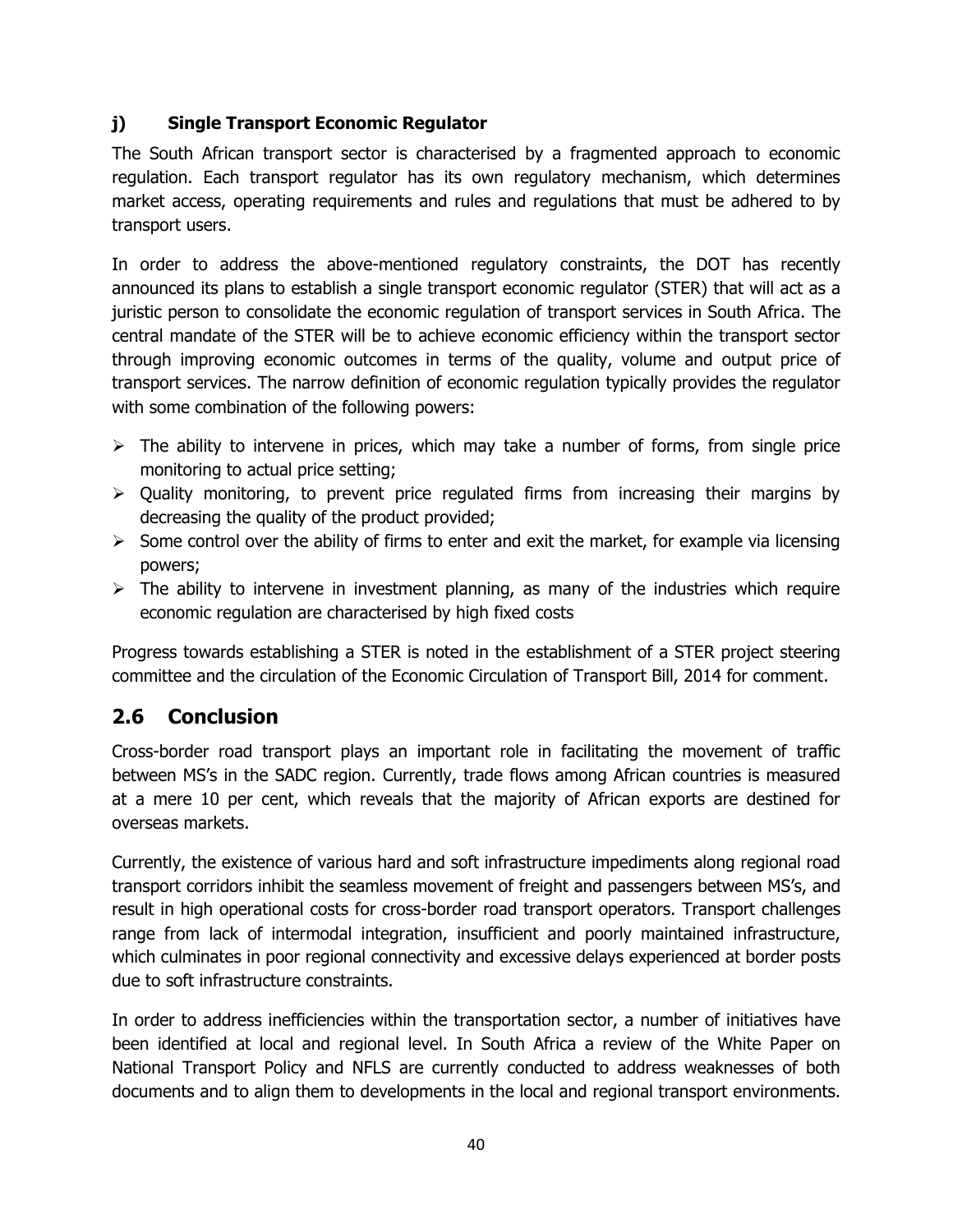The mandate review of road transport regulators seeks to eliminate duplications and overlaps in the mandate of regulatory bodies, while also addressing funding constraints experienced by them.

In the SADC, a number of transport projects are currently being executed, which are in various stages of completion. All projects aim to develop and integrate transport infrastructure/networks along strategic development corridors in line with the SADC corridor approach. Although some progress has been made in respect of corridor development (e.g. strategic corridors have been defined), ultimate success depends on the political will of MS's to cooperate on matters of mutual concern and to secure sufficient funding to execute prioritised transport projects.

# **3. REGIONAL INTEGRATION**

# **3.1 Background / Importance of Regional Integration**

RI has been a longstanding goal of the African continent. Currently Africa accounts for less than 3 per cent of world trade, whereas the level of intra-Africa trade also remains low compared to other developing regions. Africa has the highest export concentration of any continent, reflecting continued reliance on primary commodity exports to primarily the European Union (EU), United States of America (USA) and China. (Pearson, M. 2011: 1).

The 15 countries that make up SADC present a formidable market. The region is home to 16.7 per cent of Africa's population and is responsible for over 40 per cent of Africa's gross domestic product (GDP), valued at nearly US\$430 billion. (African Development Bank Group. 2011: 5). As a region well-endowed in a variety of natural resources, it presents numerous prospects for energy generation, agro-processing and many value added productive activities. SADC as a whole therefore constitutes an enormous opportunity for growth and poverty reduction. Yet, this region accounted for less than 1 per cent of global trade in 2008.

In light of the continent's unsatisfactory economic performance, African countries are increasingly realising the relevance of RI to boost economic growth and development. Yet the persistent hard and soft constraints on effective integration, notably multiple and concurrent memberships of different REC's and the existence of a poorly developed network of regional infrastructure, especially in transport cannot be ignored.

Multiple and concurrent memberships of numerous RECs present a daunting challenge to economic RI within the SADC. There are several complexities and implications associated with multiple and concurrent memberships, notably that of overlapping. South Africa, Namibia, Botswana, Lesotho and Swaziland are members of both the SACU and the SADC. Of the 15 SADC MS's, 9 countries also belong to COMESA. Differences in approaches to integration add to confusion and inconsistencies. The fact that SACU is already a Customs Union (CU) and SADC wants to achieve the same status raises questions of legality since according to World Trade Organisation (WTO) rules, a MS can only belong to one CU at a time (Saurombe, A. 2009: 102).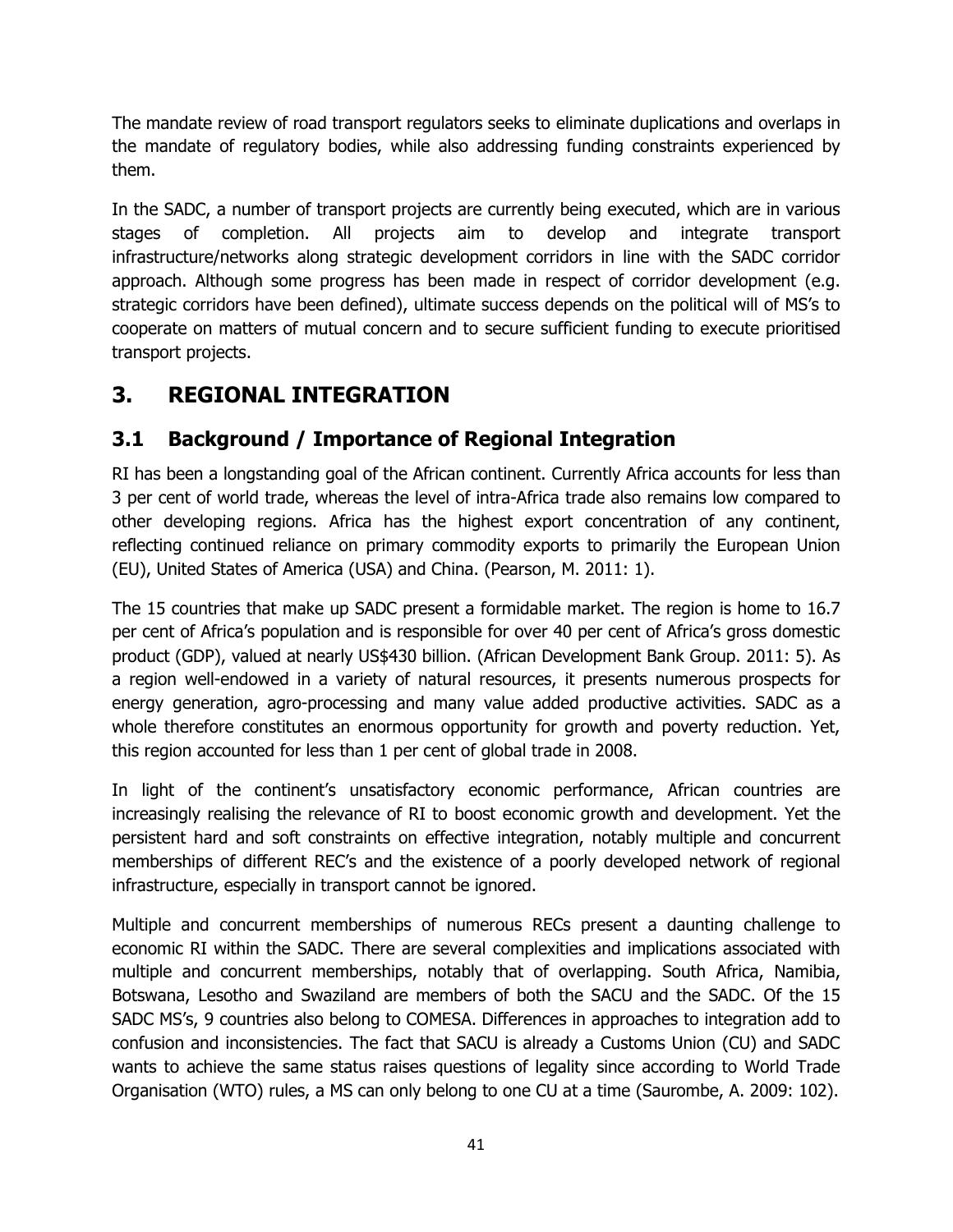Although a number of infrastructural projects have been undertaken under the auspices of the SADC to rehabilitate roads, rail and harbours as a way of improving the seamless flow of traffic across the region, a number of transport challenges still prevail. These constraints, which range from disjointed planning and policy setting at regional level to inefficient transport regulation, lack of intermodal integration and inadequate and poorly maintained transport infrastructure, culminates in poor regional connectivity and impede the SADC integration efforts. (Engineering News. September 2014).

Furthermore transport inefficiencies increase the cost of doing business in Africa and discourage MS's from trading with each other, despite the inherent advantages (e.g. economies of scale) that can be obtained if African countries increase their trade relationships with each other. More information on intra-Africa trade patterns are presented in the next section.

## **3.2 Intra-Africa Trade**

An assessment of intra-Africa trade patterns, reveals that trade flows in Africa have been generally low compared with the continent's inter-continental trading partners. More than 80 per cent of Africa's exports are still destined for external markets, with the EU and the United States accounting for more than 50 per cent of total exports. Simultaneously, Africa imports more than 90 per cent of her goods from outside the continent, despite the fact that the continent possesses the resource endowments to supply in her own needs.

Although intra-regional trade flows in Africa have been generally low compared with other regions, intra-REC exports and imports have been growing in value across African RECs in recent years.

| <b>RECs</b>   | 2000   | 2001   | 2002   | 2003   | 2004   | 2005   | 2006   | 2007    | 2008    | 2009    | Average<br>2000-09 |
|---------------|--------|--------|--------|--------|--------|--------|--------|---------|---------|---------|--------------------|
| <b>COMESA</b> | 1442.8 | 1626.3 | 1739.1 | 2004.2 | 2293.2 | 2694.6 | 2917.7 | 4021.2  | 6676.1  | 6114.2  | 3152.9             |
| <b>EAC</b>    | 689.4  | 753.3  | 804.4  | 878.5  | 1006.3 | 1075.3 | 1061.5 | 1385.2  | 1797    | 1572.2  | 1102.3             |
| <b>ECCAS</b>  | 181.6  | 193.4  | 186.4  | 183.2  | 218.9  | 254.6  | 312.8  | 385.4   | 449.2   | 378.3   | 274.4              |
| <b>ECOWAS</b> | 2714.9 | 2241.9 | 3135.9 | 3037.2 | 4366.1 | 5497.5 | 5901.6 | 6716.7  | 9355.2  | 7312.0  | 5027.9             |
| <b>SADC</b>   | 4460.7 | 4047.7 | 4597.1 | 5649.5 | 6636.2 | 7769.6 | 8598.2 | 11873.7 | 15895.6 | 11599.4 | 8112.8             |

**Table 3.1: Intra-REC exports, 2000-2009 (US\$ millions)**

Source: Hartzenberg, T. 2011.

From the statistics displayed in table 3.1, it is evident that SADC obtained the highest average export growth of the five African REC's, reflecting an increase of 38% from approximately US\$ 4,460 000 000 in 2000 to US\$11,599 000 000 in 2009. The Economic Community of West African States (ECOWAS) reflected the second highest export average, followed by COMESA in the third place.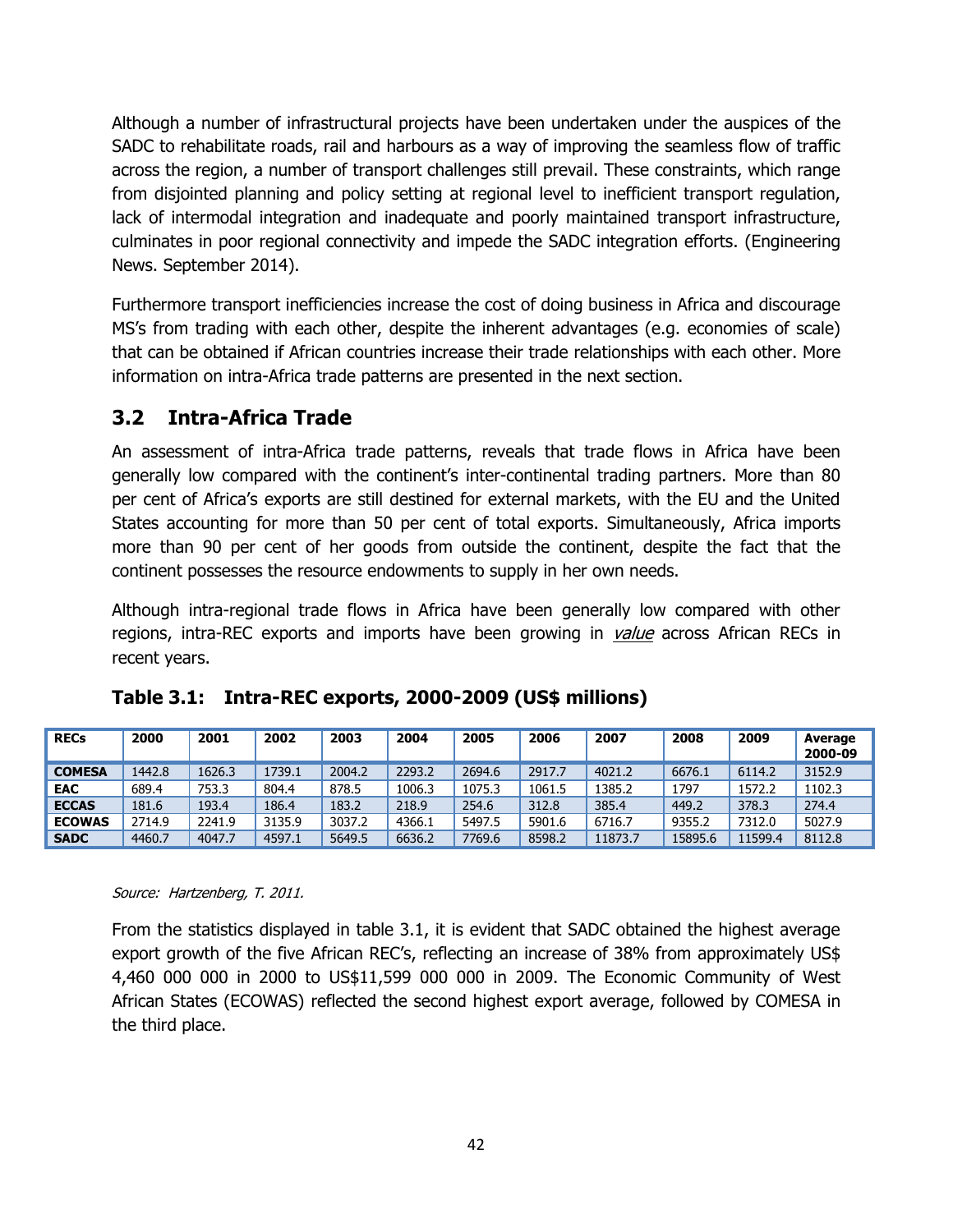In 2009, intra-REC exports accounted for 10, 8 per cent of total exports in SADC, 9, 9 per cent in ECOWAS, and 7, 1 per cent in COMESA. This clearly illustrates that African REC's export more goods to global markets, than to African countries.

Within SADC, ECOWAS and COMESA, one or a few countries dominated exports. In SADC, 62 per cent of exports came from South Africa. In ECOWAS, 77 per cent of exports came from Nigeria and Cote d'Ivoire; whereas in COMESA, 67 per cent of exports originated from Kenya, Egypt, Urganda and Zambia. (Hartzenberg, T. 2011: 11).

The value of intra-REC imports have also increased between 2000 and 2009, as evident from the statistics displayed in Table 3.2.

| <b>RECs</b>   | 2000   | 2001   | 2002   | 2003   | 2004   | 2005   | 2006   | 2007    | 2008    | 2009    | Average<br>2000-09 |
|---------------|--------|--------|--------|--------|--------|--------|--------|---------|---------|---------|--------------------|
| <b>COMESA</b> | 1394.6 | 1674.4 | 1871.4 | 2203.2 | 2424.3 | 3998.1 | 4461.8 | 4644.5  | 7756.9  | 6890.7  | 3732.0             |
| <b>EAC</b>    | 512.3  | 489.9  | 551.8  | 786.9  | 895.7  | 1170.4 | 1160.7 | 1515.2  | 1969.4  | 1723    | 1077.5             |
| <b>ECCAS</b>  | 207.3  | 218.5  | 186.3  | 213.5  | 242.1  | 281.6  | 346.0  | 426.2   | 496.8   | 418.4   | 303.7              |
| <b>ECOWAS</b> | 2473.6 | 2695.6 | 2477.9 | 3293.1 | 4718.7 | 5835.0 | 6391.8 | 7281.0  | 10142.0 | 7950.3  | 5325.9             |
| <b>SADC</b>   | 4026.3 | 4061.5 | 4415.0 | 4831.4 | 6973.9 | 7743.1 | 9654.9 | 12447.2 | 16687.0 | 12089.9 | 8293.0             |

**Table 3.2: Intra-REC Imports, 2000-2009 (US\$ millions)**

#### Source: Hartzenberg, T. 2011.

Import growth revealed the same growth trend than export growth, with SADC obtaining the highest average import growth for the period under review. Between 2000 and 2009, SADC reflected an import growth of around 200%, while ECOWAS and COMESA recorded increases of 221 and 394 per cent respectively. In 2009, intra-REC imports accounted for 10 per cent of SADC's total imports, 8,1 per cent for ECOWAS and 5,8 per cent for COMESA, This trend clearly illustrates that African countries increasingly rely on overseas countries to supply commodities/goods that will satisfy their needs.

A significant portion of imports of SADC, ECOWAS and COMESA were going to a few individual countries. In SADC, 66% per cent of imports were destined for South Africa, Zambia, Zimbabwe and Mozambique. In ECOWAS, 58 per cent of imports were directed to Cote d'Ivoire, Ghana and Nigeria, whereas 47 per cent of COMESA imports were going to Sudan, the DRC, Uganda and Egypt. (Hartzenberg, T. 2011: 12).

## **3.2.1 SADC's Performance against other African REC's**

In a globalised context, a country's trade performance, export sophistication and diversification are critical indicators of its competitiveness and therefore drivers of economic performance. An assessment of the various REC's in Africa reveals that SADC includes three of the top five most competitive countries in sub-Saharan Africa (South Africa, Botswana and Mauritius) making it the best performing REC overall.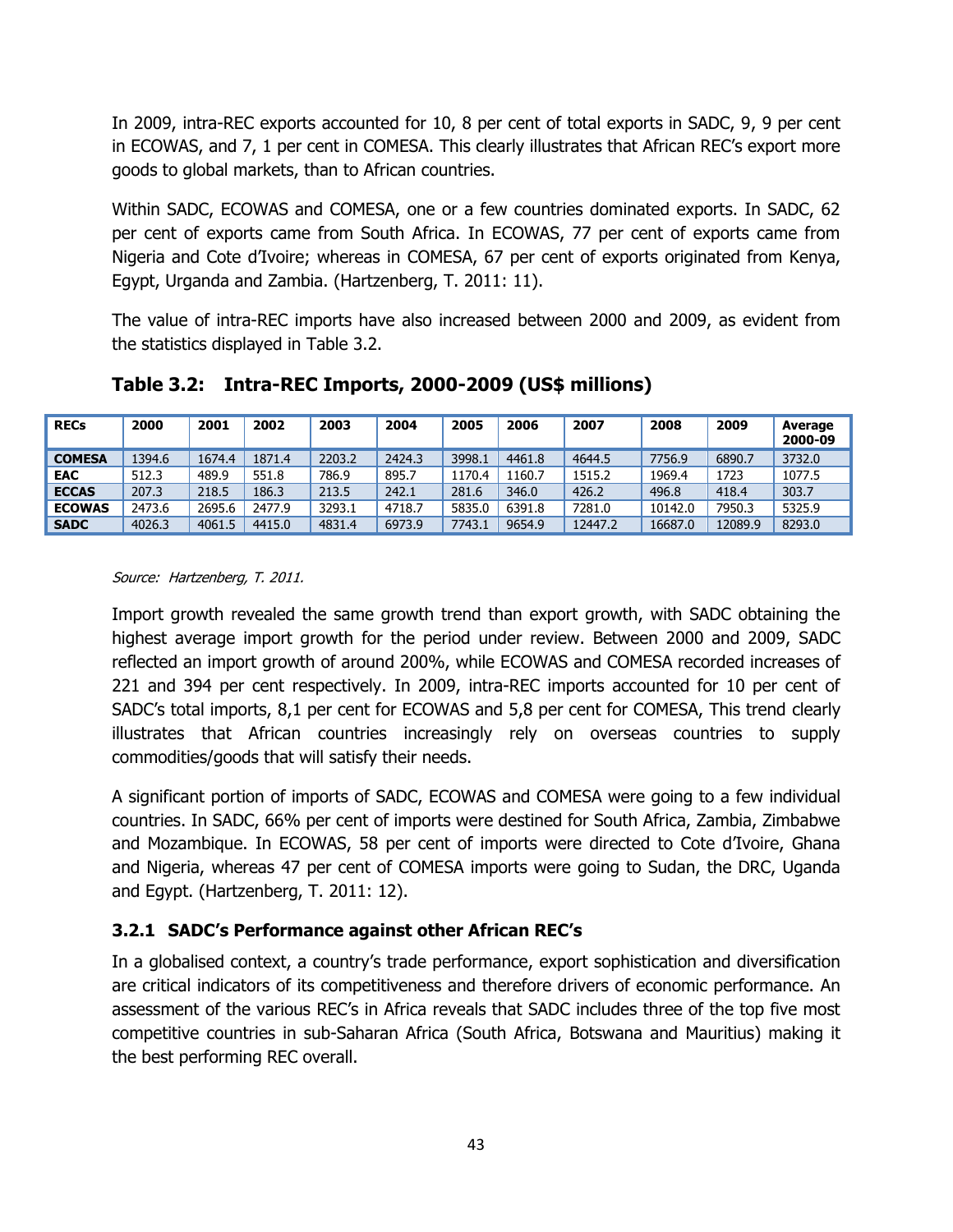A comparison of intra-REC exports and imports (tables 3.1 and 3.2) reveals that intra-REC exports and imports account for a mere 10 per cent of SADC's total exports and imports. This figure clearly indicates that the majority of imports and exports are obtained from, and destined for other continents. It also outlines an opportunity for reversing this trend.

Transport is an important driver of economic growth and development. In order to stimulate sustainable economic growth and development in the SADC, the impediments facing the transport sector should be addressed to encourage African countries to trade with each other. Section 3.3 provides a synopsis of hard and soft infrastructure challenges which undermine the optimal performance of the road transport sector and weaken the integration of road transport infrastructure in the region.

# **3.3 Status of Road Transport Integration in SADC**

## **3.3.1 Road Freight Transport**

The SADC PTCM sets out guidelines on how MS's can expand and deepen their co-operation in the transport infrastructure and services field to move towards the development of integrated regional transport infrastructure and operations that will yield benefits such as increased economies of scale and lower transport costs to cross-border road transport operators. The PTCM covers the entire transport sector in each MS and the SADC region.

The overarching aim of the PTCM is to promote economically-viable integrated transport service provision to support the development of major regional development corridors and to facilitate travel between countries. Evidence on the ground reveals that the SADC goal of establishing integrated regional transport infrastructure and operations has not yet been accomplished in the road transport sector. This is mainly due to the existence of various hard and soft infrastructure constraints that impede the seamless flow of traffic along regional road transport corridors.

Table 3.3 provides a synopsis of the current state of road freight integration, measured against various hard and soft infrastructure elements.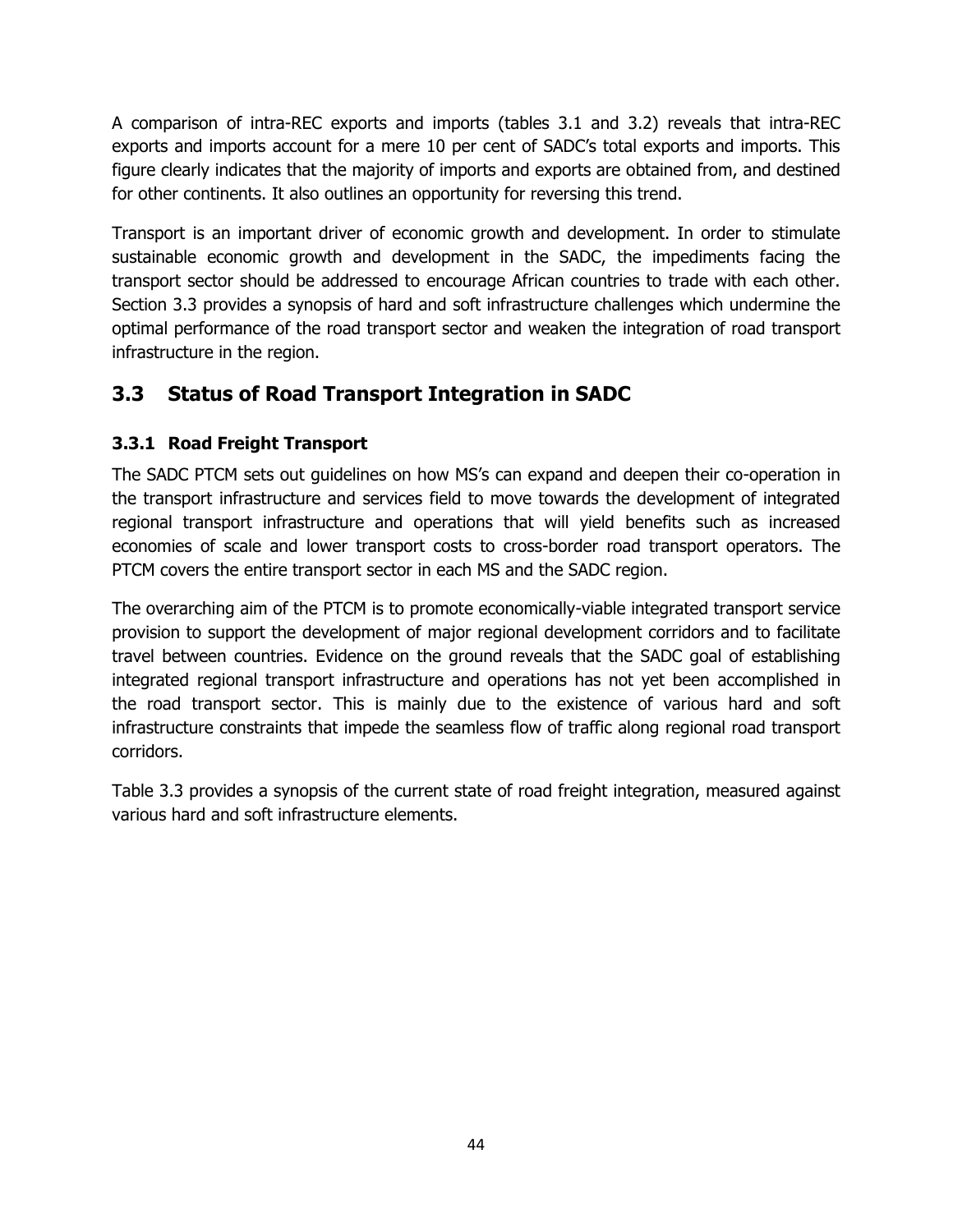| <b>Type of</b><br><b>Infrastructure</b>                                                                       | Area of<br><b>Integratio</b><br>n                         | <b>Background and Progress made to Date</b>                                                                                                                                                                                                                                                                                                                                                                                                                                                                                                                                                                                                                                                                                                                                                                                                                                                                                                                                                                                                                                                                                                                                                                                                                                                                                                                                                                                                                                                                                                                                                                                                |
|---------------------------------------------------------------------------------------------------------------|-----------------------------------------------------------|--------------------------------------------------------------------------------------------------------------------------------------------------------------------------------------------------------------------------------------------------------------------------------------------------------------------------------------------------------------------------------------------------------------------------------------------------------------------------------------------------------------------------------------------------------------------------------------------------------------------------------------------------------------------------------------------------------------------------------------------------------------------------------------------------------------------------------------------------------------------------------------------------------------------------------------------------------------------------------------------------------------------------------------------------------------------------------------------------------------------------------------------------------------------------------------------------------------------------------------------------------------------------------------------------------------------------------------------------------------------------------------------------------------------------------------------------------------------------------------------------------------------------------------------------------------------------------------------------------------------------------------------|
| <b>Hard</b><br><b>Infrastructure</b>                                                                          | Regional<br>Road<br><b>Network</b><br><b>Border Posts</b> | > Seventeen major road transport corridors traverse the SADC. A number of corridors are<br>characterised by missing links and deteriorating feeder roads, which inhibit the seamless flow<br>of traffic within the region.<br>In line with the SADC Corridor Approach, the RIDMP prioritises 73 road transport projects<br>which aim to address infrastructure inefficiencies along strategic road transport corridors. The<br>majority of projects focus on road construction and rehabilitation, mostly in the western and<br>central parts of the SADC.<br>Details on the current status of prioritised road transport projects are not readily available. An<br>assessment of road transport project sheets in March 2014 revealed that most projects were in<br>the planning/conceptual phases at that time.<br>Currently lengthy delays are experienced at inland borders. Hold-ups at border posts result in<br>the slow average movement of freight along strategic road transport corridors.<br>The SADC RIDMP identifies 18 border post projects, which all aim to transform prioritised land<br>borders into OSBP's.<br>Currently, OSBP projects are in various stages of development. Chirundu is already operating<br>as a OSBP, whereas much progress has been made in transforming the Lebombo/Ressano<br>Garcia border post into an OSBP. Both governments have signed the OSBP bilateral agreement.<br>Currently relevant border stakeholders are exposed to various training programmes to equip<br>them with the necessary skills to expedite the speedy clearing of cargo at KM4 once the OSBP<br>becomes operational. |
| <b>Soft</b><br><b>Infrastructure</b><br><b>Harmonisation</b><br>of transport<br>rules and<br><b>standards</b> | <b>Road User</b><br>Charges                               | Considerable effort has been spent over the years to develop a harmonised RUC for the SADC.<br>➤<br>Although a harmonised RUC was approved by MS's in 2007, the recommended RUC have not yet<br>been implemented as MS's still need to reach agreement on a number of issues, notably<br>differences in unit costs of road infrastructure between MS's linked to traffic volumes.<br>In the absence of a harmonised system, the onus vests on MS's to decide which charges will be<br>imposed on national and foreign road transport operators. This practice creates inconsistencies in<br>charges levied through-out the region.<br>Most MS's protect their national operators through exempting them from certain RUC's. This is not<br>the case in South Africa where the same RUC's are imposed upon national and foreign operators.                                                                                                                                                                                                                                                                                                                                                                                                                                                                                                                                                                                                                                                                                                                                                                                                  |

# **Table 3.3: Status of Road Freight Integration in the SADC**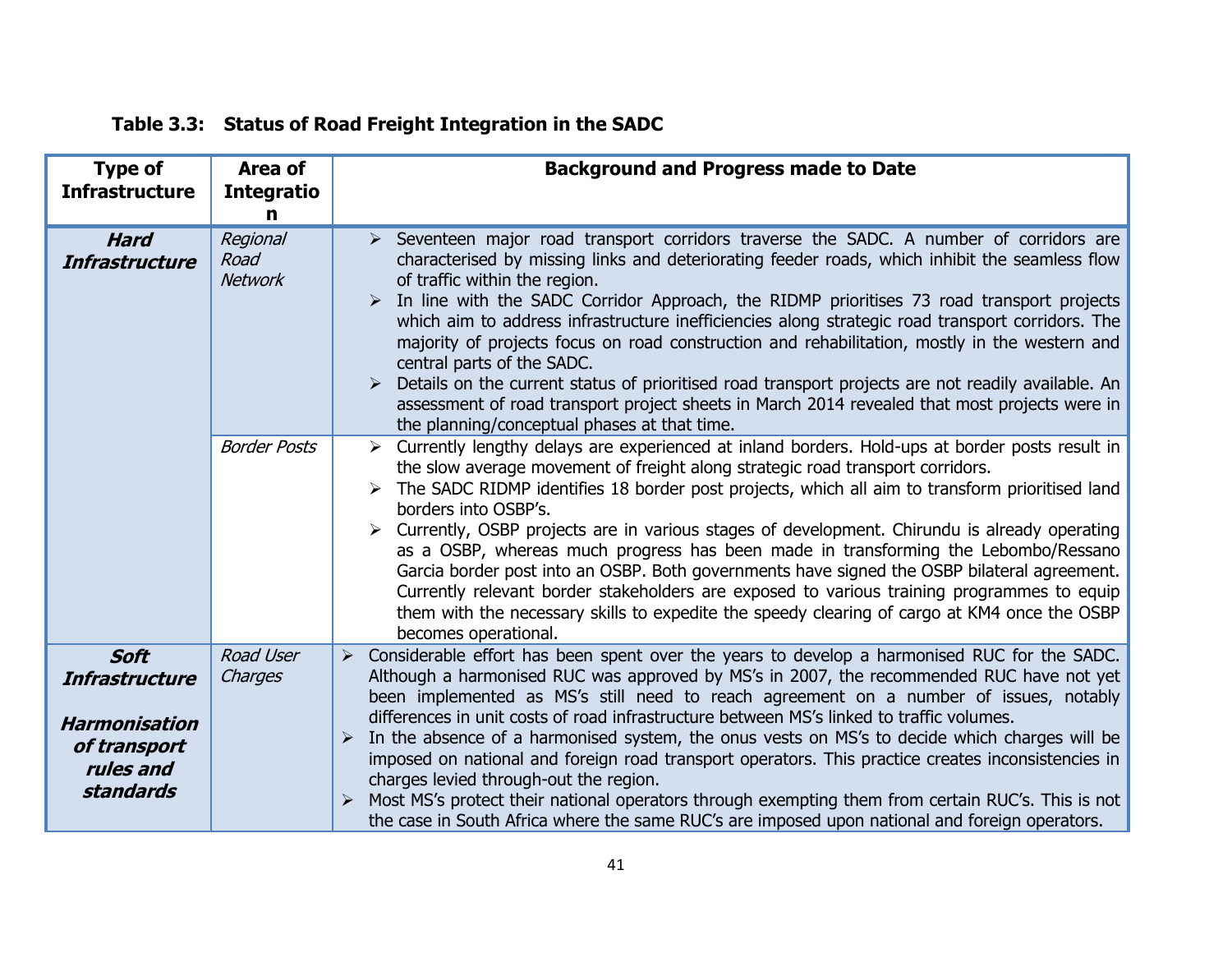| <b>Type of</b><br><b>Infrastructure</b> | Area of<br><b>Integratio</b>    | <b>Background and Progress made to Date</b>                                                                                                                                                                                                                                                                                                                                                                                                                                                                                                                                                                                                                                                                                                                                                                                                                                                                                                                                                                         |
|-----------------------------------------|---------------------------------|---------------------------------------------------------------------------------------------------------------------------------------------------------------------------------------------------------------------------------------------------------------------------------------------------------------------------------------------------------------------------------------------------------------------------------------------------------------------------------------------------------------------------------------------------------------------------------------------------------------------------------------------------------------------------------------------------------------------------------------------------------------------------------------------------------------------------------------------------------------------------------------------------------------------------------------------------------------------------------------------------------------------|
|                                         | n                               |                                                                                                                                                                                                                                                                                                                                                                                                                                                                                                                                                                                                                                                                                                                                                                                                                                                                                                                                                                                                                     |
|                                         | Vehicle<br><b>Weight Limits</b> | Harmonised vehicle weight limits are not enforced in the SADC.<br>$\triangleright$ Although most MS's have adjusted to the regionally recommended limit of 56 tons gross vehicle<br>mass (GVM), a few countries still enforce lower GVM limits upon foreign vehicles. This means that<br>heavy vehicles need to comply with the lowest load limit along a particular route.<br>Vehicle tolerance limits also vary between MS's. As a result cross-border operators are subjected to<br>fines for overloading in MS's who resort to lower tolerance levels.<br>At a regional level, the mutual recognition of axle load control certificates by all MS's will ensure<br>that vehicles declared roadworthy in one MS are of an acceptable condition to other MS's.<br>All MS's should agree on the axle load limit and well-managed weighbridge stations should be<br>positioned along regional road transport corridors prior to resorting to mutually recognised axle<br>load control certificates within the SADC. |
|                                         | Vehicle<br><b>Dimensions</b>    | Harmonised vehicle dimensions are not enforced in the SADC.<br>Although SADC member states have generally agreed on the maximum vehicle dimensions (e.g.<br>height, width and length) that should apply in the region, laws still need to be enacted at MS level<br>to oversee the enforcement of regionally accepted vehicle dimension standards.                                                                                                                                                                                                                                                                                                                                                                                                                                                                                                                                                                                                                                                                  |
|                                         | Third Party<br>Insurance        | Three different types of third party motor vehicle liability insurance systems apply in the SADC.<br>➤<br>At regional (SADC) level, the adoption of the yellow card system is promoted as means to move<br>towards the implementation of a harmonised regional motor vehicle insurance scheme.<br>South Africa does not support the yellow card system since it resorts to a fuel levy which covers all<br>road users against third-party liabilities and medical expenses should they suffer any injuries due<br>to accidents occurred on South African roads.<br>Although the fuel levy system is applied in a non-discriminatory manner in South Africa, MS's do<br>not always recognise the insurance hold by South African operators. South African transporters are<br>therefore forced to take out additional insurance cover at some border posts.                                                                                                                                                          |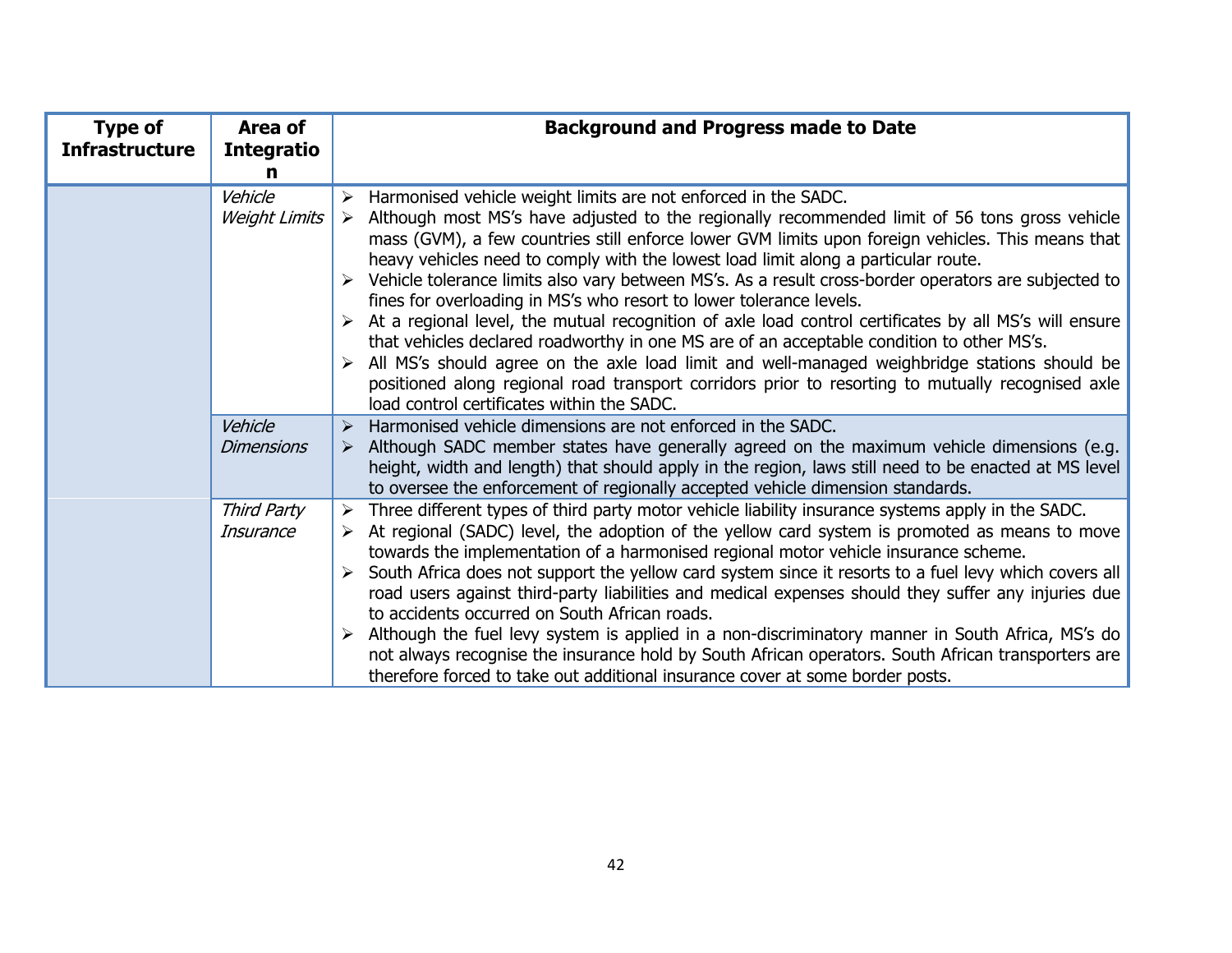| <b>Type of</b><br><b>Infrastructure</b> | Area of<br><b>Integratio</b><br>$\mathbf n$            | <b>Background and Progress made to Date</b>                                                                                                                                                                                                                                                                                                                                                                                                                                                                                                                                                                                                                                                                                                                                                                                                                                                                                                                                                                                                                                                           |
|-----------------------------------------|--------------------------------------------------------|-------------------------------------------------------------------------------------------------------------------------------------------------------------------------------------------------------------------------------------------------------------------------------------------------------------------------------------------------------------------------------------------------------------------------------------------------------------------------------------------------------------------------------------------------------------------------------------------------------------------------------------------------------------------------------------------------------------------------------------------------------------------------------------------------------------------------------------------------------------------------------------------------------------------------------------------------------------------------------------------------------------------------------------------------------------------------------------------------------|
|                                         | Regional<br><b>Customs</b><br><b>Bond</b><br>Guarantee | A regional customs bond that will allow transporters to take out a single bond covering the entire<br>journey, is still due for implementation within the SADC.<br>During 2008/09, SADC has piloted a regional customs bond guarantee system along a portion of<br>the NSC.<br>Although approved by MS's the regional customs bond guarantee has not rolled out fully as some<br>MS's requested a review of certain clauses.<br>Furthermore, a number of constraints; including lack of SADC level decision on review of the<br>regional customs bond piloted along the NSC, ICT impediments and overlapping memberships to<br>more than one REC are cited as reasons why a regional customs bond guarantee has not yet been<br>implemented within the SADC.                                                                                                                                                                                                                                                                                                                                          |
|                                         | Simplification<br>of Customs<br><b>Procedures</b>      | $\triangleright$ In the absence of harmonised customs laws within the SADC, cross-border operators are subjected<br>to lengthy delays at border posts.<br>$\triangleright$ Currently, customs agencies use different documents and forms to facilitate the implementation of<br>approved SADC instruments.<br>The use of different software programmes by customs authorities, make information sharing<br>difficult and result in the duplication of processes by customs stakeholders on both sides of the<br>border.<br>Since 2009, SARS has launched a customs modernisation programme at various strategic land<br>borders, according to which customs clearing processes takes place before goods arrive at the<br>border. The overall impact of this initiative has been limited since operators/traders still have to<br>complete forms for other border stakeholders when passing through South African border posts,<br>resulting in delays. Currently electronic integration of customs information is limited to SARS and<br>little information is shared with other border stakeholders. |
|                                         | Single<br>Administrativ<br>e Document                  | The adoption and use of a Single Administrative Document (SAD) is widely acknowledged as a<br>$\blacktriangleright$<br>means to speeding up customs clearing processes through the electronic transfer of information<br>between customs authorities.<br>The SAD 500 has been piloted along the Trans-Kalahari, Dar es Salaam and Maputo corridors.<br>However, the actual adoption of the SAD 500 has not been widespread. Currently inconsistency in<br>the application of some codes and differences in the level of automation by customs<br>administrations of MS's makes it difficult to transfer information directly between customs agencies<br>without the re-entry of data.                                                                                                                                                                                                                                                                                                                                                                                                                |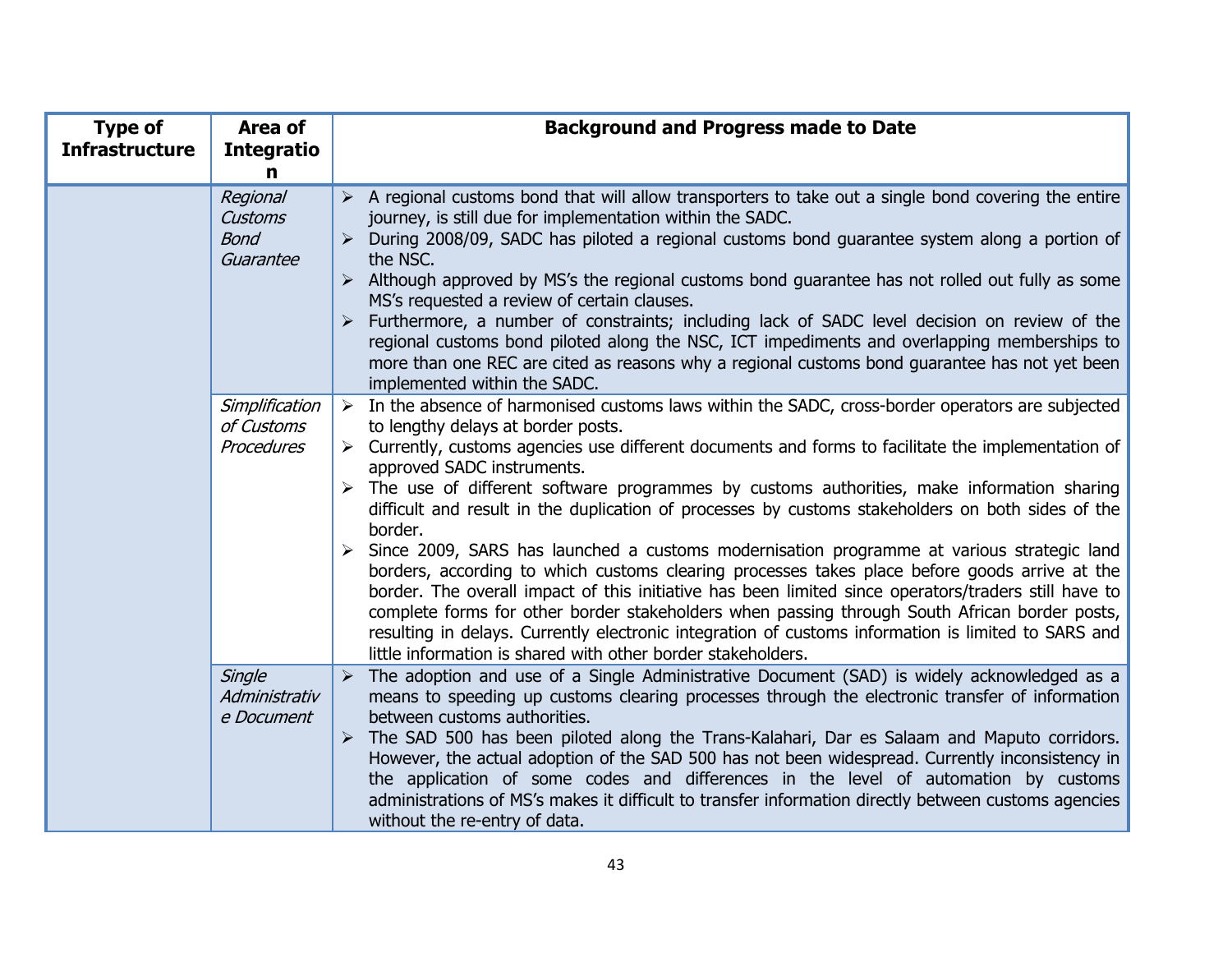| Type of<br><b>Infrastructure</b>          | Area of<br><b>Integratio</b>           | <b>Background and Progress made to Date</b>                                                                                                                                                                                                                                                                 |
|-------------------------------------------|----------------------------------------|-------------------------------------------------------------------------------------------------------------------------------------------------------------------------------------------------------------------------------------------------------------------------------------------------------------|
|                                           |                                        |                                                                                                                                                                                                                                                                                                             |
| <b>Soft</b><br><b>Infrastructure</b>      | Cabotage                               | Cabotage is domestic transport undertaken by a foreign carrier. Due to limited progress in the<br>phased implementation of liberalisation initiatives, cabotage in the road transport sector is subject<br>to the national regulatory regimes of each MS.                                                   |
| <b>Liberalisation of</b><br>market access |                                        | > South Africa is one of only a few MS's that issue cabotage permits to foreign operators. These<br>permits are expensive and valid for a limited period only. Since the same treatment is not afforded<br>to South African carriers by MS's, South African operators are put in a discriminatory position. |
|                                           | Third Country $\triangleright$<br>Rule | According to the third country rule, trucks registered in a third country are allowed to transport<br>goods between two other MS's.<br>> Currently, the third country rule is only applied on a reciprocal basis between South Africa and<br>selected member states (e.g. Zimbabwe).                        |

Source: Table specifically compiled for study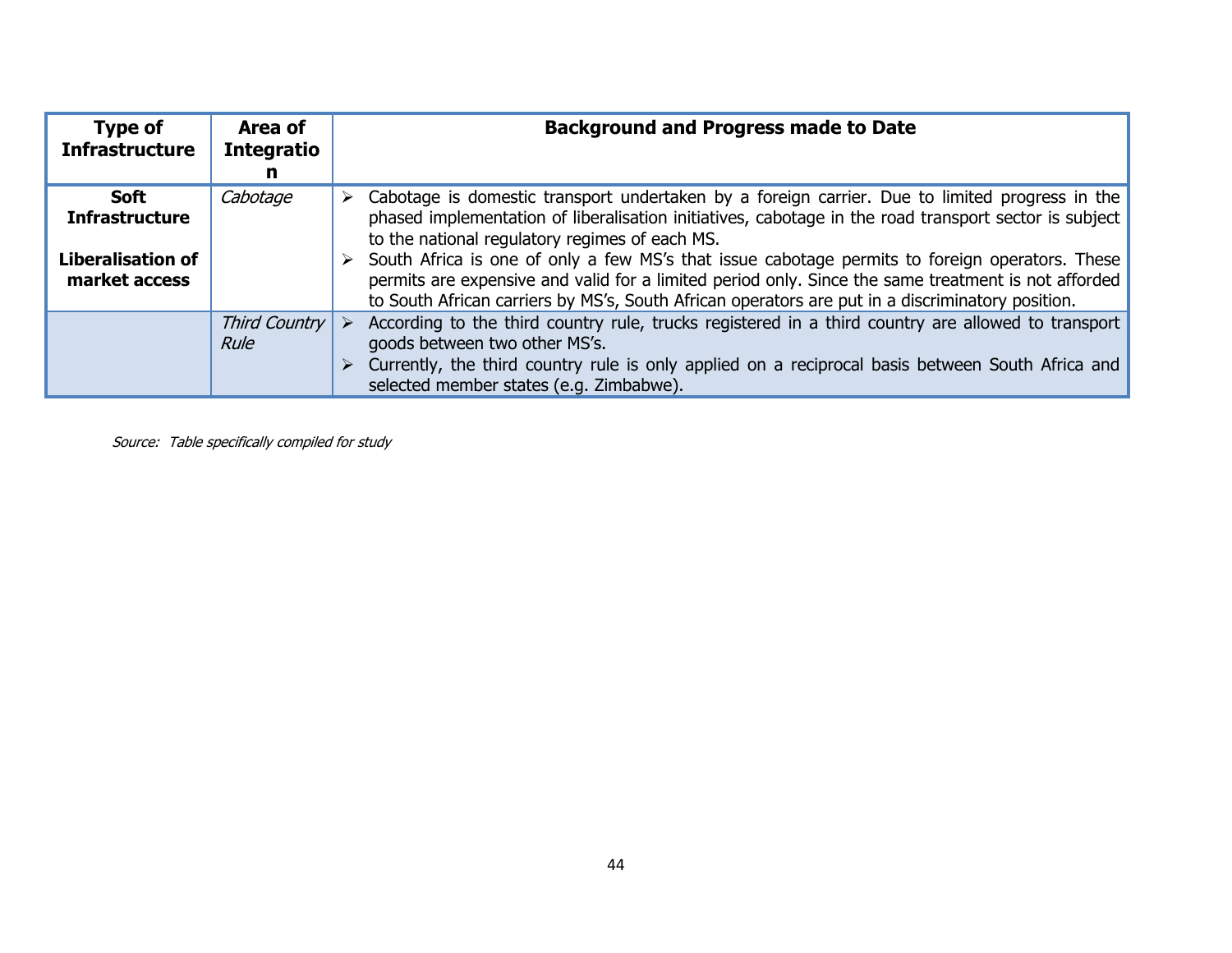#### **3.3.2 Road Passenger Transport**

Full economic integration within the SADC can only materialise if all SADC citizens enjoy freedom of movement within the region. Given the economic landscape in the SADC, there is a relatively high demand for passenger transport emanating from migrant labour, visiting relatives and friends, travelling to and from economic hubs to acquire goods for household consumption, as well as for small-scale retail. Estimates reveal that in 2013, over 4 million migrants resided in the SADC. (Chibira, E & Mokonyama, M. 2014:42).

The SADC Protocol on Facilitation of Movement of Persons seeks to fulfil the objectives of the SADC Treaty that requires member states to develop policies aimed at the progressive elimination of obstacles to the free movement of capital and labour, goods and services and of the people of the region. By February 2013, 13 MS's had signed this Protocol to promote the free movement of persons within the region. However, its ratification and domestication remains a problem, as a number of restrictive practices undermine the seamless movement of people within the region. Of specific importance are the following impediments:

- $\triangleright$  Stringent visa requirements;
- $\triangleright$  Different requirements for the registration of foreign businesses;
- $\triangleright$  Non-recognition of relevant educational qualifications obtained in other MS's;
- $\triangleright$  Strict entry requirements in certain sectors (e.g. medical and legal).

Table 3.4 outlines the status of road passenger integration in the SADC, measured against bestpractices adopted by other REC's on the African continent to facilitate the free movement of people.

| <b>Best Practice</b>                             | <b>SADC Status</b>                                                                                                                                                                                                                                                                                                                                                                                                                    |
|--------------------------------------------------|---------------------------------------------------------------------------------------------------------------------------------------------------------------------------------------------------------------------------------------------------------------------------------------------------------------------------------------------------------------------------------------------------------------------------------------|
| <b>Relaxation of Visa</b><br><b>Requirements</b> | In SADC, 90 days visa free stays is granted through the<br>➤<br>signing of bilateral agreements between MS's. To date the<br>C-BRTA has entered into bilateral road transport<br>agreements with 4 MS's (Malawi, Mozambique, Zambia and<br>Zimbabwe) only.<br>$\triangleright$ In order to move towards the free movement of all citizens<br>within the SADC, citizens from all 15 MS's should be<br>granted a 90 day visa in any MS. |
| <b>Use of Regional Passports</b>                 | ECOWAS issues regional passports to MS citizens to<br>≻<br>improve the free movement of citizens within this REC.<br>SADC does not issue regional passports. The free<br>movement of people within the region therefore depends on<br>the stipulations of bilateral agreements between MS's.                                                                                                                                          |

## **Table 3.4: Status of Road Passenger Integration in the SADC**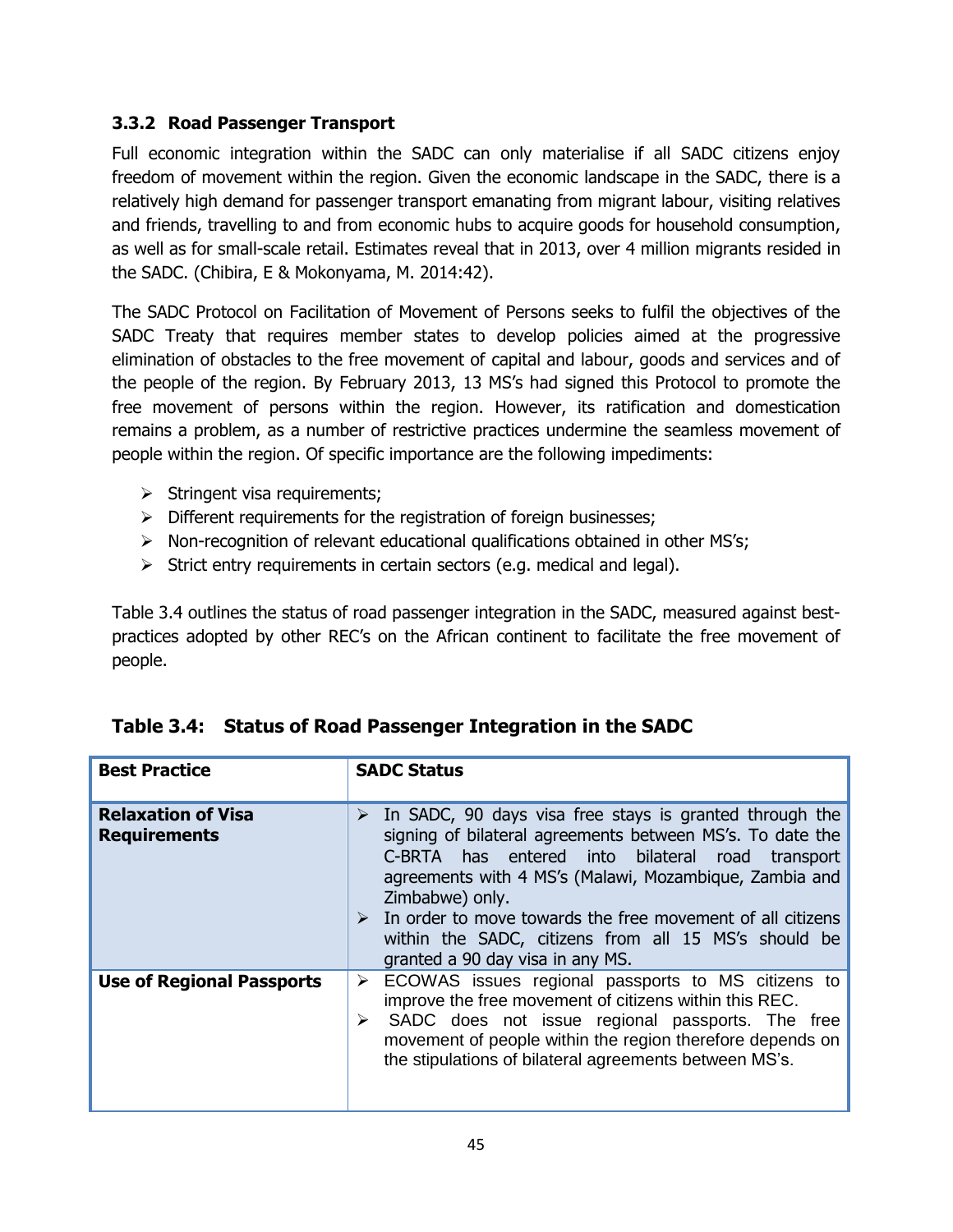| <b>Best Practice</b>          | <b>SADC Status</b>                                                                                                                                                                                                                                                                                                                                                                                                                                                                                                                             |
|-------------------------------|------------------------------------------------------------------------------------------------------------------------------------------------------------------------------------------------------------------------------------------------------------------------------------------------------------------------------------------------------------------------------------------------------------------------------------------------------------------------------------------------------------------------------------------------|
| <b>Right of Establishment</b> | $\triangleright$ The right of establishment permits citizens from MS<br>countries to settle in each other.<br>Articles 18 and 19 of the Protocol on Facilitation of<br>Movement of Persons outline guidelines aimed at furthering<br>the right of establishment in the SADC. This protocol<br>however is not a legally binding document and progress is<br>therefore dependent on the commitment and willingness of<br>MS's to grant permission in terms of national laws, for the<br>establishment of citizens of MS's in other MS countries. |

Source: Table specifically compiled for study

#### **3.3.3 Moving Forward - Establishing Road Transport Integration in the SADC**

From the information displayed in tables 3.3 and 3.4 it is evident that efforts to integrate the road transport sector have yielded mixed results. The existence of various hard and soft infrastructure constraints noted in missing links along the RTRN, inefficient land borders, application of different road transport rules and standards by MS's, cabotage restrictions and restrictive practices to the free movement of people within the region serve as barriers to the advancement of RI.

Further to the above it becomes clear that countries in the SADC need to develop an understanding of the importance of being connected in order to be able to access natural resources, to collaborate on the production of a particular product or service or to move goods across the region in a more cost effective manner.

Further to the above, a number of critical success factors (CSF) underlie the establishment of integrated road infrastructure in the SADC. Of specific importance are the following preconditions:

- $\triangleright$  MS's should demonstrate the political will to cooperate with each other and implement agreements reached under various integration arrangements that aim to eliminate hard and soft infrastructure constraints and improve the free flow of goods and passengers within the SADC region;
- $\triangleright$  Sanctions should be instilled against defaulting MS's who signed agreements, but refuse to participate;
- $\triangleright$  MS's should create partnerships with the private sector (through encouraging public private partnerships) to package RIDMP projects in such a way that it attracts investor funding, thereby ensuring that sufficient funds are available for infrastructure upgrades and construction along prioritised road transport corridors;
- $\triangleright$  Monitoring and evaluation systems should be set up at MS level to facilitate the monitoring of transport projects at national (MS) level.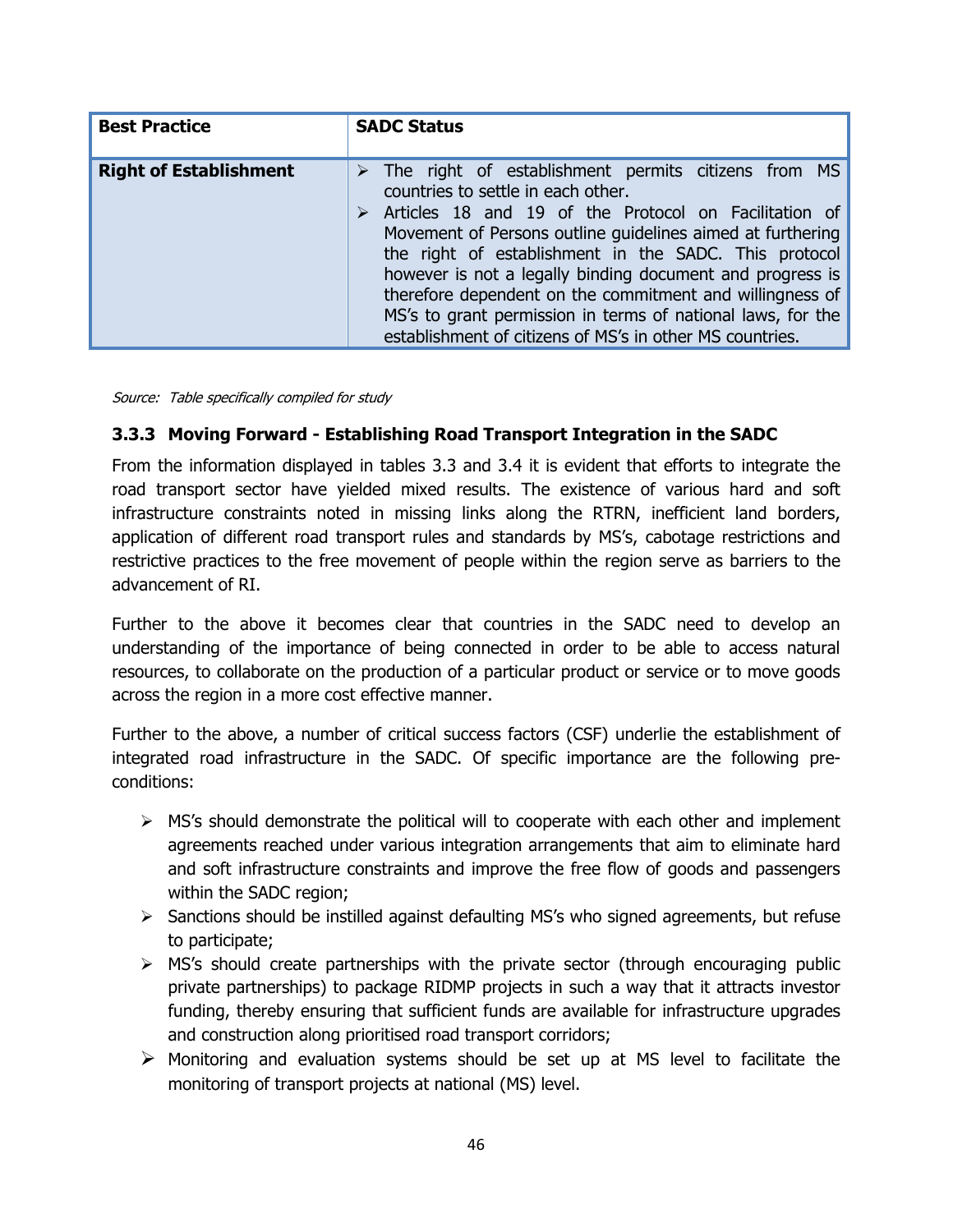# **3.4 Impact of Road Transport Barriers on the Cross-Border Road Transport Industry**

Road transport is the dominant mode of transport in the SADC and accounts for more than 80% of cargo volume. Currently, SADC region faces a significant number of hard and soft infrastructure impediments which impact negatively on the performance of the cross-border road transport industry. These inefficiencies impact on the cross-border road transport industry in the following manner:

- $\triangleright$  Increase in delays at various points along strategic road transport corridors;
- $\triangleright$  Increase in transport costs and risks associated with transport operations;
- $\triangleright$  Increase in retail prices;
- $\triangleright$  Increase in corruption and illicit trade along strategic road transport corridors;
- $\triangleright$  Reduction in intra-Africa trade;
- $\triangleright$  Decrease in foreign direct investment;
- $\triangleright$  An uncompetitive cross-border industry.

The above challenges prevent the emergence of a regionally integrated road transport network. Given the interrelationship between transport and economic growth, road transport impediments also undermine the competitiveness of Africa in general and the SADC in particular in terms of international and intra-regional trade. As a result, Africa accounts for a mere 3 per cent of world trade, whereas intra-African trade is measured at 10%.

The impact of the above impediments on the ground has far reaching consequences. The typical charge for a stationary truck in the COMESA-EAC-SADC region varies between US\$200 to US\$400 a day. Therefore, if a truck takes 3 days to clear a border (which is not excessive in the Tripartite) an additional cost of US\$600 to US\$1,200 will be incurred. This will, in turn, be passed on to the importer's client and ultimately, to the consumer.

Similarly, it costs between US\$5,000 to US\$8,000 to ship a 20 feet container from Durban to Lusaka, compared to only US\$1,500 to ship the same container from Japan to Durban. Inland producers relying on imported materials or components must absorb this extra transport cost. It is often more economical to export a raw material, or a semi-processed raw material (such as copper concentrate as opposed to copper wire) than to import and process the materials and to then export the processed good. (TradeMark Southern Africa. Accessed electronically at [http://www.trademarksa.org/about\\_us/programme\\_news/tmsa-supports-trade-and-transport](http://www.trademarksa.org/about_us/programme_news/tmsa-supports-trade-and-transport-facilitation-programme-comesa-eac-sadc-reg)[facilitation-programme-comesa-eac-sadc-reg\)](http://www.trademarksa.org/about_us/programme_news/tmsa-supports-trade-and-transport-facilitation-programme-comesa-eac-sadc-reg).

Until the underlying causes of high transport costs are addressed, African countries will remain high-cost producers, characterised by low economic growth and high poverty levels. It is therefore important that interventions be executed at regional and member state level to minimise road transport inefficiencies. The next chapter presents a number of solutions that will enable national and regional decision-making authorities, within their respective jurisdictions, to introduce solutions (reforms) that will address cross-border road transport constraints.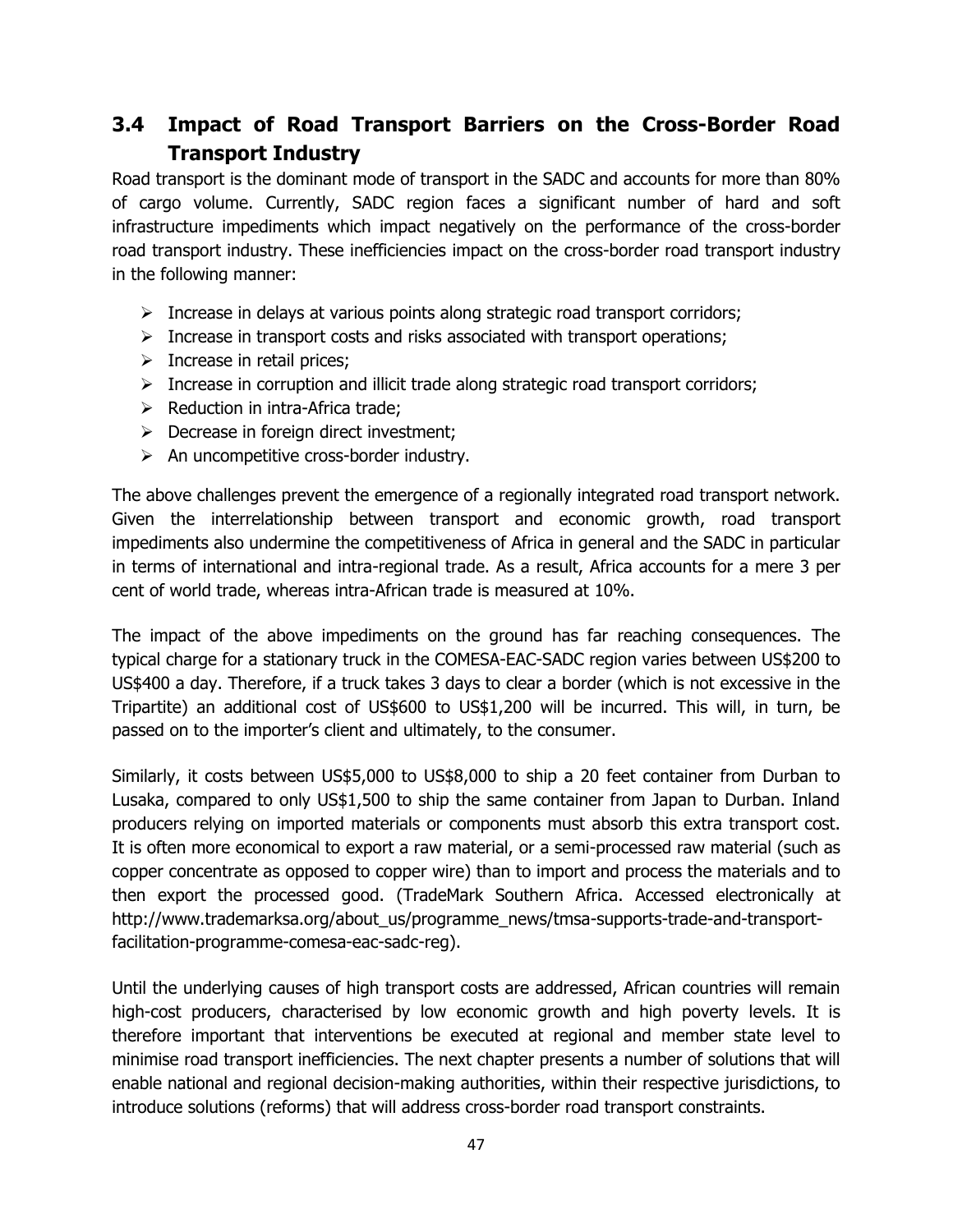# **4. REPORT FINDINGS AND RECOMMENDATIONS**

The previous chapters of this report revealed that the efficiency of the cross-border road transport industry is undermined by a number of challenges that impede the seamless flow of traffic within the SADC. This chapter presents a number of report findings and recommendations. Once buy-in has been obtained into proposed recommendations, it will enable decision making authorities within their respective jurisdictions to introduce reforms, aimed at addressing cross-border road transport constraints.

# **4.1 Findings and Recommendations to Operational Challenges**

The following recommendations intend to eliminate operational constraints, faced by crossborder road transport operators when travelling in the SADC.

## **4.1.1 Provision of Cross-Border Ranking Facilities**

## **a) Findings**

An increase in the demand for cross-border road transport, coupled with limited public financial resources created a situation whereby the demand for cross border ranking facilities exceed the supply of such facilities. With the exception of Johannesburg, public ranking facilities in other urban areas are used collectively by local and cross border commuters, resulting in congestion and unsafe practices. This tendency points to the need for the establishment of dedicated cross- border ranking facilities in South Africa.

## **b) Recommendations**

In order to address the problems currently experienced at ranking facilities in South Africa, the following recommendations are proposed:

- $\triangleright$  A holistic approach should be adopted during the planning process, whereby all relevant role-players (including the C-BRTA) are brought together to ensure that decisions surrounding the location of cross-border ranking facilities are informed by other developments in the external environment;
- $\triangleright$  Task team discussions around the capacity of ranking facilities in Johannesburg should be fast tracked and findings should be shared with all role-players for approval in order to move ahead with the establishment of dedicated cross-border ranking facilities;
- $\triangleright$  The management of cross-border ranking facilities should become the joint responsibility of the C-BRTA and local authorities. The C-BRTA should take up its responsibility of inspecting ranking facilities, a function that it has not performed in the past. In the short term, C-BRTA law enforcement officials can be deployed at ranking facilities to carry out inspections on buses and taxis prior to departure;
- $\triangleright$  Cross-border operators should be informed about the positioning of new ranking facilities in advance and these facilities should be designed to meet their needs in terms of safety, sleeping, ablution and storage facilities;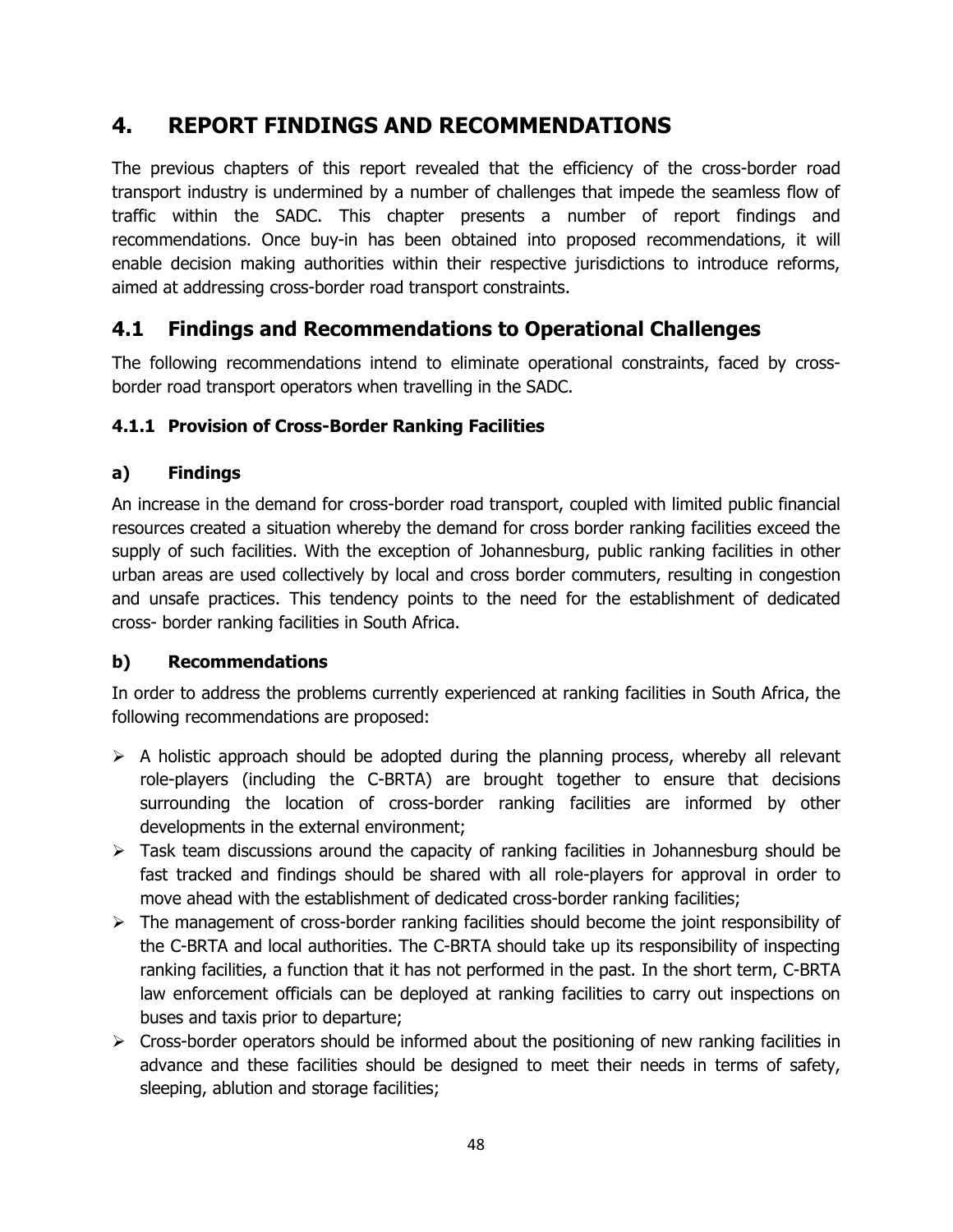- $\triangleright$  The scheduling of local feeder services to ranking facilities should be aligned to cross border bus arrival and departure times to ensure the timeous departure of cross-border buses;
- $\triangleright$  The use of informal ranking facilities by local operators for the drop off and collection of cross-border passengers within a 2 kilometre radius of border posts should be prohibited unless such operators are in possession of a valid cross border road transport permit. C-BRTA law enforcement officers should be positioned at informal ranking facilities to conduct inspections to ensure that all operators (local and cross-border) comply with regulatory requirements.

## **c) Value Adds and Benefits**

Once implemented, dedicated cross-border ranking facilities will yield the following benefits:

- $\triangleright$  Improved safety at ranking facilities;
- $\triangleright$  Enhanced driver health and wellness:
- $\triangleright$  Timeous departure or cross-border buses and taxis;
- $\triangleright$  Reduction in the number of illegal cross border road transport operators since C-BRTA inspectors will verify the validity of cross-border permits at cross-border ranking facilities;
- $\triangleright$  Improved value-add for operators at ranking facilities (e.g. sleeping and ablution facilities).

## **4.1.2 Weighbridges**

#### **a) Findings**

Currently weighbridges in the SADC represent a NTB to cross border road transport operators. The positioning of weighbridges along regional corridors is not evenly spread and a number of weighbridges are not calibrated. Divergent readings at different weighbridge stops results in additional costs for cross-border operators and increase the cost of doing business in the region.

Within South Africa, a number of law enforcement checks are conducted at weighbridge stations by different role-players (e.g. provincial traffic officers). Due to limited cooperation and coordination amongst law enforcement officials, inspections are conducted separately instead of jointly.

#### **b) Recommendations**

The following recommendations are proposed to address inefficiencies experienced at weighbridge stations in South Africa, as well as in the SADC:

- $\triangleright$  Law enforcement inspections at weighbridge stops in South Africa should be centralised to allow joint law enforcement inspections by all relevant role-players, including the C-BRTA;
- $\triangleright$  In line with the new global thinking that acknowledges weighbridges as important freight data collection points, the information captured at weighbridge stations should be shared with all stakeholders, including border management agencies (e.g. customs) to further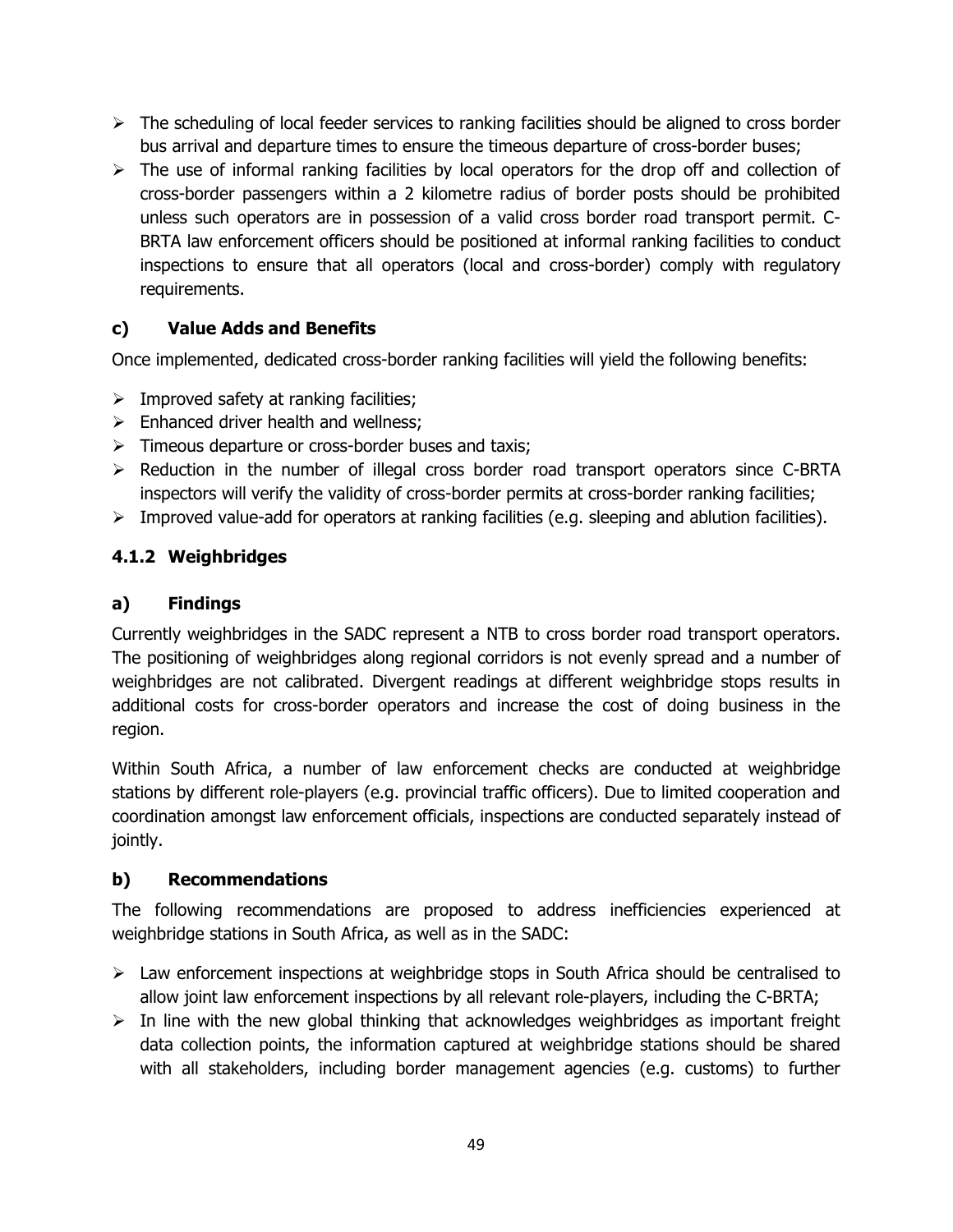reduce delay times at border posts. This ability will however require integrating and correcting the calibration of all weighbridges in the SADC;

- $\triangleright$  South Africa should participate in the development of the regional weighbridge location plan to reach agreement on the location, design and implementation of weighbridge stations within the region;
- $\triangleright$  South Africa should promote the implementation of the regionally recommended GVM limit by all MS's in order to move towards the mutual recognition of weighbridge certificates within the SADC.

## **c) Value Adds and Benefits**

The implementation of the above recommendations will result in:

- $\triangleright$  Accurate and on the spot vehicle permit verification;
- $\triangleright$  Independent verification of permit information by C-BRTA inspectors without third-party interference;
- $\triangleright$  Improved safety/security along road transport corridors since illegal operators will be detected and removed from road networks;
- $\triangleright$  Reduction in fraud and bribery as manipulation of information will not be possible;
- $\triangleright$  Reduction in the number of compulsory stops for operators along road transport corridors, which will improve the seamless flow of traffic and reduce delays, trade and transport costs.

## **4.1.3 Third-Party Insurance Requirements**

## **a) Findings**

Different types of third-party motor liability insurance schemes are used in the SADC. MS's do not always accept the insurance cover hold by South African operators who has to take out additional insurance cover at SADC border posts before obtaining permission to cross into MS's .

Given the fact that MS's belong to multiple and concurrent memberships, it is unlikely that political consensus will be reached in the short-term on the adoption of one motor liability insurance scheme for the SADC.

## **b) Recommendations**

The following recommendations are proposed to address problems currently experienced with regard to third-party motor vehicle insurance in the SADC:

- $\triangleright$  MS's should pursue a framework for mutual recognition of existing insurance covers held by cross-border road transport operators. This implies that MS's should either sign an MoU or agreement which recognises the co-existence of different third party insurance systems;
- $\triangleright$  In order to create a level playing field, South Africa should consider charging third-party insurance on foreign operators entering South Africa as a form of reciprocity.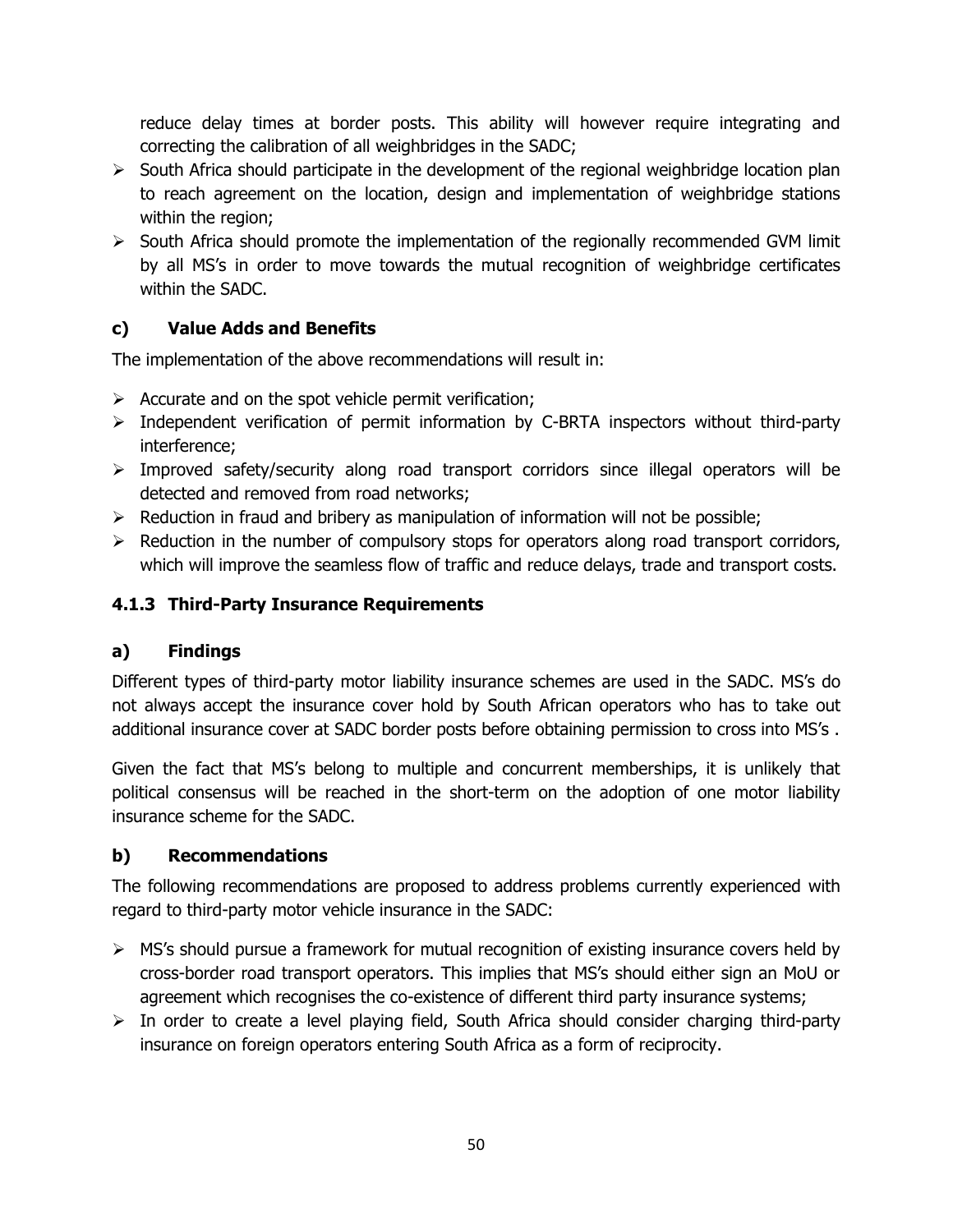## **c) Value Adds and Benefits**

Mutual recognition of insurance cover held by cross-border road transport operators will result in:

- $\triangleright$  Improved co-operation and information sharing and the building of trust amongst border management agencies in the SADC;
- $\triangleright$  Reduction in time delays at strategic border posts, with a resultant decrease in trade and transport costs;
- $\triangleright$  Improved traffic flows along regional road transport corridors.

## **4.1.4 Bilateral Road Transport Agreements**

## **a) Findings**

To date, South Africa has entered into bilateral road transport agreements with Mozambique, Malawi, Zimbabwe and Zambia only. These agreements are very much operational agreements that aim to promote, facilitate and regulate the movement of cross-border traffic between South Africa and the countries with whom agreements are in place. In the absence of agreements with other MS's (e.g. DRC, Angola, Tanzania), operational constraints faced by South African operators in these countries cannot be addressed in a timeous manner.

#### **b) Recommendations**

The following solutions are proposed to address the impediments associated with bilateral road transport agreements:

- $\triangleright$  South Africa should lead the way in negotiating bilateral road transport agreement with countries with who no agreements are in place. In doing so, operational constraints will be addressed in a quicker fashion, while South African operators will also be given the opportunity to capitalise on business opportunities that derive in these countries;
- $\triangleright$  Although the C-BRTA regularly meets with counterparts from Zimbabwe, Zambia, Mozambique and Malawi to find solutions to operational constraints, the pace in which agreed solutions are implemented is slow. This necessitates a player (like the C-BRTA) to educate role-players (in terms of its advisory function) on the collective benefits that can be obtained for all cross-border operators if operational impediments are addressed in an urgent fashion;
- $\triangleright$  Over the medium term, a review of bilateral road transport agreements should be conducted to include regulatory reform requirements and programmes, (e.g. accreditation schemes) into road transport agreements.

## **c) Value Adds and Benefits**

The implementation of the above recommendations will result in:

 $\triangleright$  Improved co-operation between regulatory authorities in the SADC;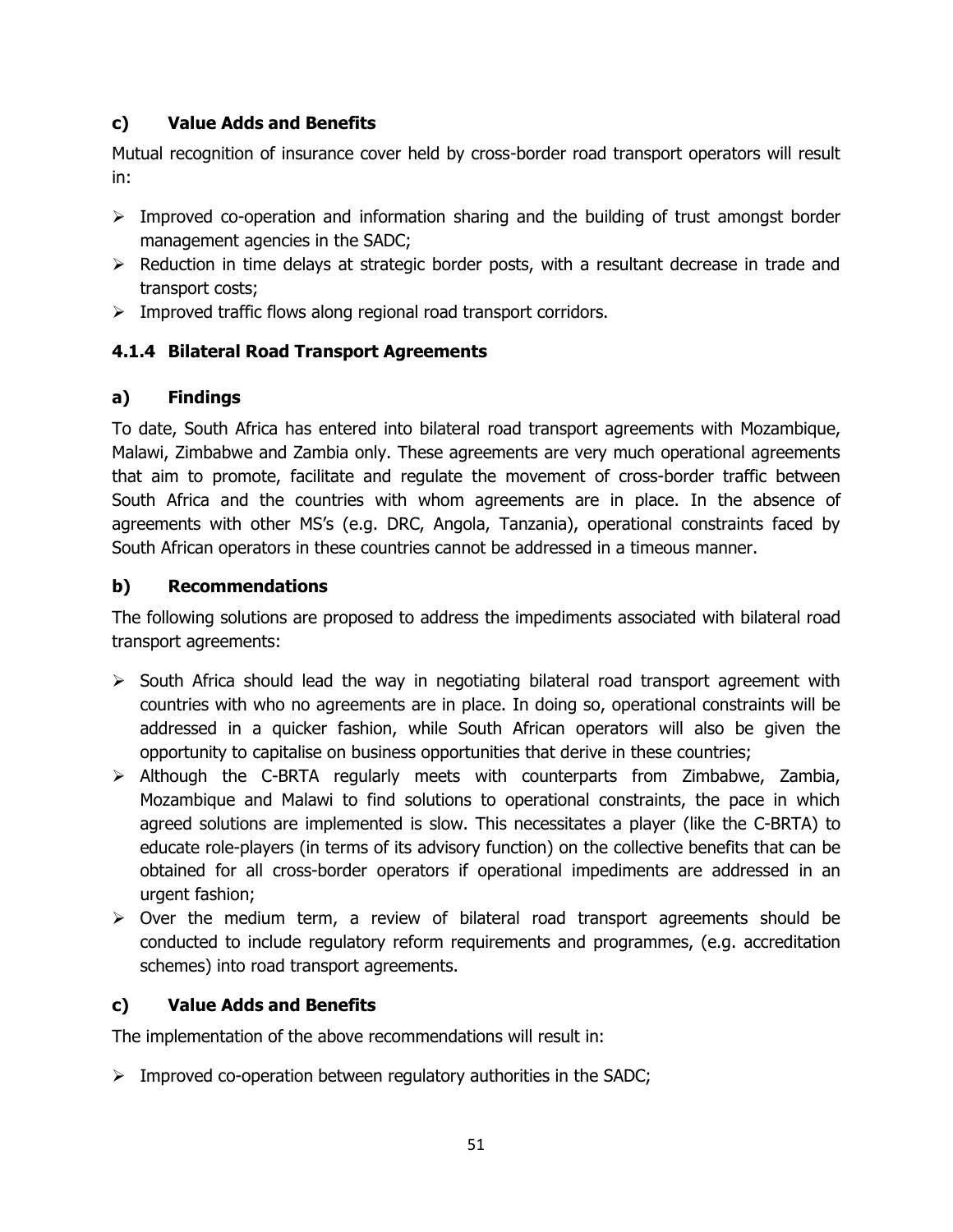- $\triangleright$  Reduction in the number of operational constraints encountered along regional road transport corridors;
- $\triangleright$  Enhanced traffic and trade flows along road transport corridors;
- $\triangleright$  Economic growth and development in the SADC.

## **4.1.5 Lack of Detailed Route Descriptions on Cross-Border Permits**

## **a) Findings**

The use of hand written permits and permits without detailed route descriptions undermine the efficiency of cross-border road transport operations. Although a number of MS's have moved to the electronic issuing of permits, the majority of permits still lack detailed route descriptions. This practice creates an uneven playing field whereby some cross-border operators are restricted to the use of prescribed ranking facilities, and others have the freedom to collect and drop off passengers at various location points in urban centres.

## **b) Recommendations**

In order to create a level playing field, the following solutions are proposed:

- $\triangleright$  All MS's should issue permits with detailed route descriptions, which specify which ranking facilities should be used, thereby ensuring that all cross-border road transport operators are treated in the same manner;
- $\triangleright$  MS's should comply with the referral process as indicated in the respective road transport agreements. This means that proposed route descriptions are subject to approval by the respective regulatory authorities and municipalities.

## **c) Value Adds and Benefits**

The issuing of electronic permits with detailed route descriptions by all MS's will result in:

- $\triangleright$  Improved management of formal ranking facilities;
- $\triangleright$  Reduced conflict amongst cross-border road transport operators;
- $\triangleright$  Timeous departure of cross-border road transport vehicles.

## **4.1.6 Relations with Zimbabwe**

## **a) Findings**

South African cross-border operators face a number of challenges when traversing through Zimbabwe. Currently public sector stakeholders at the Beitbridge border post are pulling in different directions at different times with the sole purpose of adding delays and cost at the border post. These stakeholders all pursue different agendas regardless of the consequence to the country and the region at large. Furthermore, delays experienced along Zimbabwean roads result in additional costs for cross-border operators, discouraging them from using Zimbabwe as a transit route.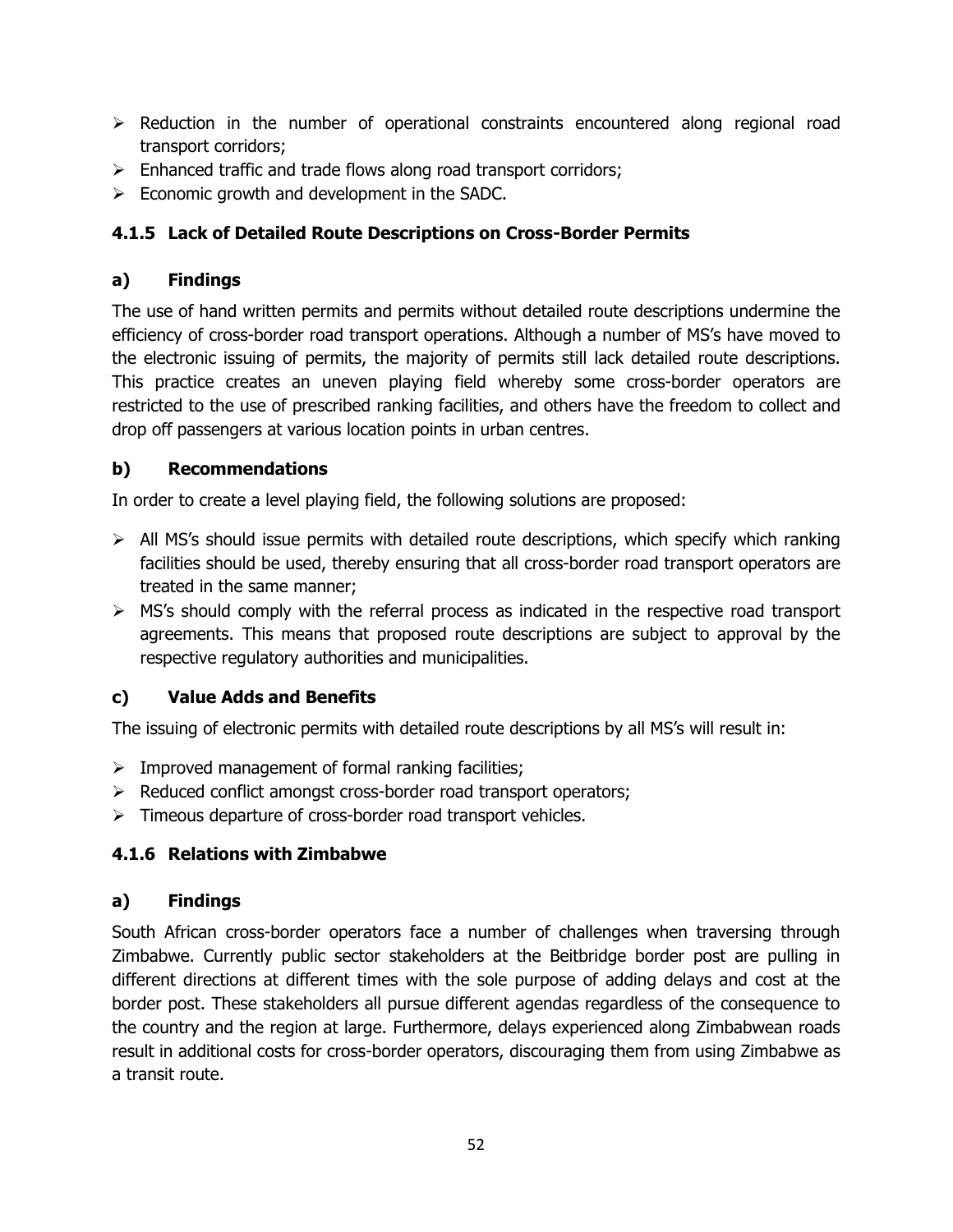### **b) Recommendations**

The following solutions are proposed to address operational challenges experienced by crossborder road transport operators in Zimbabwe:

- $\triangleright$  Process flows at the Beitbridge border post should be reviewed with the aim of improving the seamless flow of traffic through this border post. An inclusive stakeholder engagement process should be adopted, which include public and private sector stakeholders in seeking solutions that will eliminate time delays experienced at the Beitbridge border post;
- Joint Committee (JC) meetings between South Africa and Zimbabwe should centre around reaching agreement on the acceptance of South African vehicle standards by Zimbabwe law enforcement officials;
- $\triangleright$  The C-BRTA, as a participant in the Beitbridge Efficiency Management System Committee should encourage the integration of systems at the Beitbridge border post as a means to alleviate soft infrastructure constraints at this border.

## **c) Value Adds and Benefits**

Improved relations with Zimbabwe will yield the following benefits for cross-border road transport operators:

- $\triangleright$  A reduction in delays and improved trade and traffic flows along strategic road transport corridors that traverse Zimbabwe;
- $\triangleright$  Decrease in the duplication of processes at the Beitbridge border post, with a resultant increase in border post efficiency;
- $\triangleright$  Improved traffic movements through Zimbabwe.

## **4.1.7 South Africa and Lesotho conflicts**

#### **a) Findings**

The South Africa/Lesotho taxi issue has remained an unsolved issue for almost two decades. Despite various high-level engagements, involving representatives from the DOT, C-BRTA and MEC for Police, Roads and Transport in the Free State, a long-term solution has not yet been reached. In response to this problem, the Minister of Transport has issued a directive to the C-BRTA in July 2015 to provide short-term solutions for the restoration of law and order over the various road transport routes leading to Lesotho. The C-BRTA has implemented the said directive.

#### **b) Recommendations**

The following interventions are proposed to resolve the South Africa/`Lesotho taxi issue:

 $\triangleright$  Given the fact that the demand for cross border road transport permits on the South African/Lesotho route(s) exceeds the current supply of such permits, the NMTT should advance talks with all relevant stakeholders to review proposed solutions and to agree on a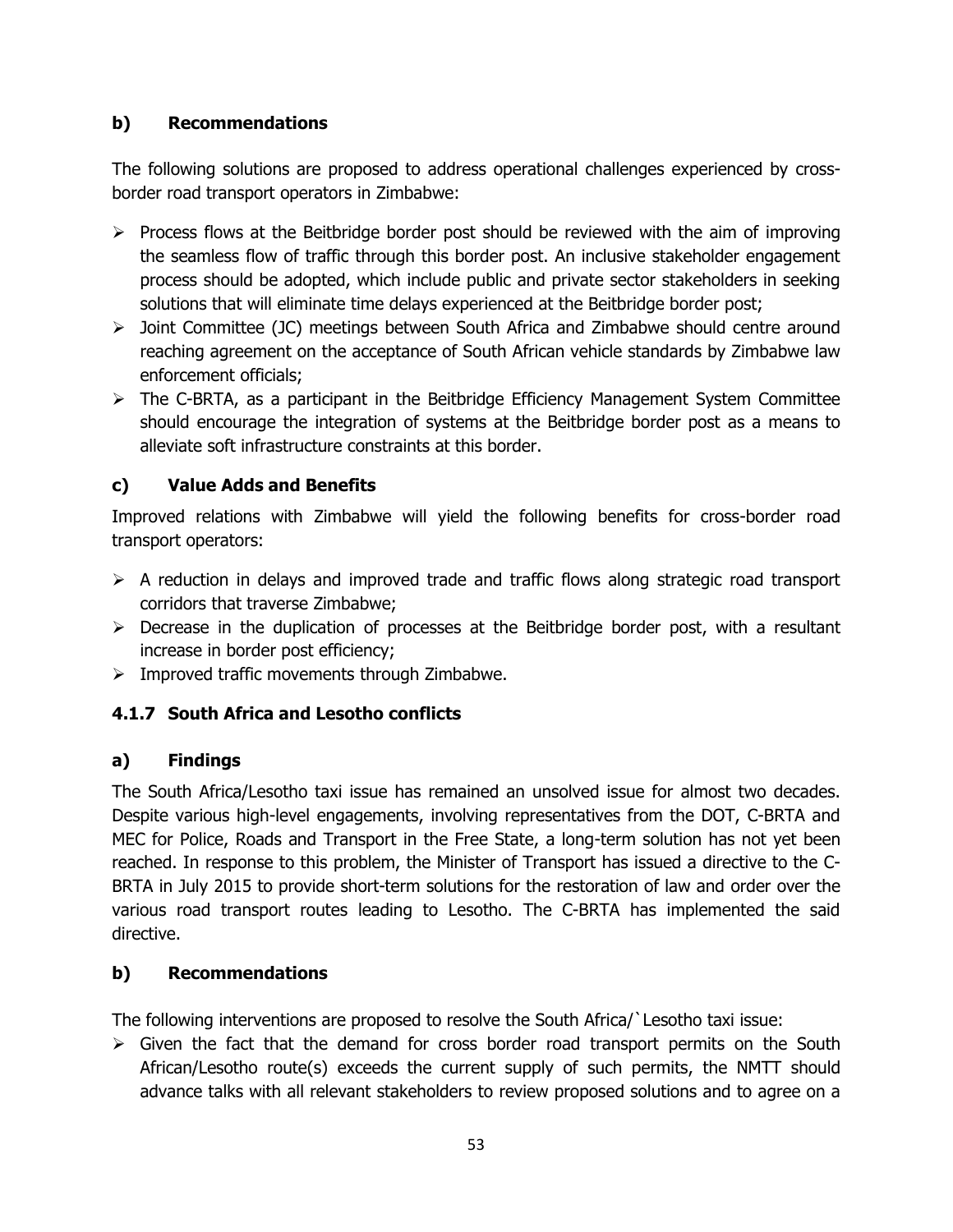lasting resolution to enable legitimate cross-border operators to conduct normal passenger transport operations between South Africa and Lesotho.

## **c) Value Adds and Benefits**

The implementation of a long-term solution to the South Africa/Lesotho taxi issue will result in:

- $\triangleright$  Restoration of law and order on the various road transport routes leading to Lesotho;
- $\triangleright$  Improved safety and security of people moving between South Africa and Lesotho, with a resultant increase in traffic flows between the two countries;
- $\triangleright$  Improved diplomatic relationships between South Africa and Lesotho.

## **4.1.8 Informal Costs in Certain Member States**

#### **a) Findings**

Long delays along regional road transport corridors and at border posts has created a situation whereby many cross-border operators pay bribes to reduce delay times on-route to their final destination. In turn, this NTB discourages investor's confidence.

## **b) Recommendations**

The following solutions aim to eliminate challenges experienced with bribery and corruption on the African continent:

- $\triangleright$  MS's should demonstrate the political will to find solutions to soft infrastructure impediments along regional road transport corridors. If unnecessary stops and delay times are minimised, operators will be less inclined to pay bribes;
- $\triangleright$  Cross-border operators should be encouraged to report incidents of crime and corruption to the secure toll-free hotline;
- $\triangleright$  Corridor management committees should take a firm stance against crime and corruption. Reported cases of crime and corruption should be communicated to corridor members.

## **c) Value Adds and Benefits**

A reduction in bribery and corruption along regional road transport corridors will result in:

- $\triangleright$  A reduction in delays along regional road transport corridors;
- $\triangleright$  Improved safety and security along road transport corridors;
- $\triangleright$  Improved cross border road transport operations.

## **4.1.9 Road User Charges**

## **a) Findings**

Differences in RUC across Southern Africa are not in line with the SADC agenda of regional integration. Despite the fact that a harmonised RUC system was developed and approved by MS's in 2007 already, this system still awaits implementation. As a result there are a lot of disparities and inconsistencies in the charges through-out the region. Most MS's protect their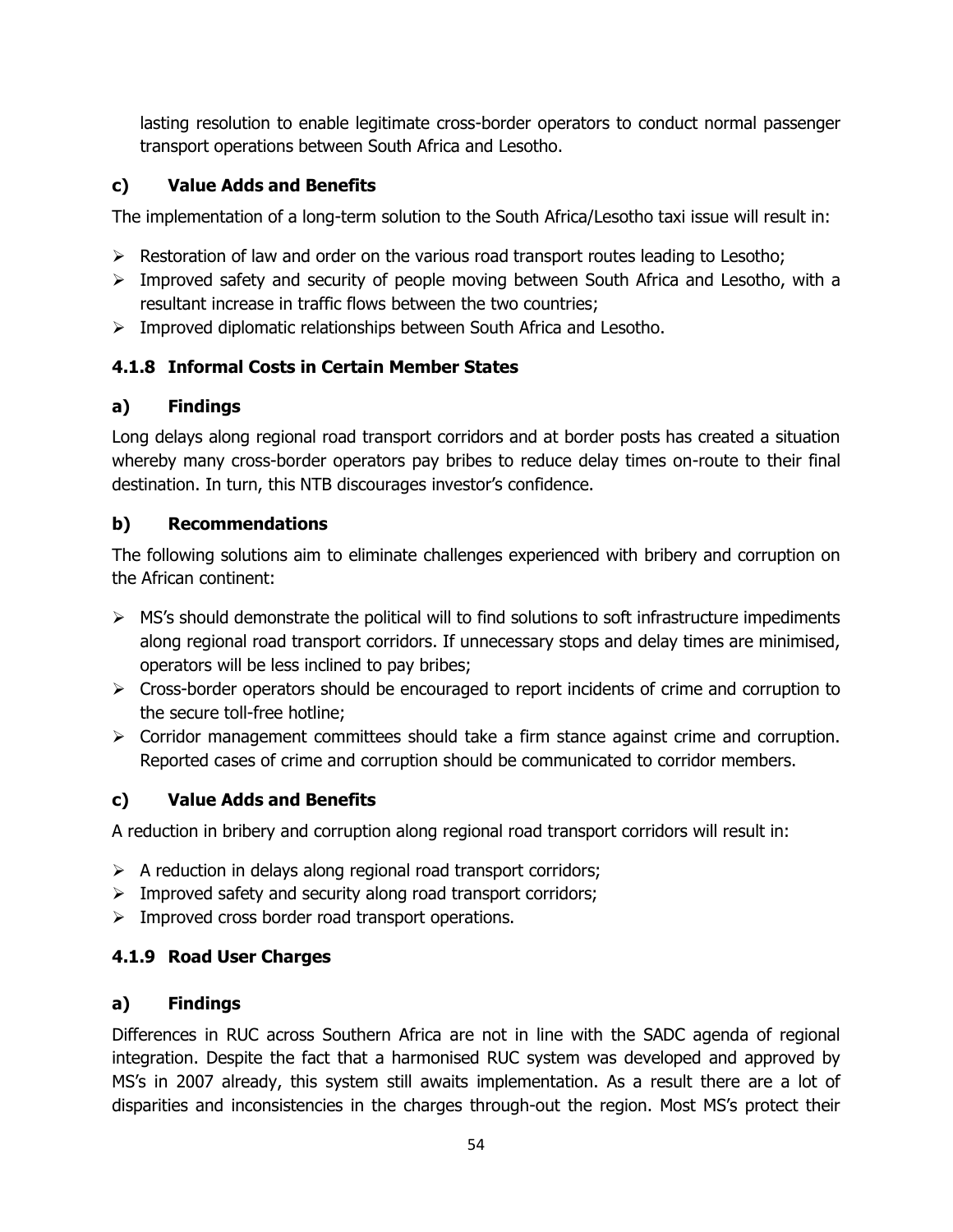national operators through exempting them from certain RUC's. This is not the case in South Africa where the same RUC are imposed upon national and foreign operators.

## **b) Recommendation**

The following recommendations are proposed to move towards the adoption of uniform RUC's in the SADC:

- $\triangleright$  South Africa should operators should be exempted from certain RUC's when conducting business in South Africa;
- $\triangleright$  South Africa should spearhead the implementation of a harmonised RUC system for the SADC;
- $\triangleright$  South Africa should enforce the collection of some or all of the following RUC's, in order to level the playing field for all cross-border road transport operators:
	- o Abnormal and awkward load charges;
	- o Weight-distance type charges;
	- o Entry fees payable by foreign registered vehicles;
	- o Parking and congestion costs.

## **c) Value Adds and Benefits**

The adoption of a harmonised RUC for the SADC will result in the following benefits for crossborder road transport operators:

- $\triangleright$  A reduction in delays along regional road transport corridors;
- $\triangleright$  A level playing field, whereby the same RUC's apply to all cross-border road transport operators;
- $\triangleright$  A reduction in the costs associated with cross-border road transport operations.

# **4.2 Findings and Recommendations to Regional Integration Challenges**

## **4.2.1 Findings**

Despite the inherent advantages of RI, the SADC has not yet achieved most of its regional integration economic targets. Acknowledging the fact that transport is a precursor to sustainable economic growth and development, it is evident that full economic integration can only be achieved if an integrated transport infrastructure exists that supports the seamless movement of traffic within the SADC.

Currently the regional road transport sector is plagued by various hard and soft infrastructure impediments that result in high trade and transport costs and discourage MS's from trading with each other. Infrastructure development, which is recognised as an important constraint on intra-regional trade is already enjoying focus through several large-scale projects to develop integrated transport infrastructure in the region. While there is no doubt that the development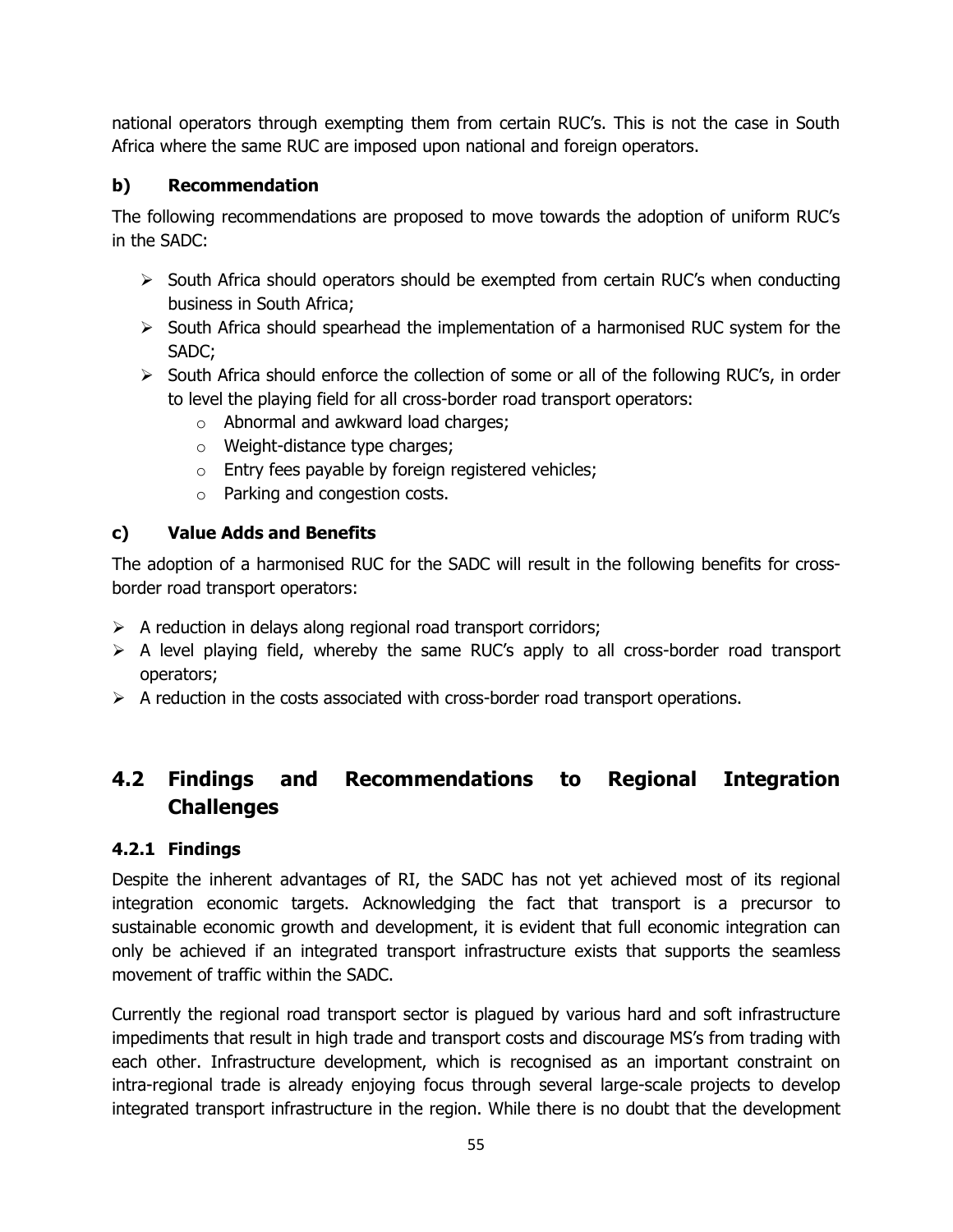of physical infrastructure is essential, it is not sufficient to ensure that infrastructure services are efficiently provided. Soft infrastructure challenges have to be addressed at the same time.

For transport to play its rightful role and to impact effectively on the integration of the SADC, multi-modal transport systems - whereby roads, railways, airlines, and shipping operate in harmony - should be developed. The SADC corridor approach to regional development is based on both well-maintained, operated infrastructure and the provision of seamless transport services. Although finances have already been committed towards a number of transport projects, additional funds are required to ensure that all transport projects are implemented within pre-set time frames. MS's do not possess the technical or financial means to implement transport projects at MS level.

Although the RIDMP represents a step towards the creation of an integrated regional transport system, the fate of RI depends on the stability and strength of MS's political will. Cross-border infrastructure projects display a regional character, which involves various MS's. Without a consistent belief that the establishment of an integrated road transport infrastructure is the preferred way going forward, it is unlikely the MS's will cooperate and secure sufficient funding to allow the implementation of priority transport projects within anticipated time-frames.

Further to the above, sub-section 4.2.1 proposes a number of recommendations to integrate transport infrastructure in the SADC.

## **4.2.2 Recommendations to Regional Integration Challenges**

## **a) Implement Prioritised Regionally linked Transport Infrastructure Projects**

- MS's should create partnerships with the private sector through PPP's in regional infrastructure development;
- $\triangleright$  Policies and strategies on PPP's should be developed at MS and regional level in order to attract PPP oriented investments;
- $\triangleright$  Efforts should be made to regional level to attract more funds to the SADC PPDF to accelerate project preparation. Furthermore, project preparation activities should be supported through related capacity building for MS's and the SADC Secretariat.

## **Value Adds and Benefits**

The implementation of regionally linked transport projects will result in the following benefits / value-adds:

- $\triangleright$  A reduction in delays along regional road transport corridors;
- $\triangleright$  Cost and time savings for cross-border road transport operators due to improved traffic flows along regional transport corridors;
- $\triangleright$  Improved intra-REC trade flows;
- $\triangleright$  Economic growth and development in the SADC.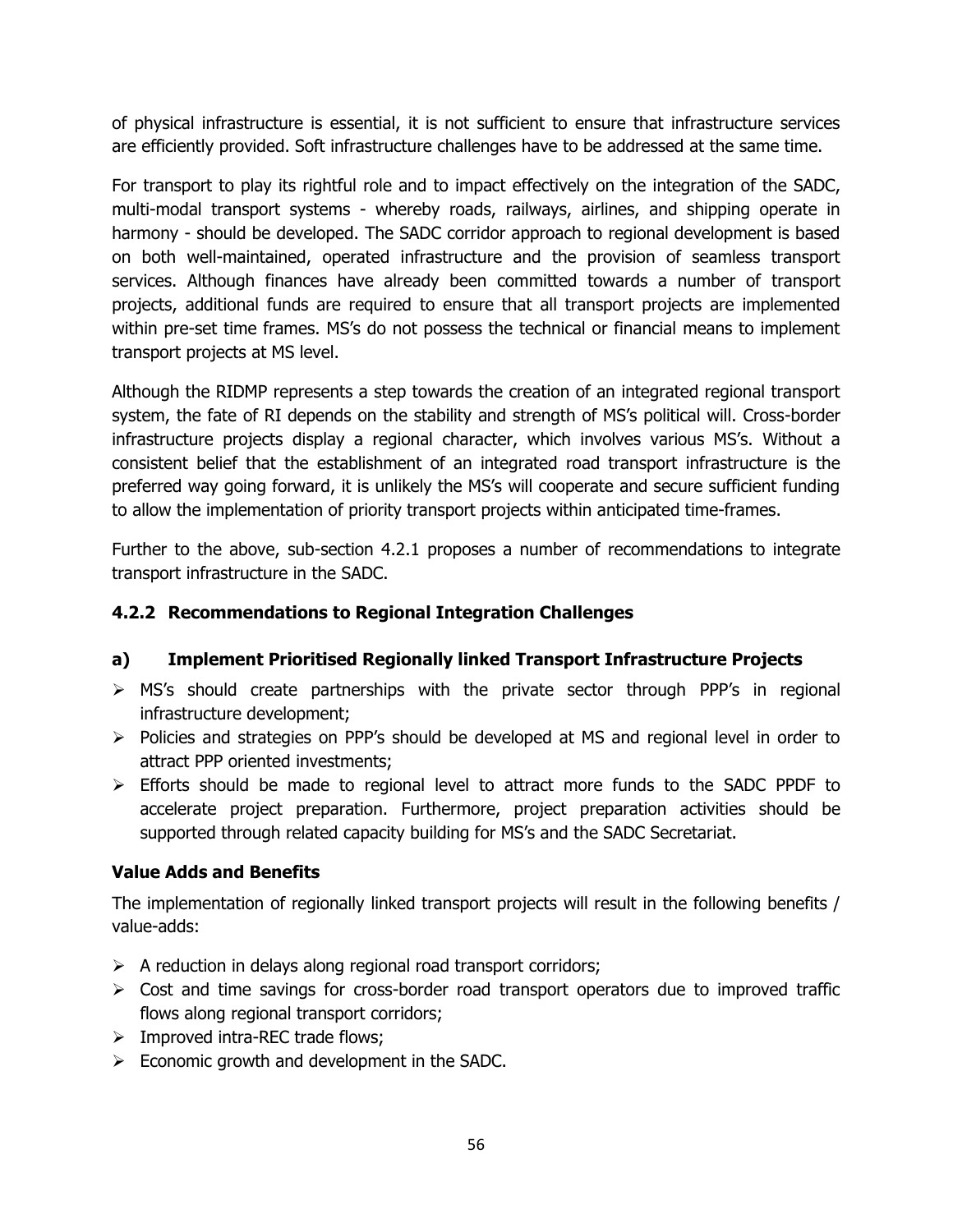#### **b) Encourage Multi-Modal Transport**

- $\triangleright$  In order to keep momentum on the execution of prioritised transport projects in all subsectors (dry port developments included), all role-players should join forces in enhancing multi-modal collaboration;
- $\triangleright$  Given the renewed emphasis on the development of cross-border rail corridors and in light of major railway development in the SADC, a regional railway authority should be established to coordinate traffic, rolling stock and freight tariffs;
- $\triangleright$  Within the airline industry, the establishment of a regional airline will enable the achievement of greater economies of scale. At the same time, the introduction of more frequent air transport services that will benefit intra-regional leisure and business travel.

#### **Value Adds and Benefits**

The implementation of multi-modal transport infrastructure and systems will result in:

- $\triangleright$  The seamless flow of cross-border traffic along strategic regional transport corridors;
- $\triangleright$  Creation of efficient cross-border road transport infrastructure and services;
- $\triangleright$  Enhanced intra-SADC trade flows:
- $\triangleright$  Sustainable regional economic growth and development.

#### **c) Establish Political Will amongst Member States**

- $\triangleright$  Political consensus and trust should be built amongst all MS's to increase the ratification of protocols and agreements and to ensure the enforcement of legal instruments. Involving MS's in regional integration matters and moving them towards the signing of legal instruments are paramount in moving forward;
- $\triangleright$  Sanctions should be instilled against defaulting MS's;
- $\triangleright$  At present the SADC Secretariat has no legal basis to ensure accountability and to enforce MS's to implement regional decisions. This gap emphasises the need for the creation of a supra national authority that will be mandated to enforce regional decisions.
- $\triangleright$  The C-BRTA should participate in national and regional platforms to create political dialogue between relevant stakeholders. During discussions, the Agency should advise role-players of the collective benefits that can be obtained if decisions reached at regional level are implemented by MS's within specified time-frames.

#### **Value Adds and Benefits**

If political consensus is reached amongst relevant public and private sector stakeholders who operate in the cross-border environment, it will lead to:

- $\triangleright$  Improved coordination and cooperation and the building of trust amongst relevant stakeholders;
- $\triangleright$  Improved intra-regional trade flows;
- $\triangleright$  Poverty alleviation in the SADC;
- $\triangleright$  Enhancement of the RI agenda.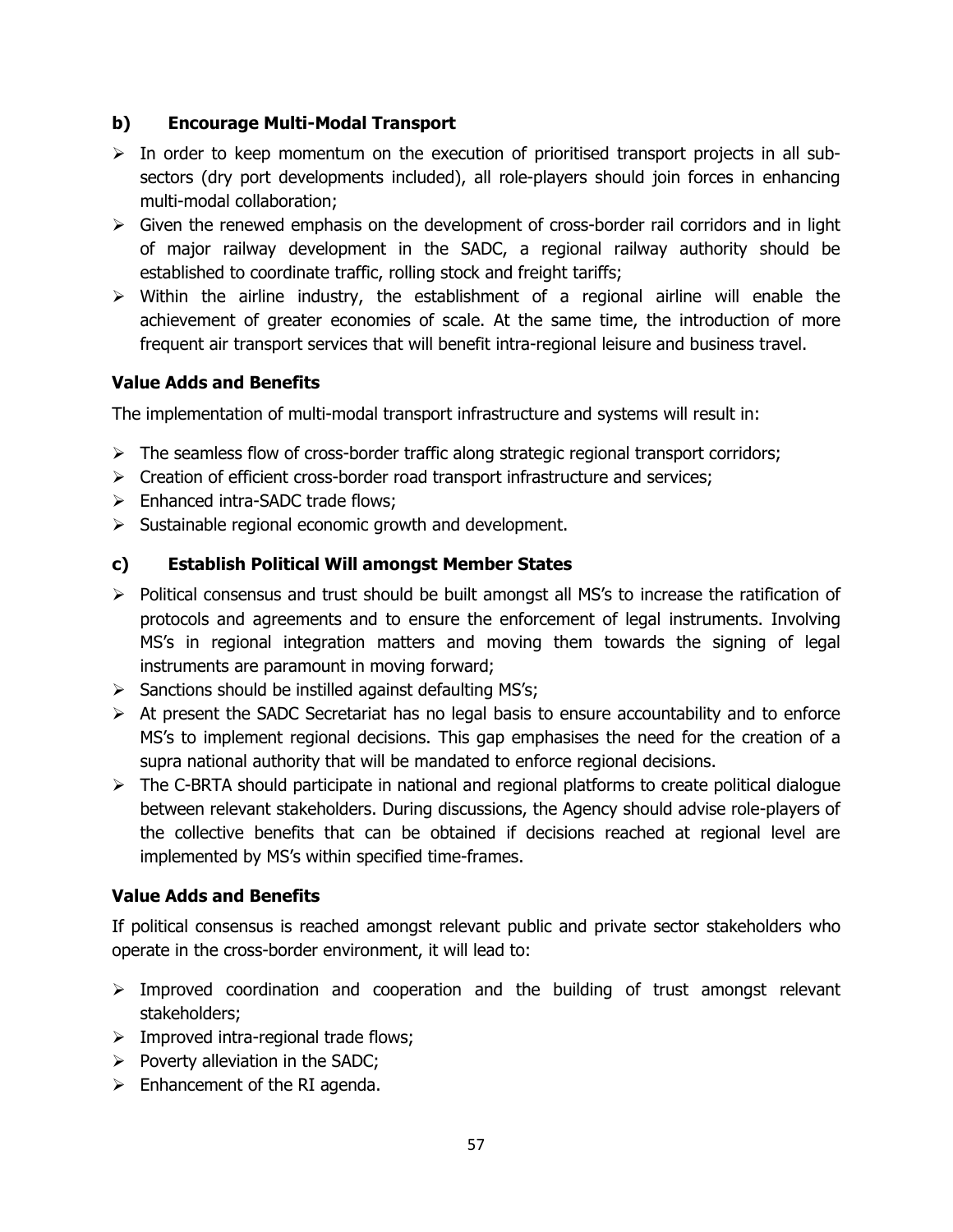Given the size of the South African economy relative to other SADC countries and acknowledging South Africa's advanced manufacturing and service industries and technical know-how, South Africa can play a leading role in driving the regional integration agency forward. By integrating the region, transport challenges along regional road transport corridors and border posts will be reduced. At the same time, intra-regional and inter-regional trade flows along strategic road transport corridors within the SADC, and the rest of the continent will increase.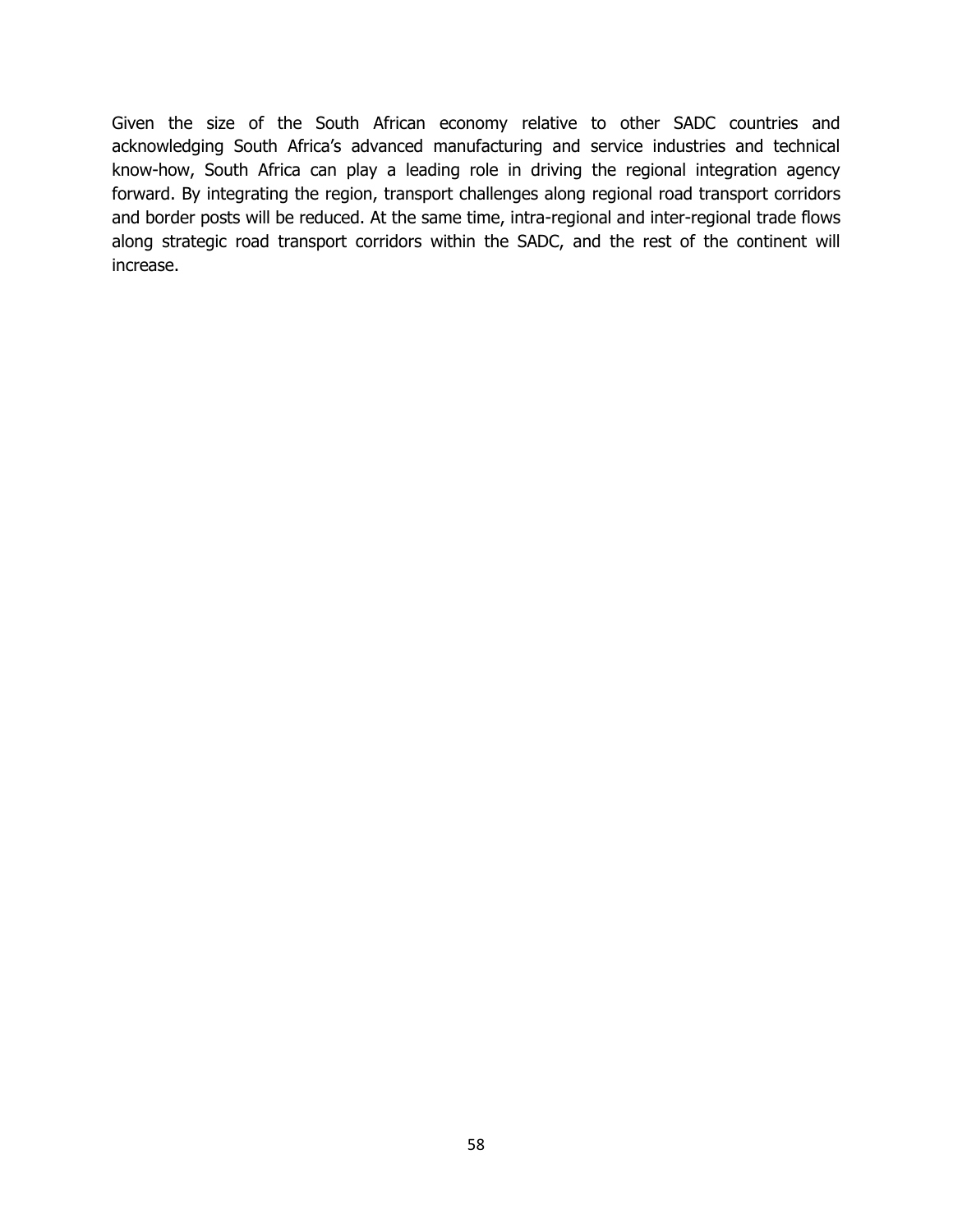## **REFERENCES**

African Development Bank. 2011. Southern Africa Regional Integration Strategy Paper 2011-2015. 2011.

Ben Barka, H. 2012. Border Posts, Checkpoints, and Intra-African Trade: Challenges and Solutions. African Development Bank. January 2012.

Chibira, E & Mokonyama, M. 2014. SADC Giant leap in transport development overdue. Civil Engineering. September 2014.

Cronje, J.B. 2015. The road transport sector in the context of the SADC Protocol on Transport, Communications and Meteorology. Trade Law Centre for Southern Africa. April 2015.

Cross Border Road Transport Agency. 2015. Ministerial Cross Border Road Transport Report. Unpublished Report. 2015.

Cross Border Road Transport Agency. 2014. Business Case on Corridor and Border Management Reform. Unpublished Report. 2014.

Government Gazette. 31 March 1998. Cross Border Road Transport Act No 4 of 1998.

Hagerman, E. 2012. *Challenges to Regional Infrastructure Development*. Development Bank of Southern Africa. July 2012.

Hartzenberg, T. 2011. Regional Integration in Africa. Trade Law Centre for Southern Africa. October 2011.

InfraAfrica (Pty) Ltd. 2008. Regional Workshop on Harmonisation of Key Elements and Implementation of Best Practice in Overload Control. July 2008.

Khumalo, S. 2014. Unlocking South African cross border transport challenges: A case study of Beitbridge border post. Proceedings of the 33<sup>rd</sup> Southern African Transport Conference. 7-10 July 2014. Cross-Border Road Transport Agency. 2014.

Leistner, E. 1995. Prospects of regional cooperation. A South African perspective. Africa Insight. Volume 5, No 1, 1995.

Mapuva, J & Muyengwa Mapuva, L. 2012. The SADC regional bloc: What challenges and prospects for regional integration? Law Democracy & Development. 2012.

Pearson, M. Trade Facilitation in the COMESA-EAC-SADC Tripartite Free Trade Area. TradeMark Southern Africa.

Roux, M. 2010. Weighbridges reduce overloading of heavy vehicles. Sciencescope. September 2010.